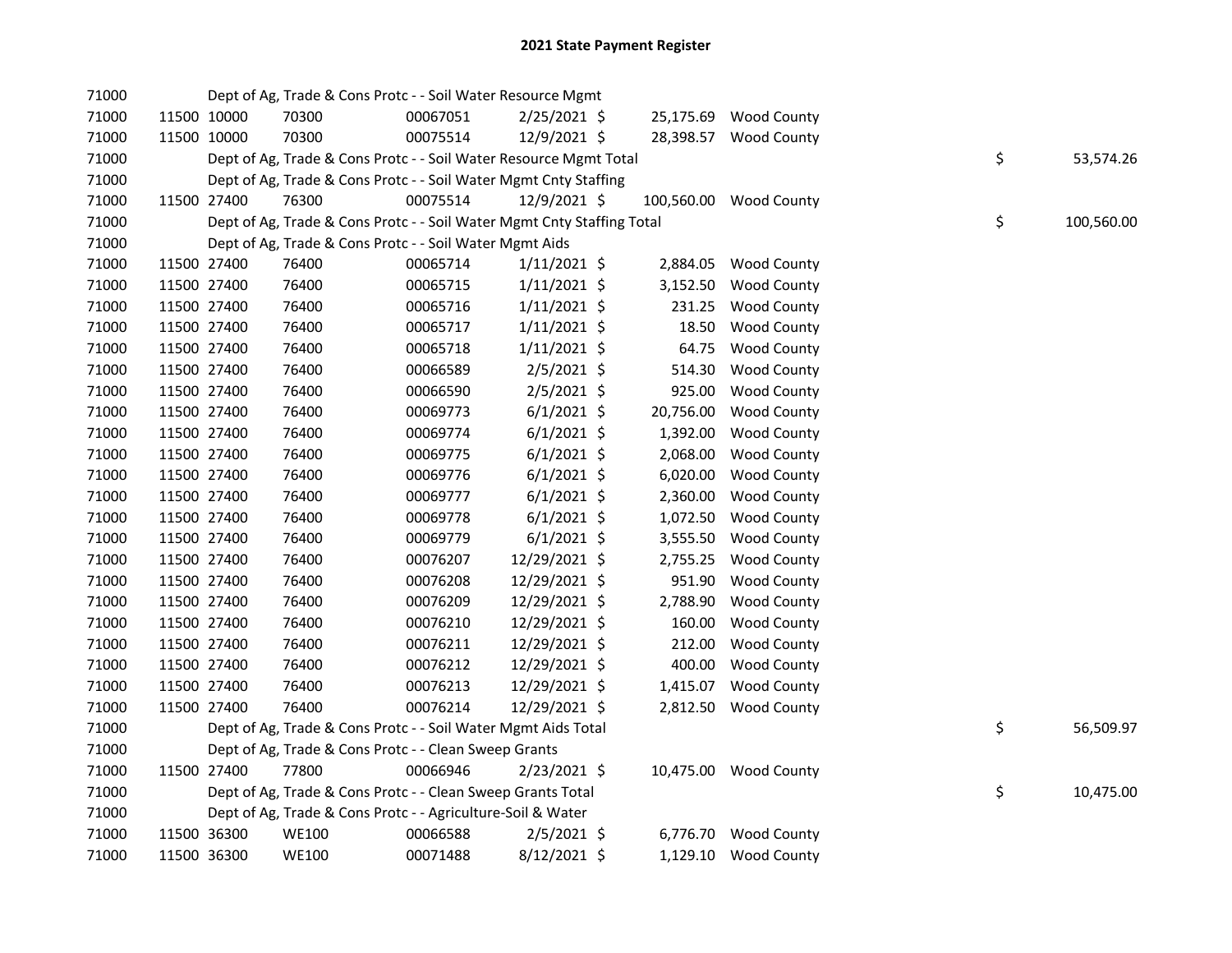| 71000 | 11500 36300 | <b>WE100</b>                                                      | 00071489 | $8/12/2021$ \$ |          | 300.00 Wood County    |    |           |
|-------|-------------|-------------------------------------------------------------------|----------|----------------|----------|-----------------------|----|-----------|
| 71000 | 11500 36300 | <b>WE100</b>                                                      | 00073170 | 9/27/2021 \$   | 150.00   | <b>Wood County</b>    |    |           |
| 71000 | 11500 36300 | <b>WE100</b>                                                      | 00076206 | 12/29/2021 \$  | 9,707.00 | <b>Wood County</b>    |    |           |
| 71000 | 11500 36300 | <b>WE100</b>                                                      | 00076215 | 12/29/2021 \$  |          | 770.00 Wood County    |    |           |
| 71000 |             | Dept of Ag, Trade & Cons Protc - - Agriculture-Soil & Water Total |          |                |          |                       | \$ | 18,832.80 |
| 71000 |             | Dept of Safety & Prof Services - - Powts Replacement Rehab        |          |                |          |                       |    |           |
| 71000 | 16500 10000 | 23600                                                             | 00039333 | $5/5/2021$ \$  |          | 2,657.00 Wood County  |    |           |
| 71000 |             | Dept of Safety & Prof Services - - Powts Replacement Rehab Total  |          |                |          |                       | \$ | 2,657.00  |
| 71000 |             | Dept of Natural Resources - - Ea - Federal Funds                  |          |                |          |                       |    |           |
| 71000 | 37000 10000 | 68300                                                             | 00471420 | 4/9/2021 \$    |          | 87,870.78 Wood County |    |           |
| 71000 |             | Dept of Natural Resources - - Ea - Federal Funds Total            |          |                |          |                       | \$ | 87,870.78 |
| 71000 |             | Dept of Natural Resources - - GPO - Federal Funds                 |          |                |          |                       |    |           |
| 71000 | 37000 10000 | 94100                                                             | 00479329 | 5/26/2021 \$   |          | 2,747.28 Wood County  |    |           |
| 71000 | 37000 10000 | 94100                                                             | 00499148 | 8/20/2021 \$   |          | 4,124.61 Wood County  |    |           |
| 71000 | 37000 10000 | 94100                                                             | 00510617 | 10/20/2021 \$  |          | 4,995.71 Wood County  |    |           |
| 71000 |             | Dept of Natural Resources - - GPO - Federal Funds Total           |          |                |          |                       | \$ | 11,867.60 |
| 71000 |             | Dept of Natural Resources - - Gen Program Ops-State Funds         |          |                |          |                       |    |           |
| 71000 | 37000 21200 | 16100                                                             | 00485914 | $6/4/2021$ \$  |          | 401.00 Wood County    |    |           |
| 71000 | 37000 21200 | 16100                                                             | 00485924 | $6/4/2021$ \$  | 126.00   | <b>Wood County</b>    |    |           |
| 71000 | 37000 21200 | 16100                                                             | 00485927 | $6/4/2021$ \$  | 280.00   | <b>Wood County</b>    |    |           |
| 71000 |             | Dept of Natural Resources - - Gen Program Ops-State Funds Total   |          |                |          |                       | \$ | 807.00    |
| 71000 |             | Dept of Natural Resources - - General Program Operations --       |          |                |          |                       |    |           |
| 71000 | 37000 21200 | 25400                                                             | 00490957 | $6/25/2021$ \$ |          | 502.28 Wood County    |    |           |
| 71000 | 37000 21200 | 25400                                                             | 00493796 | 7/23/2021 \$   | 1,004.55 | <b>Wood County</b>    |    |           |
| 71000 | 37000 21200 | 25400                                                             | 00516950 | 10/27/2021 \$  | 25.00    | <b>Wood County</b>    |    |           |
| 71000 | 37000 21200 | 25400                                                             | 00516958 | 10/27/2021 \$  | 25.00    | <b>Wood County</b>    |    |           |
| 71000 | 37000 21200 | 25400                                                             | 00516962 | 10/27/2021 \$  | 25.00    | <b>Wood County</b>    |    |           |
| 71000 |             | Dept of Natural Resources - - General Program Operations -- Total |          |                |          |                       | \$ | 1,581.83  |
| 71000 |             | Dept of Natural Resources - - GPO -Federal Funds                  |          |                |          |                       |    |           |
| 71000 | 37000 21200 | 38100                                                             | 00466904 | 3/12/2021 \$   |          | 1,672.29 Wood County  |    |           |
| 71000 |             | Dept of Natural Resources - - GPO -Federal Funds Total            |          |                |          |                       | \$ | 1,672.29  |
| 71000 |             | Dept of Natural Resources - - Venison Processing                  |          |                |          |                       |    |           |
| 71000 | 37000 21200 | 54900                                                             | 00464598 | $2/22/2021$ \$ |          | 1,040.00 Wood County  |    |           |
| 71000 |             | Dept of Natural Resources - - Venison Processing Total            |          |                |          |                       | \$ | 1,040.00  |
| 71000 |             | Dept of Natural Resources - - Enf A - Boating Enforcement         |          |                |          |                       |    |           |
| 71000 | 37000 21200 | 55000                                                             | 00466904 | $3/12/2021$ \$ |          | 3,444.99 Wood County  |    |           |
| 71000 |             | Dept of Natural Resources - - Enf A - Boating Enforcement Total   |          |                |          |                       | \$ | 3,444.99  |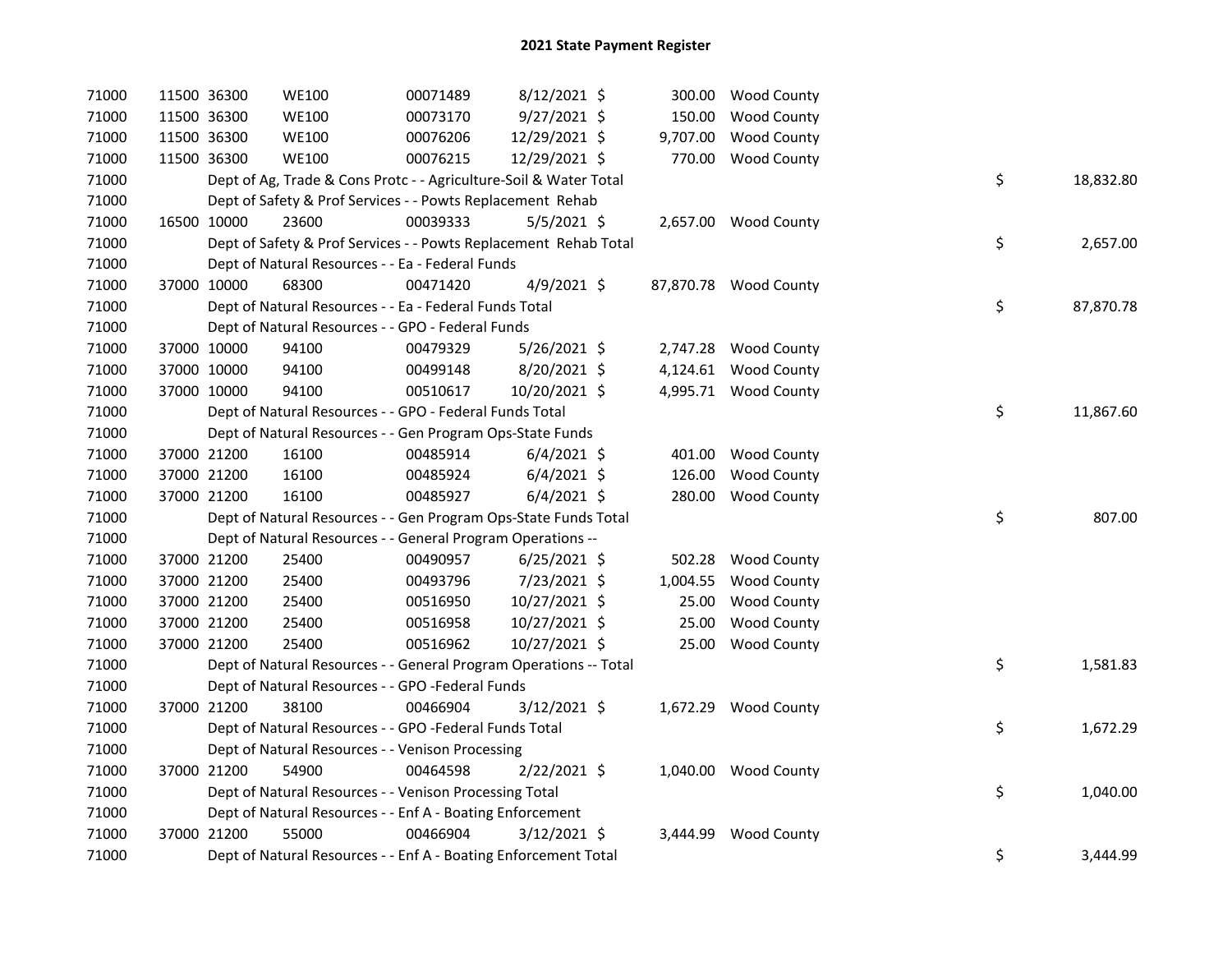| 71000 | Dept of Natural Resources - - Enf A - Atv & Utv Enforcement        |          |                |          |                       |    |           |
|-------|--------------------------------------------------------------------|----------|----------------|----------|-----------------------|----|-----------|
| 71000 | 37000 21200<br>55100                                               | 00509176 | $9/16/2021$ \$ |          | 3,031.22 Wood County  |    |           |
| 71000 | Dept of Natural Resources - - Enf A - Atv & Utv Enforcement Total  |          |                |          |                       | \$ | 3,031.22  |
| 71000 | Dept of Natural Resources - - Enf A - Snow Enforcement             |          |                |          |                       |    |           |
| 71000 | 37000 21200<br>55200                                               | 00509643 | 9/20/2021 \$   |          | 2,252.54 Wood County  |    |           |
| 71000 | Dept of Natural Resources - - Enf A - Snow Enforcement Total       |          |                |          |                       | \$ | 2,252.54  |
| 71000 | Dept of Natural Resources - - Wildlife Damage Claims & Abat        |          |                |          |                       |    |           |
| 71000 | 55300<br>37000 21200                                               | 00464598 | $2/22/2021$ \$ |          | 24,874.09 Wood County |    |           |
| 71000 | 37000 21200<br>55300                                               | 00481299 | 5/19/2021 \$   | 9,121.67 | <b>Wood County</b>    |    |           |
| 71000 | 37000 21200<br>55300                                               | 00501302 | 8/20/2021 \$   |          | 21,885.11 Wood County |    |           |
| 71000 | 37000 21200<br>55300                                               | 00520252 | 12/3/2021 \$   |          | 13,681.50 Wood County |    |           |
| 71000 | Dept of Natural Resources - - Wildlife Damage Claims & Abat Total  |          |                |          |                       | \$ | 69,562.37 |
| 71000 | Dept of Natural Resources - - Ra- Fish, WI & Forestry              |          |                |          |                       |    |           |
| 71000 | 37000 21200<br>56400                                               | 00469790 | 3/25/2021 \$   |          | 1,766.80 Wood County  |    |           |
| 71000 | Dept of Natural Resources - - Ra- Fish, WI & Forestry Total        |          |                |          |                       | \$ | 1,766.80  |
| 71000 | Dept of Natural Resources - - Resaids - Forest CropInd & Mfl       |          |                |          |                       |    |           |
| 71000 | 56600<br>37000 21200                                               | 00509493 | $9/17/2021$ \$ |          | 21,337.00 Wood County |    |           |
| 71000 | Dept of Natural Resources - - Resaids - Forest CropInd & Mfl Total |          |                |          |                       | \$ | 21,337.00 |
| 71000 | Dept of Natural Resources - - Resaids - Cnty Forst & Admin         |          |                |          |                       |    |           |
| 71000 | 57200<br>37000 21200                                               | 00462970 | 2/18/2021 \$   |          | 49,442.68 Wood County |    |           |
| 71000 | Dept of Natural Resources - - Resaids - Cnty Forst & Admin Total   |          |                |          |                       | \$ | 49,442.68 |
| 71000 | Dept of Natural Resources - - Ra- Cnty Snow Trail & Area Aid       |          |                |          |                       |    |           |
| 71000 | 37000 21200<br>57400                                               | 00516847 | 10/28/2021 \$  |          | 79,372.00 Wood County |    |           |
| 71000 | Dept of Natural Resources - - Ra- Cnty Snow Trail & Area Aid Total |          |                |          |                       | \$ | 79,372.00 |
| 71000 | Dept of Natural Resources - - Ra- Snowmobile Trail Areas           |          |                |          |                       |    |           |
| 71000 | 37000 21200<br>57500                                               | 00516847 | 10/28/2021 \$  |          | 398.00 Wood County    |    |           |
| 71000 | Dept of Natural Resources - - Ra- Snowmobile Trail Areas Total     |          |                |          |                       | \$ | 398.00    |
| 71000 | Dept of Natural Resources - - Ra- Atv Prj Aids, Gas Tax Pymt       |          |                |          |                       |    |           |
| 71000 | 57600<br>37000 21200                                               | 00510054 | $10/4/2021$ \$ |          | 6,715.00 Wood County  |    |           |
| 71000 | 57600<br>37000 21200                                               | 00516823 | 10/27/2021 \$  |          | 4,080.00 Wood County  |    |           |
| 71000 | Dept of Natural Resources - - Ra- Atv Prj Aids, Gas Tax Pymt Total |          |                |          |                       | \$ | 10,795.00 |
| 71000 | Dept of Natural Resources - - Ra- Atv Project Aids                 |          |                |          |                       |    |           |
| 71000 | 57700<br>37000 21200                                               | 00510043 | $9/23/2021$ \$ |          | 39,805.64 Wood County |    |           |
| 71000 | Dept of Natural Resources - - Ra- Atv Project Aids Total           |          |                |          |                       | \$ | 39,805.64 |
| 71000 | Dept of Natural Resources - - Res Acq & Dev - Federal Funds        |          |                |          |                       |    |           |
| 71000 | 37000 21200<br>78200                                               | 00510102 | $9/23/2021$ \$ |          | 16,464.34 Wood County |    |           |
| 71000 | Dept of Natural Resources - - Res Acq & Dev - Federal Funds Total  |          |                |          |                       | \$ | 16,464.34 |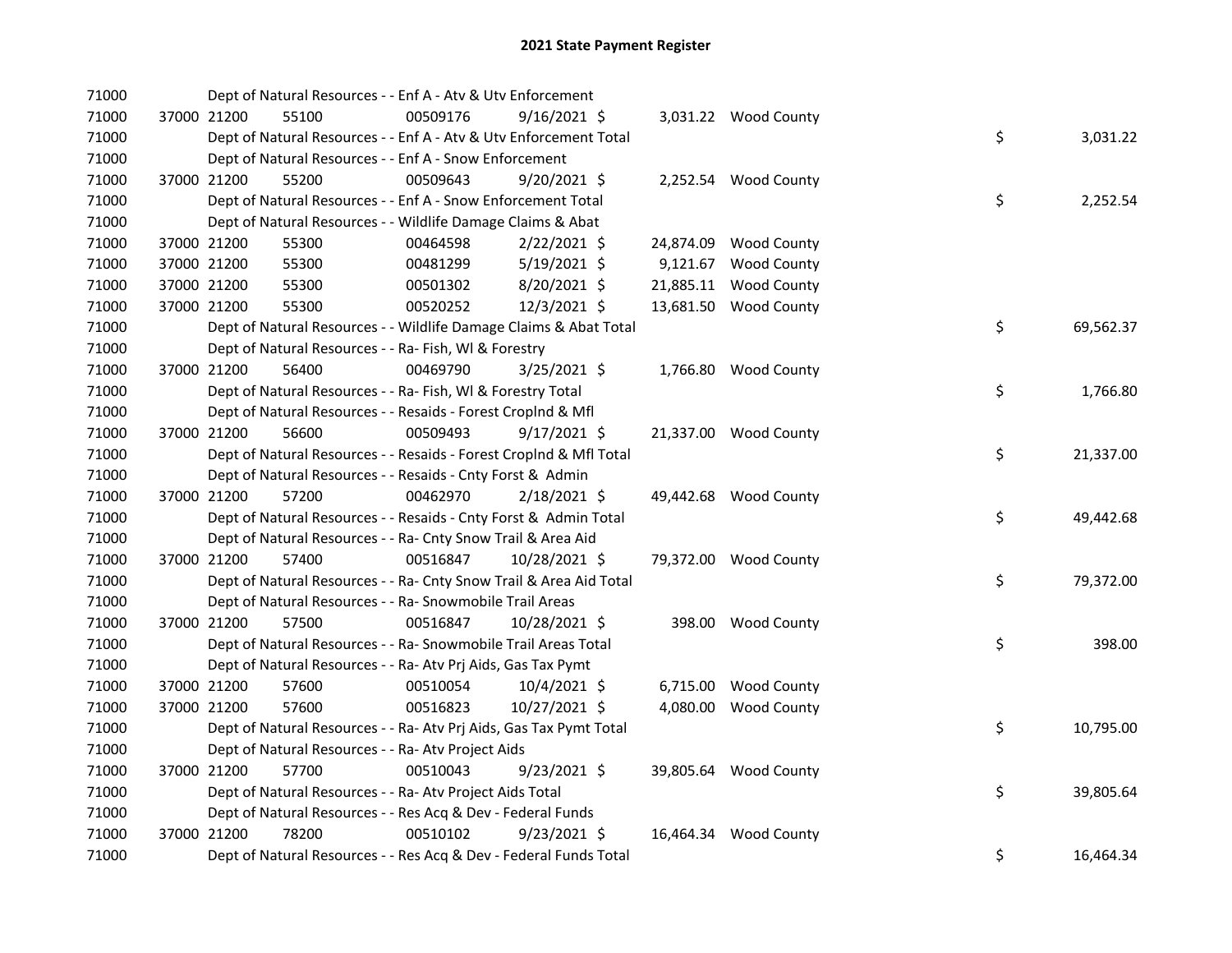| 71000 |             | Dept of Natural Resources - - GPO - Sd Water Loan Prog, Fed       |          |                |           |                          |    |              |
|-------|-------------|-------------------------------------------------------------------|----------|----------------|-----------|--------------------------|----|--------------|
| 71000 | 37000 57300 | 48200                                                             | 00462726 | 2/16/2021 \$   |           | 22,607.50 Wood County    |    |              |
| 71000 | 37000 57300 | 48200                                                             | 00469164 | $4/15/2021$ \$ | 17,629.50 | <b>Wood County</b>       |    |              |
| 71000 | 37000 57300 | 48200                                                             | 00492034 | 7/16/2021 \$   | 17,629.50 | <b>Wood County</b>       |    |              |
| 71000 | 37000 57300 | 48200                                                             | 00515597 | 11/12/2021 \$  |           | 17,629.50 Wood County    |    |              |
| 71000 |             | Dept of Natural Resources - - GPO - Sd Water Loan Prog, Fed Total |          |                |           |                          | \$ | 75,496.00    |
| 71000 |             | WI Dept of Transportation - - Eldly&Disa Co/Aid Sf                |          |                |           |                          |    |              |
| 71000 | 39500 21100 | 16800                                                             | 00650598 | $2/8/2021$ \$  |           | 232,915.00 Wood County   |    |              |
| 71000 |             | WI Dept of Transportation - - Eldly&Disa Co/Aid Sf Total          |          |                |           |                          | \$ | 232,915.00   |
| 71000 |             | WI Dept of Transportation - - County Forest Aids                  |          |                |           |                          |    |              |
| 71000 | 39500 21100 | 17000                                                             | 00658096 | 3/9/2021 \$    |           | 3,648.72 Wood County     |    |              |
| 71000 |             | WI Dept of Transportation - - County Forest Aids Total            |          |                |           |                          | \$ | 3,648.72     |
| 71000 |             | WI Dept of Transportation - - Hwy Sfty Loc Aid Ffd                |          |                |           |                          |    |              |
| 71000 | 39500 21100 | 18500                                                             | 00737929 | 8/24/2021 \$   |           | 872.05 Wood County       |    |              |
| 71000 | 39500 21100 | 18500                                                             | 00740141 | 8/30/2021 \$   | 1,968.00  | <b>Wood County</b>       |    |              |
| 71000 | 39500 21100 | 18500                                                             | 00741255 | $9/2/2021$ \$  | 6,602.34  | <b>Wood County</b>       |    |              |
| 71000 | 39500 21100 | 18500                                                             | 00742237 | $9/3/2021$ \$  | 5,299.88  | <b>Wood County</b>       |    |              |
| 71000 | 39500 21100 | 18500                                                             | 00766566 | 10/27/2021 \$  |           | 1,659.19 Wood County     |    |              |
| 71000 |             | WI Dept of Transportation - - Hwy Sfty Loc Aid Ffd Total          |          |                |           |                          | \$ | 16,401.46    |
| 71000 |             | WI Dept of Transportation - - Trans Aids To Co.-Sf                |          |                |           |                          |    |              |
| 71000 | 39500 21100 | 19000                                                             | 00631670 | $1/4/2021$ \$  |           | 627,020.56 Wood County   |    |              |
| 71000 | 39500 21100 | 19000                                                             | 00710765 | 7/6/2021 \$    |           | 1,254,041.12 Wood County |    |              |
| 71000 | 39500 21100 | 19000                                                             | 00751324 | 10/4/2021 \$   |           | 627,020.58 Wood County   |    |              |
| 71000 |             | WI Dept of Transportation - - Trans Aids To Co.-Sf Total          |          |                |           |                          | \$ | 2,508,082.26 |
| 71000 |             | WI Dept of Transportation - - Trnsprt Alternats Ff                |          |                |           |                          |    |              |
| 71000 | 39500 21100 | 22700                                                             | 00717401 | 7/6/2021 \$    |           | 15,400.00 Wood County    |    |              |
| 71000 |             | WI Dept of Transportation - - Trnsprt Alternats Ff Total          |          |                |           |                          | \$ | 15,400.00    |
| 71000 |             | WI Dept of Transportation - - Loc Rd Imp Prg St Fd                |          |                |           |                          |    |              |
| 71000 | 39500 21100 | 27800                                                             | 00646118 | $1/27/2021$ \$ |           | 198,952.75 Wood County   |    |              |
| 71000 | 39500 21100 | 27800                                                             | 00777793 | $12/1/2021$ \$ |           | 7,302.64 Wood County     |    |              |
| 71000 |             | WI Dept of Transportation - - Loc Rd Imp Prg St Fd Total          |          |                |           |                          | \$ | 206,255.39   |
| 71000 |             | WI Dept of Transportation - - St Hwy Rehab, Sf                    |          |                |           |                          |    |              |
| 71000 | 39500 21100 | 36300                                                             | 00701775 | $6/3/2021$ \$  |           | 40.80 Wood County        |    |              |
| 71000 | 39500 21100 | 36300                                                             | 00718041 | 7/8/2021 \$    |           | 1,927.28 Wood County     |    |              |
| 71000 |             | WI Dept of Transportation - - St Hwy Rehab, Sf Total              |          |                |           |                          | \$ | 1,968.08     |
| 71000 |             | WI Dept of Transportation - - Hwy Mgmt & Opers Sf                 |          |                |           |                          |    |              |
| 71000 | 39500 21100 | 36500                                                             | 00636478 | $1/6/2021$ \$  |           | 648.00 Wood County       |    |              |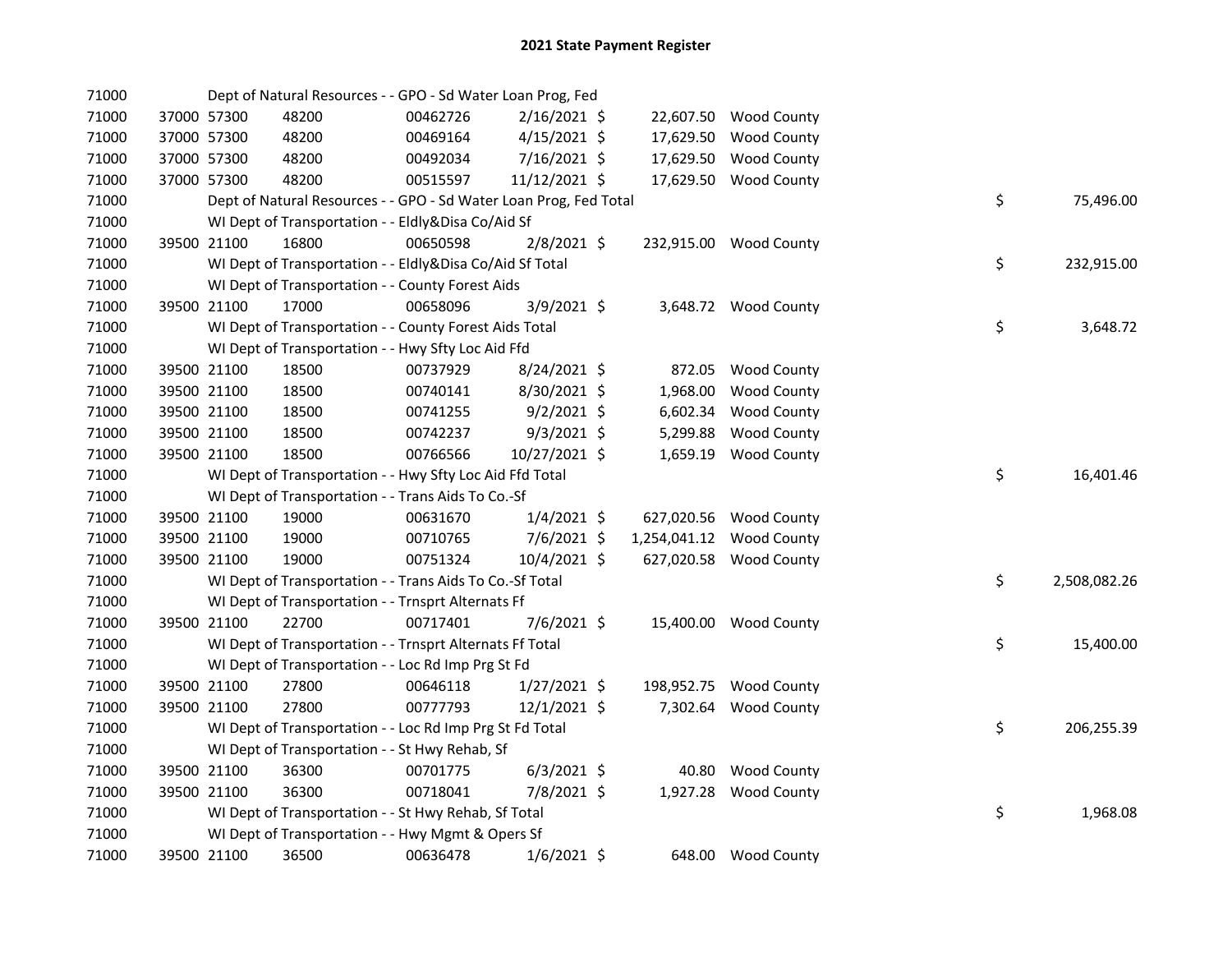| 71000 | 39500 21100 | 36500                                                   | 00637903 | $1/11/2021$ \$ | 648.00     | Wood County           |    |          |
|-------|-------------|---------------------------------------------------------|----------|----------------|------------|-----------------------|----|----------|
| 71000 | 39500 21100 | 36500                                                   | 00648767 | $2/3/2021$ \$  | 648.00     | <b>Wood County</b>    |    |          |
| 71000 | 39500 21100 | 36500                                                   | 00659673 | 3/1/2021 \$    | 702.00     | <b>Wood County</b>    |    |          |
| 71000 | 39500 21100 | 36500                                                   | 00673582 | $4/2/2021$ \$  | 1,500.22   | Wood County           |    |          |
| 71000 | 39500 21100 | 36500                                                   | 00687680 | $5/3/2021$ \$  | 702.00     | <b>Wood County</b>    |    |          |
| 71000 | 39500 21100 | 36500                                                   | 00701775 | $6/3/2021$ \$  | 702.00     | Wood County           |    |          |
| 71000 | 39500 21100 | 36500                                                   | 00718041 | 7/8/2021 \$    | 702.00     | <b>Wood County</b>    |    |          |
| 71000 | 39500 21100 | 36500                                                   | 00732192 | 8/10/2021 \$   | 818.17     | <b>Wood County</b>    |    |          |
| 71000 | 39500 21100 | 36500                                                   | 00740626 | $8/31/2021$ \$ | 702.00     | <b>Wood County</b>    |    |          |
| 71000 | 39500 21100 | 36500                                                   | 00758072 | 10/6/2021 \$   | 737.18     | <b>Wood County</b>    |    |          |
| 71000 | 39500 21100 | 36500                                                   | 00768831 | 11/2/2021 \$   | 702.00     | <b>Wood County</b>    |    |          |
| 71000 | 39500 21100 | 36500                                                   | 00781971 | 12/8/2021 \$   |            | 702.00 Wood County    |    |          |
| 71000 |             | WI Dept of Transportation - - Hwy Mgmt & Opers Sf Total |          |                |            |                       | \$ | 9,913.57 |
| 71000 |             | WI Dept of Transportation - - Routine Maint Sf          |          |                |            |                       |    |          |
| 71000 | 39500 21100 | 36800                                                   | 00637903 | $1/11/2021$ \$ |            | 1,668.51 Wood County  |    |          |
| 71000 | 39500 21100 | 36800                                                   | 00638288 | $1/12/2021$ \$ |            | 601.18 Wood County    |    |          |
| 71000 | 39500 21100 | 36800                                                   | 00640533 | $1/15/2021$ \$ | 14,687.00  | <b>Wood County</b>    |    |          |
| 71000 | 39500 21100 | 36800                                                   | 00640538 | $1/15/2021$ \$ |            | 61,694.34 Wood County |    |          |
| 71000 | 39500 21100 | 36800                                                   | 00641640 | 1/20/2021 \$   | 31,511.30  | Wood County           |    |          |
| 71000 | 39500 21100 | 36800                                                   | 00641641 | 1/20/2021 \$   | 25,299.96  | <b>Wood County</b>    |    |          |
| 71000 | 39500 21100 | 36800                                                   | 00641642 | 1/20/2021 \$   | 2,284.58   | <b>Wood County</b>    |    |          |
| 71000 | 39500 21100 | 36800                                                   | 00641643 | 1/20/2021 \$   | 904.92     | <b>Wood County</b>    |    |          |
| 71000 | 39500 21100 | 36800                                                   | 00647599 | $2/2/2021$ \$  | 9,236.21   | <b>Wood County</b>    |    |          |
| 71000 | 39500 21100 | 36800                                                   | 00648767 | $2/3/2021$ \$  | 1,047.13   | <b>Wood County</b>    |    |          |
| 71000 | 39500 21100 | 36800                                                   | 00654915 | 2/17/2021 \$   | 196,720.71 | <b>Wood County</b>    |    |          |
| 71000 | 39500 21100 | 36800                                                   | 00654917 | 2/17/2021 \$   | 644.08     | <b>Wood County</b>    |    |          |
| 71000 | 39500 21100 | 36800                                                   | 00659673 | $3/1/2021$ \$  | 2,217.78   | <b>Wood County</b>    |    |          |
| 71000 | 39500 21100 | 36800                                                   | 00661714 | $3/5/2021$ \$  | 213,935.93 | <b>Wood County</b>    |    |          |
| 71000 | 39500 21100 | 36800                                                   | 00666008 | 3/17/2021 \$   | 629.75     | <b>Wood County</b>    |    |          |
| 71000 | 39500 21100 | 36800                                                   | 00673582 | $4/2/2021$ \$  | 386.04     | <b>Wood County</b>    |    |          |
| 71000 | 39500 21100 | 36800                                                   | 00678350 | $4/12/2021$ \$ | 227,348.50 | <b>Wood County</b>    |    |          |
| 71000 | 39500 21100 | 36800                                                   | 00678498 | $4/14/2021$ \$ | 905.89     | <b>Wood County</b>    |    |          |
| 71000 | 39500 21100 | 36800                                                   | 00687680 | $5/3/2021$ \$  | 3,281.65   | <b>Wood County</b>    |    |          |
| 71000 | 39500 21100 | 36800                                                   | 00694970 | 5/19/2021 \$   |            | 811.41 Wood County    |    |          |
| 71000 | 39500 21100 | 36800                                                   | 00701229 | $6/2/2021$ \$  | 105,237.79 | <b>Wood County</b>    |    |          |
| 71000 | 39500 21100 | 36800                                                   | 00701775 | $6/3/2021$ \$  | 1,916.23   | <b>Wood County</b>    |    |          |
| 71000 | 39500 21100 | 36800                                                   | 00705015 | $6/10/2021$ \$ |            | 380.73 Wood County    |    |          |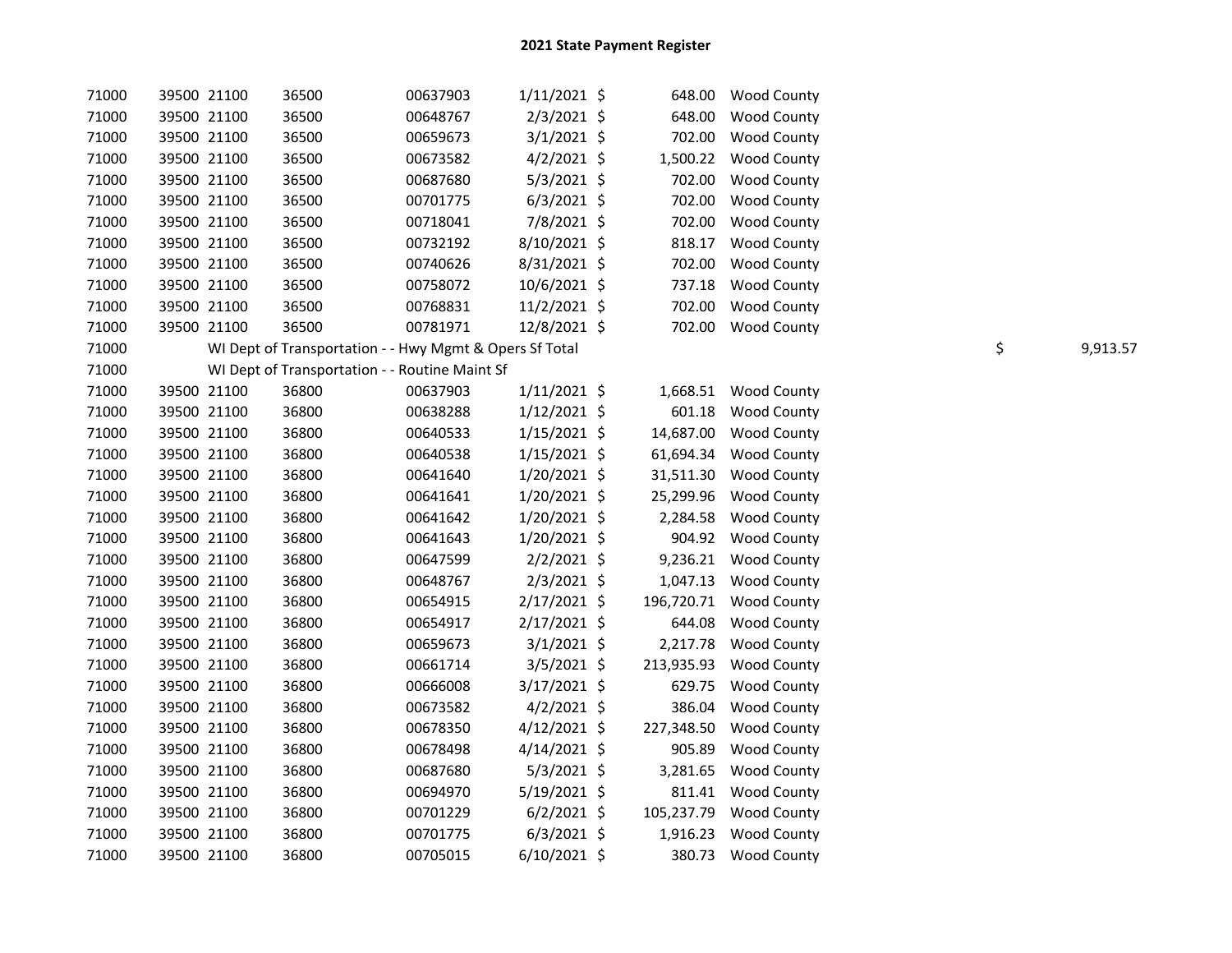| 71000 |             | 39500 21100 | 36800                                                        | 00705277 | $6/10/2021$ \$ | 67,267.70  | <b>Wood County</b>    |    |              |
|-------|-------------|-------------|--------------------------------------------------------------|----------|----------------|------------|-----------------------|----|--------------|
| 71000 |             | 39500 21100 | 36800                                                        | 00716250 | 7/6/2021 \$    | 822.82     | <b>Wood County</b>    |    |              |
| 71000 |             | 39500 21100 | 36800                                                        | 00717972 | 7/7/2021 \$    | 39,585.25  | Wood County           |    |              |
| 71000 |             | 39500 21100 | 36800                                                        | 00718041 | 7/8/2021 \$    | 1,903.28   | <b>Wood County</b>    |    |              |
| 71000 |             | 39500 21100 | 36800                                                        | 00729392 | 8/3/2021 \$    | 277.75     | <b>Wood County</b>    |    |              |
| 71000 |             | 39500 21100 | 36800                                                        | 00732192 | 8/10/2021 \$   | 732.84     | <b>Wood County</b>    |    |              |
| 71000 |             | 39500 21100 | 36800                                                        | 00732300 | 8/10/2021 \$   | 231.85     | <b>Wood County</b>    |    |              |
| 71000 |             | 39500 21100 | 36800                                                        | 00735305 | 8/18/2021 \$   | 96,602.45  | <b>Wood County</b>    |    |              |
| 71000 |             | 39500 21100 | 36800                                                        | 00740626 | 8/31/2021 \$   | 860.27     | <b>Wood County</b>    |    |              |
| 71000 |             | 39500 21100 | 36800                                                        | 00741259 | $9/2/2021$ \$  | 80,038.28  | Wood County           |    |              |
| 71000 |             | 39500 21100 | 36800                                                        | 00742423 | $9/7/2021$ \$  | 3,904.34   | <b>Wood County</b>    |    |              |
| 71000 |             | 39500 21100 | 36800                                                        | 00742431 | $9/7/2021$ \$  | 29,028.11  | <b>Wood County</b>    |    |              |
| 71000 |             | 39500 21100 | 36800                                                        | 00743829 | $9/7/2021$ \$  | 886.56     | <b>Wood County</b>    |    |              |
| 71000 |             | 39500 21100 | 36800                                                        | 00756676 | 10/1/2021 \$   | 650.70     | <b>Wood County</b>    |    |              |
| 71000 |             | 39500 21100 | 36800                                                        | 00758072 | 10/6/2021 \$   | 4,179.77   | Wood County           |    |              |
| 71000 |             | 39500 21100 | 36800                                                        | 00761498 | 10/13/2021 \$  | 320,765.55 | <b>Wood County</b>    |    |              |
| 71000 |             | 39500 21100 | 36800                                                        | 00761518 | 10/13/2021 \$  | 52,530.41  | <b>Wood County</b>    |    |              |
| 71000 |             | 39500 21100 | 36800                                                        | 00768831 | 11/2/2021 \$   | 377.51     | <b>Wood County</b>    |    |              |
| 71000 |             | 39500 21100 | 36800                                                        | 00769458 | 11/3/2021 \$   | 60,154.92  | <b>Wood County</b>    |    |              |
| 71000 |             | 39500 21100 | 36800                                                        | 00771346 | 11/8/2021 \$   | 599.47     | <b>Wood County</b>    |    |              |
| 71000 |             | 39500 21100 | 36800                                                        | 00774785 | 11/17/2021 \$  | 19,955.30  | Wood County           |    |              |
| 71000 |             | 39500 21100 | 36800                                                        | 00781971 | 12/8/2021 \$   | 675.54     | <b>Wood County</b>    |    |              |
| 71000 |             |             | WI Dept of Transportation - - Routine Maint Sf Total         |          |                |            |                       | \$ | 1,685,382.29 |
| 71000 |             |             | WI Dept of Transportation - - St Hwy Rehab Fed Fd            |          |                |            |                       |    |              |
| 71000 |             | 39500 21100 | 38300                                                        | 00701775 | $6/3/2021$ \$  | 163.20     | <b>Wood County</b>    |    |              |
| 71000 |             | 39500 21100 | 38300                                                        | 00718041 | 7/8/2021 \$    |            | 7,709.17 Wood County  |    |              |
| 71000 |             |             | WI Dept of Transportation - - St Hwy Rehab Fed Fd Total      |          |                |            |                       | \$ | 7,872.37     |
| 71000 |             |             | WI Dept of Transportation - - Dept Mgt & Oper St Fd          |          |                |            |                       |    |              |
| 71000 |             | 39500 21100 | 46100                                                        | 00724580 | 7/23/2021 \$   |            | 70.87 Wood County     |    |              |
| 71000 |             |             | WI Dept of Transportation - - Dept Mgt & Oper St Fd Total    |          |                |            |                       | \$ | 70.87        |
| 71000 |             |             | Department of Corrections - - Corrections Contracts And Agre |          |                |            |                       |    |              |
| 71000 |             | 41000 10000 | 11400                                                        | 00405481 | $1/21/2021$ \$ |            | 16,055.52 Wood County |    |              |
| 71000 |             | 41000 10000 | 11400                                                        | 00410389 | $2/17/2021$ \$ | 23,825.98  | <b>Wood County</b>    |    |              |
| 71000 |             | 41000 10000 | 11400                                                        | 00410520 | 2/17/2021 \$   | 874.82     | <b>Wood County</b>    |    |              |
| 71000 |             | 41000 10000 | 11400                                                        | 00412255 | 2/25/2021 \$   | 39,212.52  | <b>Wood County</b>    |    |              |
| 71000 |             | 41000 10000 | 11400                                                        | 00412257 | 2/25/2021 \$   | 21,870.50  | <b>Wood County</b>    |    |              |
| 71000 | 41000 10000 |             | 11400                                                        | 00412820 | $3/1/2021$ \$  |            | 21,201.52 Wood County |    |              |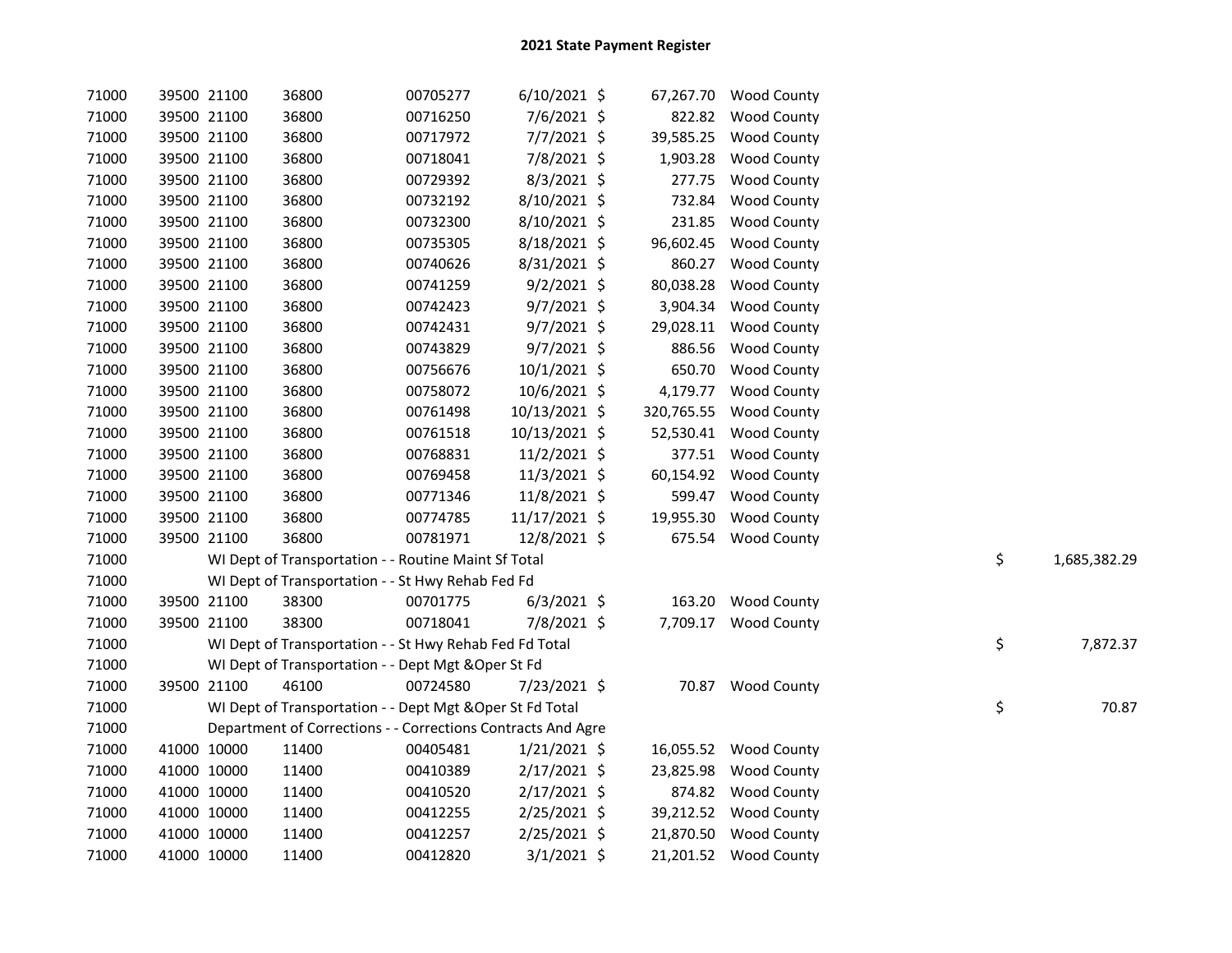| 71000 | 41000 10000 | 11400                                                              | 00416146 | 3/17/2021 \$   |              | 29,692.42 Wood County                                                                                         |                  |
|-------|-------------|--------------------------------------------------------------------|----------|----------------|--------------|---------------------------------------------------------------------------------------------------------------|------------------|
| 71000 | 41000 10000 | 11400                                                              | 00417150 | 3/22/2021 \$   | 47,240.28    | <b>Wood County</b>                                                                                            |                  |
| 71000 | 41000 10000 | 11400                                                              | 00419979 | $4/8/2021$ \$  | 44,512.90    | <b>Wood County</b>                                                                                            |                  |
| 71000 | 41000 10000 | 11400                                                              | 00422489 | $4/23/2021$ \$ | 35,764.70    | <b>Wood County</b>                                                                                            |                  |
| 71000 | 41000 10000 | 11400                                                              | 00422554 | 4/22/2021 \$   | 49,813.28    | <b>Wood County</b>                                                                                            |                  |
| 71000 | 41000 10000 | 11400                                                              | 00427365 | 5/20/2021 \$   | 32,008.12    | <b>Wood County</b>                                                                                            |                  |
| 71000 | 41000 10000 | 11400                                                              | 00433019 | $6/17/2021$ \$ | 33,037.32    | <b>Wood County</b>                                                                                            |                  |
| 71000 | 41000 10000 | 11400                                                              | 00433314 | $6/17/2021$ \$ | 47,343.20    | <b>Wood County</b>                                                                                            |                  |
| 71000 | 41000 10000 | 11400                                                              | 00437368 | 7/12/2021 \$   | 41,631.14    | <b>Wood County</b>                                                                                            |                  |
| 71000 | 41000 10000 | 11400                                                              | 00437586 | 7/9/2021 \$    | 31,853.74    | <b>Wood County</b>                                                                                            |                  |
| 71000 | 41000 10000 | 11400                                                              | 00438694 | 7/15/2021 \$   | 43,380.78    | <b>Wood County</b>                                                                                            |                  |
| 71000 | 41000 10000 | 11400                                                              | 00445794 | 8/19/2021 \$   | 17,702.24    | <b>Wood County</b>                                                                                            |                  |
| 71000 | 41000 10000 | 11400                                                              | 00446583 | 8/26/2021 \$   | 41,631.14    | <b>Wood County</b>                                                                                            |                  |
| 71000 | 41000 10000 | 11400                                                              | 00451950 | $9/22/2021$ \$ |              | 39,418.36 Wood County                                                                                         |                  |
| 71000 | 41000 10000 | 11400                                                              | 00456274 | 10/14/2021 \$  |              | 36,588.06 Wood County                                                                                         |                  |
| 71000 | 41000 10000 | 11400                                                              | 00459149 | 10/28/2021 \$  |              | 4,991.62 Wood County                                                                                          |                  |
| 71000 | 41000 10000 | 11400                                                              | 00461408 | 11/9/2021 \$   |              | 1,698.18 Wood County                                                                                          |                  |
| 71000 | 41000 10000 | 11400                                                              | 00462706 | 11/17/2021 \$  |              | 36,690.98 Wood County                                                                                         |                  |
| 71000 | 41000 10000 | 11400                                                              | 00468430 | 12/20/2021 \$  |              | 34,015.06 Wood County                                                                                         |                  |
| 71000 |             | Department of Corrections - - Corrections Contracts And Agre Total |          |                |              |                                                                                                               | \$<br>772,054.38 |
| 71000 |             |                                                                    |          |                |              | Department of Corrections - - Reimbursing Counties For Probation, Extended Supervision And Parole Holds       |                  |
| 71000 | 41000 10000 | 11600                                                              | 00459705 | 10/29/2021 \$  |              | 44,680.00 Wood County                                                                                         |                  |
| 71000 |             |                                                                    |          |                |              | Department of Corrections - - Reimbursing Counties For Probation, Extended Supervision And Parole Holds Total | \$<br>44,680.00  |
| 71000 |             | Department of Health Services - - State/Federal Aids               |          |                |              |                                                                                                               |                  |
| 71000 | 43500 10000 | 00000                                                              | 92106    | $1/4/2021$ \$  | 508,383.00   | <b>Wood County</b>                                                                                            |                  |
| 71000 | 43500 10000 | 00000                                                              | 92107    | $2/1/2021$ \$  | 433,805.00   | <b>Wood County</b>                                                                                            |                  |
| 71000 | 43500 10000 | 00000                                                              | 92108    | $3/1/2021$ \$  | 373,858.00   | <b>Wood County</b>                                                                                            |                  |
| 71000 | 43500 10000 | 00000                                                              | 92109    | $4/1/2021$ \$  | 888,170.00   | <b>Wood County</b>                                                                                            |                  |
| 71000 | 43500 10000 | 00000                                                              | 92110    | $5/3/2021$ \$  | 926,752.00   | <b>Wood County</b>                                                                                            |                  |
| 71000 | 43500 10000 | 00000                                                              | 92111    | $6/1/2021$ \$  | 903,996.00   | <b>Wood County</b>                                                                                            |                  |
| 71000 | 43500 10000 | 00000                                                              | 92112    | $6/16/2021$ \$ | 3,459.00     | <b>Wood County</b>                                                                                            |                  |
| 71000 | 43500 10000 | 00000                                                              | 92200    | $7/1/2021$ \$  | 766,308.00   | <b>Wood County</b>                                                                                            |                  |
| 71000 | 43500 10000 | 00000                                                              | 92201    | $8/2/2021$ \$  | 1,951,728.00 | <b>Wood County</b>                                                                                            |                  |
| 71000 | 43500 10000 | 00000                                                              | 92202    | $9/1/2021$ \$  | 1,361,501.00 | <b>Wood County</b>                                                                                            |                  |
| 71000 | 43500 10000 | 00000                                                              | 92204    | 10/1/2021 \$   | 342,414.00   | <b>Wood County</b>                                                                                            |                  |
| 71000 | 43500 10000 | 00000                                                              | 92206    | 11/1/2021 \$   | 286,945.00   | <b>Wood County</b>                                                                                            |                  |
| 71000 | 43500 10000 | 00000                                                              | 92207    | 12/1/2021 \$   |              | 366,171.00 Wood County                                                                                        |                  |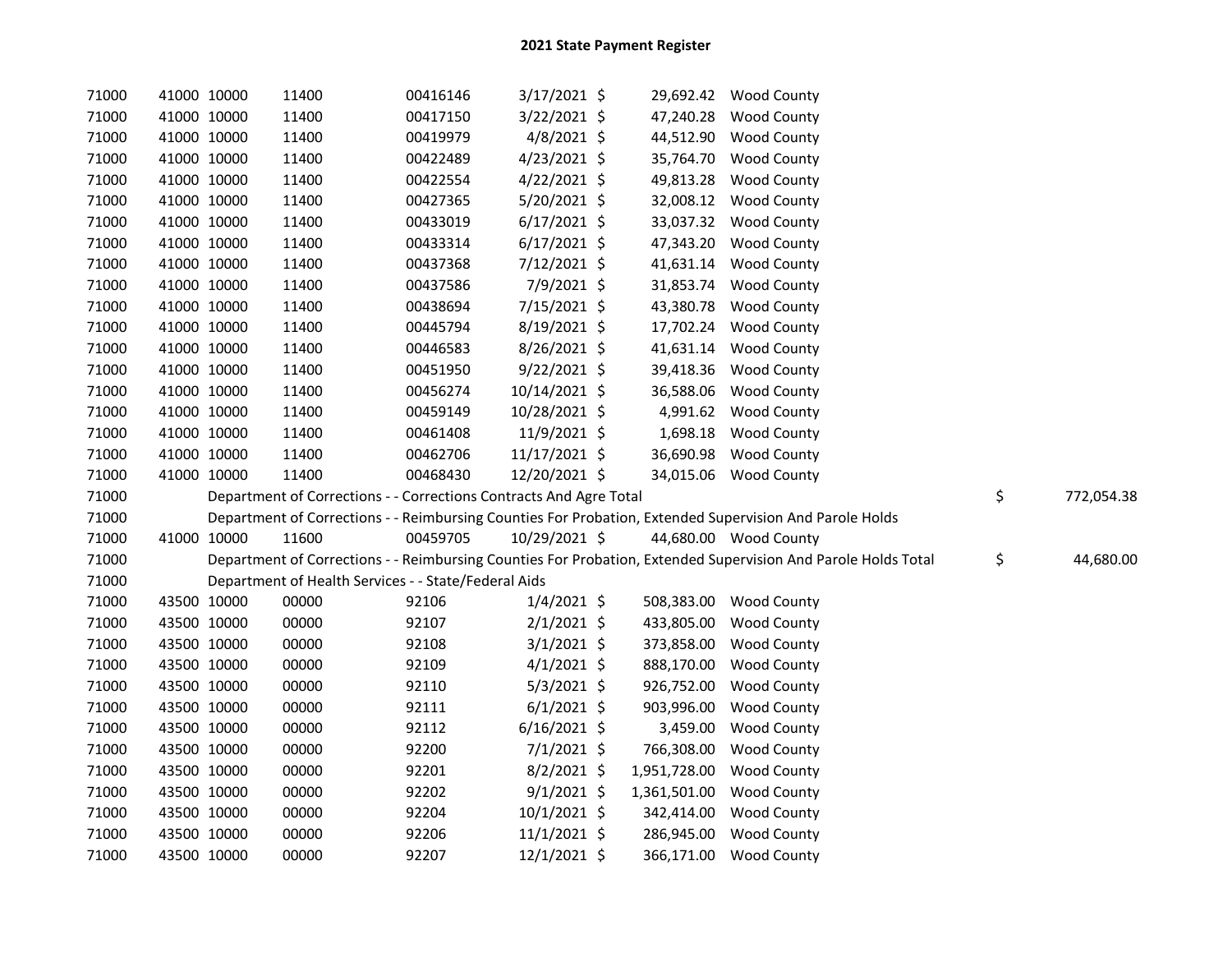| 71000 |             |             | Department of Health Services - - State/Federal Aids Total             | \$       | 9,113,490.00   |           |                       |    |            |
|-------|-------------|-------------|------------------------------------------------------------------------|----------|----------------|-----------|-----------------------|----|------------|
| 71000 |             |             | Department of Health Services - - Public Health Dispensaries And       |          |                |           |                       |    |            |
| 71000 |             | 43500 10000 | 10700                                                                  | 00436010 | 7/15/2021 \$   |           | 43.33 Wood County     |    |            |
| 71000 |             | 43500 10000 | 10700                                                                  | 00464888 | 12/3/2021 \$   |           | 55.97 Wood County     |    |            |
| 71000 |             |             | Department of Health Services - - Public Health Dispensaries And Total |          |                |           |                       | \$ | 99.30      |
| 71000 |             |             | Department of Health Services - - Medical Assistance State Admin       |          |                |           |                       |    |            |
| 71000 |             | 43500 10000 | 14000                                                                  | 00406278 | $1/28/2021$ \$ | 664.40    | <b>Wood County</b>    |    |            |
| 71000 |             | 43500 10000 | 14000                                                                  | 00413724 | 3/25/2021 \$   | 12,646.85 | <b>Wood County</b>    |    |            |
| 71000 |             | 43500 10000 | 14000                                                                  | 00416687 | 4/8/2021 \$    | 1,245.75  | <b>Wood County</b>    |    |            |
| 71000 |             | 43500 10000 | 14000                                                                  | 00416736 | 4/9/2021 \$    | 12,600.29 | Wood County           |    |            |
| 71000 |             | 43500 10000 | 14000                                                                  | 00423906 | $5/13/2021$ \$ | 214.59    | <b>Wood County</b>    |    |            |
| 71000 |             | 43500 10000 | 14000                                                                  | 00425009 | $5/21/2021$ \$ | 214.59    | <b>Wood County</b>    |    |            |
| 71000 |             | 43500 10000 | 14000                                                                  | 00427265 | $5/27/2021$ \$ | 18,988.24 | <b>Wood County</b>    |    |            |
| 71000 |             | 43500 10000 | 14000                                                                  | 00427266 | $6/3/2021$ \$  | 10,896.48 | <b>Wood County</b>    |    |            |
| 71000 |             | 43500 10000 | 14000                                                                  | 00444735 | 8/16/2021 \$   | 44,150.45 | <b>Wood County</b>    |    |            |
| 71000 |             | 43500 10000 | 14000                                                                  | 00453960 | 10/6/2021 \$   | 43,441.37 | Wood County           |    |            |
| 71000 |             |             | Department of Health Services - - Medical Assistance State Admin Total |          |                |           |                       | \$ | 145,063.01 |
| 71000 |             |             | Department of Health Services - - Federal Wic Operations               |          |                |           |                       |    |            |
| 71000 |             | 43500 10000 | 14800                                                                  | 00398272 | $1/6/2021$ \$  | 247.46    | <b>Wood County</b>    |    |            |
| 71000 |             | 43500 10000 | 14800                                                                  | 00404898 | 2/10/2021 \$   | 293.10    | <b>Wood County</b>    |    |            |
| 71000 |             | 43500 10000 | 14800                                                                  | 00410387 | 3/11/2021 \$   | 382.21    | <b>Wood County</b>    |    |            |
| 71000 |             | 43500 10000 | 14800                                                                  | 00416057 | $4/7/2021$ \$  | 334.96    | <b>Wood County</b>    |    |            |
| 71000 |             | 43500 10000 | 14800                                                                  | 00422693 | $5/12/2021$ \$ | 428.38    | <b>Wood County</b>    |    |            |
| 71000 | 43500 10000 |             | 14800                                                                  | 00441071 | 8/5/2021 \$    | 434.54    | <b>Wood County</b>    |    |            |
| 71000 | 43500 10000 |             | 14800                                                                  | 00444703 | $9/3/2021$ \$  | 269.08    | <b>Wood County</b>    |    |            |
| 71000 | 43500 10000 |             | 14800                                                                  | 00448834 | $9/9/2021$ \$  | 308.92    | <b>Wood County</b>    |    |            |
| 71000 | 43500 10000 |             | 14800                                                                  | 00450394 | 10/8/2021 \$   | 404.39    | <b>Wood County</b>    |    |            |
| 71000 | 43500 10000 |             | 14800                                                                  | 00459422 | 11/12/2021 \$  | 497.38    | <b>Wood County</b>    |    |            |
| 71000 |             | 43500 10000 | 14800                                                                  | 00463907 | 12/8/2021 \$   |           | 198.62 Wood County    |    |            |
| 71000 |             |             | Department of Health Services - - Federal Wic Operations Total         |          |                |           |                       | \$ | 3,799.04   |
| 71000 |             |             | Department of Health Services - - Federal Project Aids                 |          |                |           |                       |    |            |
| 71000 |             | 43500 10000 | 15000                                                                  | 00439596 | 7/30/2021 \$   |           | 12,080.00 Wood County |    |            |
| 71000 |             | 43500 10000 | 15000                                                                  | 00440253 | 8/13/2021 \$   | 16,703.00 | Wood County           |    |            |
| 71000 |             | 43500 10000 | 15000                                                                  | 00451905 | $10/1/2021$ \$ | 460.00    | <b>Wood County</b>    |    |            |
| 71000 |             | 43500 10000 | 15000                                                                  | 00453231 | $9/30/2021$ \$ | 21,275.00 | <b>Wood County</b>    |    |            |
| 71000 |             | 43500 10000 | 15000                                                                  | 00464595 | 12/9/2021 \$   | 8,520.00  | <b>Wood County</b>    |    |            |
| 71000 | 43500 10000 |             | 15000                                                                  | 00468339 | 12/16/2021 \$  | 11,022.00 | <b>Wood County</b>    |    |            |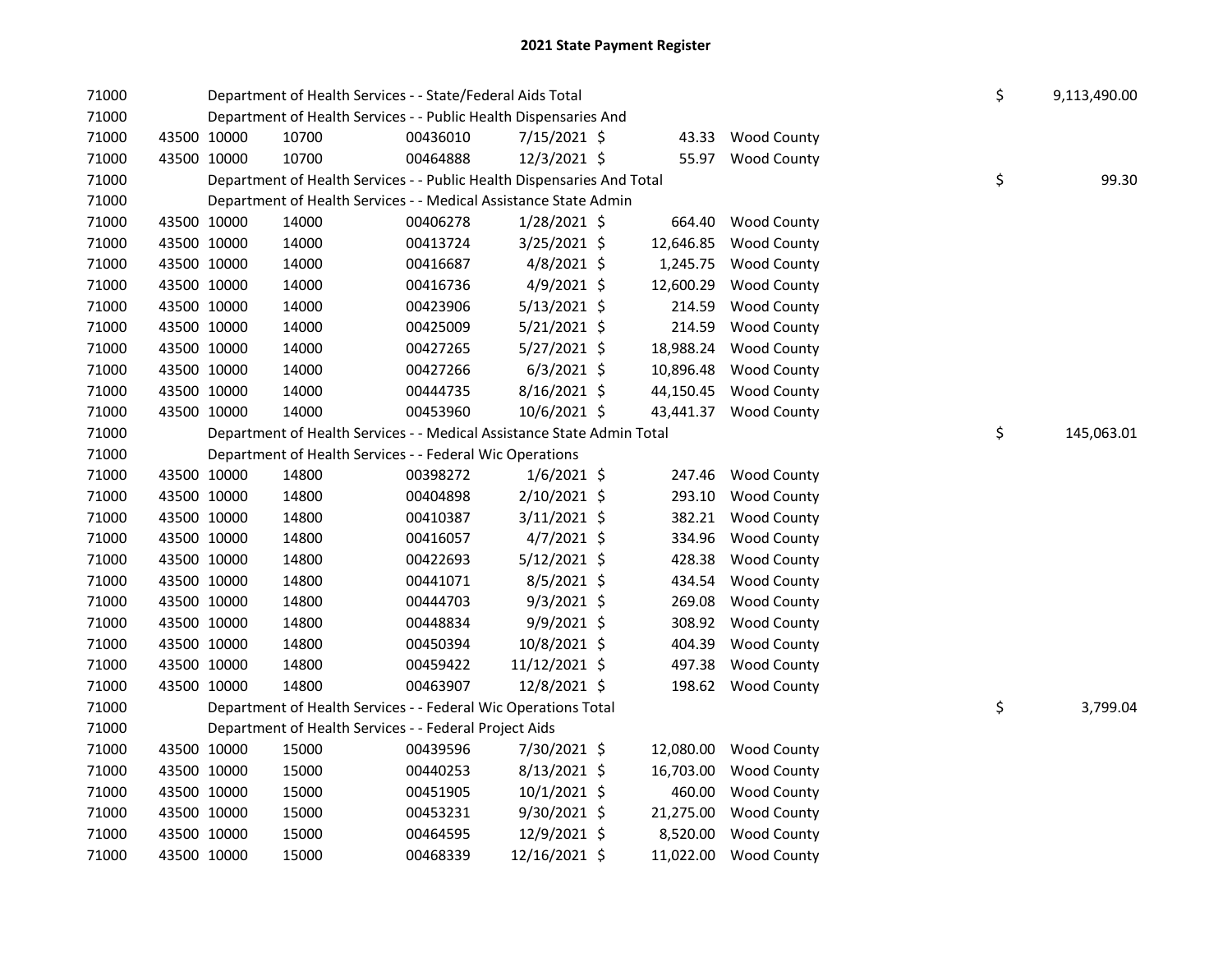| 71000 |             | Department of Health Services - - Federal Project Aids Total           | \$       | 70,060.00      |            |                        |    |           |
|-------|-------------|------------------------------------------------------------------------|----------|----------------|------------|------------------------|----|-----------|
| 71000 |             | Department of Health Services - - General Program Operations           |          |                |            |                        |    |           |
| 71000 | 43500 10000 | 40100                                                                  | 00401552 | $1/5/2021$ \$  | 1.50       | <b>Wood County</b>     |    |           |
| 71000 | 43500 10000 | 40100                                                                  | 00408749 | 2/9/2021 \$    | 1.50       | <b>Wood County</b>     |    |           |
| 71000 | 43500 10000 | 40100                                                                  | 00424944 | $5/4/2021$ \$  | 15.00      | <b>Wood County</b>     |    |           |
| 71000 | 43500 10000 | 40100                                                                  | 00465165 | 11/30/2021 \$  | 1.50       | <b>Wood County</b>     |    |           |
| 71000 | 43500 10000 | 40100                                                                  | 00465169 | 11/30/2021 \$  | 1.50       | <b>Wood County</b>     |    |           |
| 71000 | 43500 10000 | 40100                                                                  | 00468386 | 12/16/2021 \$  | 1.50       | <b>Wood County</b>     |    |           |
| 71000 |             | Department of Health Services - - General Program Operations Total     |          |                |            |                        | \$ | 22.50     |
| 71000 |             | Department of Health Services - - Medical Assistance Program Ben       |          |                |            |                        |    |           |
| 71000 | 43500 10000 | 40400                                                                  | 00406278 | $1/28/2021$ \$ | 135.60     | <b>Wood County</b>     |    |           |
| 71000 | 43500 10000 | 40400                                                                  | 00413724 | $3/25/2021$ \$ | 2,581.15   | <b>Wood County</b>     |    |           |
| 71000 | 43500 10000 | 40400                                                                  | 00416687 | 4/8/2021 \$    | 254.25     | <b>Wood County</b>     |    |           |
| 71000 | 43500 10000 | 40400                                                                  | 00416736 | $4/9/2021$ \$  | 2,571.64   | <b>Wood County</b>     |    |           |
| 71000 | 43500 10000 | 40400                                                                  | 00423906 | $5/13/2021$ \$ | 85.41      | <b>Wood County</b>     |    |           |
| 71000 | 43500 10000 | 40400                                                                  | 00425009 | $5/21/2021$ \$ | 85.41      | <b>Wood County</b>     |    |           |
| 71000 | 43500 10000 | 40400                                                                  | 00427265 | 5/27/2021 \$   | 7,557.76   | <b>Wood County</b>     |    |           |
| 71000 | 43500 10000 | 40400                                                                  | 00427266 | $6/3/2021$ \$  | 4,337.06   | <b>Wood County</b>     |    |           |
| 71000 | 43500 10000 | 40400                                                                  | 00444735 | 8/16/2021 \$   | 19,040.16  | <b>Wood County</b>     |    |           |
| 71000 | 43500 10000 | 40400                                                                  | 00453960 | 10/6/2021 \$   | 17,264.63  | <b>Wood County</b>     |    |           |
| 71000 |             | Department of Health Services - - Medical Assistance Program Ben Total |          |                |            |                        | \$ | 53,913.07 |
| 71000 |             | Department of Health Services - - Foodshare For Qualified Aliens       |          |                |            |                        |    |           |
| 71000 | 43500 10000 | 41900                                                                  | 00401931 | 1/28/2021 \$   |            | 137,472.50 Wood County |    |           |
| 71000 | 43500 10000 | 41900                                                                  | 00407929 | 2/26/2021 \$   | 123,116.50 | <b>Wood County</b>     |    |           |
| 71000 | 43500 10000 | 41900                                                                  | 00413467 | 3/26/2021 \$   | 126,309.00 | <b>Wood County</b>     |    |           |
| 71000 | 43500 10000 | 41900                                                                  | 00419442 | 4/29/2021 \$   | 118,797.50 | <b>Wood County</b>     |    |           |
| 71000 | 43500 10000 | 41900                                                                  | 00426027 | 5/28/2021 \$   | 125,973.50 | <b>Wood County</b>     |    |           |
| 71000 | 43500 10000 | 41900                                                                  | 00431717 | $6/25/2021$ \$ | 150,014.50 | <b>Wood County</b>     |    |           |
| 71000 | 43500 10000 | 41900                                                                  | 00437572 | 7/29/2021 \$   | 120,996.00 | <b>Wood County</b>     |    |           |
| 71000 | 43500 10000 | 41900                                                                  | 00443324 | $8/26/2021$ \$ | 133,309.50 | <b>Wood County</b>     |    |           |
| 71000 | 43500 10000 | 41900                                                                  | 00449491 | 9/29/2021 \$   | 135,930.50 | <b>Wood County</b>     |    |           |
| 71000 | 43500 10000 | 41900                                                                  | 00455368 | 10/28/2021 \$  | 104,944.00 | <b>Wood County</b>     |    |           |
| 71000 | 43500 10000 | 41900                                                                  | 00461498 | 11/26/2021 \$  | 150,380.50 | <b>Wood County</b>     |    |           |
| 71000 | 43500 10000 | 41900                                                                  | 00465763 | 12/2/2021 \$   | 1,120.50   | Wood County            |    |           |
| 71000 | 43500 10000 | 41900                                                                  | 00467234 | 12/30/2021 \$  | 137,478.50 | <b>Wood County</b>     |    |           |
| 71000 |             | Department of Health Services - - Foodshare For Qualified Aliens Total | \$       | 1,565,843.00   |            |                        |    |           |

71000 Department of Health Services - - Medical Assistance State Admin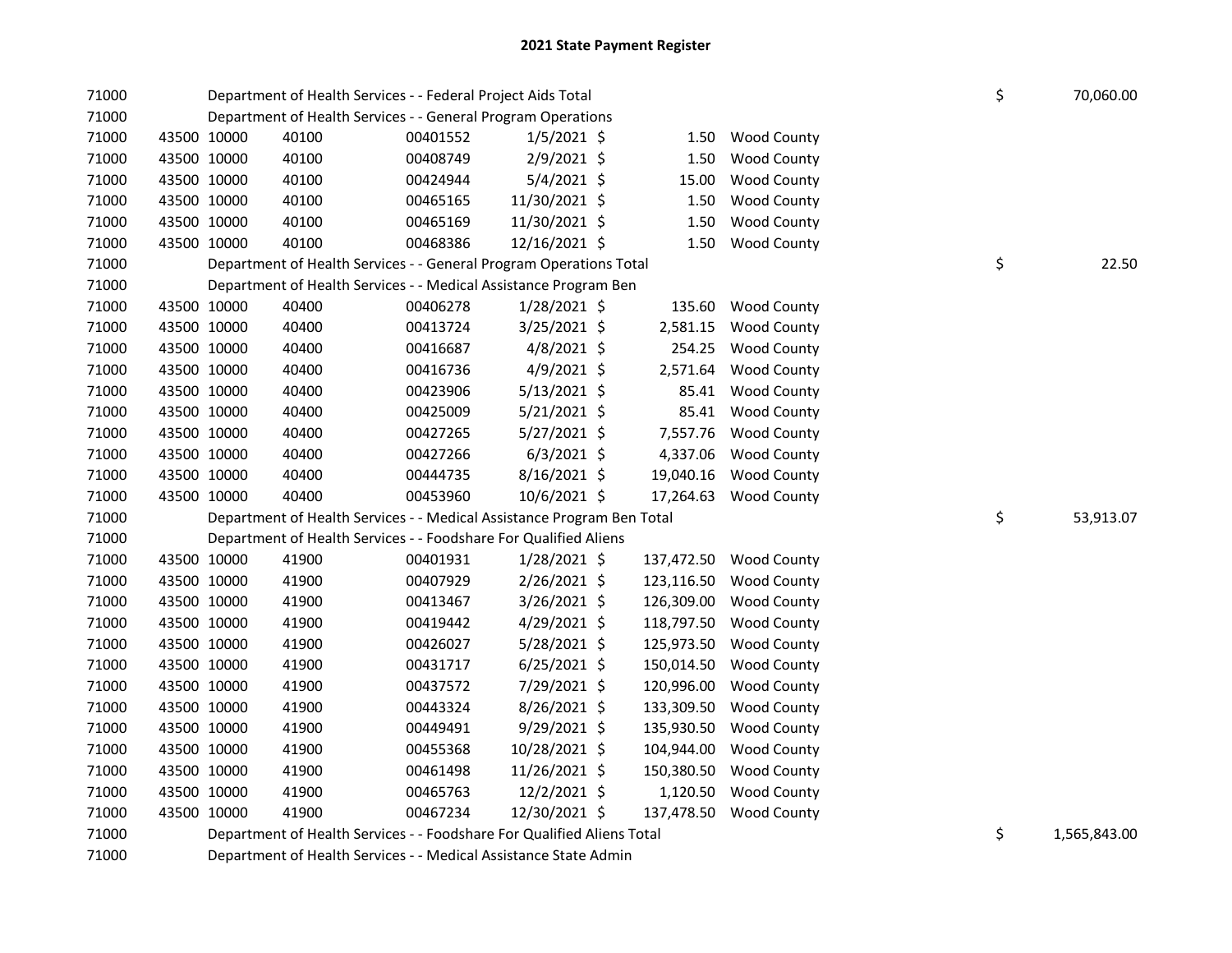| 71000 | 43500 10000 | 44000                                                                  | 00401552 | $1/5/2021$ \$  | 1.50       | <b>Wood County</b>     |    |              |
|-------|-------------|------------------------------------------------------------------------|----------|----------------|------------|------------------------|----|--------------|
| 71000 | 43500 10000 | 44000                                                                  | 00408749 | 2/9/2021 \$    | 1.50       | <b>Wood County</b>     |    |              |
| 71000 | 43500 10000 | 44000                                                                  | 00424944 | 5/4/2021 \$    | 15.00      | <b>Wood County</b>     |    |              |
| 71000 | 43500 10000 | 44000                                                                  | 00465165 | 11/30/2021 \$  | 1.50       | <b>Wood County</b>     |    |              |
| 71000 | 43500 10000 | 44000                                                                  | 00465169 | 11/30/2021 \$  | 1.50       | <b>Wood County</b>     |    |              |
| 71000 | 43500 10000 | 44000                                                                  | 00468386 | 12/16/2021 \$  | 1.50       | <b>Wood County</b>     |    |              |
| 71000 |             | Department of Health Services - - Medical Assistance State Admin Total |          |                |            |                        | \$ | 22.50        |
| 71000 |             | Department of Health Services - - Federal Supplemental Funding F       |          |                |            |                        |    |              |
| 71000 | 43500 10000 | 44400                                                                  | 00401931 | $1/28/2021$ \$ |            | 137,472.50 Wood County |    |              |
| 71000 | 43500 10000 | 44400                                                                  | 00407929 | 2/26/2021 \$   |            | 123,116.50 Wood County |    |              |
| 71000 | 43500 10000 | 44400                                                                  | 00413467 | 3/26/2021 \$   | 126,309.00 | <b>Wood County</b>     |    |              |
| 71000 | 43500 10000 | 44400                                                                  | 00419442 | 4/29/2021 \$   |            | 118,797.50 Wood County |    |              |
| 71000 | 43500 10000 | 44400                                                                  | 00426027 | 5/28/2021 \$   |            | 125,973.50 Wood County |    |              |
| 71000 | 43500 10000 | 44400                                                                  | 00431717 | $6/25/2021$ \$ | 150,014.50 | <b>Wood County</b>     |    |              |
| 71000 | 43500 10000 | 44400                                                                  | 00437572 | 7/29/2021 \$   | 120,996.00 | <b>Wood County</b>     |    |              |
| 71000 | 43500 10000 | 44400                                                                  | 00443324 | 8/26/2021 \$   | 133,309.50 | <b>Wood County</b>     |    |              |
| 71000 | 43500 10000 | 44400                                                                  | 00449491 | $9/29/2021$ \$ | 135,930.50 | <b>Wood County</b>     |    |              |
| 71000 | 43500 10000 | 44400                                                                  | 00455368 | 10/28/2021 \$  | 104,944.00 | <b>Wood County</b>     |    |              |
| 71000 | 43500 10000 | 44400                                                                  | 00461498 | 11/26/2021 \$  | 150,380.50 | <b>Wood County</b>     |    |              |
| 71000 | 43500 10000 | 44400                                                                  | 00465763 | 12/2/2021 \$   | 1,120.50   | <b>Wood County</b>     |    |              |
| 71000 | 43500 10000 | 44400                                                                  | 00466407 | 12/6/2021 \$   | 4,504.78   | <b>Wood County</b>     |    |              |
| 71000 | 43500 10000 | 44400                                                                  | 00467234 | 12/30/2021 \$  | 137,478.50 | <b>Wood County</b>     |    |              |
| 71000 |             | Department of Health Services - - Federal Supplemental Funding F Total |          |                |            |                        | \$ | 1,570,347.78 |
| 71000 |             | Department of Health Services - - Interagency And Intra-Agency A       |          |                |            |                        |    |              |
| 71000 | 43500 10000 | 46800                                                                  | 00402742 | $1/12/2021$ \$ |            | 176,334.25 Wood County |    |              |
| 71000 | 43500 10000 | 46800                                                                  | 00458956 | 10/28/2021 \$  | 387,175.00 | <b>Wood County</b>     |    |              |
| 71000 |             | Department of Health Services - - Interagency And Intra-Agency A Total |          |                |            |                        | \$ | 563,509.25   |
| 71000 |             | Department of Health Services - - Interagency And Intra-Agency P       |          |                |            |                        |    |              |
| 71000 | 43500 10000 | 86700                                                                  | 00408130 | 2/10/2021 \$   |            | 34,090.00 Wood County  |    |              |
| 71000 | 43500 10000 | 86700                                                                  | 00426532 | $5/11/2021$ \$ | 18,460.00  | <b>Wood County</b>     |    |              |
| 71000 |             | Department of Health Services - - Interagency And Intra-Agency P Total |          |                |            |                        | \$ | 52,550.00    |
| 71000 |             | Dept of Children and Families - - General Program Operations           |          |                |            |                        |    |              |
| 71000 | 43700 10000 | 10100                                                                  | 00084317 | $5/18/2021$ \$ |            | 20.00 Wood County      |    |              |
| 71000 |             | Dept of Children and Families - - General Program Operations Total     |          |                |            |                        | \$ | 20.00        |
| 71000 |             | Dept of Children and Families - - Searches Birth Parents & Adopt       |          |                |            |                        |    |              |
| 71000 | 43700 10000 | 12100                                                                  | 00089793 | 10/5/2021 \$   |            | 25.00 Wood County      |    |              |
| 71000 |             | Dept of Children and Families - - Searches Birth Parents & Adopt Total |          |                |            |                        | \$ | 25.00        |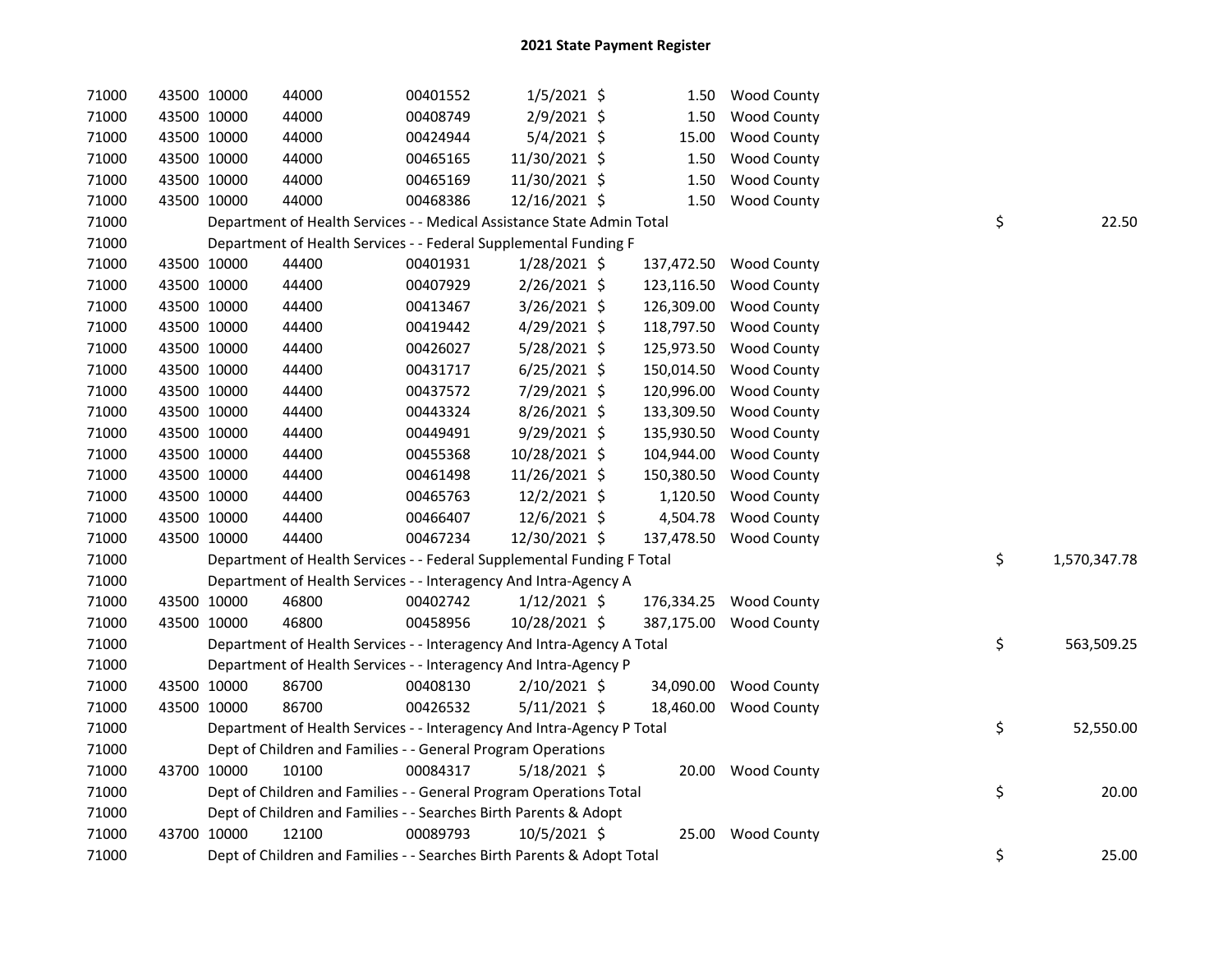| 71000 |             |             | Dept of Children and Families - - Fees For Administrative Servic       |          |                |            |                        |    |        |
|-------|-------------|-------------|------------------------------------------------------------------------|----------|----------------|------------|------------------------|----|--------|
| 71000 |             | 43700 10000 | 23100                                                                  | 00080608 | $2/16/2021$ \$ | 95.00      | <b>Wood County</b>     |    |        |
| 71000 |             | 43700 10000 | 23100                                                                  | 00083466 | $4/20/2021$ \$ | 105.00     | <b>Wood County</b>     |    |        |
| 71000 |             | 43700 10000 | 23100                                                                  | 00087349 | 7/23/2021 \$   | 55.00      | <b>Wood County</b>     |    |        |
| 71000 |             | 43700 10000 | 23100                                                                  | 00090964 | 11/2/2021 \$   | 110.00     | <b>Wood County</b>     |    |        |
| 71000 |             | 43700 10000 | 23100                                                                  | 00090966 | 11/2/2021 \$   | 55.00      | <b>Wood County</b>     |    |        |
| 71000 |             |             | Dept of Children and Families - - Fees For Administrative Servic Total |          |                |            |                        | \$ | 420.00 |
| 71000 |             |             | Dept of Children and Families - - General Aids                         |          |                |            |                        |    |        |
| 71000 |             | 43700 10000 | 99000                                                                  | 00079044 | $1/5/2021$ \$  |            | 99,216.37 Wood County  |    |        |
| 71000 |             | 43700 10000 | 99000                                                                  | 00079815 | $1/29/2021$ \$ | 216,589.04 | <b>Wood County</b>     |    |        |
| 71000 |             | 43700 10000 | 99000                                                                  | 00079866 | $1/29/2021$ \$ | 5,488.00   | <b>Wood County</b>     |    |        |
| 71000 |             | 43700 10000 | 99000                                                                  | 00079979 | $2/1/2021$ \$  | 168.80     | <b>Wood County</b>     |    |        |
| 71000 |             | 43700 10000 | 99000                                                                  | 00080201 | $2/5/2021$ \$  | 140,918.35 | <b>Wood County</b>     |    |        |
| 71000 |             | 43700 10000 | 99000                                                                  | 00080313 | $2/5/2021$ \$  |            | 245.42 Wood County     |    |        |
| 71000 |             | 43700 10000 | 99000                                                                  | 00080952 | 2/26/2021 \$   |            | 32,976.78 Wood County  |    |        |
| 71000 |             | 43700 10000 | 99000                                                                  | 00081149 | $3/3/2021$ \$  |            | 16,734.00 Wood County  |    |        |
| 71000 |             | 43700 10000 | 99000                                                                  | 00081270 | $3/5/2021$ \$  |            | 609,036.27 Wood County |    |        |
| 71000 |             | 43700 10000 | 99000                                                                  | 00081354 | $3/5/2021$ \$  | 3,013.30   | <b>Wood County</b>     |    |        |
| 71000 |             | 43700 10000 | 99000                                                                  | 00081433 | 3/8/2021 \$    | 12,090.00  | <b>Wood County</b>     |    |        |
| 71000 |             | 43700 10000 | 99000                                                                  | 00082591 | $4/5/2021$ \$  | 16,568.71  | <b>Wood County</b>     |    |        |
| 71000 |             | 43700 10000 | 99000                                                                  | 00082700 | $4/5/2021$ \$  | 451,384.74 | <b>Wood County</b>     |    |        |
| 71000 |             | 43700 10000 | 99000                                                                  | 00082731 | $4/7/2021$ \$  | 4,464.00   | <b>Wood County</b>     |    |        |
| 71000 |             | 43700 10000 | 99000                                                                  | 00083932 | 4/30/2021 \$   | 252,172.28 | <b>Wood County</b>     |    |        |
| 71000 |             | 43700 10000 | 99000                                                                  | 00084034 | $5/3/2021$ \$  | 5,610.00   | <b>Wood County</b>     |    |        |
| 71000 |             | 43700 10000 | 99000                                                                  | 00084149 | $5/5/2021$ \$  | 285,548.00 | <b>Wood County</b>     |    |        |
| 71000 |             | 43700 10000 | 99000                                                                  | 00084948 | 5/18/2021 \$   | 1,224.00   | <b>Wood County</b>     |    |        |
| 71000 |             | 43700 10000 | 99000                                                                  | 00085349 | 5/28/2021 \$   | 7,351.00   | <b>Wood County</b>     |    |        |
| 71000 |             | 43700 10000 | 99000                                                                  | 00085662 | $6/7/2021$ \$  | 94,213.51  | <b>Wood County</b>     |    |        |
| 71000 |             | 43700 10000 | 99000                                                                  | 00086592 | $7/1/2021$ \$  | 2,524.00   | <b>Wood County</b>     |    |        |
| 71000 |             | 43700 10000 | 99000                                                                  | 00086601 | $7/1/2021$ \$  | 8,057.00   | <b>Wood County</b>     |    |        |
| 71000 |             | 43700 10000 | 99000                                                                  | 00086631 | $7/2/2021$ \$  | 901.00     | <b>Wood County</b>     |    |        |
| 71000 |             | 43700 10000 | 99000                                                                  | 00086720 | 7/8/2021 \$    |            | 98,296.97 Wood County  |    |        |
| 71000 |             | 43700 10000 | 99000                                                                  | 00087106 | 7/19/2021 \$   | 28,725.30  | <b>Wood County</b>     |    |        |
| 71000 |             | 43700 10000 | 99000                                                                  | 00087596 | 7/30/2021 \$   | 207,693.09 | <b>Wood County</b>     |    |        |
| 71000 |             | 43700 10000 | 99000                                                                  | 00087732 | 7/30/2021 \$   | 7,087.00   | <b>Wood County</b>     |    |        |
| 71000 |             | 43700 10000 | 99000                                                                  | 00087733 | 7/30/2021 \$   | 54,746.00  | <b>Wood County</b>     |    |        |
| 71000 | 43700 10000 |             | 99000                                                                  | 00087767 | $8/4/2021$ \$  | 872.00     | <b>Wood County</b>     |    |        |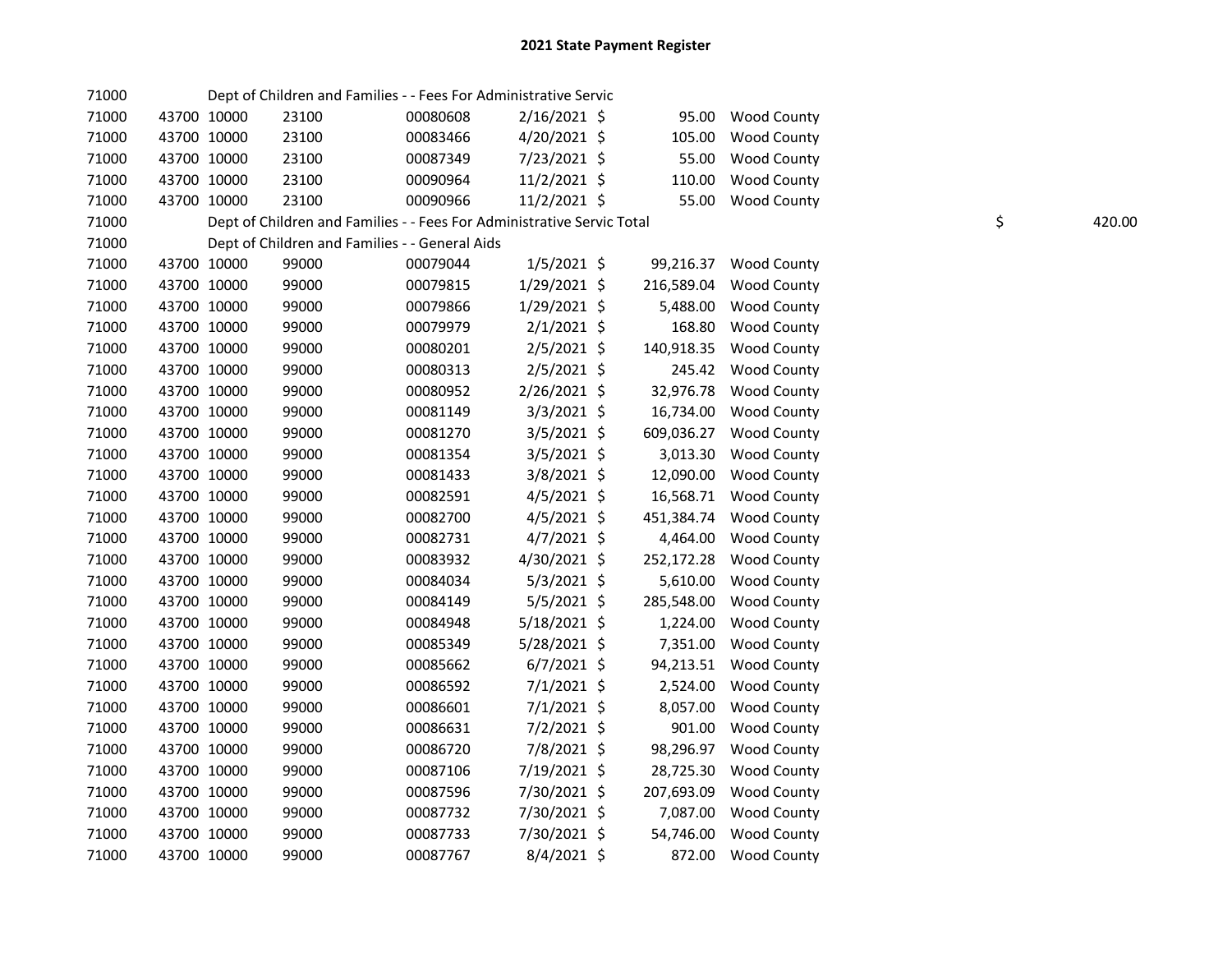| 71000 | 43700 10000 | 99000                                                           | 00087964 | 8/5/2021 \$   | 150,262.83   | <b>Wood County</b> |    |              |
|-------|-------------|-----------------------------------------------------------------|----------|---------------|--------------|--------------------|----|--------------|
| 71000 | 43700 10000 | 99000                                                           | 00088836 | $9/1/2021$ \$ | 4,435.00     | Wood County        |    |              |
| 71000 | 43700 10000 | 99000                                                           | 00088969 | $9/7/2021$ \$ | 2,086,374.07 | <b>Wood County</b> |    |              |
| 71000 | 43700 10000 | 99000                                                           | 00089149 | 9/10/2021 \$  | 57,683.16    | <b>Wood County</b> |    |              |
| 71000 | 43700 10000 | 99000                                                           | 00089846 | 9/30/2021 \$  | 9,134.00     | Wood County        |    |              |
| 71000 | 43700 10000 | 99000                                                           | 00089942 | 10/5/2021 \$  | 147,594.39   | <b>Wood County</b> |    |              |
| 71000 | 43700 10000 | 99000                                                           | 00090789 | 10/29/2021 \$ | 222,450.56   | <b>Wood County</b> |    |              |
| 71000 | 43700 10000 | 99000                                                           | 00090849 | 11/1/2021 \$  | 16,048.00    | Wood County        |    |              |
| 71000 | 43700 10000 | 99000                                                           | 00090896 | 11/3/2021 \$  | 647.05       | <b>Wood County</b> |    |              |
| 71000 | 43700 10000 | 99000                                                           | 00091059 | 11/5/2021 \$  | 163,135.40   | <b>Wood County</b> |    |              |
| 71000 | 43700 10000 | 99000                                                           | 00091993 | 12/2/2021 \$  | 10,832.00    | <b>Wood County</b> |    |              |
| 71000 | 43700 10000 | 99000                                                           | 00092142 | 12/3/2021 \$  | 36,908.00    | Wood County        |    |              |
| 71000 | 43700 10000 | 99000                                                           | 00092251 | 12/6/2021 \$  | 184,881.38   | <b>Wood County</b> |    |              |
| 71000 |             | Dept of Children and Families - - General Aids Total            |          |               |              |                    | \$ | 5,754,300.77 |
| 71000 |             | Dept of Workforce Development - - Auxiliary Services            |          |               |              |                    |    |              |
| 71000 | 44500 10000 | 13000                                                           | 00310361 | $1/4/2021$ \$ | 50.00        | <b>Wood County</b> |    |              |
| 71000 | 44500 10000 | 13000                                                           | 00313450 | $2/2/2021$ \$ | 45.00        | <b>Wood County</b> |    |              |
| 71000 | 44500 10000 | 13000                                                           | 00317080 | $3/2/2021$ \$ | 40.00        | <b>Wood County</b> |    |              |
| 71000 | 44500 10000 | 13000                                                           | 00320888 | $4/2/2021$ \$ | 75.00        | <b>Wood County</b> |    |              |
| 71000 | 44500 10000 | 13000                                                           | 00324433 | 5/4/2021 \$   | 60.00        | <b>Wood County</b> |    |              |
| 71000 | 44500 10000 | 13000                                                           | 00327626 | $6/2/2021$ \$ | 55.00        | <b>Wood County</b> |    |              |
| 71000 | 44500 10000 | 13000                                                           | 00331410 | 7/2/2021 \$   | 40.00        | <b>Wood County</b> |    |              |
| 71000 | 44500 10000 | 13000                                                           | 00335309 | 8/3/2021 \$   | 25.00        | <b>Wood County</b> |    |              |
| 71000 | 44500 10000 | 13000                                                           | 00339102 | $9/2/2021$ \$ | 35.00        | <b>Wood County</b> |    |              |
| 71000 | 44500 10000 | 13000                                                           | 00343090 | 10/4/2021 \$  | 10.00        | <b>Wood County</b> |    |              |
| 71000 | 44500 10000 | 13000                                                           | 00347129 | 11/2/2021 \$  | 30.00        | <b>Wood County</b> |    |              |
| 71000 | 44500 10000 | 13000                                                           | 00350775 | 12/2/2021 \$  | 75.00        | <b>Wood County</b> |    |              |
| 71000 |             | Dept of Workforce Development - - Auxiliary Services Total      |          |               |              |                    | \$ | 540.00       |
| 71000 |             | Dept of Workforce Development - - Title Ib Aids State GPR       |          |               |              |                    |    |              |
| 71000 | 44500 10000 | 50900                                                           | 00345020 | 10/15/2021 \$ | 5.54         | <b>Wood County</b> |    |              |
| 71000 | 44500 10000 | 50900                                                           | 00350396 | 11/29/2021 \$ | 5.54         | <b>Wood County</b> |    |              |
| 71000 | 44500 10000 | 50900                                                           | 00352599 | 12/14/2021 \$ | 5.54         | <b>Wood County</b> |    |              |
| 71000 |             | Dept of Workforce Development - - Title Ib Aids State GPR Total |          |               |              |                    | \$ | 16.62        |
| 71000 |             | Dept of Workforce Development - - Title Ib Aids Federal Prf     |          |               |              |                    |    |              |
| 71000 | 44500 10000 | 54400                                                           | 00345020 | 10/15/2021 \$ | 20.46        | <b>Wood County</b> |    |              |
| 71000 | 44500 10000 | 54400                                                           | 00350396 | 11/29/2021 \$ | 20.46        | <b>Wood County</b> |    |              |
| 71000 | 44500 10000 | 54400                                                           | 00352599 | 12/14/2021 \$ | 20.46        | <b>Wood County</b> |    |              |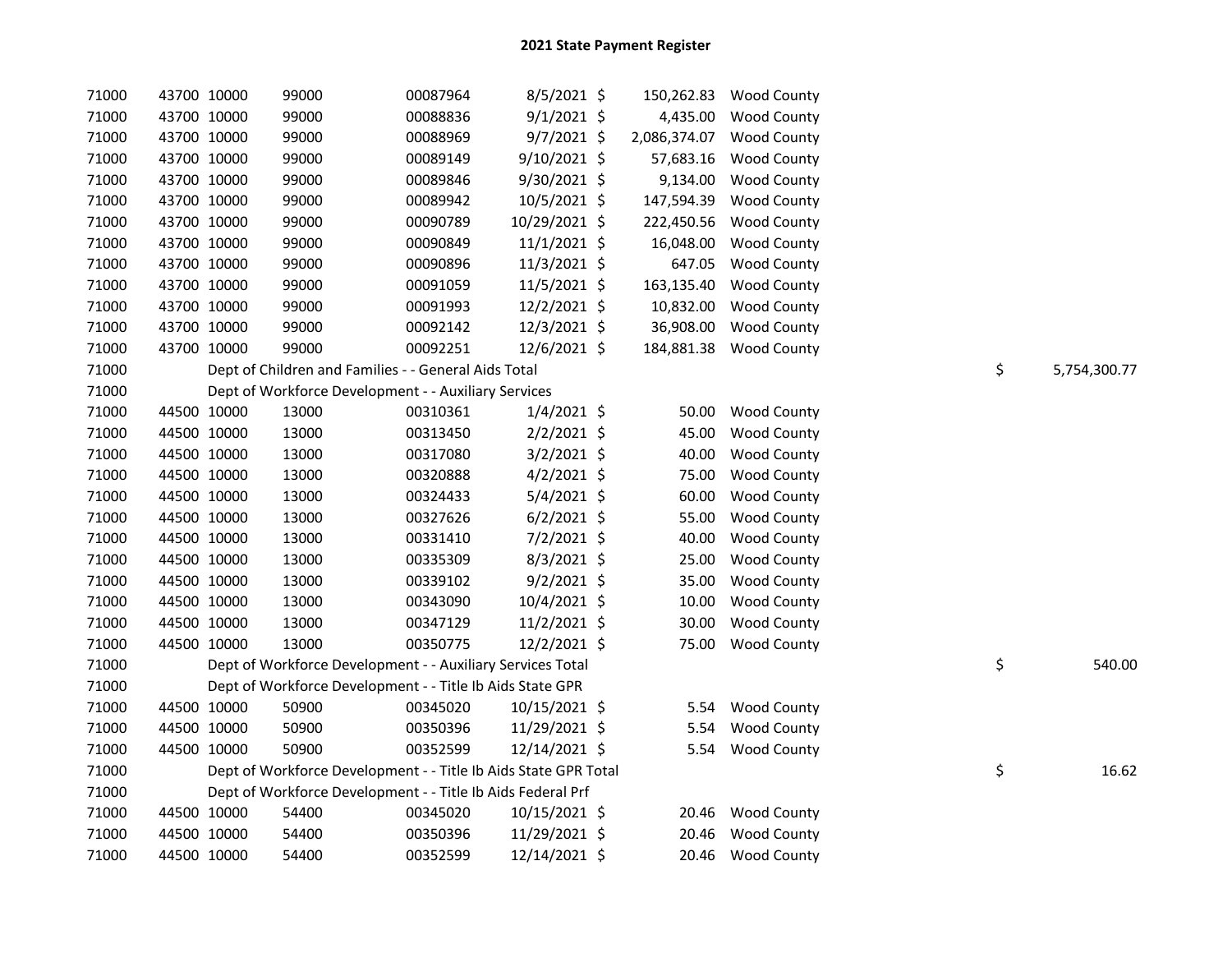| 71000 |             |             | Dept of Workforce Development - - Title Ib Aids Federal Prf Total     | \$       | 61.38          |           |                         |    |           |
|-------|-------------|-------------|-----------------------------------------------------------------------|----------|----------------|-----------|-------------------------|----|-----------|
| 71000 |             |             | Dept of Workforce Development - - Wc Ops Uninsured Emplyr Admin       |          |                |           |                         |    |           |
| 71000 |             | 44500 22700 | 17700                                                                 | 00315911 | $2/23/2021$ \$ | 5.00      | <b>Wood County</b>      |    |           |
| 71000 |             | 44500 22700 | 17700                                                                 | 00315927 | $2/23/2021$ \$ | 15.00     | <b>Wood County</b>      |    |           |
| 71000 |             | 44500 22700 | 17700                                                                 | 00336226 | 8/12/2021 \$   | 10.00     | <b>Wood County</b>      |    |           |
| 71000 |             | 44500 22700 | 17700                                                                 | 00336228 | 8/13/2021 \$   | 25.00     | <b>Wood County</b>      |    |           |
| 71000 |             |             | Dept of Workforce Development - - Wc Ops Uninsured Emplyr Admin Total |          |                |           |                         | \$ | 55.00     |
| 71000 |             |             | Department of Justice - - Crime Laboratories, Dna                     |          |                |           |                         |    |           |
| 71000 |             | 45500 10000 | 22100                                                                 | 00100393 | 7/14/2021 \$   |           | 4,390.00 Wood County    |    |           |
| 71000 |             |             | Department of Justice - - Crime Laboratories, Dna Total               |          |                |           |                         | \$ | 4,390.00  |
| 71000 |             |             | Department of Justice - - Law Enforcement Train, Local                |          |                |           |                         |    |           |
| 71000 |             | 45500 10000 | 23100                                                                 | 00099944 | 7/12/2021 \$   |           | 3,006.62 Wood County    |    |           |
| 71000 |             | 45500 10000 | 23100                                                                 | 00101105 | 8/9/2021 \$    | 2,623.77  | Wood County             |    |           |
| 71000 |             | 45500 10000 | 23100                                                                 | 00105987 | 11/26/2021 \$  | 11,520.00 | <b>Wood County</b>      |    |           |
| 71000 |             |             | Department of Justice - - Law Enforcement Train, Local Total          |          |                |           |                         | \$ | 17,150.39 |
| 71000 |             |             | Department of Justice - - Federal Aid, Local Assistance               |          |                |           |                         |    |           |
| 71000 |             | 45500 10000 | 25100                                                                 | 00097485 | 4/30/2021 \$   | 32,724.71 | <b>Wood County</b>      |    |           |
| 71000 |             | 45500 10000 | 25100                                                                 | 00098307 | $5/26/2021$ \$ | 14,464.23 | <b>Wood County</b>      |    |           |
| 71000 |             | 45500 10000 | 25100                                                                 | 00101363 | 8/26/2021 \$   | 4,892.81  | <b>Wood County</b>      |    |           |
| 71000 |             | 45500 10000 | 25100                                                                 | 00101653 | $8/27/2021$ \$ | 1,027.55  | <b>Wood County</b>      |    |           |
| 71000 |             | 45500 10000 | 25100                                                                 | 00103407 | 10/5/2021 \$   | 31,427.00 | <b>Wood County</b>      |    |           |
| 71000 | 45500 10000 |             | 25100                                                                 | 00103960 | 10/25/2021 \$  | 1,026.79  | <b>Wood County</b>      |    |           |
| 71000 |             | 45500 10000 | 25100                                                                 | 00104293 | 10/29/2021 \$  | 5,450.03  | <b>Wood County</b>      |    |           |
| 71000 |             |             | Department of Justice - - Federal Aid, Local Assistance Total         |          |                |           |                         | \$ | 91,013.12 |
| 71000 |             |             | Department of Justice - - County-Tribal Programs, Local               |          |                |           |                         |    |           |
| 71000 |             | 45500 10000 | 26300                                                                 | 00093459 | $1/20/2021$ \$ |           | 18,241.00 Wood County   |    |           |
| 71000 |             |             | Department of Justice - - County-Tribal Programs, Local Total         |          |                |           |                         | \$ | 18,241.00 |
| 71000 |             |             | Department of Justice - - Alt Prosecution Alcohol Drugs               |          |                |           |                         |    |           |
| 71000 |             | 45500 10000 | 27100                                                                 | 00093911 | $2/5/2021$ \$  | 44,790.34 | <b>Wood County</b>      |    |           |
| 71000 |             | 45500 10000 | 27100                                                                 | 00095763 | $3/25/2021$ \$ | 3,231.99  | <b>Wood County</b>      |    |           |
| 71000 |             | 45500 10000 | 27100                                                                 | 00101341 | 8/30/2021 \$   | 46,203.79 | <b>Wood County</b>      |    |           |
| 71000 |             |             | Department of Justice - - Alt Prosecution Alcohol Drugs Total         |          |                |           |                         | \$ | 94,226.12 |
| 71000 |             |             | Department of Justice - - Alt Prosecut Justice Info Fees              |          |                |           |                         |    |           |
| 71000 |             | 45500 10000 | 27900                                                                 | 00093911 | 2/5/2021 \$    |           | (44,790.34) Wood County |    |           |
| 71000 |             | 45500 10000 | 27900                                                                 | 00097591 | 4/30/2021 \$   |           | 27,270.97 Wood County   |    |           |
| 71000 |             | 45500 10000 | 27900                                                                 | 00103512 | 10/25/2021 \$  | 32,849.40 | <b>Wood County</b>      |    |           |
| 71000 |             |             | Department of Justice - - Alt Prosecut Justice Info Fees Total        |          |                |           |                         | \$ | 15,330.03 |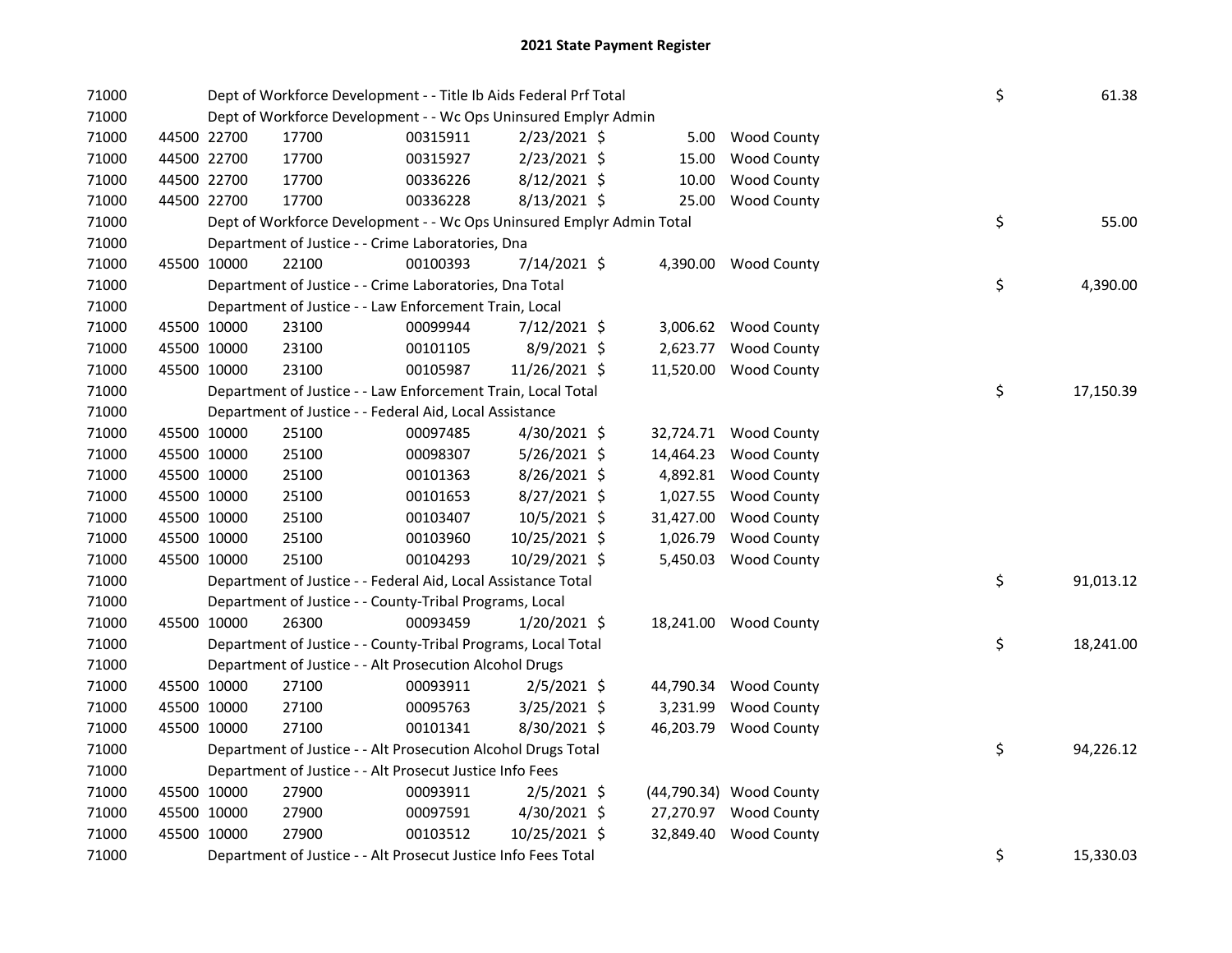| 71000          |             |                            | Department of Justice - - Crime Victim Witness Assist                   |                      |                                 |           |                                             |    |            |
|----------------|-------------|----------------------------|-------------------------------------------------------------------------|----------------------|---------------------------------|-----------|---------------------------------------------|----|------------|
| 71000          |             | 45500 10000                | 53200                                                                   | 00095485             | 3/5/2021 \$                     |           | 21,400.02 Wood County                       |    |            |
| 71000          |             | 45500 10000                | 53200                                                                   | 00100579             | 7/15/2021 \$                    |           | 31,224.54 Wood County                       |    |            |
| 71000          |             |                            | Department of Justice - - Crime Victim Witness Assist Total             |                      |                                 |           |                                             | \$ | 52,624.56  |
| 71000          |             |                            | Department of Military Affairs - - Disaster Recovery Aid                |                      |                                 |           |                                             |    |            |
| 71000          |             | 46500 10000                | 30500                                                                   | 00094285             | $5/21/2021$ \$                  |           | 3,898.20 Wood County                        |    |            |
| 71000          |             |                            | Department of Military Affairs - - Disaster Recovery Aid Total          |                      |                                 |           |                                             | \$ | 3,898.20   |
| 71000          |             |                            | Department of Military Affairs - - Emergency Response Equipment         |                      |                                 |           |                                             |    |            |
| 71000          |             | 46500 10000                | 30800                                                                   | 00088930             | $2/1/2021$ \$                   |           | 7,335.79 Wood County                        |    |            |
| 71000          |             |                            | Department of Military Affairs - - Emergency Response Equipment Total   |                      |                                 |           |                                             | \$ | 7,335.79   |
| 71000          |             |                            | Department of Military Affairs - - Local Emer Planning Grants           |                      |                                 |           |                                             |    |            |
| 71000          |             | 46500 10000                | 33700                                                                   | 00089305             | $2/5/2021$ \$                   |           | 25,669.85 Wood County                       |    |            |
| 71000          |             |                            | Department of Military Affairs - - Local Emer Planning Grants Total     |                      |                                 |           |                                             | \$ | 25,669.85  |
| 71000          |             |                            | Department of Military Affairs - - Federal Aid, Local Assistance        |                      |                                 |           |                                             |    |            |
| 71000          |             | 46500 10000                | 34200                                                                   | 00089172             | $2/4/2021$ \$                   |           | 55,667.60 Wood County                       |    |            |
| 71000          |             | 46500 10000                | 34200                                                                   | 00090989             | 3/10/2021 \$                    | 18,098.60 | <b>Wood County</b>                          |    |            |
| 71000          |             | 46500 10000                | 34200                                                                   | 00093698             | $5/10/2021$ \$                  | 23,506.54 | <b>Wood County</b>                          |    |            |
| 71000          |             | 46500 10000                | 34200                                                                   | 00096135             | $6/24/2021$ \$                  | 17,250.00 | <b>Wood County</b>                          |    |            |
| 71000          | 46500 10000 |                            |                                                                         |                      |                                 |           |                                             |    |            |
|                |             |                            | 34200                                                                   | 00102606             | 11/12/2021 \$                   |           | 7,739.63 Wood County                        |    |            |
| 71000          |             |                            | Department of Military Affairs - - Federal Aid, Local Assistance Total  |                      |                                 |           |                                             | \$ | 122,262.37 |
| 71000          |             |                            | Department of Military Affairs - - Federal Aid, Homeland Security       |                      |                                 |           |                                             |    |            |
| 71000          |             | 46500 10000                | 35000                                                                   | 00095342             | $6/11/2021$ \$                  |           | 3,650.00 Wood County                        |    |            |
| 71000          |             |                            | Department of Military Affairs - - Federal Aid, Homeland Security Total |                      |                                 |           |                                             | \$ | 3,650.00   |
| 71000          |             |                            | Department of Veterans Affairs - - County Grants                        |                      |                                 |           |                                             |    |            |
| 71000          |             | 48500 58200                | 26700                                                                   | 00091475             | 3/12/2021 \$                    |           | 13,000.00 Wood County                       |    |            |
| 71000          |             |                            | Department of Veterans Affairs - - County Grants Total                  |                      |                                 |           |                                             | \$ | 13,000.00  |
| 71000          |             |                            | Department of Administration - - Low-Income Assistance Grants           |                      |                                 |           |                                             |    |            |
| 71000          |             | 50500 23500                | 37100                                                                   | 00138412             | $1/15/2021$ \$                  |           | 25,976.17 Wood County                       |    |            |
| 71000          |             | 50500 23500                | 37100                                                                   | 00140937             | $2/17/2021$ \$                  | 8,783.04  | <b>Wood County</b>                          |    |            |
| 71000          |             | 50500 23500                | 37100                                                                   | 00141657             | $3/2/2021$ \$                   |           | 12,867.02 Wood County                       |    |            |
| 71000          |             | 50500 23500                | 37100                                                                   | 00143915             | $4/15/2021$ \$                  | 8,254.06  | <b>Wood County</b>                          |    |            |
| 71000          |             | 50500 23500                | 37100                                                                   | 00145759             | $5/17/2021$ \$                  | 12,349.97 | <b>Wood County</b>                          |    |            |
| 71000          |             | 50500 23500                | 37100                                                                   | 00146479             | $6/1/2021$ \$                   | 11,508.24 | <b>Wood County</b>                          |    |            |
| 71000          |             | 50500 23500                | 37100                                                                   | 00148951             | 7/16/2021 \$                    | 9,595.88  | <b>Wood County</b>                          |    |            |
| 71000          |             | 50500 23500                | 37100                                                                   | 00149888             | 8/5/2021 \$                     | 8,164.59  | <b>Wood County</b>                          |    |            |
| 71000<br>71000 |             | 50500 23500<br>50500 23500 | 37100<br>37100                                                          | 00151860<br>00153281 | $9/15/2021$ \$<br>10/15/2021 \$ | 16,011.33 | <b>Wood County</b><br>25,932.05 Wood County |    |            |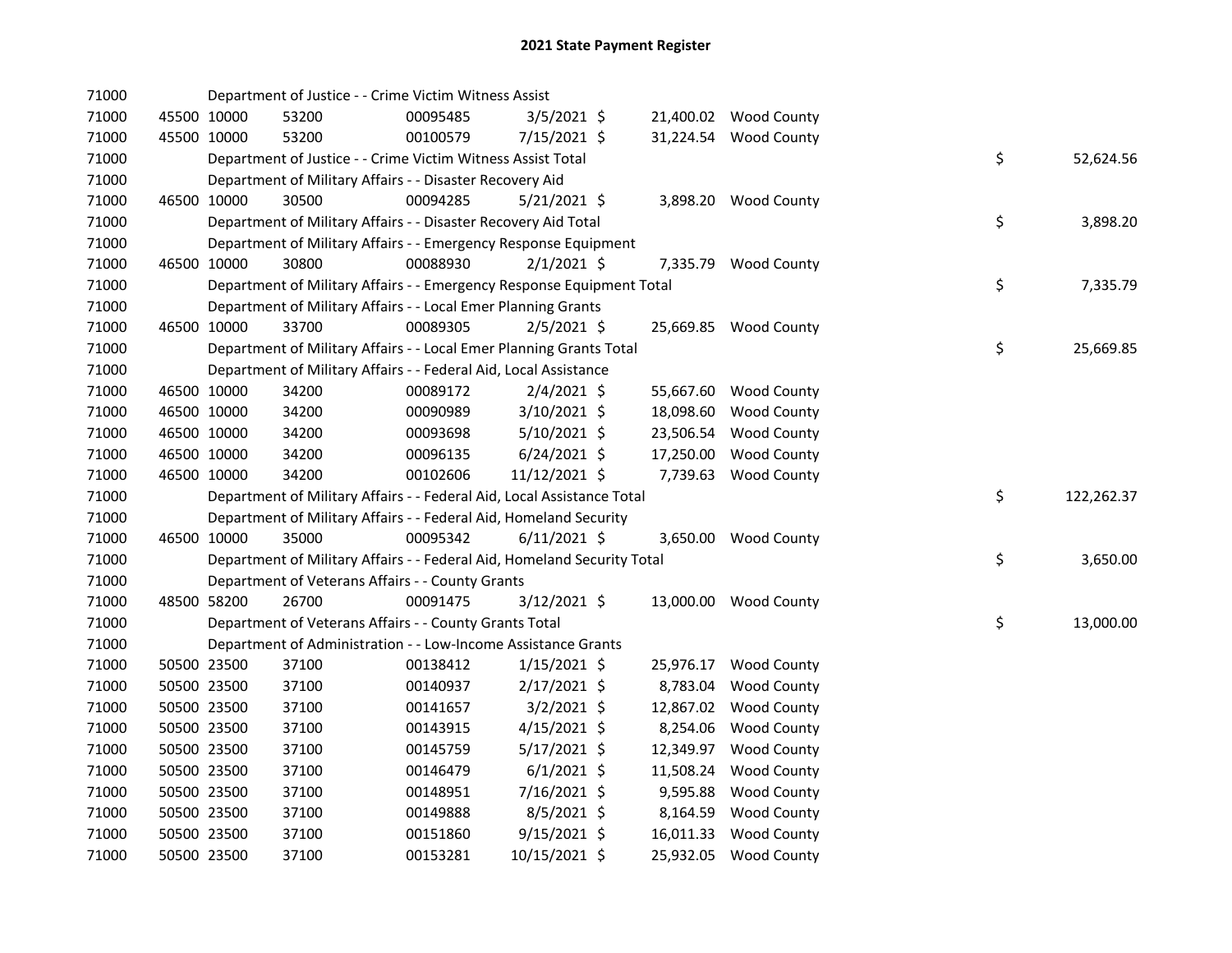| 71000 | 50500 23500 | 37100                                                                 | 00154828 | 11/16/2021 \$  |           | 8,959.60 Wood County                                                                                    |                  |
|-------|-------------|-----------------------------------------------------------------------|----------|----------------|-----------|---------------------------------------------------------------------------------------------------------|------------------|
| 71000 | 50500 23500 | 37100                                                                 | 00156523 | 12/15/2021 \$  |           | 4,206.38 Wood County                                                                                    |                  |
| 71000 |             | Department of Administration - - Low-Income Assistance Grants Total   |          |                |           |                                                                                                         | \$<br>152,608.33 |
| 71000 |             | Department of Administration - - Land Information Program; Loca       |          |                |           |                                                                                                         |                  |
| 71000 | 50500 26900 | 17300                                                                 | 00139235 | 1/29/2021 \$   |           | 1,000.00 Wood County                                                                                    |                  |
| 71000 | 50500 26900 | 17300                                                                 | 00139630 | $4/6/2021$ \$  |           | 1,552.00 Wood County                                                                                    |                  |
| 71000 | 50500 26900 | 17300                                                                 | 00140616 | $2/18/2021$ \$ | 20,000.00 | <b>Wood County</b>                                                                                      |                  |
| 71000 | 50500 26900 | 17300                                                                 | 00142840 | $4/22/2021$ \$ | 25,000.00 | <b>Wood County</b>                                                                                      |                  |
| 71000 | 50500 26900 | 17300                                                                 | 00144743 | 4/27/2021 \$   | 25,000.00 | <b>Wood County</b>                                                                                      |                  |
| 71000 |             | Department of Administration - - Land Information Program; Loca Total |          |                |           |                                                                                                         | \$<br>72,552.00  |
| 71000 |             | Public Defender Board - - Trial Representation                        |          |                |           |                                                                                                         |                  |
| 71000 | 55000 10000 | 10300                                                                 | 00313543 | 11/22/2021 \$  |           | 61.60 Wood County                                                                                       |                  |
| 71000 |             | Public Defender Board - - Trial Representation Total                  |          |                |           |                                                                                                         | \$<br>61.60      |
| 71000 |             |                                                                       |          |                |           | Public Defender Board - - Transcript, Discovery and Records Provided to the Public Defender Board       |                  |
| 71000 | 55000 10000 | 10600                                                                 | 00278940 | $2/22/2021$ \$ |           | 1,281.80 Wood County                                                                                    |                  |
| 71000 | 55000 10000 | 10600                                                                 | 00282127 | 3/22/2021 \$   | 10.40     | <b>Wood County</b>                                                                                      |                  |
| 71000 | 55000 10000 | 10600                                                                 | 00282129 | $3/22/2021$ \$ | 11.80     | <b>Wood County</b>                                                                                      |                  |
| 71000 | 55000 10000 | 10600                                                                 | 00287847 | 4/30/2021 \$   | 8.00      | <b>Wood County</b>                                                                                      |                  |
| 71000 | 55000 10000 | 10600                                                                 | 00291103 | $5/19/2021$ \$ | 9.40      | <b>Wood County</b>                                                                                      |                  |
| 71000 | 55000 10000 | 10600                                                                 | 00298219 | 6/30/2021 \$   | 1,460.60  | Wood County                                                                                             |                  |
| 71000 | 55000 10000 | 10600                                                                 | 00298236 | $6/30/2021$ \$ | 2.00      | <b>Wood County</b>                                                                                      |                  |
| 71000 | 55000 10000 | 10600                                                                 | 00298237 | $6/30/2021$ \$ | 3,000.00  | <b>Wood County</b>                                                                                      |                  |
| 71000 | 55000 10000 | 10600                                                                 | 00299281 | $7/1/2021$ \$  | 15.60     | <b>Wood County</b>                                                                                      |                  |
| 71000 | 55000 10000 | 10600                                                                 | 00299586 | $7/1/2021$ \$  | 22.20     | <b>Wood County</b>                                                                                      |                  |
| 71000 | 55000 10000 | 10600                                                                 | 00300840 | 7/30/2021 \$   | 1,801.20  | <b>Wood County</b>                                                                                      |                  |
| 71000 | 55000 10000 | 10600                                                                 | 00300858 | 7/30/2021 \$   | 63.60     | <b>Wood County</b>                                                                                      |                  |
| 71000 | 55000 10000 | 10600                                                                 | 00304553 | $9/1/2021$ \$  | 6.60      | <b>Wood County</b>                                                                                      |                  |
| 71000 | 55000 10000 | 10600                                                                 | 00308259 | 10/20/2021 \$  | 76.00     | <b>Wood County</b>                                                                                      |                  |
| 71000 | 55000 10000 | 10600                                                                 | 00309640 | 10/29/2021 \$  | 16.00     | <b>Wood County</b>                                                                                      |                  |
| 71000 | 55000 10000 | 10600                                                                 | 00313301 | 11/19/2021 \$  | 1,748.80  | <b>Wood County</b>                                                                                      |                  |
| 71000 | 55000 10000 | 10600                                                                 | 00316640 | 12/30/2021 \$  | 8.20      | <b>Wood County</b>                                                                                      |                  |
| 71000 |             |                                                                       |          |                |           | Public Defender Board - - Transcript, Discovery and Records Provided to the Public Defender Board Total | \$<br>9,542.20   |
| 71000 |             | Department of Revenue - - GPR Earned                                  |          |                |           |                                                                                                         |                  |
| 71000 | 56600 10000 | 100GE                                                                 | 00192172 | 2/22/2021 \$   |           | 3.00 Wood County                                                                                        |                  |
| 71000 | 56600 10000 | 100GE                                                                 | 00219739 | 11/8/2021 \$   | 3.00      | <b>Wood County</b>                                                                                      |                  |
| 71000 |             | Department of Revenue - - GPR Earned Total                            |          |                |           |                                                                                                         | \$<br>6.00       |
| 71000 |             | Department of Revenue - - Warrants and Satisfactions                  |          |                |           |                                                                                                         |                  |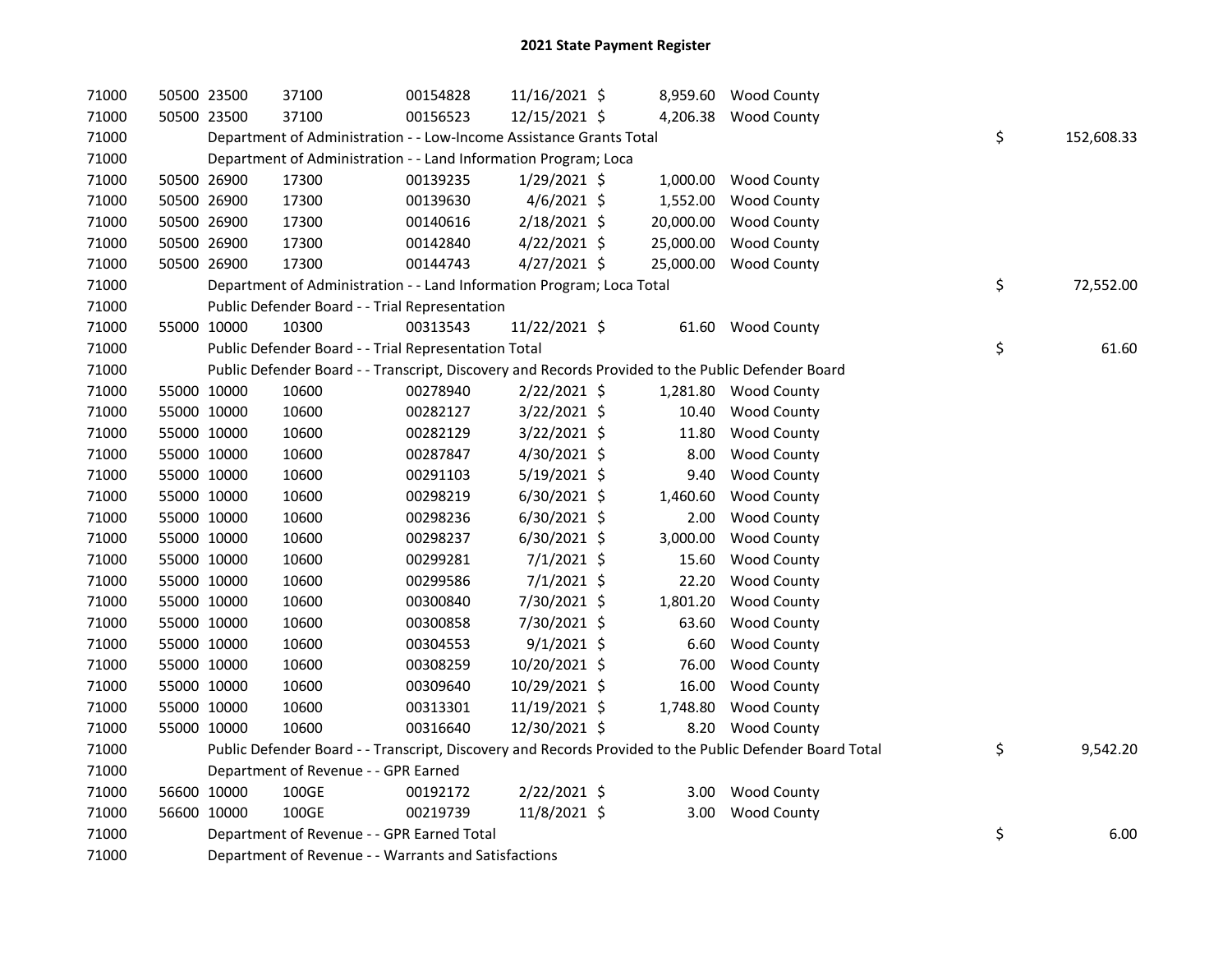| 71000 | 56600 10000 | 10100                                                      | 00190563 | 2/10/2021 \$   |           | 760.00 Wood County   |    |          |
|-------|-------------|------------------------------------------------------------|----------|----------------|-----------|----------------------|----|----------|
| 71000 | 56600 10000 | 10100                                                      | 00211188 | 8/18/2021 \$   |           | 915.00 Wood County   |    |          |
| 71000 |             | Department of Revenue - - Warrants and Satisfactions Total |          |                |           |                      | \$ | 1,675.00 |
| 71000 |             | Department of Revenue - - Misc Revenue Holding Clearing    |          |                |           |                      |    |          |
| 71000 | 56600 10000 | 99500                                                      | 00189096 | $1/8/2021$ \$  | 33.10     | <b>Wood County</b>   |    |          |
| 71000 | 56600 10000 | 99500                                                      | 00189097 | $1/8/2021$ \$  | 2,967.44  | <b>Wood County</b>   |    |          |
| 71000 | 56600 10000 | 99500                                                      | 00189195 | $1/11/2021$ \$ | 200.50    | <b>Wood County</b>   |    |          |
| 71000 | 56600 10000 | 99500                                                      | 00189690 | $1/19/2021$ \$ | 479.00    | <b>Wood County</b>   |    |          |
| 71000 | 56600 10000 | 99500                                                      | 00190491 | $2/1/2021$ \$  | 224.79    | <b>Wood County</b>   |    |          |
| 71000 | 56600 10000 | 99500                                                      | 00191167 | $2/5/2021$ \$  | 50.00     | <b>Wood County</b>   |    |          |
| 71000 | 56600 10000 | 99500                                                      | 00191168 | $2/5/2021$ \$  | 3,898.88  | <b>Wood County</b>   |    |          |
| 71000 | 56600 10000 | 99500                                                      | 00192074 | 2/22/2021 \$   | 1,035.14  | <b>Wood County</b>   |    |          |
| 71000 | 56600 10000 | 99500                                                      | 00192075 | 2/22/2021 \$   | 59.00     | <b>Wood County</b>   |    |          |
| 71000 | 56600 10000 | 99500                                                      | 00193086 | $3/1/2021$ \$  | 8,140.45  | <b>Wood County</b>   |    |          |
| 71000 | 56600 10000 | 99500                                                      | 00193087 | $3/1/2021$ \$  | 18,292.63 | <b>Wood County</b>   |    |          |
| 71000 | 56600 10000 | 99500                                                      | 00193088 | 3/1/2021 \$    | 10,319.08 | <b>Wood County</b>   |    |          |
| 71000 | 56600 10000 | 99500                                                      | 00193089 | $3/1/2021$ \$  | 1,635.50  | <b>Wood County</b>   |    |          |
| 71000 | 56600 10000 | 99500                                                      | 00193090 | $3/1/2021$ \$  |           | 4,859.61 Wood County |    |          |
| 71000 | 56600 10000 | 99500                                                      | 00193804 | 3/5/2021 \$    | 50.00     | <b>Wood County</b>   |    |          |
| 71000 | 56600 10000 | 99500                                                      | 00193805 | 3/5/2021 \$    | 8,346.40  | Wood County          |    |          |
| 71000 | 56600 10000 | 99500                                                      | 00194420 | 3/8/2021 \$    | 5,793.61  | <b>Wood County</b>   |    |          |
| 71000 | 56600 10000 | 99500                                                      | 00194421 | 3/8/2021 \$    | 1,459.66  | <b>Wood County</b>   |    |          |
| 71000 | 56600 10000 | 99500                                                      | 00194422 | 3/8/2021 \$    | 1,635.14  | Wood County          |    |          |
| 71000 | 56600 10000 | 99500                                                      | 00194423 | 3/8/2021 \$    | 228.00    | <b>Wood County</b>   |    |          |
| 71000 | 56600 10000 | 99500                                                      | 00195284 | $3/15/2021$ \$ | 2,056.12  | <b>Wood County</b>   |    |          |
| 71000 | 56600 10000 | 99500                                                      | 00195285 | $3/15/2021$ \$ | 5,152.79  | <b>Wood County</b>   |    |          |
| 71000 | 56600 10000 | 99500                                                      | 00195286 | 3/15/2021 \$   | 4,764.94  | <b>Wood County</b>   |    |          |
| 71000 | 56600 10000 | 99500                                                      | 00195287 | 3/15/2021 \$   | 902.00    | <b>Wood County</b>   |    |          |
| 71000 | 56600 10000 | 99500                                                      | 00195288 | $3/15/2021$ \$ | 861.83    | <b>Wood County</b>   |    |          |
| 71000 | 56600 10000 | 99500                                                      | 00196070 | $3/22/2021$ \$ | 1,042.00  | <b>Wood County</b>   |    |          |
| 71000 | 56600 10000 | 99500                                                      | 00196071 | 3/22/2021 \$   | 711.43    | <b>Wood County</b>   |    |          |
| 71000 | 56600 10000 | 99500                                                      | 00196072 | 3/22/2021 \$   | 1,863.94  | Wood County          |    |          |
| 71000 | 56600 10000 | 99500                                                      | 00196073 | 3/22/2021 \$   | 119.00    | <b>Wood County</b>   |    |          |
| 71000 | 56600 10000 | 99500                                                      | 00196742 | $3/29/2021$ \$ | 3,033.02  | <b>Wood County</b>   |    |          |
| 71000 | 56600 10000 | 99500                                                      | 00196743 | 3/29/2021 \$   | 3,397.00  | Wood County          |    |          |
| 71000 | 56600 10000 | 99500                                                      | 00196744 | 3/29/2021 \$   | 2,220.69  | <b>Wood County</b>   |    |          |
| 71000 | 56600 10000 | 99500                                                      | 00196745 | 3/29/2021 \$   | 724.50    | <b>Wood County</b>   |    |          |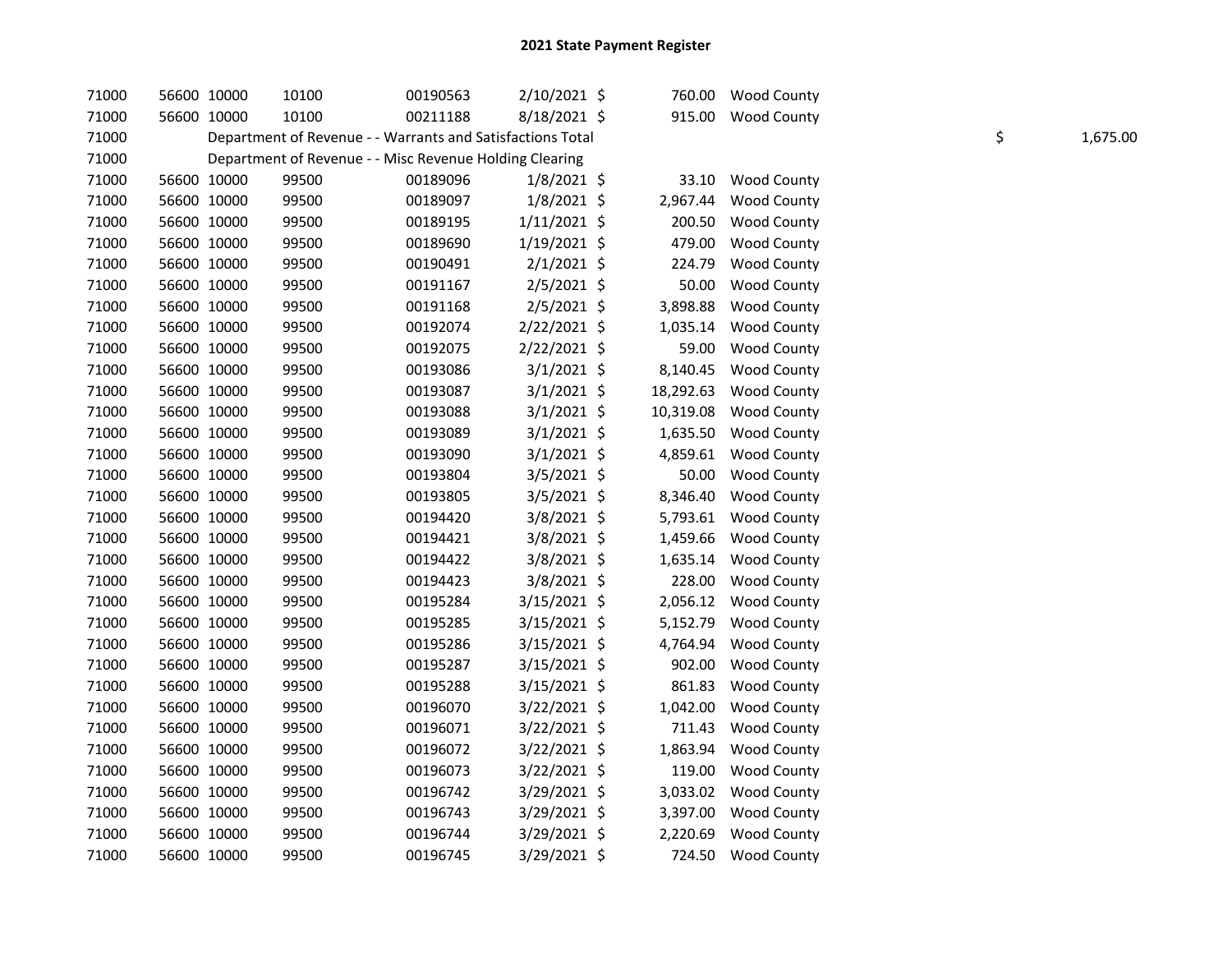| 71000 | 56600 10000 | 99500 | 00196746 | 3/29/2021 \$  | 148.33   | <b>Wood County</b> |
|-------|-------------|-------|----------|---------------|----------|--------------------|
| 71000 | 56600 10000 | 99500 | 00197484 | 4/5/2021 \$   | 1,910.00 | Wood County        |
| 71000 | 56600 10000 | 99500 | 00197485 | 4/5/2021 \$   | 1,339.63 | <b>Wood County</b> |
| 71000 | 56600 10000 | 99500 | 00197486 | 4/5/2021 \$   | 3,117.39 | <b>Wood County</b> |
| 71000 | 56600 10000 | 99500 | 00197487 | 4/5/2021 \$   | 300.50   | <b>Wood County</b> |
| 71000 | 56600 10000 | 99500 | 00198091 | 4/7/2021 \$   | 53.00    | <b>Wood County</b> |
| 71000 | 56600 10000 | 99500 | 00198092 | 4/7/2021 \$   | 8,256.97 | <b>Wood County</b> |
| 71000 | 56600 10000 | 99500 | 00198661 | 4/12/2021 \$  | 2,928.62 | <b>Wood County</b> |
| 71000 | 56600 10000 | 99500 | 00198662 | 4/12/2021 \$  | 234.24   | <b>Wood County</b> |
| 71000 | 56600 10000 | 99500 | 00198663 | 4/12/2021 \$  | 815.74   | <b>Wood County</b> |
| 71000 | 56600 10000 | 99500 | 00199404 | 4/20/2021 \$  | 1,530.00 | <b>Wood County</b> |
| 71000 | 56600 10000 | 99500 | 00199405 | 4/20/2021 \$  | 634.40   | <b>Wood County</b> |
| 71000 | 56600 10000 | 99500 | 00199406 | 4/20/2021 \$  | 365.00   | <b>Wood County</b> |
| 71000 | 56600 10000 | 99500 | 00199407 | 4/20/2021 \$  | 19.00    | <b>Wood County</b> |
| 71000 | 56600 10000 | 99500 | 00199408 | 4/20/2021 \$  | 40.00    | <b>Wood County</b> |
| 71000 | 56600 10000 | 99500 | 00200055 | 4/26/2021 \$  | 2,795.84 | Wood County        |
| 71000 | 56600 10000 | 99500 | 00200056 | 4/26/2021 \$  | 1,622.11 | <b>Wood County</b> |
| 71000 | 56600 10000 | 99500 | 00200057 | 4/26/2021 \$  | 1,926.11 | <b>Wood County</b> |
| 71000 | 56600 10000 | 99500 | 00200058 | 4/26/2021 \$  | 469.73   | <b>Wood County</b> |
| 71000 | 56600 10000 | 99500 | 00200621 | 5/3/2021 \$   | 1,202.00 | Wood County        |
| 71000 | 56600 10000 | 99500 | 00200622 | 5/3/2021 \$   | 70.52    | <b>Wood County</b> |
| 71000 | 56600 10000 | 99500 | 00200623 | $5/3/2021$ \$ | 1,461.00 | Wood County        |
| 71000 | 56600 10000 | 99500 | 00200624 | 5/3/2021 \$   | 733.50   | <b>Wood County</b> |
| 71000 | 56600 10000 | 99500 | 00201439 | 5/7/2021 \$   | 50.00    | <b>Wood County</b> |
| 71000 | 56600 10000 | 99500 | 00201440 | 5/7/2021 \$   | 8,730.96 | <b>Wood County</b> |
| 71000 | 56600 10000 | 99500 | 00201803 | 5/10/2021 \$  | 303.98   | <b>Wood County</b> |
| 71000 | 56600 10000 | 99500 | 00201804 | 5/10/2021 \$  | 1,348.76 | Wood County        |
| 71000 | 56600 10000 | 99500 | 00201805 | 5/10/2021 \$  | 838.80   | <b>Wood County</b> |
| 71000 | 56600 10000 | 99500 | 00202466 | 5/17/2021 \$  | 631.00   | <b>Wood County</b> |
| 71000 | 56600 10000 | 99500 | 00202467 | 5/17/2021 \$  | 1,416.87 | Wood County        |
| 71000 | 56600 10000 | 99500 | 00202468 | 5/17/2021 \$  | 913.95   | <b>Wood County</b> |
| 71000 | 56600 10000 | 99500 | 00202469 | 5/17/2021 \$  | 580.00   | <b>Wood County</b> |
| 71000 | 56600 10000 | 99500 | 00203219 | 5/24/2021 \$  | 1,244.00 | <b>Wood County</b> |
| 71000 | 56600 10000 | 99500 | 00203220 | 5/24/2021 \$  | 1,129.53 | Wood County        |
| 71000 | 56600 10000 | 99500 | 00203221 | 5/24/2021 \$  | 1,179.68 | <b>Wood County</b> |
| 71000 | 56600 10000 | 99500 | 00203222 | 5/24/2021 \$  | 35.95    | <b>Wood County</b> |
| 71000 | 56600 10000 | 99500 | 00203893 | $6/1/2021$ \$ | 418.75   | <b>Wood County</b> |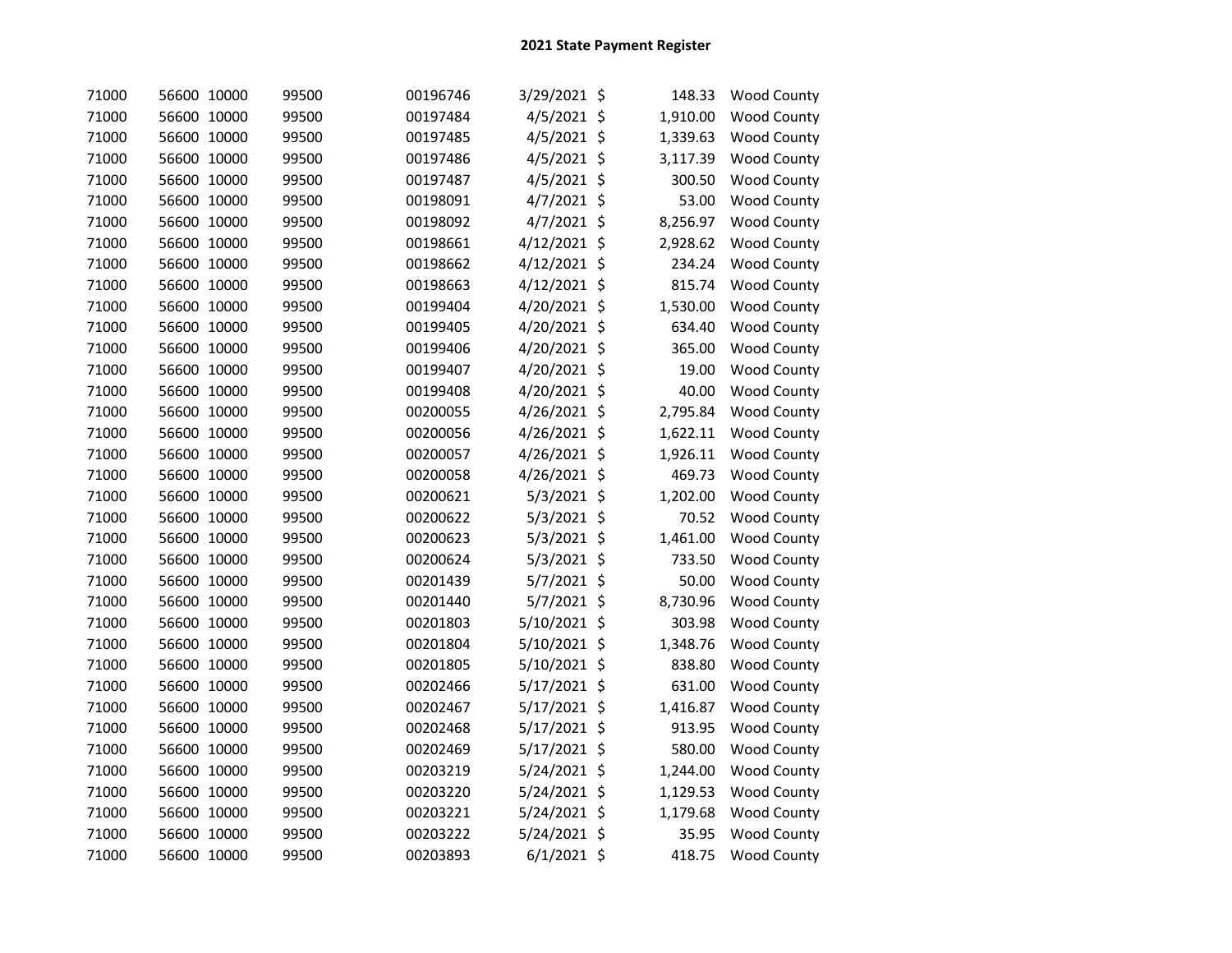| 71000 | 56600 10000 | 99500 | 00203894 | $6/1/2021$ \$  | 965.40    | <b>Wood County</b> |
|-------|-------------|-------|----------|----------------|-----------|--------------------|
| 71000 | 56600 10000 | 99500 | 00203895 | $6/1/2021$ \$  | 1,727.25  | Wood County        |
| 71000 | 56600 10000 | 99500 | 00203896 | $6/1/2021$ \$  | 51.08     | <b>Wood County</b> |
| 71000 | 56600 10000 | 99500 | 00203897 | $6/1/2021$ \$  | 327.24    | <b>Wood County</b> |
| 71000 | 56600 10000 | 99500 | 00204666 | 6/7/2021 \$    | 50.00     | <b>Wood County</b> |
| 71000 | 56600 10000 | 99500 | 00204667 | $6/7/2021$ \$  | 10,498.53 | <b>Wood County</b> |
| 71000 | 56600 10000 | 99500 | 00204870 | $6/7/2021$ \$  | 488.80    | <b>Wood County</b> |
| 71000 | 56600 10000 | 99500 | 00204871 | $6/7/2021$ \$  | 23.00     | <b>Wood County</b> |
| 71000 | 56600 10000 | 99500 | 00204872 | $6/7/2021$ \$  | 261.50    | <b>Wood County</b> |
| 71000 | 56600 10000 | 99500 | 00204873 | $6/7/2021$ \$  | 943.03    | <b>Wood County</b> |
| 71000 | 56600 10000 | 99500 | 00205495 | $6/14/2021$ \$ | 881.74    | <b>Wood County</b> |
| 71000 | 56600 10000 | 99500 | 00205496 | $6/14/2021$ \$ | 635.21    | <b>Wood County</b> |
| 71000 | 56600 10000 | 99500 | 00205979 | $6/21/2021$ \$ | 761.00    | <b>Wood County</b> |
| 71000 | 56600 10000 | 99500 | 00205980 | $6/21/2021$ \$ | 1,064.00  | <b>Wood County</b> |
| 71000 | 56600 10000 | 99500 | 00208191 | 6/28/2021 \$   | 839.92    | Wood County        |
| 71000 | 56600 10000 | 99500 | 00208192 | 6/28/2021 \$   | 1,845.36  | Wood County        |
| 71000 | 56600 10000 | 99500 | 00208193 | 6/28/2021 \$   | 100.00    | <b>Wood County</b> |
| 71000 | 56600 10000 | 99500 | 00209234 | 7/8/2021 \$    | 676.97    | <b>Wood County</b> |
| 71000 | 56600 10000 | 99500 | 00209235 | 7/8/2021 \$    | 7,844.75  | <b>Wood County</b> |
| 71000 | 56600 10000 | 99500 | 00209478 | 7/12/2021 \$   | 20.00     | <b>Wood County</b> |
| 71000 | 56600 10000 | 99500 | 00209479 | 7/12/2021 \$   | 24.00     | <b>Wood County</b> |
| 71000 | 56600 10000 | 99500 | 00209480 | 7/12/2021 \$   | 895.00    | <b>Wood County</b> |
| 71000 | 56600 10000 | 99500 | 00210282 | 7/19/2021 \$   | 74.40     | <b>Wood County</b> |
| 71000 | 56600 10000 | 99500 | 00210283 | 7/19/2021 \$   | 207.23    | <b>Wood County</b> |
| 71000 | 56600 10000 | 99500 | 00210284 | 7/19/2021 \$   | 409.00    | Wood County        |
| 71000 | 56600 10000 | 99500 | 00210897 | 7/26/2021 \$   | 288.81    | <b>Wood County</b> |
| 71000 | 56600 10000 | 99500 | 00210898 | 7/26/2021 \$   | 182.31    | <b>Wood County</b> |
| 71000 | 56600 10000 | 99500 | 00210899 | 7/26/2021 \$   | 192.69    | <b>Wood County</b> |
| 71000 | 56600 10000 | 99500 | 00211970 | 8/6/2021 \$    | 105.00    | <b>Wood County</b> |
| 71000 | 56600 10000 | 99500 | 00211971 | 8/6/2021 \$    | 3,743.38  | <b>Wood County</b> |
| 71000 | 56600 10000 | 99500 | 00212259 | 8/9/2021 \$    | 132.57    | <b>Wood County</b> |
| 71000 | 56600 10000 | 99500 | 00212260 | 8/9/2021 \$    | 509.25    | <b>Wood County</b> |
| 71000 | 56600 10000 | 99500 | 00212261 | 8/9/2021 \$    | 198.11    | <b>Wood County</b> |
| 71000 | 56600 10000 | 99500 | 00212742 | 8/16/2021 \$   | 72.18     | Wood County        |
| 71000 | 56600 10000 | 99500 | 00212743 | 8/16/2021 \$   | 989.11    | <b>Wood County</b> |
| 71000 | 56600 10000 | 99500 | 00213185 | 8/23/2021 \$   | 236.00    | <b>Wood County</b> |
| 71000 | 56600 10000 | 99500 | 00213607 | 8/30/2021 \$   | 50.43     | <b>Wood County</b> |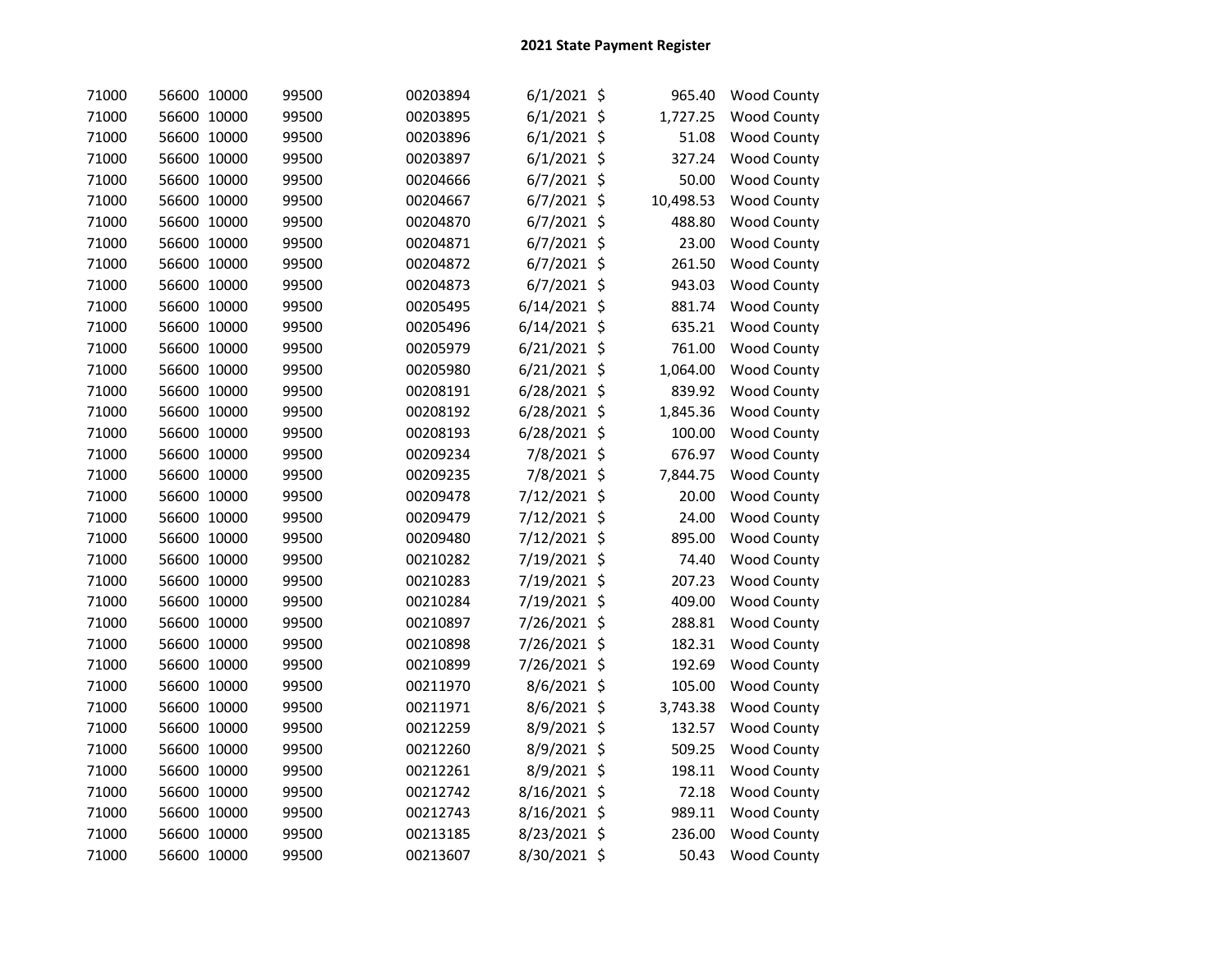| 71000 | 56600 10000 | 99500                                                            | 00214053 | $9/7/2021$ \$  |            | 228.01 Wood County       |    |              |
|-------|-------------|------------------------------------------------------------------|----------|----------------|------------|--------------------------|----|--------------|
| 71000 | 56600 10000 | 99500                                                            | 00214054 | 9/7/2021 \$    | 219.00     | <b>Wood County</b>       |    |              |
| 71000 | 56600 10000 | 99500                                                            | 00214055 | 9/7/2021 \$    | 569.66     | Wood County              |    |              |
| 71000 | 56600 10000 | 99500                                                            | 00214590 | $9/8/2021$ \$  | 105.00     | <b>Wood County</b>       |    |              |
| 71000 | 56600 10000 | 99500                                                            | 00214591 | $9/8/2021$ \$  | 3,841.87   | <b>Wood County</b>       |    |              |
| 71000 | 56600 10000 | 99500                                                            | 00214835 | 9/13/2021 \$   | 100.00     | <b>Wood County</b>       |    |              |
| 71000 | 56600 10000 | 99500                                                            | 00215368 | 9/20/2021 \$   | 33.75      | <b>Wood County</b>       |    |              |
| 71000 | 56600 10000 | 99500                                                            | 00215369 | $9/20/2021$ \$ | 228.21     | <b>Wood County</b>       |    |              |
| 71000 | 56600 10000 | 99500                                                            | 00215725 | $9/27/2021$ \$ | 138.80     | <b>Wood County</b>       |    |              |
| 71000 | 56600 10000 | 99500                                                            | 00216844 | 10/7/2021 \$   | 158.90     | <b>Wood County</b>       |    |              |
| 71000 | 56600 10000 | 99500                                                            | 00216845 | 10/7/2021 \$   | 9,577.42   | <b>Wood County</b>       |    |              |
| 71000 | 56600 10000 | 99500                                                            | 00217536 | 10/18/2021 \$  | 327.00     | <b>Wood County</b>       |    |              |
| 71000 | 56600 10000 | 99500                                                            | 00217537 | 10/18/2021 \$  | 724.50     | <b>Wood County</b>       |    |              |
| 71000 | 56600 10000 | 99500                                                            | 00218182 | 10/25/2021 \$  | 38.10      | <b>Wood County</b>       |    |              |
| 71000 | 56600 10000 | 99500                                                            | 00218183 | 10/25/2021 \$  | 272.50     | <b>Wood County</b>       |    |              |
| 71000 | 56600 10000 | 99500                                                            | 00218184 | 10/25/2021 \$  | 54.50      | Wood County              |    |              |
| 71000 | 56600 10000 | 99500                                                            | 00218640 | $11/1/2021$ \$ | 156.00     | <b>Wood County</b>       |    |              |
| 71000 | 56600 10000 | 99500                                                            | 00219433 | 11/5/2021 \$   | 402.29     | <b>Wood County</b>       |    |              |
| 71000 | 56600 10000 | 99500                                                            | 00219434 | 11/5/2021 \$   | 15,905.83  | <b>Wood County</b>       |    |              |
| 71000 | 56600 10000 | 99500                                                            | 00221584 | 12/7/2021 \$   | 1,058.76   | Wood County              |    |              |
| 71000 | 56600 10000 | 99500                                                            | 00221585 | 12/7/2021 \$   | 5,372.33   | <b>Wood County</b>       |    |              |
| 71000 |             | Department of Revenue - - Misc Revenue Holding Clearing Total    |          |                |            |                          | \$ | 225,179.73   |
| 71000 |             | Circuit Courts - - Circuit Court Costs                           |          |                |            |                          |    |              |
| 71000 | 62500 10000 | 10500                                                            | 00002148 | $2/1/2021$ \$  | 122,796.00 | <b>Wood County</b>       |    |              |
| 71000 | 62500 10000 | 10500                                                            | 00002281 | 7/26/2021 \$   | 212,780.00 | <b>Wood County</b>       |    |              |
| 71000 |             | Circuit Courts - - Circuit Court Costs Total                     |          |                |            |                          | \$ | 335,576.00   |
| 71000 |             | Shared Revenue and Tax Relief - - County And Municipal Aid       |          |                |            |                          |    |              |
| 71000 | 83500 10000 | 10500                                                            | 00082621 | 7/26/2021 \$   |            | 428,063.57 Wood County   |    |              |
| 71000 | 83500 10000 | 10500                                                            | 00089724 | 11/15/2021 \$  |            | 2,425,693.56 Wood County |    |              |
| 71000 |             | Shared Revenue and Tax Relief - - County And Municipal Aid Total |          |                |            |                          | \$ | 2,853,757.13 |
| 71000 |             | Shared Revenue and Tax Relief - - Exempt Computer Aid            |          |                |            |                          |    |              |
| 71000 | 83500 10000 | 10900                                                            | 00083385 | 7/26/2021 \$   |            | 220,567.48 Wood County   |    |              |
| 71000 |             | Shared Revenue and Tax Relief - - Exempt Computer Aid Total      |          |                |            |                          | \$ | 220,567.48   |
| 71000 |             | Shared Revenue and Tax Relief - - Utility Aid                    |          |                |            |                          |    |              |
| 71000 | 83500 10000 | 11000                                                            | 00082621 | 7/26/2021 \$   |            | 37,429.07 Wood County    |    |              |
| 71000 | 83500 10000 | 11000                                                            | 00089724 | 11/15/2021 \$  |            | 213,953.45 Wood County   |    |              |
| 71000 |             | Shared Revenue and Tax Relief - - Utility Aid Total              |          |                |            |                          | \$ | 251,382.52   |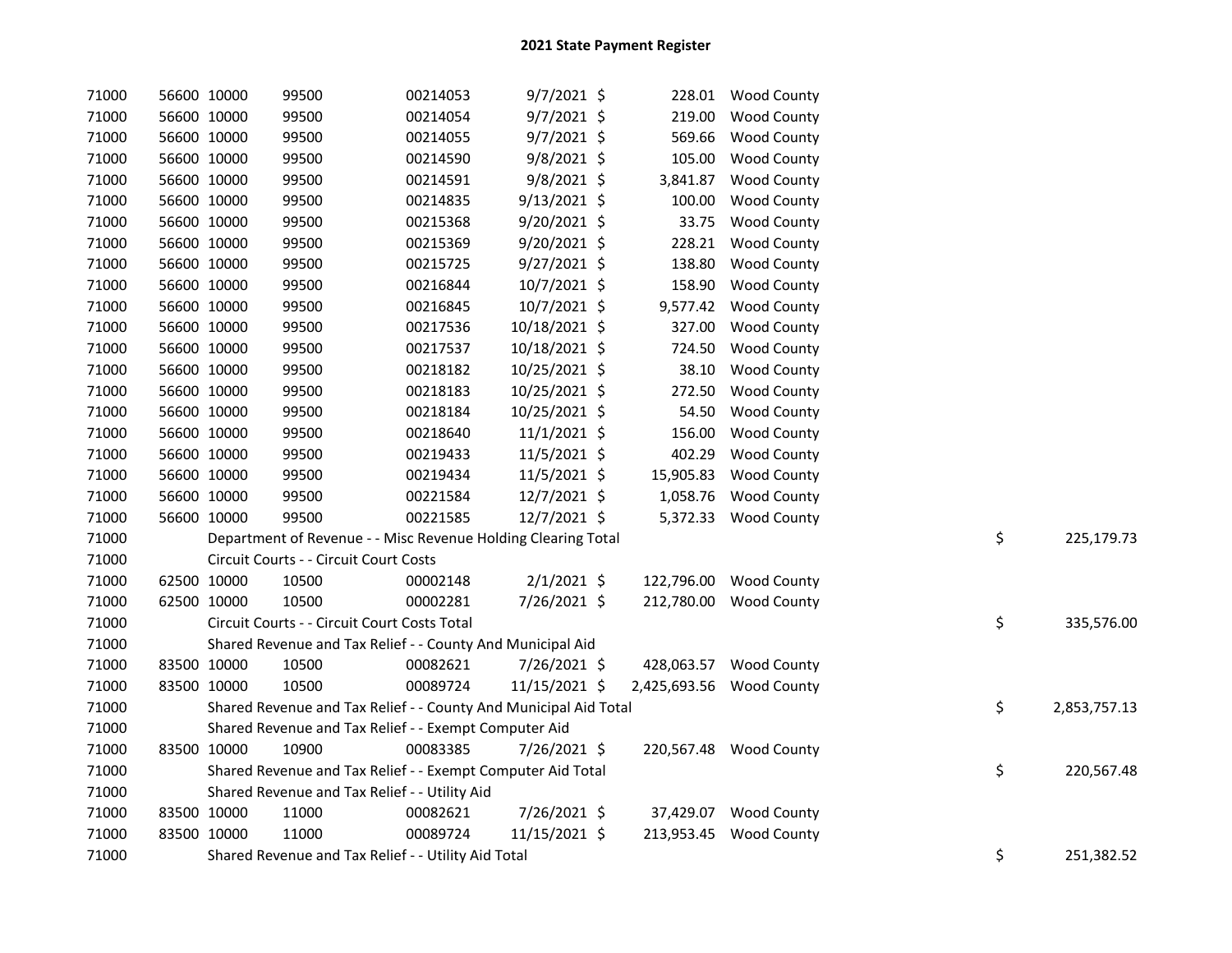| 71000       |             |             | Shared Revenue and Tax Relief - - Personal Property Aid               |          |                |              |                    |    |               |
|-------------|-------------|-------------|-----------------------------------------------------------------------|----------|----------------|--------------|--------------------|----|---------------|
| 71000       | 83500       | 10000       | 11100                                                                 | 00076571 | $5/3/2021$ \$  | 236,655.93   | <b>Wood County</b> |    |               |
| 71000       |             |             | Shared Revenue and Tax Relief - - Personal Property Aid Total         |          |                |              |                    | \$ | 236,655.93    |
| 71000       |             |             | Shared Revenue and Tax Relief - - School Lvy Tx/First Dollar Cr       |          |                |              |                    |    |               |
| 71000       |             | 83500 10000 | 30200                                                                 | 00082779 | 7/26/2021 \$   | 7,047,516.15 | <b>Wood County</b> |    |               |
| 71000       | 83500 10000 |             | 30200                                                                 | 00086174 | 7/26/2021 \$   | 1,522,723.40 | <b>Wood County</b> |    |               |
| 71000       |             |             | Shared Revenue and Tax Relief - - School Lvy Tx/First Dollar Cr Total |          |                |              |                    | \$ | 8,570,239.55  |
| 71000       |             |             | Shared Revenue and Tax Relief - - County Sales Tax Reptd/Distd        |          |                |              |                    |    |               |
| 71000       |             | 83500 10000 | 43100                                                                 | 00073925 | $1/29/2021$ \$ | 560,599.79   | <b>Wood County</b> |    |               |
| 71000       | 83500 10000 |             | 43100                                                                 | 00074013 | $2/26/2021$ \$ | 589,923.59   | <b>Wood County</b> |    |               |
| 71000       | 83500 10000 |             | 43100                                                                 | 00074726 | $3/31/2021$ \$ | 434,503.71   | <b>Wood County</b> |    |               |
| 71000       | 83500 10000 |             | 43100                                                                 | 00079169 | $4/30/2021$ \$ | 541,289.28   | <b>Wood County</b> |    |               |
| 71000       | 83500 10000 |             | 43100                                                                 | 00079973 | $5/28/2021$ \$ | 609,768.70   | <b>Wood County</b> |    |               |
| 71000       | 83500 10000 |             | 43100                                                                 | 00080704 | $6/30/2021$ \$ | 691,043.80   | <b>Wood County</b> |    |               |
| 71000       | 83500 10000 |             | 43100                                                                 | 00086246 | 7/30/2021 \$   | 666,964.06   | <b>Wood County</b> |    |               |
| 71000       | 83500 10000 |             | 43100                                                                 | 00086809 | $8/31/2021$ \$ | 588,877.14   | <b>Wood County</b> |    |               |
| 71000       | 83500 10000 |             | 43100                                                                 | 00087111 | $9/30/2021$ \$ | 666,534.10   | <b>Wood County</b> |    |               |
| 71000       | 83500 10000 |             | 43100                                                                 | 00087800 | 10/29/2021 \$  | 635,949.37   | <b>Wood County</b> |    |               |
| 71000       | 83500 10000 |             | 43100                                                                 | 00089810 | 11/30/2021 \$  | 574,006.91   | <b>Wood County</b> |    |               |
| 71000       |             | 83500 10000 | 43100                                                                 | 00089894 | 12/30/2021 \$  | 658,894.78   | <b>Wood County</b> |    |               |
| 71000       |             |             | Shared Revenue and Tax Relief - - County Sales Tax Reptd/Distd Total  |          |                |              |                    | \$ | 7,218,355.23  |
| 71000       |             |             | Shared Revenue and Tax Relief - - Lottery & Gaming Credit             |          |                |              |                    |    |               |
| 71000       |             | 83500 52100 | 36300                                                                 | 00074655 | $3/22/2021$ \$ | 2,559,086.49 | <b>Wood County</b> |    |               |
| 71000       |             |             | Shared Revenue and Tax Relief - - Lottery & Gaming Credit Total       |          |                |              |                    | \$ | 2,559,086.49  |
| 71000 Total |             |             |                                                                       |          |                |              |                    | \$ | 48,295,456.34 |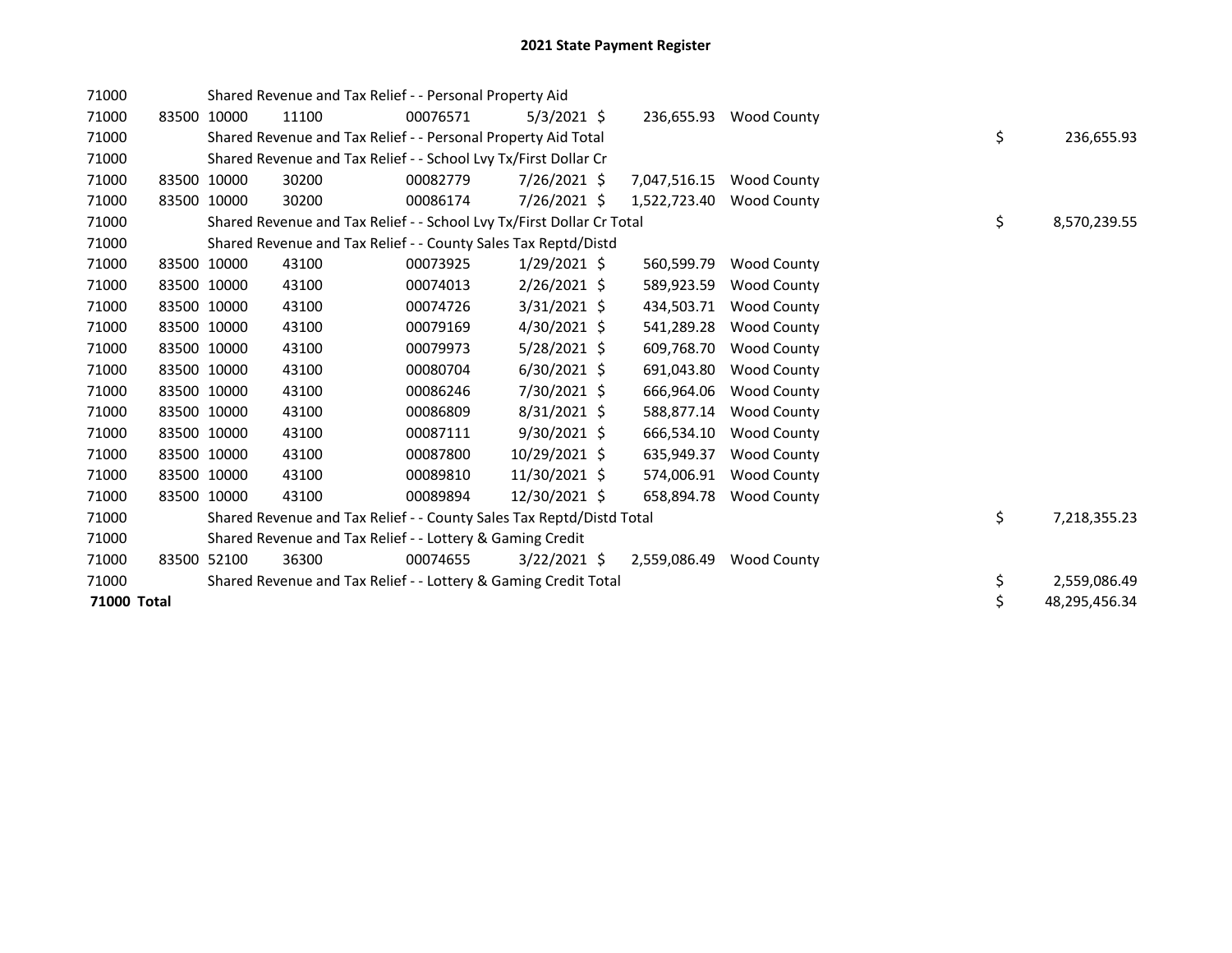| 71002       |             | Dept of Safety & Prof Services - - Fire Dues Distribution          |          |                |           |                          |    |            |
|-------------|-------------|--------------------------------------------------------------------|----------|----------------|-----------|--------------------------|----|------------|
| 71002       | 16500 10000 | 22500                                                              | 00042031 | 7/16/2021 \$   |           | 3,088.64 Arpin, Town of  |    |            |
| 71002       |             | Dept of Safety & Prof Services - - Fire Dues Distribution Total    |          |                |           |                          | \$ | 3,088.64   |
| 71002       |             | Dept of Natural Resources - - Aids In Lieu Of Taxes - Gener        |          |                |           |                          |    |            |
| 71002       | 37000 10000 | 50300                                                              | 00458169 | $1/21/2021$ \$ |           | 2,188.20 Arpin, Town of  |    |            |
| 71002       |             | Dept of Natural Resources - - Aids In Lieu Of Taxes - Gener Total  |          |                |           |                          | \$ | 2,188.20   |
| 71002       |             | Dept of Natural Resources - - Resaids - Cnty Forst, Cl & Mfl       |          |                |           |                          |    |            |
| 71002       | 37000 21200 | 57100                                                              | 00488640 | $6/14/2021$ \$ |           | 270.55 Arpin, Town of    |    |            |
| 71002       |             | Dept of Natural Resources - - Resaids - Cnty Forst, Cl & Mfl Total |          |                |           |                          | \$ | 270.55     |
| 71002       |             | Dept of Natural Resources - - Fin Asst For Responsible Units       |          |                |           |                          |    |            |
| 71002       | 37000 27400 | 67000                                                              | 00483334 | $5/21/2021$ \$ |           | 538.90 Arpin, Town of    |    |            |
| 71002       |             | Dept of Natural Resources - - Fin Asst For Responsible Units Total |          |                |           |                          | \$ | 538.90     |
| 71002       |             | WI Dept of Transportation - - Trns Aids To Mnc.-Sf                 |          |                |           |                          |    |            |
| 71002       | 39500 21100 | 19100                                                              | 00633485 | $1/4/2021$ \$  |           | 28,546.65 Arpin, Town of |    |            |
| 71002       | 39500 21100 | 19100                                                              | 00669092 | $4/5/2021$ \$  | 28,546.65 | Arpin, Town of           |    |            |
| 71002       | 39500 21100 | 19100                                                              | 00712580 | 7/6/2021 \$    | 28,546.65 | Arpin, Town of           |    |            |
| 71002       | 39500 21100 | 19100                                                              | 00753139 | 10/4/2021 \$   |           | 28,546.65 Arpin, Town of |    |            |
| 71002       |             | WI Dept of Transportation - - Trns Aids To Mnc.-Sf Total           |          |                |           |                          | \$ | 114,186.60 |
| 71002       |             | Department of Revenue - - Gifts And Grants                         |          |                |           |                          |    |            |
| 71002       | 56600 10000 | 12100                                                              | 00207867 | $6/25/2021$ \$ |           | 47,153.18 Arpin, Town of |    |            |
| 71002       |             | Department of Revenue - - Gifts And Grants Total                   |          |                |           |                          | \$ | 47,153.18  |
| 71002       |             | Shared Revenue and Tax Relief - - County And Municipal Aid         |          |                |           |                          |    |            |
| 71002       | 83500 10000 | 10500                                                              | 00082587 | 7/26/2021 \$   |           | 12,712.29 Arpin, Town of |    |            |
| 71002       | 83500 10000 | 10500                                                              | 00089690 | 11/15/2021 \$  |           | 72,036.34 Arpin, Town of |    |            |
| 71002       |             | Shared Revenue and Tax Relief - - County And Municipal Aid Total   |          |                |           |                          | \$ | 84,748.63  |
| 71002       |             | Shared Revenue and Tax Relief - - Exempt Computer Aid              |          |                |           |                          |    |            |
| 71002       | 83500 10000 | 10900                                                              | 00085086 | 7/26/2021 \$   |           | 1.03 Arpin, Town of      |    |            |
| 71002       |             | Shared Revenue and Tax Relief - - Exempt Computer Aid Total        |          |                |           |                          | \$ | 1.03       |
| 71002       |             | Shared Revenue and Tax Relief - - Utility Aid                      |          |                |           |                          |    |            |
| 71002       | 83500 10000 | 11000                                                              | 00082587 | 7/26/2021 \$   |           | 1,276.65 Arpin, Town of  |    |            |
| 71002       | 83500 10000 | 11000                                                              | 00089690 | 11/15/2021 \$  |           | 7,359.45 Arpin, Town of  |    |            |
| 71002       |             | Shared Revenue and Tax Relief - - Utility Aid Total                |          |                |           |                          | \$ | 8,636.10   |
| 71002       |             | Shared Revenue and Tax Relief - - Personal Property Aid            |          |                |           |                          |    |            |
| 71002       | 83500 10000 | 11100                                                              | 00078272 | $5/3/2021$ \$  |           | 501.66 Arpin, Town of    |    |            |
| 71002       |             | Shared Revenue and Tax Relief - - Personal Property Aid Total      |          |                |           |                          | \$ | 501.66     |
| 71002 Total |             |                                                                    |          |                |           |                          | \$ | 261,313.49 |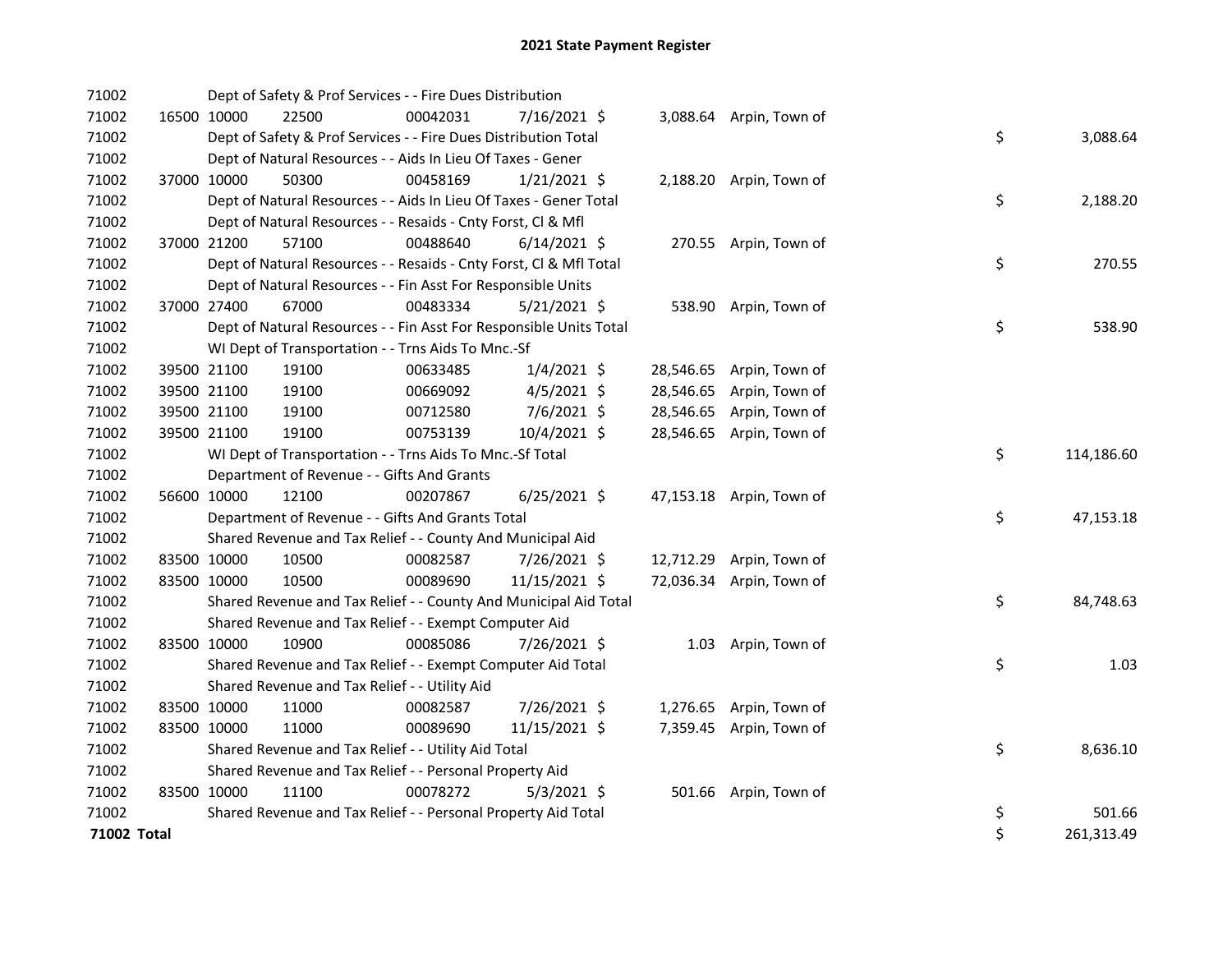| 71004 |             | Dept of Safety & Prof Services - - Fire Dues Distribution          |          |                |  |                              |    |            |
|-------|-------------|--------------------------------------------------------------------|----------|----------------|--|------------------------------|----|------------|
| 71004 | 16500 10000 | 22500                                                              | 00042033 | 7/15/2021 \$   |  | 3,097.45 Town of Auburndale  |    |            |
| 71004 |             | Dept of Safety & Prof Services - - Fire Dues Distribution Total    |          |                |  |                              | \$ | 3,097.45   |
| 71004 |             | Dept of Natural Resources - - Resaids - Cnty Forst, Cl & Mfl       |          |                |  |                              |    |            |
| 71004 | 37000 21200 | 57100                                                              | 00488641 | $6/14/2021$ \$ |  | 97.48 Town of Auburndale     |    |            |
| 71004 |             | Dept of Natural Resources - - Resaids - Cnty Forst, Cl & Mfl Total |          |                |  |                              | \$ | 97.48      |
| 71004 |             | Dept of Natural Resources - - Aids In Lieu Of Taxes - Sum S        |          |                |  |                              |    |            |
| 71004 | 37000 21200 | 57900                                                              | 00476749 | $4/21/2021$ \$ |  | 19.36 Town of Auburndale     |    |            |
| 71004 |             | Dept of Natural Resources - - Aids In Lieu Of Taxes - Sum S Total  |          |                |  |                              | \$ | 19.36      |
| 71004 |             | Dept of Natural Resources - - Fin Asst For Responsible Units       |          |                |  |                              |    |            |
| 71004 | 37000 27400 | 67000                                                              | 00483529 | $5/21/2021$ \$ |  | 635.59 Town of Auburndale    |    |            |
| 71004 |             | Dept of Natural Resources - - Fin Asst For Responsible Units Total |          |                |  |                              | \$ | 635.59     |
| 71004 |             | WI Dept of Transportation - - Trns Aids To Mnc.-Sf                 |          |                |  |                              |    |            |
| 71004 | 39500 21100 | 19100                                                              | 00633486 | $1/4/2021$ \$  |  | 32,534.64 Town of Auburndale |    |            |
| 71004 | 39500 21100 | 19100                                                              | 00669093 | $4/5/2021$ \$  |  | 32,534.64 Town of Auburndale |    |            |
| 71004 | 39500 21100 | 19100                                                              | 00712581 | 7/6/2021 \$    |  | 32,534.64 Town of Auburndale |    |            |
| 71004 | 39500 21100 | 19100                                                              | 00753140 | 10/4/2021 \$   |  | 32,534.64 Town of Auburndale |    |            |
| 71004 |             | WI Dept of Transportation - - Trns Aids To Mnc.-Sf Total           |          |                |  |                              | \$ | 130,138.56 |
| 71004 |             | Department of Revenue - - Gifts And Grants                         |          |                |  |                              |    |            |
| 71004 | 56600 10000 | 12100                                                              | 00207868 | $6/25/2021$ \$ |  | 43,385.12 Town of Auburndale |    |            |
| 71004 |             | Department of Revenue - - Gifts And Grants Total                   |          |                |  |                              | \$ | 43,385.12  |
| 71004 |             | Shared Revenue and Tax Relief - - County And Municipal Aid         |          |                |  |                              |    |            |
| 71004 | 83500 10000 | 10500                                                              | 00082588 | 7/26/2021 \$   |  | 6,720.82 Town of Auburndale  |    |            |
| 71004 | 83500 10000 | 10500                                                              | 00089691 | 11/15/2021 \$  |  | 38,084.64 Town of Auburndale |    |            |
| 71004 |             | Shared Revenue and Tax Relief - - County And Municipal Aid Total   |          |                |  |                              | \$ | 44,805.46  |
| 71004 |             | Shared Revenue and Tax Relief - - Exempt Computer Aid              |          |                |  |                              |    |            |
| 71004 | 83500 10000 | 10900                                                              | 00085087 | 7/26/2021 \$   |  | 55.08 Town of Auburndale     |    |            |
| 71004 |             | Shared Revenue and Tax Relief - - Exempt Computer Aid Total        |          |                |  |                              | \$ | 55.08      |
| 71004 |             | Shared Revenue and Tax Relief - - Utility Aid                      |          |                |  |                              |    |            |
| 71004 | 83500 10000 | 11000                                                              | 00082588 | 7/26/2021 \$   |  | 60.80 Town of Auburndale     |    |            |
| 71004 | 83500 10000 | 11000                                                              | 00089691 | 11/15/2021 \$  |  | 345.31 Town of Auburndale    |    |            |
| 71004 |             | Shared Revenue and Tax Relief - - Utility Aid Total                |          |                |  |                              | \$ | 406.11     |
| 71004 |             | Shared Revenue and Tax Relief - - Personal Property Aid            |          |                |  |                              |    |            |
| 71004 | 83500 10000 | 11100                                                              | 00078273 | $5/3/2021$ \$  |  | 110.03 Town of Auburndale    |    |            |
| 71004 |             | Shared Revenue and Tax Relief - - Personal Property Aid Total      |          |                |  |                              | \$ | 110.03     |
| 71004 |             | Shared Revenue and Tax Relief - - Payments For Municipal Svcs      |          |                |  |                              |    |            |
| 71004 | 83500 10000 | 50100                                                              | 00073850 | $2/1/2021$ \$  |  | 129.35 Town of Auburndale    |    |            |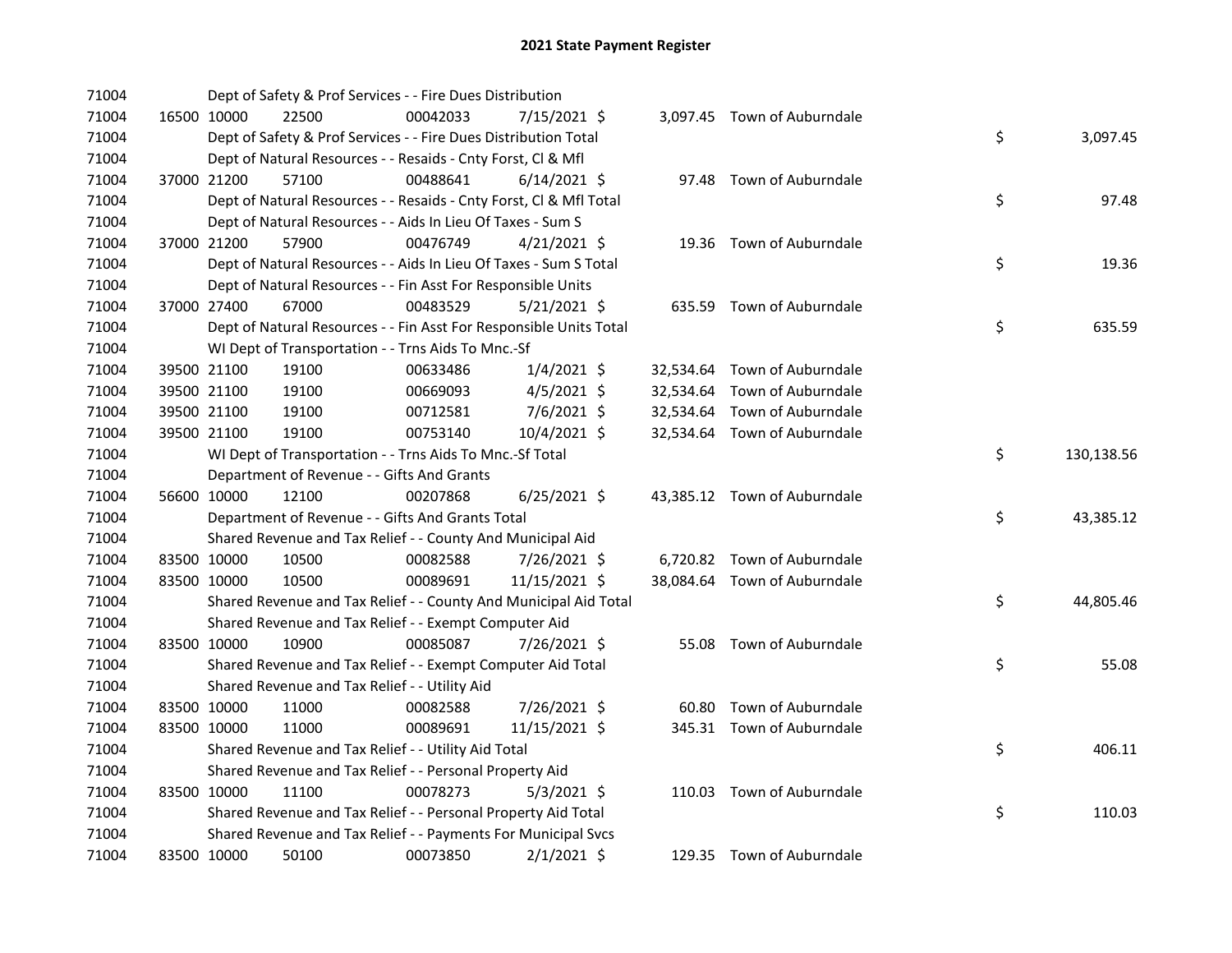## 2021 State Payment Register

| 71004       | Shared Revenue and Tax Relief - - Payments For Municipal Svcs Total | 129.35     |
|-------------|---------------------------------------------------------------------|------------|
| 71004 Total |                                                                     | 222,879.59 |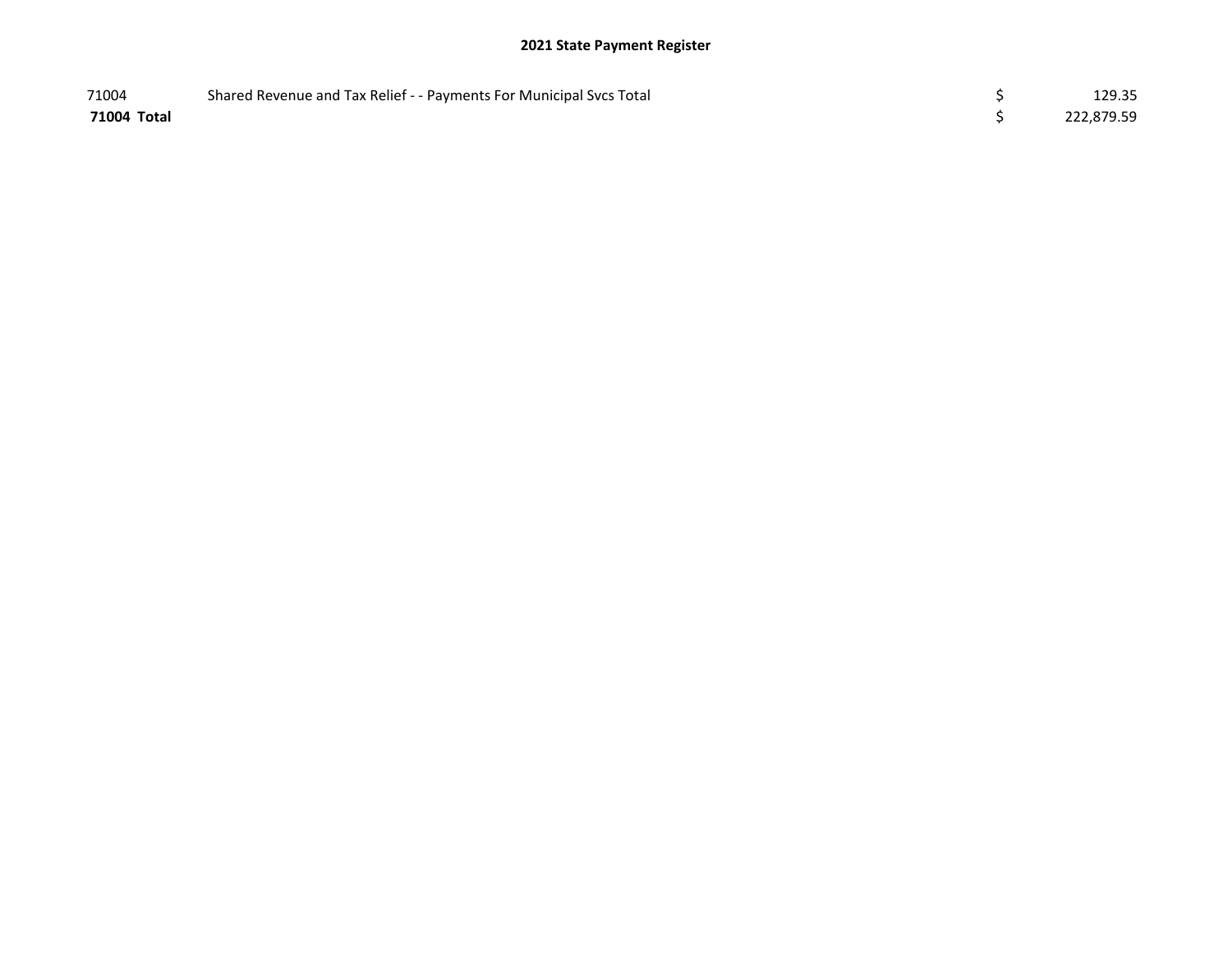| 71006       |             |             | Dept of Safety & Prof Services - - Fire Dues Distribution                     |          |                |        |                           |    |           |
|-------------|-------------|-------------|-------------------------------------------------------------------------------|----------|----------------|--------|---------------------------|----|-----------|
| 71006       |             | 16500 10000 | 22500                                                                         | 00042036 | $7/16/2021$ \$ |        | 2,524.50 Town Of Cameron  |    |           |
| 71006       |             |             | Dept of Safety & Prof Services - - Fire Dues Distribution Total               |          |                |        |                           | \$ | 2,524.50  |
| 71006       |             |             | Dept of Natural Resources - - Resaids - Cnty Forst, CI & Mfl                  |          |                |        |                           |    |           |
| 71006       |             | 37000 21200 | 57100                                                                         | 00488642 | $6/14/2021$ \$ |        | 15.58 Town Of Cameron     |    |           |
| 71006       |             |             | Dept of Natural Resources - - Resaids - Cnty Forst, Cl & Mfl Total            |          |                |        |                           | \$ | 15.58     |
| 71006       |             |             | WI Dept of Transportation - - Trns Aids To Mnc.-Sf                            |          |                |        |                           |    |           |
| 71006       |             | 39500 21100 | 19100                                                                         | 00633487 | $1/4/2021$ \$  |        | 7,634.34 Town Of Cameron  |    |           |
| 71006       |             | 39500 21100 | 19100                                                                         | 00669094 | $4/5/2021$ \$  |        | 7,634.34 Town Of Cameron  |    |           |
| 71006       |             | 39500 21100 | 19100                                                                         | 00712582 | 7/6/2021 \$    |        | 7,634.34 Town Of Cameron  |    |           |
| 71006       |             | 39500 21100 | 19100                                                                         | 00753141 | $10/4/2021$ \$ |        | 7,634.34 Town Of Cameron  |    |           |
| 71006       |             |             | WI Dept of Transportation - - Trns Aids To Mnc.-Sf Total                      |          |                |        |                           | \$ | 30,537.36 |
| 71006       |             |             | Department of Revenue - - Gifts And Grants                                    |          |                |        |                           |    |           |
| 71006       |             | 56600 10000 | 12100                                                                         | 00207869 | $6/25/2021$ \$ |        | 25,225.12 Town Of Cameron |    |           |
| 71006       |             |             | Department of Revenue - - Gifts And Grants Total                              |          |                |        |                           | \$ | 25,225.12 |
| 71006       |             |             | Shared Revenue and Tax Relief - - County And Municipal Aid                    |          |                |        |                           |    |           |
| 71006       |             | 83500 10000 | 10500                                                                         | 00082589 | 7/26/2021 \$   |        | 2,004.93 Town Of Cameron  |    |           |
| 71006       |             | 83500 10000 | 10500                                                                         | 00089692 | 11/15/2021 \$  |        | 11,361.30 Town Of Cameron |    |           |
| 71006       |             |             | Shared Revenue and Tax Relief - - County And Municipal Aid Total              |          |                |        |                           | \$ | 13,366.23 |
| 71006       |             |             | Shared Revenue and Tax Relief - - Exempt Computer Aid                         |          |                |        |                           |    |           |
| 71006       |             | 83500 10000 | 10900                                                                         | 00085088 | 7/26/2021 \$   |        | 90.42 Town Of Cameron     |    |           |
| 71006       |             |             | Shared Revenue and Tax Relief - - Exempt Computer Aid Total                   |          |                |        |                           | \$ | 90.42     |
| 71006       |             |             | Shared Revenue and Tax Relief - - Personal Property Aid                       |          |                |        |                           |    |           |
| 71006       |             | 83500 10000 | 11100                                                                         | 00078274 | $5/3/2021$ \$  |        | 5,068.55 Town Of Cameron  |    |           |
| 71006       |             |             | Shared Revenue and Tax Relief - - Personal Property Aid Total                 |          |                |        |                           | \$ | 5,068.55  |
| 71006       |             |             | Shared Revenue and Tax Relief - - State Aid; Video Service Provider Fee       |          |                |        |                           |    |           |
| 71006       | 83500 10000 |             | 11200                                                                         | 00083306 | 7/26/2021 \$   | 910.40 | Town Of Cameron           |    |           |
| 71006       |             |             | Shared Revenue and Tax Relief - - State Aid; Video Service Provider Fee Total |          |                |        |                           | \$ | 910.40    |
| 71006 Total |             |             |                                                                               |          |                |        |                           | \$ | 77,738.16 |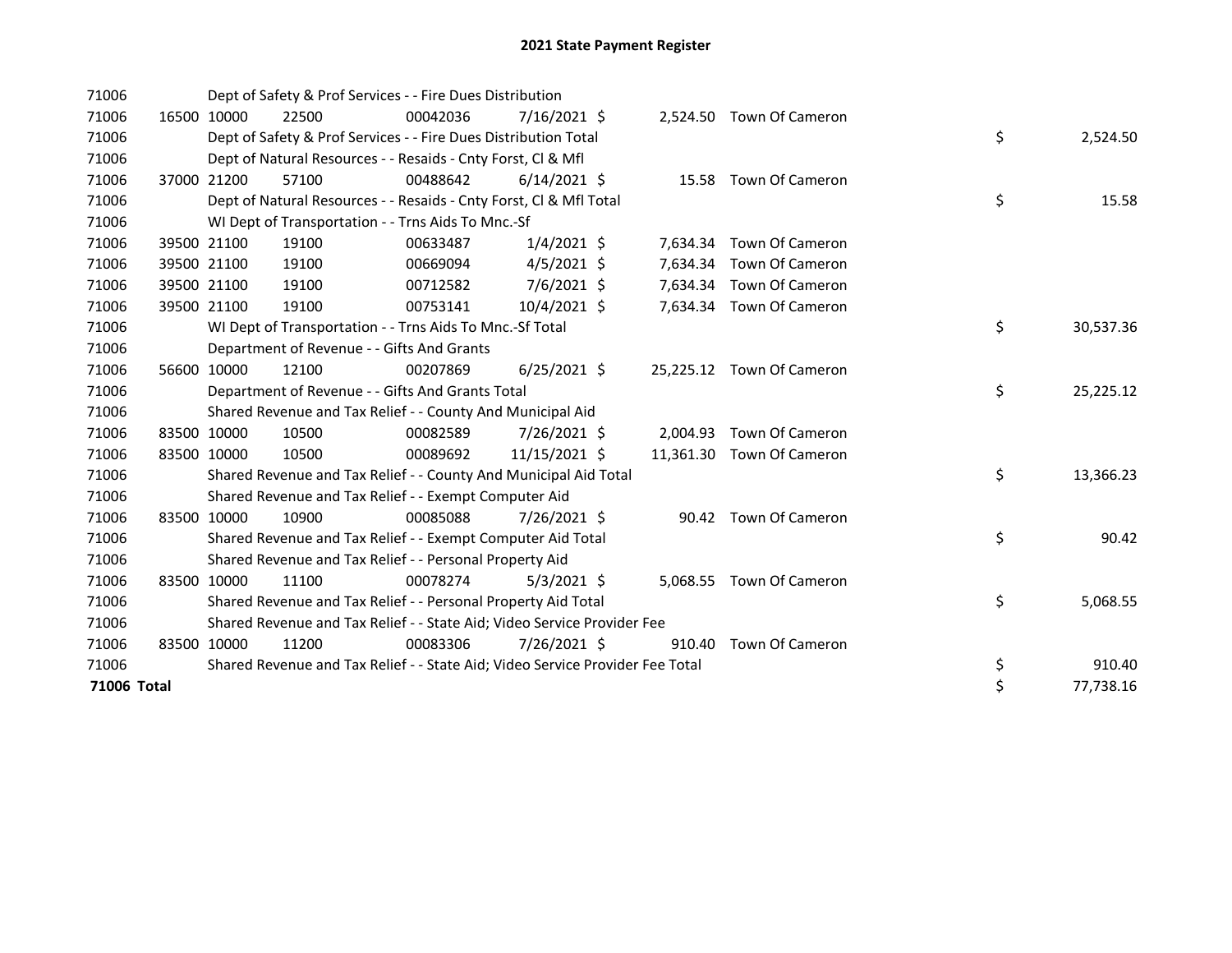| 71008       |       |             | Dept of Safety & Prof Services - - Fire Dues Distribution          |          |                |           |                       |    |            |
|-------------|-------|-------------|--------------------------------------------------------------------|----------|----------------|-----------|-----------------------|----|------------|
| 71008       | 16500 | 10000       | 22500                                                              | 00042037 | $7/16/2021$ \$ |           | 1,739.26 Town Of Cary |    |            |
| 71008       |       |             | Dept of Safety & Prof Services - - Fire Dues Distribution Total    |          |                |           |                       | \$ | 1,739.26   |
| 71008       |       |             | Dept of Natural Resources - - Resaids - Cnty Forst, CI & Mfl       |          |                |           |                       |    |            |
| 71008       | 37000 | 21200       | 57100                                                              | 00488643 | $6/14/2021$ \$ |           | 1,751.64 Town Of Cary |    |            |
| 71008       |       |             | Dept of Natural Resources - - Resaids - Cnty Forst, Cl & Mfl Total |          |                |           |                       | \$ | 1,751.64   |
| 71008       |       |             | WI Dept of Transportation - - Trns Aids To Mnc.-Sf                 |          |                |           |                       |    |            |
| 71008       | 39500 | 21100       | 19100                                                              | 00633488 | $1/4/2021$ \$  | 22,121.19 | Town Of Cary          |    |            |
| 71008       |       | 39500 21100 | 19100                                                              | 00669095 | $4/5/2021$ \$  | 22,121.19 | Town Of Cary          |    |            |
| 71008       |       | 39500 21100 | 19100                                                              | 00712583 | 7/6/2021 \$    | 22,121.19 | Town Of Cary          |    |            |
| 71008       |       | 39500 21100 | 19100                                                              | 00753142 | $10/4/2021$ \$ | 22,121.19 | Town Of Cary          |    |            |
| 71008       |       |             | WI Dept of Transportation - - Trns Aids To Mnc.-Sf Total           |          |                |           |                       | \$ | 88,484.76  |
| 71008       |       |             | Department of Revenue - - Gifts And Grants                         |          |                |           |                       |    |            |
| 71008       |       | 56600 10000 | 12100                                                              | 00207870 | $6/25/2021$ \$ | 21,038.38 | Town Of Cary          |    |            |
| 71008       |       |             | Department of Revenue - - Gifts And Grants Total                   |          |                |           |                       | \$ | 21,038.38  |
| 71008       |       |             | Shared Revenue and Tax Relief - - County And Municipal Aid         |          |                |           |                       |    |            |
| 71008       |       | 83500 10000 | 10500                                                              | 00082590 | 7/26/2021 \$   | 2,967.99  | Town Of Cary          |    |            |
| 71008       |       | 83500 10000 | 10500                                                              | 00089693 | 11/15/2021 \$  | 16,818.58 | Town Of Cary          |    |            |
| 71008       |       |             | Shared Revenue and Tax Relief - - County And Municipal Aid Total   |          |                |           |                       | \$ | 19,786.57  |
| 71008       |       |             | Shared Revenue and Tax Relief - - Exempt Computer Aid              |          |                |           |                       |    |            |
| 71008       |       | 83500 10000 | 10900                                                              | 00085089 | 7/26/2021 \$   | 2.08      | Town Of Cary          |    |            |
| 71008       |       |             | Shared Revenue and Tax Relief - - Exempt Computer Aid Total        |          |                |           |                       | \$ | 2.08       |
| 71008       |       |             | Shared Revenue and Tax Relief - - Personal Property Aid            |          |                |           |                       |    |            |
| 71008       | 83500 | 10000       | 11100                                                              | 00078275 | $5/3/2021$ \$  | 324.17    | Town Of Cary          |    |            |
| 71008       |       |             | Shared Revenue and Tax Relief - - Personal Property Aid Total      |          |                |           |                       | \$ | 324.17     |
| 71008 Total |       |             |                                                                    |          |                |           |                       | \$ | 133,126.86 |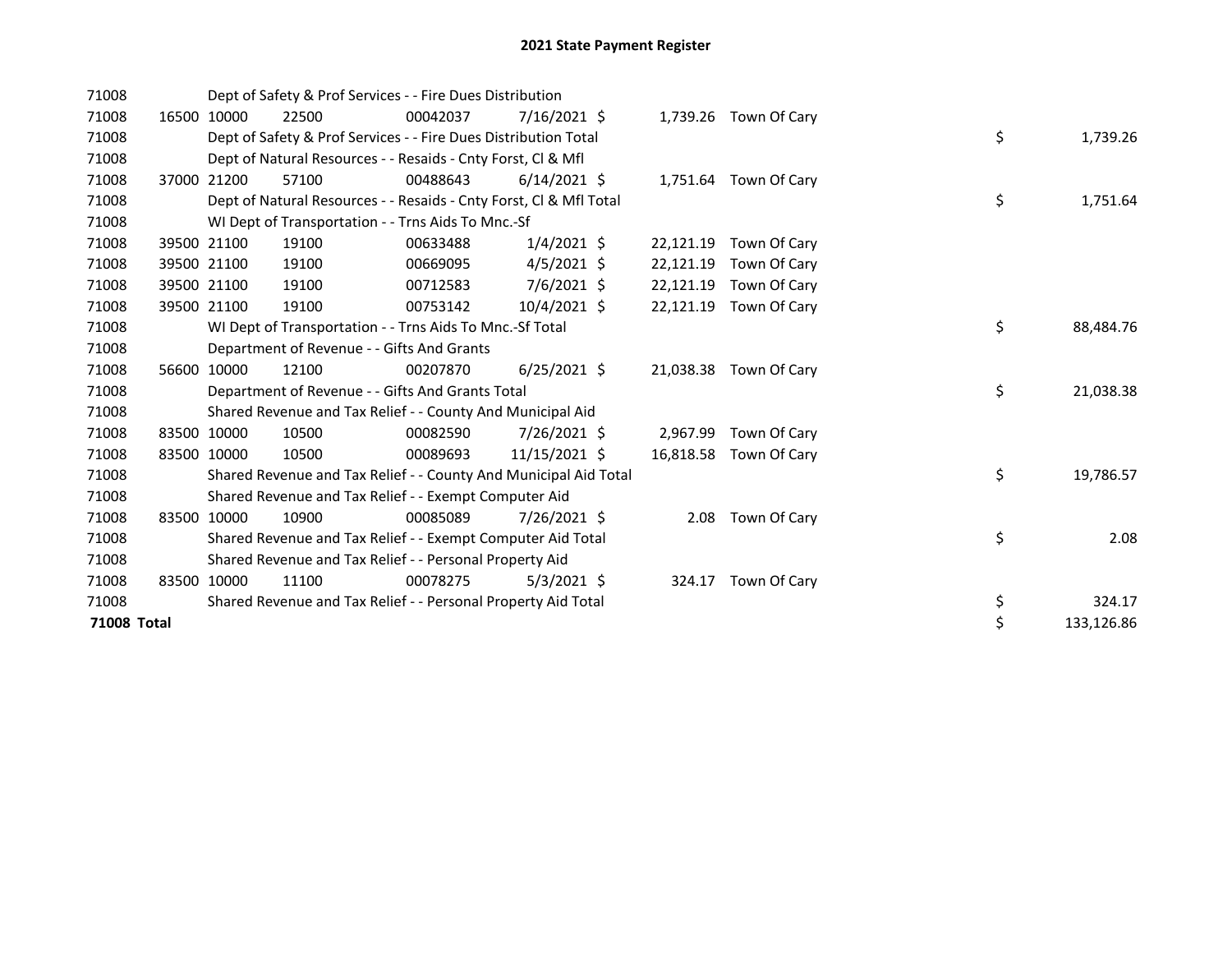| 71010       |             | Dept of Safety & Prof Services - - Fire Dues Distribution            |          |                |  |                           |    |           |
|-------------|-------------|----------------------------------------------------------------------|----------|----------------|--|---------------------------|----|-----------|
| 71010       | 16500 10000 | 22500                                                                | 00042038 | $7/16/2021$ \$ |  | 965.64 Town Of Cranmoor   |    |           |
| 71010       |             | Dept of Safety & Prof Services - - Fire Dues Distribution Total      |          |                |  |                           | \$ | 965.64    |
| 71010       |             | Dept of Natural Resources - - Resaids - Cnty Forst, Cl & Mfl         |          |                |  |                           |    |           |
| 71010       | 37000 21200 | 57100                                                                | 00488644 | $6/14/2021$ \$ |  | 1,175.34 Town Of Cranmoor |    |           |
| 71010       |             | Dept of Natural Resources - - Resaids - Cnty Forst, CI & Mfl Total   |          |                |  |                           | \$ | 1,175.34  |
| 71010       |             | Dept of Natural Resources - - Fin Asst For Responsible Units         |          |                |  |                           |    |           |
| 71010       | 37000 27400 | 67000                                                                | 00483648 | $5/21/2021$ \$ |  | 679.97 Town Of Cranmoor   |    |           |
| 71010       |             | Dept of Natural Resources - - Fin Asst For Responsible Units Total   |          |                |  |                           | \$ | 679.97    |
| 71010       |             | WI Dept of Transportation - - Trns Aids To Mnc.-Sf                   |          |                |  |                           |    |           |
| 71010       | 39500 21100 | 19100                                                                | 00633489 | $1/4/2021$ \$  |  | 5,305.20 Town Of Cranmoor |    |           |
| 71010       | 39500 21100 | 19100                                                                | 00669096 | $4/5/2021$ \$  |  | 5,305.20 Town Of Cranmoor |    |           |
| 71010       | 39500 21100 | 19100                                                                | 00712584 | 7/6/2021 \$    |  | 5,305.20 Town Of Cranmoor |    |           |
| 71010       | 39500 21100 | 19100                                                                | 00753143 | 10/4/2021 \$   |  | 5,305.22 Town Of Cranmoor |    |           |
| 71010       |             | WI Dept of Transportation - - Trns Aids To Mnc.-Sf Total             |          |                |  |                           | \$ | 21,220.82 |
| 71010       |             | WI Dept of Transportation - - Supplemental Transportation Aids       |          |                |  |                           |    |           |
| 71010       | 39500 21100 | 19600                                                                | 00633730 | $1/4/2021$ \$  |  | 3,744.85 Town Of Cranmoor |    |           |
| 71010       |             | WI Dept of Transportation - - Supplemental Transportation Aids Total |          |                |  |                           | \$ | 3,744.85  |
| 71010       |             | Department of Revenue - - Gifts And Grants                           |          |                |  |                           |    |           |
| 71010       | 56600 10000 | 12100                                                                | 00207871 | $6/25/2021$ \$ |  | 8,268.82 Town Of Cranmoor |    |           |
| 71010       |             | Department of Revenue - - Gifts And Grants Total                     |          |                |  |                           | \$ | 8,268.82  |
| 71010       |             | Shared Revenue and Tax Relief - - County And Municipal Aid           |          |                |  |                           |    |           |
| 71010       | 83500 10000 | 10500                                                                | 00082591 | 7/26/2021 \$   |  | 964.02 Town Of Cranmoor   |    |           |
| 71010       | 83500 10000 | 10500                                                                | 00089694 | 11/15/2021 \$  |  | 5,462.75 Town Of Cranmoor |    |           |
| 71010       |             | Shared Revenue and Tax Relief - - County And Municipal Aid Total     |          |                |  |                           | \$ | 6,426.77  |
| 71010       |             | Shared Revenue and Tax Relief - - Exempt Computer Aid                |          |                |  |                           |    |           |
| 71010       | 83500 10000 | 10900                                                                | 00085090 | 7/26/2021 \$   |  | 1.03 Town Of Cranmoor     |    |           |
| 71010       |             | Shared Revenue and Tax Relief - - Exempt Computer Aid Total          |          |                |  |                           | \$ | 1.03      |
| 71010       |             | Shared Revenue and Tax Relief - - Utility Aid                        |          |                |  |                           |    |           |
| 71010       | 83500 10000 | 11000                                                                | 00082591 | 7/26/2021 \$   |  | 1.95 Town Of Cranmoor     |    |           |
| 71010       |             | Shared Revenue and Tax Relief - - Utility Aid Total                  |          |                |  |                           | \$ | 1.95      |
| 71010 Total |             |                                                                      |          |                |  |                           | \$ | 42,485.19 |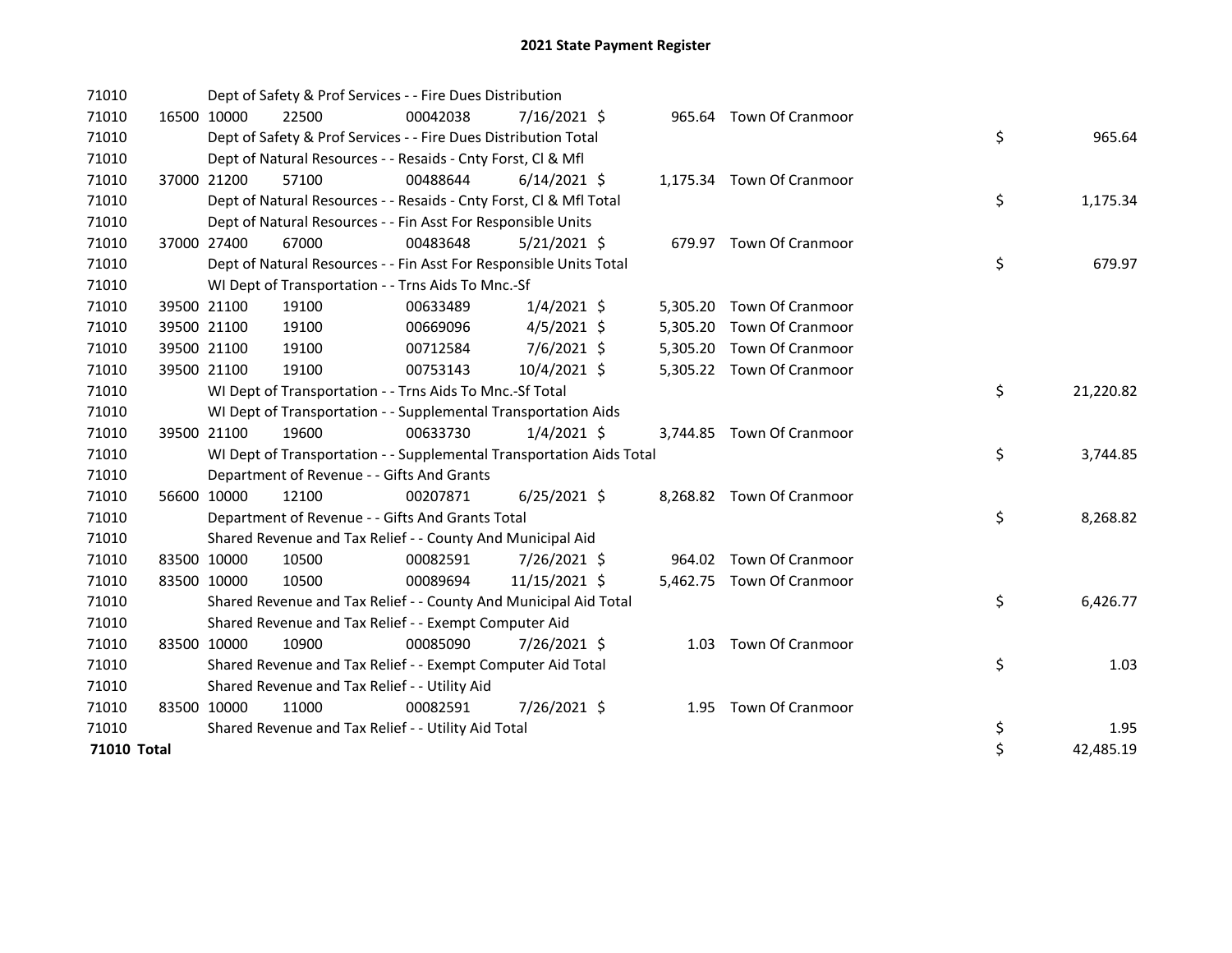| 71012       |             | Dept of Safety & Prof Services - - Fire Dues Distribution          |          |                |  |                          |    |            |
|-------------|-------------|--------------------------------------------------------------------|----------|----------------|--|--------------------------|----|------------|
| 71012       | 16500 10000 | 22500                                                              | 00042039 | $7/16/2021$ \$ |  | 1,232.10 Town Of Dexter  |    |            |
| 71012       |             | Dept of Safety & Prof Services - - Fire Dues Distribution Total    |          |                |  |                          | \$ | 1,232.10   |
| 71012       |             | Dept of Natural Resources - - Aids In Lieu Of Taxes - Gener        |          |                |  |                          |    |            |
| 71012       | 37000 10000 | 50300                                                              | 00475454 | $4/21/2021$ \$ |  | 3,845.18 Town Of Dexter  |    |            |
| 71012       |             | Dept of Natural Resources - - Aids In Lieu Of Taxes - Gener Total  |          |                |  |                          | \$ | 3,845.18   |
| 71012       |             | Dept of Natural Resources - - Resaids - Cnty Forst, CI & Mfl       |          |                |  |                          |    |            |
| 71012       | 37000 21200 | 57100                                                              | 00488645 | $6/14/2021$ \$ |  | 2,659.55 Town Of Dexter  |    |            |
| 71012       |             | Dept of Natural Resources - - Resaids - Cnty Forst, CI & Mfl Total |          |                |  |                          | \$ | 2,659.55   |
| 71012       |             | Dept of Natural Resources - - Aids In Lieu Of Taxes - Sum S        |          |                |  |                          |    |            |
| 71012       | 37000 21200 | 57900                                                              | 00475453 | $4/21/2021$ \$ |  | 384.52 Town Of Dexter    |    |            |
| 71012       |             | Dept of Natural Resources - - Aids In Lieu Of Taxes - Sum S Total  |          |                |  |                          | \$ | 384.52     |
| 71012       |             | WI Dept of Transportation - - Trns Aids To Mnc.-Sf                 |          |                |  |                          |    |            |
| 71012       | 39500 21100 | 19100                                                              | 00633490 | $1/4/2021$ \$  |  | 13,652.46 Town Of Dexter |    |            |
| 71012       | 39500 21100 | 19100                                                              | 00669097 | $4/5/2021$ \$  |  | 13,652.46 Town Of Dexter |    |            |
| 71012       | 39500 21100 | 19100                                                              | 00712585 | 7/6/2021 \$    |  | 13,652.46 Town Of Dexter |    |            |
| 71012       | 39500 21100 | 19100                                                              | 00753144 | 10/4/2021 \$   |  | 13,652.46 Town Of Dexter |    |            |
| 71012       |             | WI Dept of Transportation - - Trns Aids To Mnc.-Sf Total           |          |                |  |                          | \$ | 54,609.84  |
| 71012       |             | Department of Revenue - - Gifts And Grants                         |          |                |  |                          |    |            |
| 71012       | 56600 10000 | 12100                                                              | 00207872 | $6/25/2021$ \$ |  | 18,055.33 Town Of Dexter |    |            |
| 71012       |             | Department of Revenue - - Gifts And Grants Total                   |          |                |  |                          | \$ | 18,055.33  |
| 71012       |             | Shared Revenue and Tax Relief - - County And Municipal Aid         |          |                |  |                          |    |            |
| 71012       | 83500 10000 | 10500                                                              | 00082592 | 7/26/2021 \$   |  | 3,348.31 Town Of Dexter  |    |            |
| 71012       | 83500 10000 | 10500                                                              | 00089695 | 11/15/2021 \$  |  | 18,973.74 Town Of Dexter |    |            |
| 71012       |             | Shared Revenue and Tax Relief - - County And Municipal Aid Total   |          |                |  |                          | \$ | 22,322.05  |
| 71012       |             | Shared Revenue and Tax Relief - - Exempt Computer Aid              |          |                |  |                          |    |            |
| 71012       | 83500 10000 | 10900                                                              | 00085091 | 7/26/2021 \$   |  | 1.03 Town Of Dexter      |    |            |
| 71012       |             | Shared Revenue and Tax Relief - - Exempt Computer Aid Total        |          |                |  |                          | \$ | 1.03       |
| 71012       |             | Shared Revenue and Tax Relief - - Personal Property Aid            |          |                |  |                          |    |            |
| 71012       | 83500 10000 | 11100                                                              | 00078276 | $5/3/2021$ \$  |  | 488.18 Town Of Dexter    |    |            |
| 71012       |             | Shared Revenue and Tax Relief - - Personal Property Aid Total      |          |                |  |                          | \$ | 488.18     |
| 71012 Total |             |                                                                    |          |                |  |                          | \$ | 103,597.78 |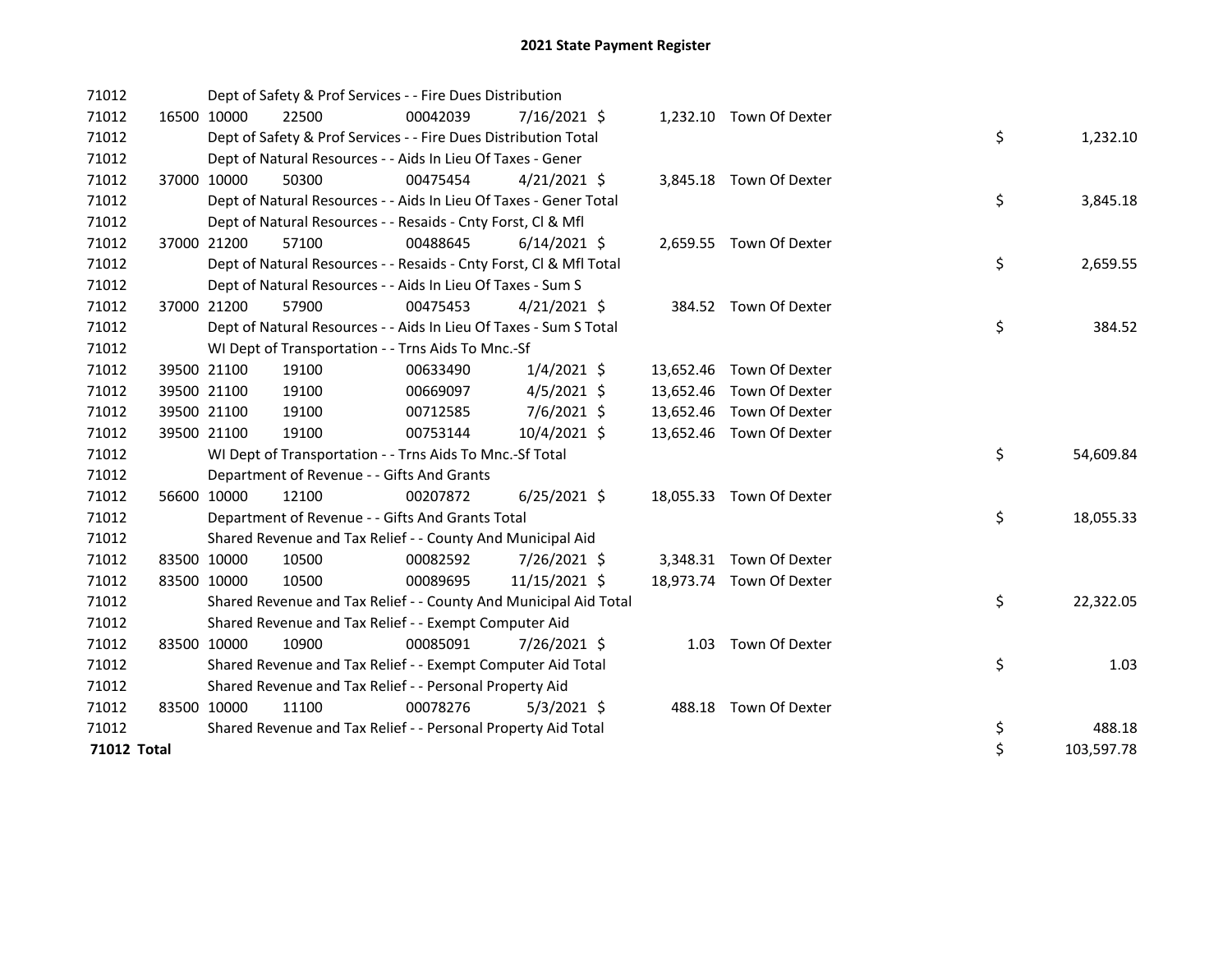|  |                                                                                                                                                                                                                | 00042040                                                                                                                   |                                            |                                                                                                                                                                                                                                                                                                                                                                                                                                                                                                                                                                                                                                                                |                                                                                                                                                                                                                                                                                                                                                                                                                                                                                                                                                                                                                                                                                                                                                                                                                                                                             |  |                                                                                                                                                                                                                                                                                                                                                                                                                                                                                                                                                                                                                                                                                        |            |
|--|----------------------------------------------------------------------------------------------------------------------------------------------------------------------------------------------------------------|----------------------------------------------------------------------------------------------------------------------------|--------------------------------------------|----------------------------------------------------------------------------------------------------------------------------------------------------------------------------------------------------------------------------------------------------------------------------------------------------------------------------------------------------------------------------------------------------------------------------------------------------------------------------------------------------------------------------------------------------------------------------------------------------------------------------------------------------------------|-----------------------------------------------------------------------------------------------------------------------------------------------------------------------------------------------------------------------------------------------------------------------------------------------------------------------------------------------------------------------------------------------------------------------------------------------------------------------------------------------------------------------------------------------------------------------------------------------------------------------------------------------------------------------------------------------------------------------------------------------------------------------------------------------------------------------------------------------------------------------------|--|----------------------------------------------------------------------------------------------------------------------------------------------------------------------------------------------------------------------------------------------------------------------------------------------------------------------------------------------------------------------------------------------------------------------------------------------------------------------------------------------------------------------------------------------------------------------------------------------------------------------------------------------------------------------------------------|------------|
|  |                                                                                                                                                                                                                |                                                                                                                            |                                            |                                                                                                                                                                                                                                                                                                                                                                                                                                                                                                                                                                                                                                                                |                                                                                                                                                                                                                                                                                                                                                                                                                                                                                                                                                                                                                                                                                                                                                                                                                                                                             |  | \$                                                                                                                                                                                                                                                                                                                                                                                                                                                                                                                                                                                                                                                                                     | 27,196.72  |
|  |                                                                                                                                                                                                                |                                                                                                                            |                                            |                                                                                                                                                                                                                                                                                                                                                                                                                                                                                                                                                                                                                                                                |                                                                                                                                                                                                                                                                                                                                                                                                                                                                                                                                                                                                                                                                                                                                                                                                                                                                             |  |                                                                                                                                                                                                                                                                                                                                                                                                                                                                                                                                                                                                                                                                                        |            |
|  |                                                                                                                                                                                                                | 00467456                                                                                                                   |                                            |                                                                                                                                                                                                                                                                                                                                                                                                                                                                                                                                                                                                                                                                |                                                                                                                                                                                                                                                                                                                                                                                                                                                                                                                                                                                                                                                                                                                                                                                                                                                                             |  |                                                                                                                                                                                                                                                                                                                                                                                                                                                                                                                                                                                                                                                                                        |            |
|  |                                                                                                                                                                                                                |                                                                                                                            |                                            |                                                                                                                                                                                                                                                                                                                                                                                                                                                                                                                                                                                                                                                                |                                                                                                                                                                                                                                                                                                                                                                                                                                                                                                                                                                                                                                                                                                                                                                                                                                                                             |  | \$                                                                                                                                                                                                                                                                                                                                                                                                                                                                                                                                                                                                                                                                                     | 2,415.00   |
|  |                                                                                                                                                                                                                |                                                                                                                            |                                            |                                                                                                                                                                                                                                                                                                                                                                                                                                                                                                                                                                                                                                                                |                                                                                                                                                                                                                                                                                                                                                                                                                                                                                                                                                                                                                                                                                                                                                                                                                                                                             |  |                                                                                                                                                                                                                                                                                                                                                                                                                                                                                                                                                                                                                                                                                        |            |
|  |                                                                                                                                                                                                                | 00488646                                                                                                                   |                                            |                                                                                                                                                                                                                                                                                                                                                                                                                                                                                                                                                                                                                                                                |                                                                                                                                                                                                                                                                                                                                                                                                                                                                                                                                                                                                                                                                                                                                                                                                                                                                             |  |                                                                                                                                                                                                                                                                                                                                                                                                                                                                                                                                                                                                                                                                                        |            |
|  |                                                                                                                                                                                                                |                                                                                                                            |                                            |                                                                                                                                                                                                                                                                                                                                                                                                                                                                                                                                                                                                                                                                |                                                                                                                                                                                                                                                                                                                                                                                                                                                                                                                                                                                                                                                                                                                                                                                                                                                                             |  | \$                                                                                                                                                                                                                                                                                                                                                                                                                                                                                                                                                                                                                                                                                     | 281.72     |
|  |                                                                                                                                                                                                                |                                                                                                                            |                                            |                                                                                                                                                                                                                                                                                                                                                                                                                                                                                                                                                                                                                                                                |                                                                                                                                                                                                                                                                                                                                                                                                                                                                                                                                                                                                                                                                                                                                                                                                                                                                             |  |                                                                                                                                                                                                                                                                                                                                                                                                                                                                                                                                                                                                                                                                                        |            |
|  |                                                                                                                                                                                                                | 00476253                                                                                                                   |                                            |                                                                                                                                                                                                                                                                                                                                                                                                                                                                                                                                                                                                                                                                |                                                                                                                                                                                                                                                                                                                                                                                                                                                                                                                                                                                                                                                                                                                                                                                                                                                                             |  |                                                                                                                                                                                                                                                                                                                                                                                                                                                                                                                                                                                                                                                                                        |            |
|  |                                                                                                                                                                                                                |                                                                                                                            |                                            |                                                                                                                                                                                                                                                                                                                                                                                                                                                                                                                                                                                                                                                                |                                                                                                                                                                                                                                                                                                                                                                                                                                                                                                                                                                                                                                                                                                                                                                                                                                                                             |  | \$                                                                                                                                                                                                                                                                                                                                                                                                                                                                                                                                                                                                                                                                                     | 126.10     |
|  |                                                                                                                                                                                                                |                                                                                                                            |                                            |                                                                                                                                                                                                                                                                                                                                                                                                                                                                                                                                                                                                                                                                |                                                                                                                                                                                                                                                                                                                                                                                                                                                                                                                                                                                                                                                                                                                                                                                                                                                                             |  |                                                                                                                                                                                                                                                                                                                                                                                                                                                                                                                                                                                                                                                                                        |            |
|  |                                                                                                                                                                                                                | 00483589                                                                                                                   |                                            |                                                                                                                                                                                                                                                                                                                                                                                                                                                                                                                                                                                                                                                                |                                                                                                                                                                                                                                                                                                                                                                                                                                                                                                                                                                                                                                                                                                                                                                                                                                                                             |  |                                                                                                                                                                                                                                                                                                                                                                                                                                                                                                                                                                                                                                                                                        |            |
|  |                                                                                                                                                                                                                |                                                                                                                            |                                            |                                                                                                                                                                                                                                                                                                                                                                                                                                                                                                                                                                                                                                                                |                                                                                                                                                                                                                                                                                                                                                                                                                                                                                                                                                                                                                                                                                                                                                                                                                                                                             |  | \$                                                                                                                                                                                                                                                                                                                                                                                                                                                                                                                                                                                                                                                                                     | 11,381.18  |
|  |                                                                                                                                                                                                                |                                                                                                                            |                                            |                                                                                                                                                                                                                                                                                                                                                                                                                                                                                                                                                                                                                                                                |                                                                                                                                                                                                                                                                                                                                                                                                                                                                                                                                                                                                                                                                                                                                                                                                                                                                             |  |                                                                                                                                                                                                                                                                                                                                                                                                                                                                                                                                                                                                                                                                                        |            |
|  |                                                                                                                                                                                                                | 00483589                                                                                                                   |                                            |                                                                                                                                                                                                                                                                                                                                                                                                                                                                                                                                                                                                                                                                |                                                                                                                                                                                                                                                                                                                                                                                                                                                                                                                                                                                                                                                                                                                                                                                                                                                                             |  |                                                                                                                                                                                                                                                                                                                                                                                                                                                                                                                                                                                                                                                                                        |            |
|  |                                                                                                                                                                                                                |                                                                                                                            |                                            |                                                                                                                                                                                                                                                                                                                                                                                                                                                                                                                                                                                                                                                                |                                                                                                                                                                                                                                                                                                                                                                                                                                                                                                                                                                                                                                                                                                                                                                                                                                                                             |  | \$                                                                                                                                                                                                                                                                                                                                                                                                                                                                                                                                                                                                                                                                                     | 1,998.22   |
|  |                                                                                                                                                                                                                |                                                                                                                            |                                            |                                                                                                                                                                                                                                                                                                                                                                                                                                                                                                                                                                                                                                                                |                                                                                                                                                                                                                                                                                                                                                                                                                                                                                                                                                                                                                                                                                                                                                                                                                                                                             |  |                                                                                                                                                                                                                                                                                                                                                                                                                                                                                                                                                                                                                                                                                        |            |
|  |                                                                                                                                                                                                                | 00633491                                                                                                                   |                                            |                                                                                                                                                                                                                                                                                                                                                                                                                                                                                                                                                                                                                                                                |                                                                                                                                                                                                                                                                                                                                                                                                                                                                                                                                                                                                                                                                                                                                                                                                                                                                             |  |                                                                                                                                                                                                                                                                                                                                                                                                                                                                                                                                                                                                                                                                                        |            |
|  |                                                                                                                                                                                                                | 00669098                                                                                                                   |                                            |                                                                                                                                                                                                                                                                                                                                                                                                                                                                                                                                                                                                                                                                |                                                                                                                                                                                                                                                                                                                                                                                                                                                                                                                                                                                                                                                                                                                                                                                                                                                                             |  |                                                                                                                                                                                                                                                                                                                                                                                                                                                                                                                                                                                                                                                                                        |            |
|  |                                                                                                                                                                                                                | 00712586                                                                                                                   |                                            |                                                                                                                                                                                                                                                                                                                                                                                                                                                                                                                                                                                                                                                                |                                                                                                                                                                                                                                                                                                                                                                                                                                                                                                                                                                                                                                                                                                                                                                                                                                                                             |  |                                                                                                                                                                                                                                                                                                                                                                                                                                                                                                                                                                                                                                                                                        |            |
|  |                                                                                                                                                                                                                | 00753145                                                                                                                   |                                            |                                                                                                                                                                                                                                                                                                                                                                                                                                                                                                                                                                                                                                                                |                                                                                                                                                                                                                                                                                                                                                                                                                                                                                                                                                                                                                                                                                                                                                                                                                                                                             |  |                                                                                                                                                                                                                                                                                                                                                                                                                                                                                                                                                                                                                                                                                        |            |
|  |                                                                                                                                                                                                                |                                                                                                                            |                                            |                                                                                                                                                                                                                                                                                                                                                                                                                                                                                                                                                                                                                                                                |                                                                                                                                                                                                                                                                                                                                                                                                                                                                                                                                                                                                                                                                                                                                                                                                                                                                             |  | \$                                                                                                                                                                                                                                                                                                                                                                                                                                                                                                                                                                                                                                                                                     | 247,741.56 |
|  |                                                                                                                                                                                                                |                                                                                                                            |                                            |                                                                                                                                                                                                                                                                                                                                                                                                                                                                                                                                                                                                                                                                |                                                                                                                                                                                                                                                                                                                                                                                                                                                                                                                                                                                                                                                                                                                                                                                                                                                                             |  |                                                                                                                                                                                                                                                                                                                                                                                                                                                                                                                                                                                                                                                                                        |            |
|  |                                                                                                                                                                                                                | 00105304                                                                                                                   |                                            |                                                                                                                                                                                                                                                                                                                                                                                                                                                                                                                                                                                                                                                                |                                                                                                                                                                                                                                                                                                                                                                                                                                                                                                                                                                                                                                                                                                                                                                                                                                                                             |  |                                                                                                                                                                                                                                                                                                                                                                                                                                                                                                                                                                                                                                                                                        |            |
|  |                                                                                                                                                                                                                |                                                                                                                            |                                            |                                                                                                                                                                                                                                                                                                                                                                                                                                                                                                                                                                                                                                                                |                                                                                                                                                                                                                                                                                                                                                                                                                                                                                                                                                                                                                                                                                                                                                                                                                                                                             |  | \$                                                                                                                                                                                                                                                                                                                                                                                                                                                                                                                                                                                                                                                                                     | 960.00     |
|  |                                                                                                                                                                                                                |                                                                                                                            |                                            |                                                                                                                                                                                                                                                                                                                                                                                                                                                                                                                                                                                                                                                                |                                                                                                                                                                                                                                                                                                                                                                                                                                                                                                                                                                                                                                                                                                                                                                                                                                                                             |  |                                                                                                                                                                                                                                                                                                                                                                                                                                                                                                                                                                                                                                                                                        |            |
|  |                                                                                                                                                                                                                | 00299438                                                                                                                   |                                            |                                                                                                                                                                                                                                                                                                                                                                                                                                                                                                                                                                                                                                                                |                                                                                                                                                                                                                                                                                                                                                                                                                                                                                                                                                                                                                                                                                                                                                                                                                                                                             |  |                                                                                                                                                                                                                                                                                                                                                                                                                                                                                                                                                                                                                                                                                        |            |
|  |                                                                                                                                                                                                                |                                                                                                                            |                                            |                                                                                                                                                                                                                                                                                                                                                                                                                                                                                                                                                                                                                                                                |                                                                                                                                                                                                                                                                                                                                                                                                                                                                                                                                                                                                                                                                                                                                                                                                                                                                             |  | \$                                                                                                                                                                                                                                                                                                                                                                                                                                                                                                                                                                                                                                                                                     | 77.91      |
|  |                                                                                                                                                                                                                |                                                                                                                            |                                            |                                                                                                                                                                                                                                                                                                                                                                                                                                                                                                                                                                                                                                                                |                                                                                                                                                                                                                                                                                                                                                                                                                                                                                                                                                                                                                                                                                                                                                                                                                                                                             |  |                                                                                                                                                                                                                                                                                                                                                                                                                                                                                                                                                                                                                                                                                        |            |
|  |                                                                                                                                                                                                                | 00299437                                                                                                                   |                                            |                                                                                                                                                                                                                                                                                                                                                                                                                                                                                                                                                                                                                                                                |                                                                                                                                                                                                                                                                                                                                                                                                                                                                                                                                                                                                                                                                                                                                                                                                                                                                             |  |                                                                                                                                                                                                                                                                                                                                                                                                                                                                                                                                                                                                                                                                                        |            |
|  |                                                                                                                                                                                                                |                                                                                                                            |                                            |                                                                                                                                                                                                                                                                                                                                                                                                                                                                                                                                                                                                                                                                |                                                                                                                                                                                                                                                                                                                                                                                                                                                                                                                                                                                                                                                                                                                                                                                                                                                                             |  | \$                                                                                                                                                                                                                                                                                                                                                                                                                                                                                                                                                                                                                                                                                     | 15.00      |
|  |                                                                                                                                                                                                                |                                                                                                                            |                                            |                                                                                                                                                                                                                                                                                                                                                                                                                                                                                                                                                                                                                                                                |                                                                                                                                                                                                                                                                                                                                                                                                                                                                                                                                                                                                                                                                                                                                                                                                                                                                             |  |                                                                                                                                                                                                                                                                                                                                                                                                                                                                                                                                                                                                                                                                                        |            |
|  |                                                                                                                                                                                                                | 00207873                                                                                                                   |                                            |                                                                                                                                                                                                                                                                                                                                                                                                                                                                                                                                                                                                                                                                |                                                                                                                                                                                                                                                                                                                                                                                                                                                                                                                                                                                                                                                                                                                                                                                                                                                                             |  |                                                                                                                                                                                                                                                                                                                                                                                                                                                                                                                                                                                                                                                                                        |            |
|  |                                                                                                                                                                                                                |                                                                                                                            |                                            |                                                                                                                                                                                                                                                                                                                                                                                                                                                                                                                                                                                                                                                                |                                                                                                                                                                                                                                                                                                                                                                                                                                                                                                                                                                                                                                                                                                                                                                                                                                                                             |  | \$                                                                                                                                                                                                                                                                                                                                                                                                                                                                                                                                                                                                                                                                                     | 388,163.34 |
|  |                                                                                                                                                                                                                |                                                                                                                            |                                            |                                                                                                                                                                                                                                                                                                                                                                                                                                                                                                                                                                                                                                                                |                                                                                                                                                                                                                                                                                                                                                                                                                                                                                                                                                                                                                                                                                                                                                                                                                                                                             |  |                                                                                                                                                                                                                                                                                                                                                                                                                                                                                                                                                                                                                                                                                        |            |
|  | 16500 10000<br>37000 21200<br>37000 21200<br>37000 21200<br>37000 27400<br>37000 27400<br>39500 21100<br>39500 21100<br>39500 21100<br>39500 21100<br>45500 10000<br>55000 10000<br>55000 10000<br>56600 10000 | 22500<br>54500<br>57100<br>57900<br>67000<br>67300<br>19100<br>19100<br>19100<br>19100<br>21400<br>10300<br>10600<br>12100 | Department of Revenue - - Gifts And Grants | Dept of Safety & Prof Services - - Fire Dues Distribution<br>Dept of Natural Resources - - Resaids - Fire Suppress Grant<br>Dept of Natural Resources - - Resaids - Cnty Forst, Cl & Mfl<br>Dept of Natural Resources - - Aids In Lieu Of Taxes - Sum S<br>WI Dept of Transportation - - Trns Aids To Mnc.-Sf<br>WI Dept of Transportation - - Trns Aids To Mnc.-Sf Total<br>Department of Justice - - Officer training reimbursement<br>Public Defender Board - - Trial Representation<br>Public Defender Board - - Trial Representation Total<br>Department of Revenue - - Gifts And Grants Total<br>Department of Revenue - - Misc Revenue Holding Clearing | 7/16/2021 \$<br>Dept of Safety & Prof Services - - Fire Dues Distribution Total<br>3/18/2021 \$<br>Dept of Natural Resources - - Resaids - Fire Suppress Grant Total<br>$6/14/2021$ \$<br>Dept of Natural Resources - - Resaids - Cnty Forst, Cl & Mfl Total<br>$4/21/2021$ \$<br>Dept of Natural Resources - - Aids In Lieu Of Taxes - Sum S Total<br>Dept of Natural Resources - - Fin Asst For Responsible Units<br>$5/21/2021$ \$<br>Dept of Natural Resources - - Fin Asst For Responsible Units Total<br>Dept of Natural Resources - - Recycling Consolidation Grants<br>$5/21/2021$ \$<br>Dept of Natural Resources - - Recycling Consolidation Grants Total<br>$1/4/2021$ \$<br>$4/5/2021$ \$<br>7/6/2021 \$<br>10/4/2021 \$<br>11/15/2021 \$<br>Department of Justice - - Officer training reimbursement Total<br>$7/1/2021$ \$<br>$7/1/2021$ \$<br>$6/25/2021$ \$ |  | 27,196.72 Town Of Grand Rapids<br>2,415.00 Town Of Grand Rapids<br>281.72 Town Of Grand Rapids<br>126.10 Town Of Grand Rapids<br>11,381.18 Town Of Grand Rapids<br>1,998.22 Town Of Grand Rapids<br>61,935.39 Town Of Grand Rapids<br>61,935.39 Town Of Grand Rapids<br>61,935.39 Town Of Grand Rapids<br>61,935.39 Town Of Grand Rapids<br>960.00 Town Of Grand Rapids<br>77.91 Town Of Grand Rapids<br>Public Defender Board - - Transcript, Discovery and Records Provided to the Public Defender Board<br>15.00 Town Of Grand Rapids<br>Public Defender Board - - Transcript, Discovery and Records Provided to the Public Defender Board Total<br>388,163.34 Town Of Grand Rapids |            |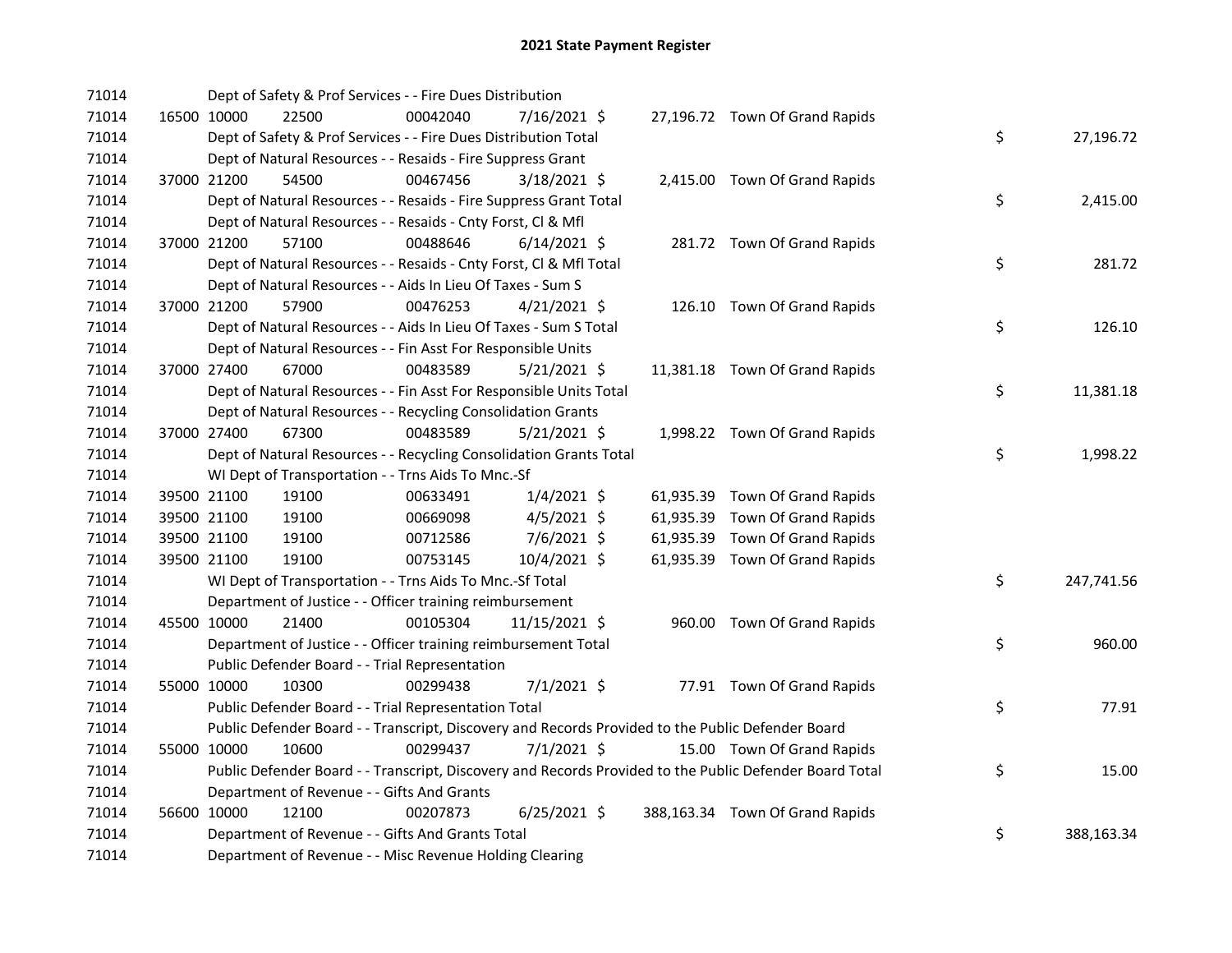| 71014 | 56600 10000 | 99500                                                                         | 00189091 | 1/8/2021 \$   |        | 219.27 Town Of Grand Rapids     |                  |
|-------|-------------|-------------------------------------------------------------------------------|----------|---------------|--------|---------------------------------|------------------|
| 71014 | 56600 10000 | 99500                                                                         | 00191162 | 2/5/2021 \$   |        | 332.78 Town Of Grand Rapids     |                  |
| 71014 | 56600 10000 | 99500                                                                         | 00193078 | $3/1/2021$ \$ | 368.00 | Town Of Grand Rapids            |                  |
| 71014 | 56600 10000 | 99500                                                                         | 00193798 | 3/5/2021 \$   |        | 2,412.39 Town Of Grand Rapids   |                  |
| 71014 | 56600 10000 | 99500                                                                         | 00198085 | 4/7/2021 \$   |        | 4,752.72 Town Of Grand Rapids   |                  |
| 71014 | 56600 10000 | 99500                                                                         | 00201433 | 5/7/2021 \$   |        | 995.08 Town Of Grand Rapids     |                  |
| 71014 | 56600 10000 | 99500                                                                         | 00203215 | 5/24/2021 \$  | 144.00 | Town Of Grand Rapids            |                  |
| 71014 | 56600 10000 | 99500                                                                         | 00204660 | $6/7/2021$ \$ |        | 1,849.74 Town Of Grand Rapids   |                  |
| 71014 | 56600 10000 | 99500                                                                         | 00209228 | 7/8/2021 \$   |        | 2,061.57 Town Of Grand Rapids   |                  |
| 71014 | 56600 10000 | 99500                                                                         | 00211964 | 8/6/2021 \$   |        | 872.20 Town Of Grand Rapids     |                  |
| 71014 | 56600 10000 | 99500                                                                         | 00214585 | 9/8/2021 \$   |        | 1,721.66 Town Of Grand Rapids   |                  |
| 71014 | 56600 10000 | 99500                                                                         | 00216837 | 10/7/2021 \$  |        | 680.74 Town Of Grand Rapids     |                  |
| 71014 | 56600 10000 | 99500                                                                         | 00219427 | 11/5/2021 \$  |        | 639.30 Town Of Grand Rapids     |                  |
| 71014 | 56600 10000 | 99500                                                                         | 00221578 | 12/7/2021 \$  |        | 1,179.12 Town Of Grand Rapids   |                  |
| 71014 |             | Department of Revenue - - Misc Revenue Holding Clearing Total                 |          |               |        |                                 | \$<br>18,228.57  |
| 71014 |             | Shared Revenue and Tax Relief - - County And Municipal Aid                    |          |               |        |                                 |                  |
| 71014 | 83500 10000 | 10500                                                                         | 00082593 | 7/26/2021 \$  |        | 35,590.74 Town Of Grand Rapids  |                  |
| 71014 | 83500 10000 | 10500                                                                         | 00089696 | 11/15/2021 \$ |        | 201,680.84 Town Of Grand Rapids |                  |
| 71014 |             | Shared Revenue and Tax Relief - - County And Municipal Aid Total              |          |               |        |                                 | \$<br>237,271.58 |
| 71014 |             | Shared Revenue and Tax Relief - - Exempt Computer Aid                         |          |               |        |                                 |                  |
| 71014 | 83500 10000 | 10900                                                                         | 00085092 | 7/26/2021 \$  |        | 454.15 Town Of Grand Rapids     |                  |
| 71014 |             | Shared Revenue and Tax Relief - - Exempt Computer Aid Total                   |          |               |        |                                 | \$<br>454.15     |
| 71014 |             | Shared Revenue and Tax Relief - - Utility Aid                                 |          |               |        |                                 |                  |
| 71014 | 83500 10000 | 11000                                                                         | 00082593 | 7/26/2021 \$  |        | 1,141.85 Town Of Grand Rapids   |                  |
| 71014 | 83500 10000 | 11000                                                                         | 00089696 | 11/15/2021 \$ |        | 3,723.39 Town Of Grand Rapids   |                  |
| 71014 |             | Shared Revenue and Tax Relief - - Utility Aid Total                           |          |               |        |                                 | \$<br>4,865.24   |
| 71014 |             | Shared Revenue and Tax Relief - - Personal Property Aid                       |          |               |        |                                 |                  |
| 71014 | 83500 10000 | 11100                                                                         | 00078277 | $5/3/2021$ \$ |        | 6,373.09 Town Of Grand Rapids   |                  |
| 71014 |             | Shared Revenue and Tax Relief - - Personal Property Aid Total                 |          |               |        |                                 | \$<br>6,373.09   |
| 71014 |             | Shared Revenue and Tax Relief - - State Aid; Video Service Provider Fee       |          |               |        |                                 |                  |
| 71014 | 83500 10000 | 11200                                                                         | 00083307 | 7/26/2021 \$  |        | 26,839.16 Town Of Grand Rapids  |                  |
| 71014 |             | Shared Revenue and Tax Relief - - State Aid; Video Service Provider Fee Total |          |               |        |                                 | \$<br>26,839.16  |
| 71014 |             | Shared Revenue and Tax Relief - - Payments For Municipal Svcs                 |          |               |        |                                 |                  |
| 71014 | 83500 10000 | 50100                                                                         | 00073851 | $2/1/2021$ \$ |        | 2,704.60 Town Of Grand Rapids   |                  |
| 71014 |             | Shared Revenue and Tax Relief - - Payments For Municipal Svcs Total           |          |               |        |                                 | \$<br>2,704.60   |
| 71014 |             | Shared Revenue and Tax Relief - - Lottery & Gaming Credit                     |          |               |        |                                 |                  |
| 71014 | 83500 52100 | 36300                                                                         | 00074497 | 3/22/2021 \$  |        | 3,955.22 Town Of Grand Rapids   |                  |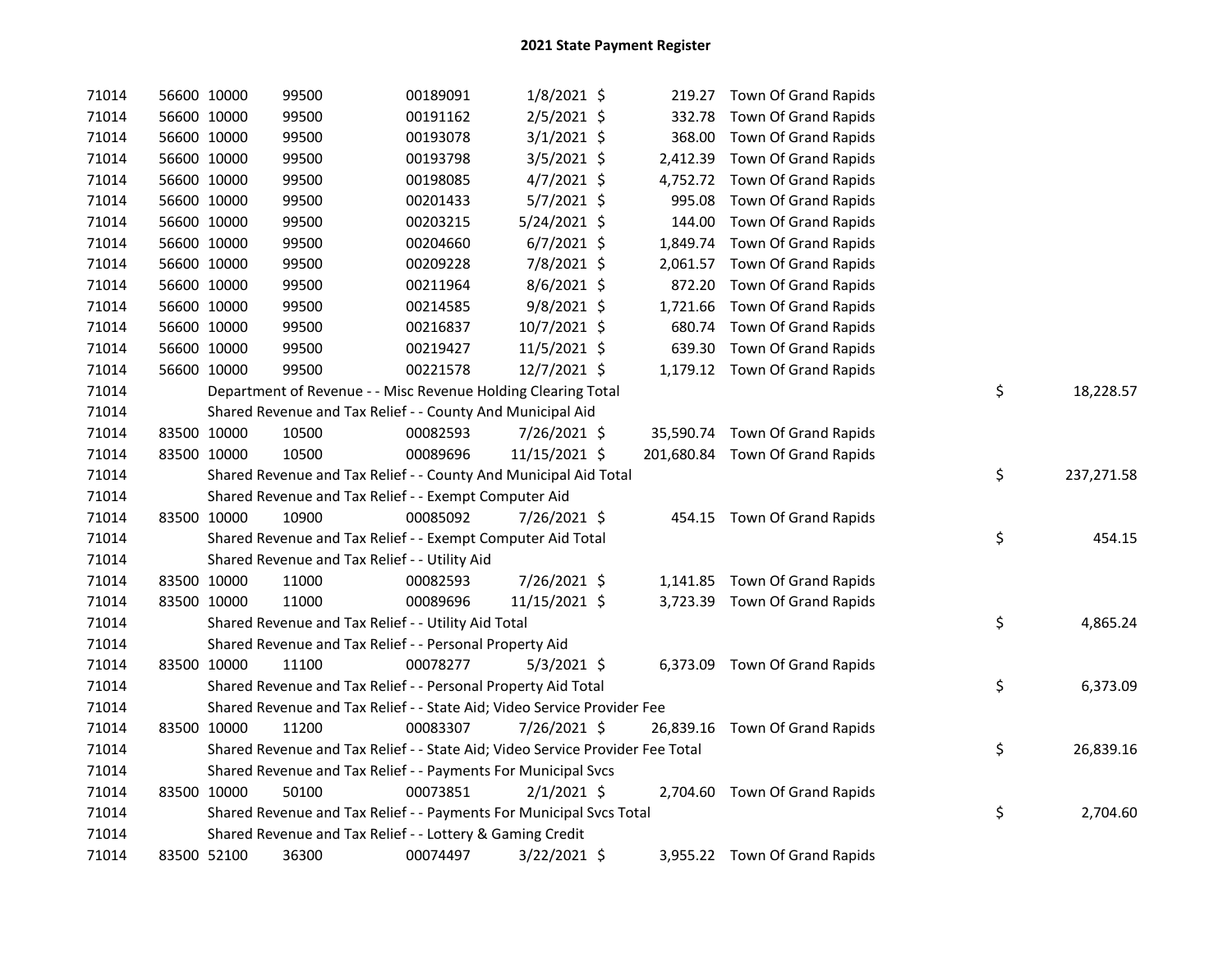## 2021 State Payment Register

| 71014       | Shared Revenue and Tax Relief - - Lottery & Gaming Credit Total | 3,955.22   |
|-------------|-----------------------------------------------------------------|------------|
| 71014 Total |                                                                 | 981,048.36 |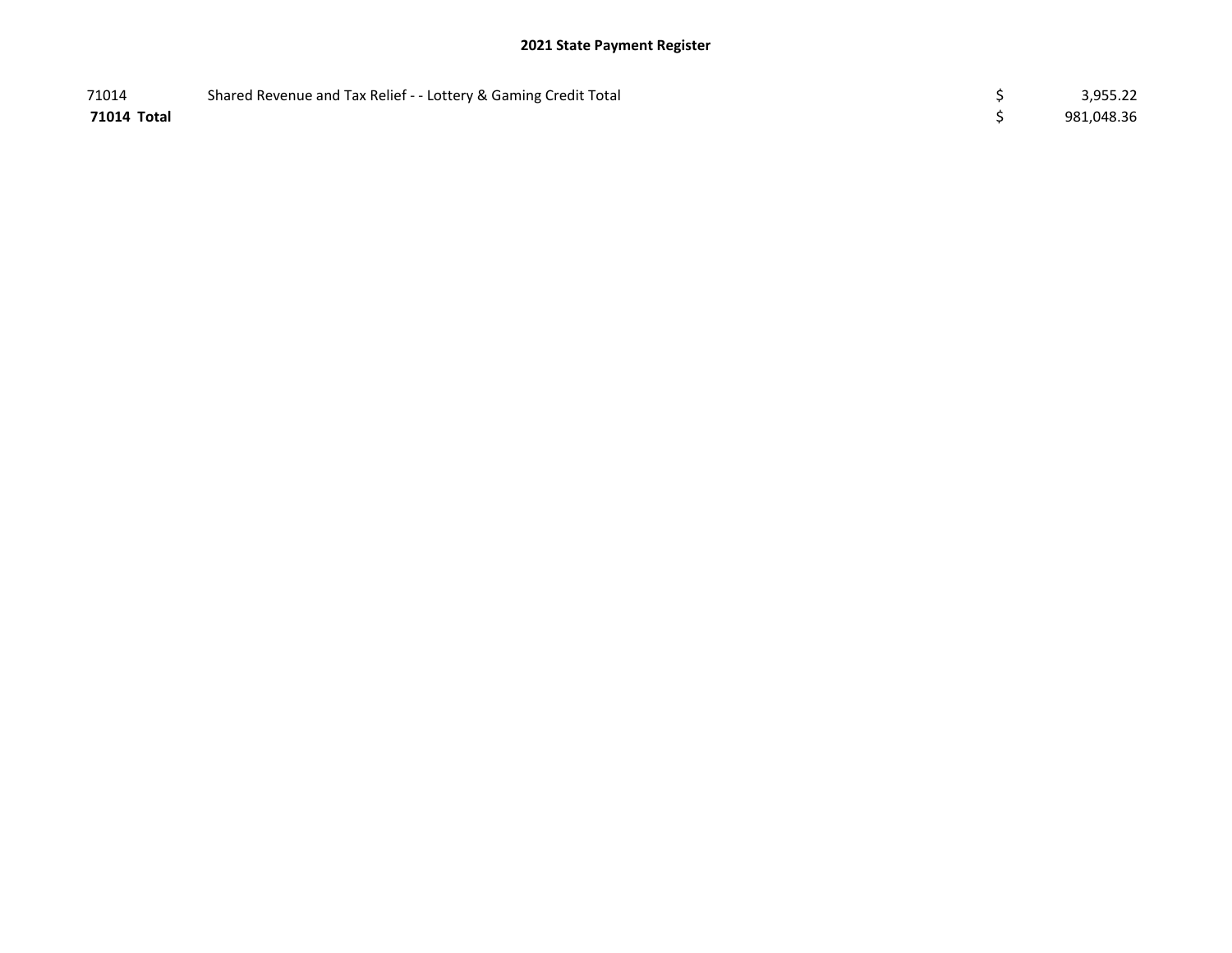| 71016       |       |             | Dept of Safety & Prof Services - - Fire Dues Distribution          |          |                |           |                          |    |            |
|-------------|-------|-------------|--------------------------------------------------------------------|----------|----------------|-----------|--------------------------|----|------------|
| 71016       | 16500 | 10000       | 22500                                                              | 00042041 | $7/16/2021$ \$ |           | 2,287.92 Town Of Hansen  |    |            |
| 71016       |       |             | Dept of Safety & Prof Services - - Fire Dues Distribution Total    |          |                |           |                          | \$ | 2,287.92   |
| 71016       |       |             | Dept of Natural Resources - - Resaids - Cnty Forst, CI & Mfl       |          |                |           |                          |    |            |
| 71016       |       | 37000 21200 | 57100                                                              | 00488647 | $6/14/2021$ \$ |           | 473.45 Town Of Hansen    |    |            |
| 71016       |       |             | Dept of Natural Resources - - Resaids - Cnty Forst, CI & Mfl Total |          |                |           |                          | \$ | 473.45     |
| 71016       |       |             | WI Dept of Transportation - - Trns Aids To Mnc.-Sf                 |          |                |           |                          |    |            |
| 71016       | 39500 | 21100       | 19100                                                              | 00633492 | $1/4/2021$ \$  | 29,578.14 | Town Of Hansen           |    |            |
| 71016       |       | 39500 21100 | 19100                                                              | 00669099 | $4/5/2021$ \$  | 29,578.14 | Town Of Hansen           |    |            |
| 71016       |       | 39500 21100 | 19100                                                              | 00712587 | $7/6/2021$ \$  |           | 29,578.14 Town Of Hansen |    |            |
| 71016       |       | 39500 21100 | 19100                                                              | 00753146 | $10/4/2021$ \$ | 29,578.14 | Town Of Hansen           |    |            |
| 71016       |       |             | WI Dept of Transportation - - Trns Aids To Mnc.-Sf Total           |          |                |           |                          | \$ | 118,312.56 |
| 71016       |       |             | Department of Revenue - - Gifts And Grants                         |          |                |           |                          |    |            |
| 71016       |       | 56600 10000 | 12100                                                              | 00207874 | $6/25/2021$ \$ | 34,488.29 | Town Of Hansen           |    |            |
| 71016       |       |             | Department of Revenue - - Gifts And Grants Total                   |          |                |           |                          | \$ | 34,488.29  |
| 71016       |       |             | Shared Revenue and Tax Relief - - County And Municipal Aid         |          |                |           |                          |    |            |
| 71016       |       | 83500 10000 | 10500                                                              | 00082594 | 7/26/2021 \$   | 7.898.88  | Town Of Hansen           |    |            |
| 71016       |       | 83500 10000 | 10500                                                              | 00089697 | 11/15/2021 \$  | 44.760.30 | Town Of Hansen           |    |            |
| 71016       |       |             | Shared Revenue and Tax Relief - - County And Municipal Aid Total   |          |                |           |                          | \$ | 52,659.18  |
| 71016       |       |             | Shared Revenue and Tax Relief - - Exempt Computer Aid              |          |                |           |                          |    |            |
| 71016       |       | 83500 10000 | 10900                                                              | 00085093 | 7/26/2021 \$   | 31.18     | Town Of Hansen           |    |            |
| 71016       |       |             | Shared Revenue and Tax Relief - - Exempt Computer Aid Total        |          |                |           |                          | \$ | 31.18      |
| 71016       |       |             | Shared Revenue and Tax Relief - - Personal Property Aid            |          |                |           |                          |    |            |
| 71016       | 83500 | 10000       | 11100                                                              | 00078278 | $5/3/2021$ \$  |           | 479.22 Town Of Hansen    |    |            |
| 71016       |       |             | Shared Revenue and Tax Relief - - Personal Property Aid Total      |          |                |           |                          | \$ | 479.22     |
| 71016 Total |       |             |                                                                    |          |                |           |                          | \$ | 208,731.80 |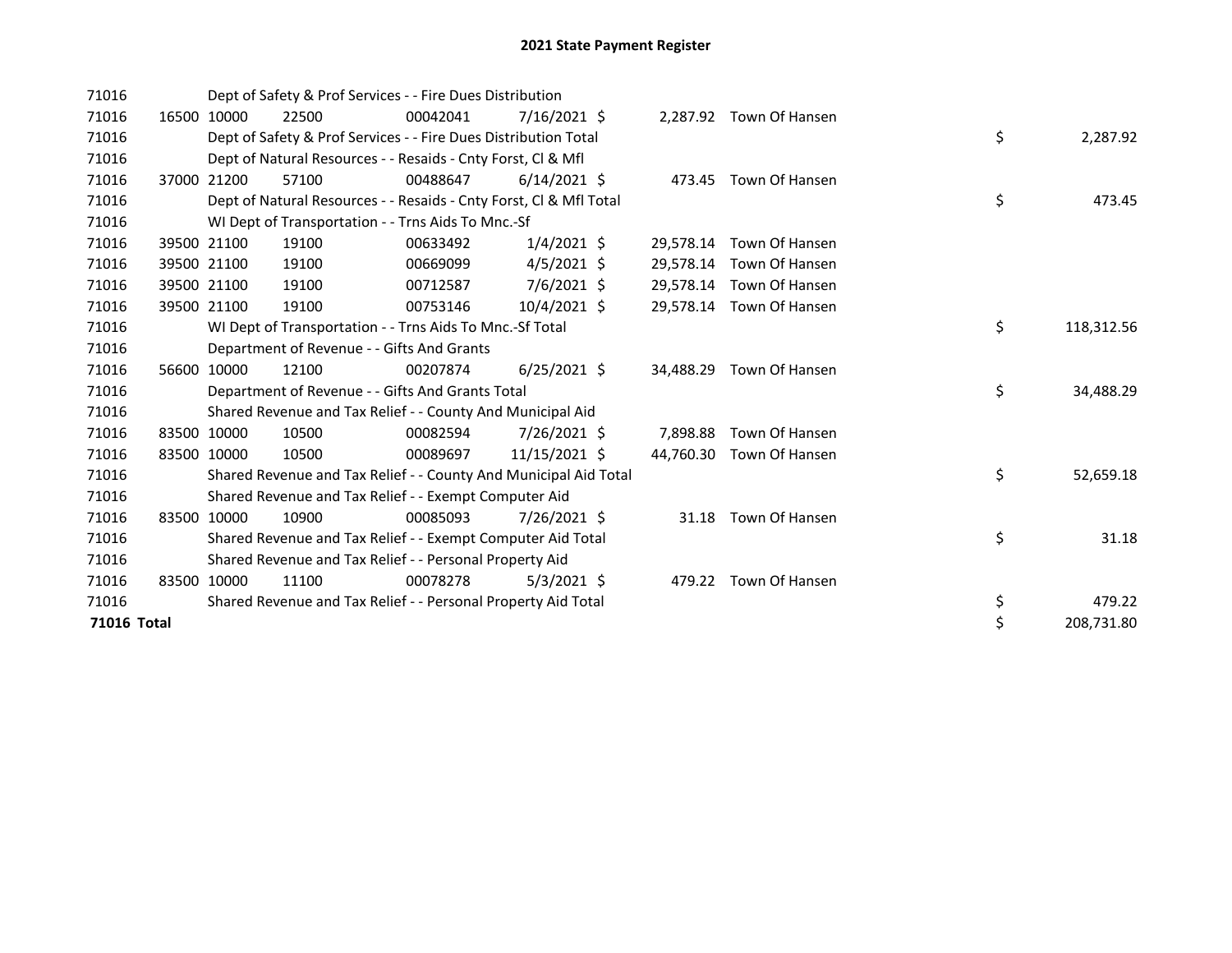| 71018       |             |             | Dept of Safety & Prof Services - - Fire Dues Distribution          |          |                |           |                         |                 |  |
|-------------|-------------|-------------|--------------------------------------------------------------------|----------|----------------|-----------|-------------------------|-----------------|--|
| 71018       |             | 16500 10000 | 22500                                                              | 00042043 | $7/16/2021$ \$ | 784.83    | Hiles, Town of          |                 |  |
| 71018       |             |             | Dept of Safety & Prof Services - - Fire Dues Distribution Total    |          |                |           |                         | \$<br>784.83    |  |
| 71018       |             |             | Dept of Natural Resources - - Aids In Lieu Of Taxes - Gener        |          |                |           |                         |                 |  |
| 71018       | 37000       | 10000       | 50300                                                              | 00475857 | $4/21/2021$ \$ | 32.00     | Hiles, Town of          |                 |  |
| 71018       |             |             | Dept of Natural Resources - - Aids In Lieu Of Taxes - Gener Total  |          |                |           |                         | \$<br>32.00     |  |
| 71018       |             |             | Dept of Natural Resources - - Resaids - Cnty Forst, CI & Mfl       |          |                |           |                         |                 |  |
| 71018       |             | 37000 21200 | 57100                                                              | 00488648 | $6/14/2021$ \$ |           | 3,441.22 Hiles, Town of |                 |  |
| 71018       |             |             | Dept of Natural Resources - - Resaids - Cnty Forst, CI & Mfl Total |          |                |           |                         | \$<br>3,441.22  |  |
| 71018       |             |             | Dept of Natural Resources - - Aids In Lieu Of Taxes - Sum S        |          |                |           |                         |                 |  |
| 71018       |             | 37000 21200 | 57900                                                              | 00475858 | $4/21/2021$ \$ | 284.80    | Hiles, Town of          |                 |  |
| 71018       |             |             | Dept of Natural Resources - - Aids In Lieu Of Taxes - Sum S Total  |          |                |           |                         | \$<br>284.80    |  |
| 71018       |             |             | WI Dept of Transportation - - Trns Aids To Mnc.-Sf                 |          |                |           |                         |                 |  |
| 71018       |             | 39500 21100 | 19100                                                              | 00633493 | $1/4/2021$ \$  | 10,006.11 | Hiles, Town of          |                 |  |
| 71018       |             | 39500 21100 | 19100                                                              | 00669100 | $4/5/2021$ \$  | 10,006.11 | Hiles, Town of          |                 |  |
| 71018       |             | 39500 21100 | 19100                                                              | 00712588 | 7/6/2021 \$    | 10,006.11 | Hiles, Town of          |                 |  |
| 71018       |             | 39500 21100 | 19100                                                              | 00753147 | 10/4/2021 \$   | 10,006.11 | Hiles, Town of          |                 |  |
| 71018       |             |             | WI Dept of Transportation - - Trns Aids To Mnc.-Sf Total           |          |                |           |                         | \$<br>40,024.44 |  |
| 71018       |             |             | Department of Revenue - - Gifts And Grants                         |          |                |           |                         |                 |  |
| 71018       |             | 56600 10000 | 12100                                                              | 00215917 | $9/29/2021$ \$ | 8,268.82  | Hiles, Town of          |                 |  |
| 71018       |             |             | Department of Revenue - - Gifts And Grants Total                   |          |                |           |                         | \$<br>8,268.82  |  |
| 71018       |             |             | Shared Revenue and Tax Relief - - County And Municipal Aid         |          |                |           |                         |                 |  |
| 71018       |             | 83500 10000 | 10500                                                              | 00082595 | 7/26/2021 \$   | 1,603.27  | Hiles, Town of          |                 |  |
| 71018       |             | 83500 10000 | 10500                                                              | 00089698 | 11/15/2021 \$  | 9,085.18  | Hiles, Town of          |                 |  |
| 71018       |             |             | Shared Revenue and Tax Relief - - County And Municipal Aid Total   |          |                |           |                         | \$<br>10,688.45 |  |
| 71018       |             |             | Shared Revenue and Tax Relief - - Personal Property Aid            |          |                |           |                         |                 |  |
| 71018       | 83500 10000 |             | 11100                                                              | 00078279 | $5/3/2021$ \$  | 35.83     | Hiles, Town of          |                 |  |
| 71018       |             |             | Shared Revenue and Tax Relief - - Personal Property Aid Total      |          |                |           |                         | \$<br>35.83     |  |
| 71018 Total |             |             |                                                                    |          |                |           |                         | \$<br>63,560.39 |  |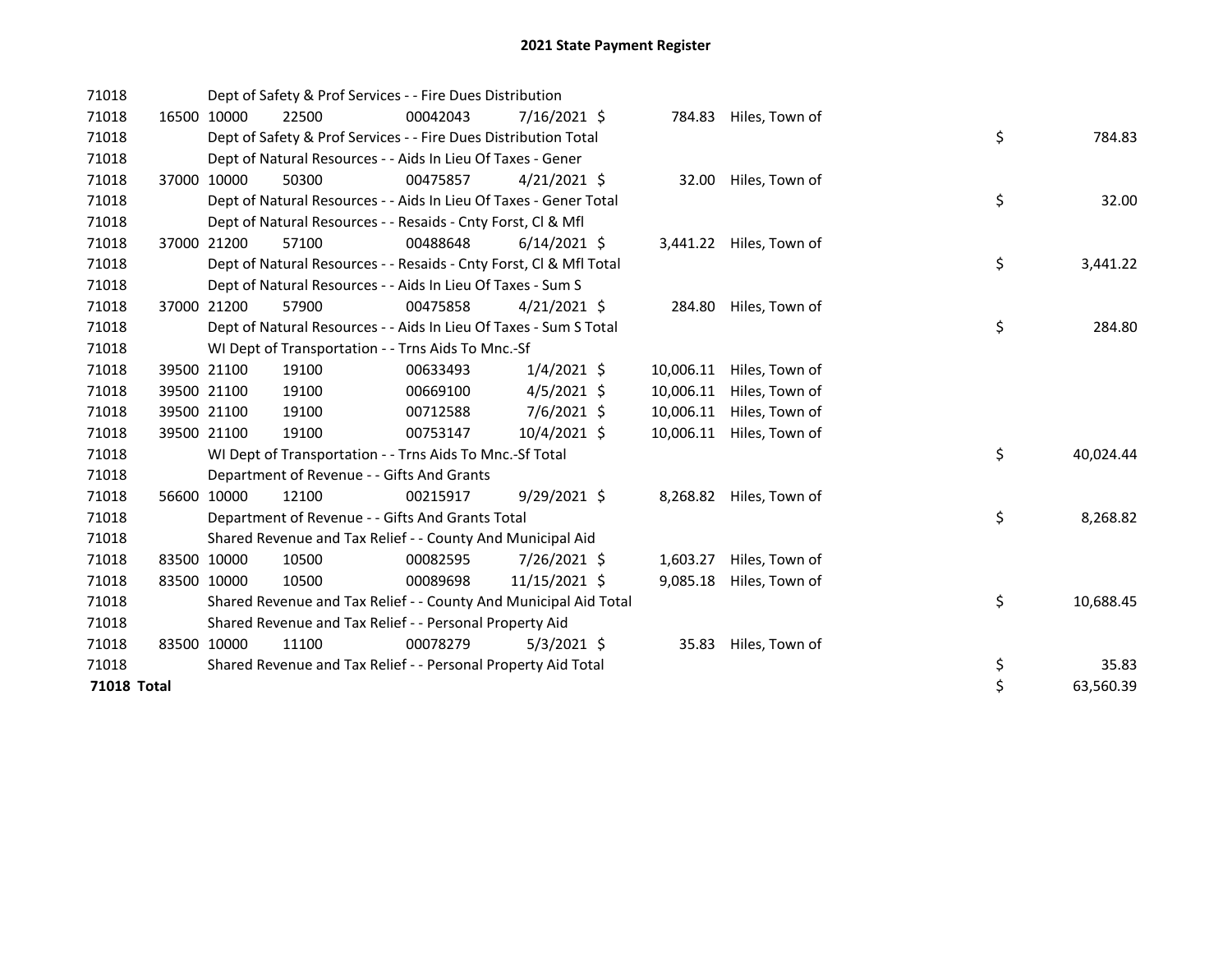| 71020       |             |             | Dept of Safety & Prof Services - - Fire Dues Distribution           |          |                |  |                           |    |            |
|-------------|-------------|-------------|---------------------------------------------------------------------|----------|----------------|--|---------------------------|----|------------|
| 71020       |             | 16500 10000 | 22500                                                               | 00042044 | 7/16/2021 \$   |  | 6,297.37 Town of Lincoln  |    |            |
| 71020       |             |             | Dept of Safety & Prof Services - - Fire Dues Distribution Total     |          |                |  |                           | \$ | 6,297.37   |
| 71020       |             |             | Dept of Natural Resources - - Resaids - Cnty Forst, Cl & Mfl        |          |                |  |                           |    |            |
| 71020       |             | 37000 21200 | 57100                                                               | 00488649 | $6/14/2021$ \$ |  | 74.76 Town of Lincoln     |    |            |
| 71020       |             |             | Dept of Natural Resources - - Resaids - Cnty Forst, CI & Mfl Total  |          |                |  |                           | \$ | 74.76      |
| 71020       |             |             | WI Dept of Transportation - - Trns Aids To Mnc.-Sf                  |          |                |  |                           |    |            |
| 71020       |             | 39500 21100 | 19100                                                               | 00633494 | $1/4/2021$ \$  |  | 31,588.56 Town of Lincoln |    |            |
| 71020       |             | 39500 21100 | 19100                                                               | 00669101 | $4/5/2021$ \$  |  | 31,588.56 Town of Lincoln |    |            |
| 71020       |             | 39500 21100 | 19100                                                               | 00712589 | 7/6/2021 \$    |  | 31,588.56 Town of Lincoln |    |            |
| 71020       |             | 39500 21100 | 19100                                                               | 00753148 | 10/4/2021 \$   |  | 31,588.56 Town of Lincoln |    |            |
| 71020       |             |             | WI Dept of Transportation - - Trns Aids To Mnc.-Sf Total            |          |                |  |                           | \$ | 126,354.24 |
| 71020       |             |             | Department of Military Affairs - - Major Disaster Assist; Pif       |          |                |  |                           |    |            |
| 71020       | 46500 27200 |             | 36500                                                               | 00103231 | 11/29/2021 \$  |  | 16,188.35 Town of Lincoln |    |            |
| 71020       |             |             | Department of Military Affairs - - Major Disaster Assist; Pif Total |          |                |  |                           | \$ | 16,188.35  |
| 71020       |             |             | Department of Revenue - - Gifts And Grants                          |          |                |  |                           |    |            |
| 71020       |             | 56600 10000 | 12100                                                               | 00207875 | $6/25/2021$ \$ |  | 80,123.78 Town of Lincoln |    |            |
| 71020       |             |             | Department of Revenue - - Gifts And Grants Total                    |          |                |  |                           | \$ | 80,123.78  |
| 71020       |             |             | Shared Revenue and Tax Relief - - County And Municipal Aid          |          |                |  |                           |    |            |
| 71020       | 83500 10000 |             | 10500                                                               | 00082596 | 7/26/2021 \$   |  | 4,146.02 Town of Lincoln  |    |            |
| 71020       |             | 83500 10000 | 10500                                                               | 00089699 | 11/15/2021 \$  |  | 23,494.10 Town of Lincoln |    |            |
| 71020       |             |             | Shared Revenue and Tax Relief - - County And Municipal Aid Total    |          |                |  |                           | \$ | 27,640.12  |
| 71020       |             |             | Shared Revenue and Tax Relief - - Exempt Computer Aid               |          |                |  |                           |    |            |
| 71020       | 83500 10000 |             | 10900                                                               | 00085094 | 7/26/2021 \$   |  | 71.70 Town of Lincoln     |    |            |
| 71020       |             |             | Shared Revenue and Tax Relief - - Exempt Computer Aid Total         |          |                |  |                           | \$ | 71.70      |
| 71020       |             |             | Shared Revenue and Tax Relief - - Utility Aid                       |          |                |  |                           |    |            |
| 71020       |             | 83500 10000 | 11000                                                               | 00082596 | 7/26/2021 \$   |  | 82.49 Town of Lincoln     |    |            |
| 71020       |             | 83500 10000 | 11000                                                               | 00089699 | 11/15/2021 \$  |  | 472.68 Town of Lincoln    |    |            |
| 71020       |             |             | Shared Revenue and Tax Relief - - Utility Aid Total                 |          |                |  |                           | \$ | 555.17     |
| 71020       |             |             | Shared Revenue and Tax Relief - - Personal Property Aid             |          |                |  |                           |    |            |
| 71020       | 83500 10000 |             | 11100                                                               | 00078280 | $5/3/2021$ \$  |  | 622.83 Town of Lincoln    |    |            |
| 71020       |             |             | Shared Revenue and Tax Relief - - Personal Property Aid Total       |          |                |  |                           | \$ | 622.83     |
| 71020 Total |             |             |                                                                     |          |                |  |                           | \$ | 257,928.32 |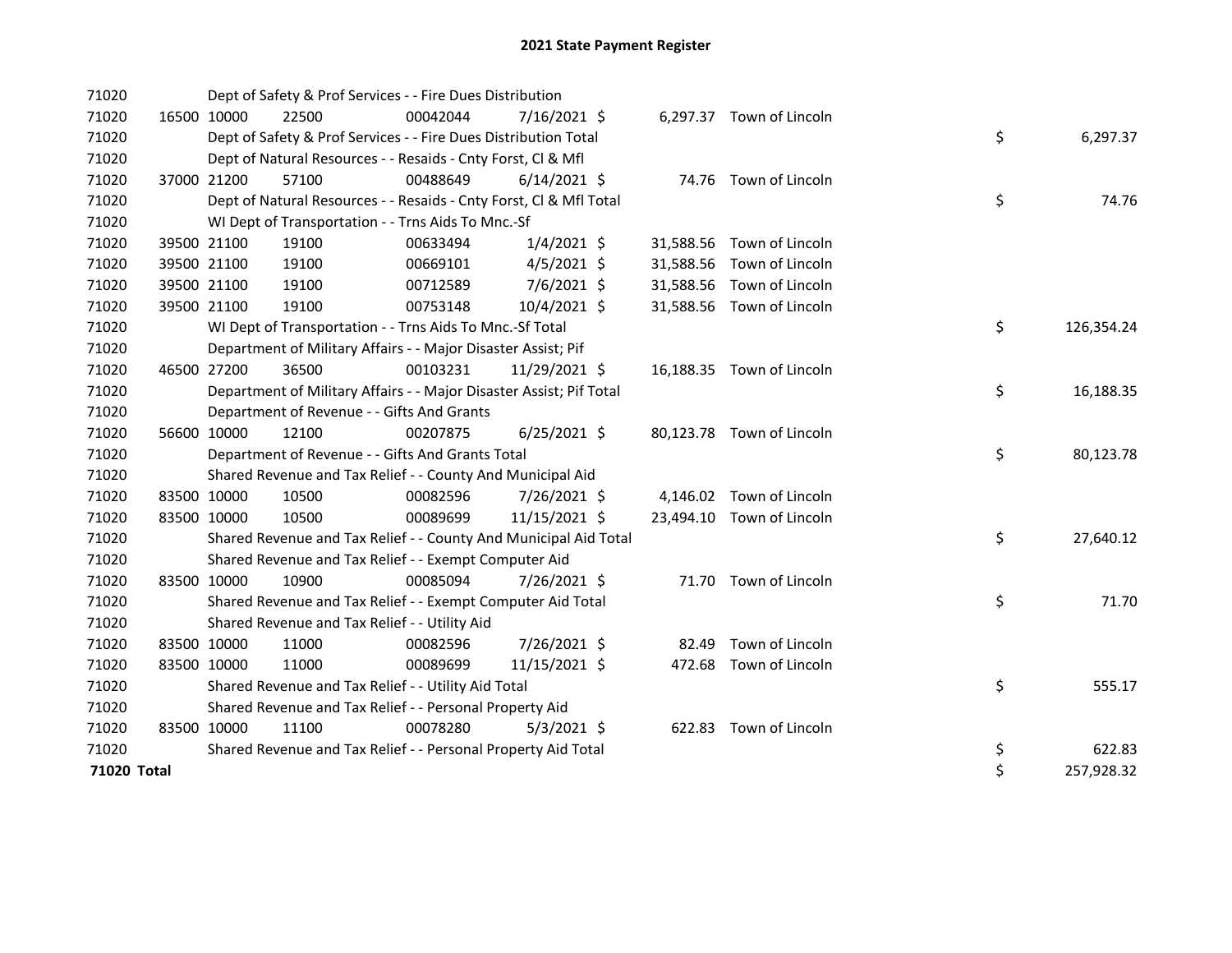| 71022 |             | Dept of Safety & Prof Services - - Fire Dues Distribution            |          |                |  |                              |    |           |
|-------|-------------|----------------------------------------------------------------------|----------|----------------|--|------------------------------|----|-----------|
| 71022 | 16500 10000 | 22500                                                                | 00042046 | 7/16/2021 \$   |  | 3,258.03 Town Of Marshfield  |    |           |
| 71022 |             | Dept of Safety & Prof Services - - Fire Dues Distribution Total      |          |                |  |                              | \$ | 3,258.03  |
| 71022 |             | Dept of Natural Resources - - Resaids - Cnty Forst, Cl & Mfl         |          |                |  |                              |    |           |
| 71022 | 37000 21200 | 57100                                                                | 00488650 | $6/14/2021$ \$ |  | 20.60 Town Of Marshfield     |    |           |
| 71022 |             | Dept of Natural Resources - - Resaids - Cnty Forst, Cl & Mfl Total   |          |                |  |                              | \$ | 20.60     |
| 71022 |             | WI Dept of Transportation - - Trns Aids To Mnc.-Sf                   |          |                |  |                              |    |           |
| 71022 | 39500 21100 | 19100                                                                | 00633495 | $1/4/2021$ \$  |  | 16,106.43 Town Of Marshfield |    |           |
| 71022 | 39500 21100 | 19100                                                                | 00669102 | $4/5/2021$ \$  |  | 16,106.43 Town Of Marshfield |    |           |
| 71022 | 39500 21100 | 19100                                                                | 00712590 | $7/6/2021$ \$  |  | 16,106.43 Town Of Marshfield |    |           |
| 71022 | 39500 21100 | 19100                                                                | 00753149 | 10/4/2021 \$   |  | 16,106.46 Town Of Marshfield |    |           |
| 71022 |             | WI Dept of Transportation - - Trns Aids To Mnc.-Sf Total             |          |                |  |                              | \$ | 64,425.75 |
| 71022 |             | WI Dept of Transportation - - Supplemental Transportation Aids       |          |                |  |                              |    |           |
| 71022 | 39500 21100 | 19600                                                                | 00633731 | $1/4/2021$ \$  |  | 11,369.25 Town Of Marshfield |    |           |
| 71022 |             | WI Dept of Transportation - - Supplemental Transportation Aids Total |          |                |  |                              | \$ | 11,369.25 |
| 71022 |             | Department of Revenue - - Gifts And Grants                           |          |                |  |                              |    |           |
| 71022 | 56600 10000 | 12100                                                                | 00207876 | $6/25/2021$ \$ |  | 41,134.74 Town Of Marshfield |    |           |
| 71022 |             | Department of Revenue - - Gifts And Grants Total                     |          |                |  |                              | \$ | 41,134.74 |
| 71022 |             | Department of Revenue - - Misc Revenue Holding Clearing              |          |                |  |                              |    |           |
| 71022 | 56600 10000 | 99500                                                                | 00189092 | $1/8/2021$ \$  |  | 541.18 Town Of Marshfield    |    |           |
| 71022 | 56600 10000 | 99500                                                                | 00191163 | $2/5/2021$ \$  |  | 518.34 Town Of Marshfield    |    |           |
| 71022 | 56600 10000 | 99500                                                                | 00193799 | $3/5/2021$ \$  |  | 5,784.84 Town Of Marshfield  |    |           |
| 71022 | 56600 10000 | 99500                                                                | 00198086 | 4/7/2021 \$    |  | 9,354.97 Town Of Marshfield  |    |           |
| 71022 | 56600 10000 | 99500                                                                | 00201434 | 5/7/2021 \$    |  | 5,805.74 Town Of Marshfield  |    |           |
| 71022 | 56600 10000 | 99500                                                                | 00204661 | $6/7/2021$ \$  |  | 3,692.35 Town Of Marshfield  |    |           |
| 71022 | 56600 10000 | 99500                                                                | 00209229 | 7/8/2021 \$    |  | 1,821.38 Town Of Marshfield  |    |           |
| 71022 | 56600 10000 | 99500                                                                | 00211965 | $8/6/2021$ \$  |  | 2,559.59 Town Of Marshfield  |    |           |
| 71022 | 56600 10000 | 99500                                                                | 00214586 | 9/8/2021 \$    |  | 1,921.97 Town Of Marshfield  |    |           |
| 71022 | 56600 10000 | 99500                                                                | 00216838 | $10/7/2021$ \$ |  | 2,335.39 Town Of Marshfield  |    |           |
| 71022 | 56600 10000 | 99500                                                                | 00219428 | $11/5/2021$ \$ |  | 1,676.37 Town Of Marshfield  |    |           |
| 71022 | 56600 10000 | 99500                                                                | 00221579 | 12/7/2021 \$   |  | 2,029.59 Town Of Marshfield  |    |           |
| 71022 |             | Department of Revenue - - Misc Revenue Holding Clearing Total        |          |                |  |                              | \$ | 38,041.71 |
| 71022 |             | Shared Revenue and Tax Relief - - County And Municipal Aid           |          |                |  |                              |    |           |
| 71022 | 83500 10000 | 10500                                                                | 00082597 | 7/26/2021 \$   |  | 3,213.59 Town Of Marshfield  |    |           |
| 71022 | 83500 10000 | 10500                                                                | 00089700 | 11/15/2021 \$  |  | 18,210.32 Town Of Marshfield |    |           |
| 71022 |             | Shared Revenue and Tax Relief - - County And Municipal Aid Total     |          |                |  |                              | \$ | 21,423.91 |
| 71022 |             | Shared Revenue and Tax Relief - - Exempt Computer Aid                |          |                |  |                              |    |           |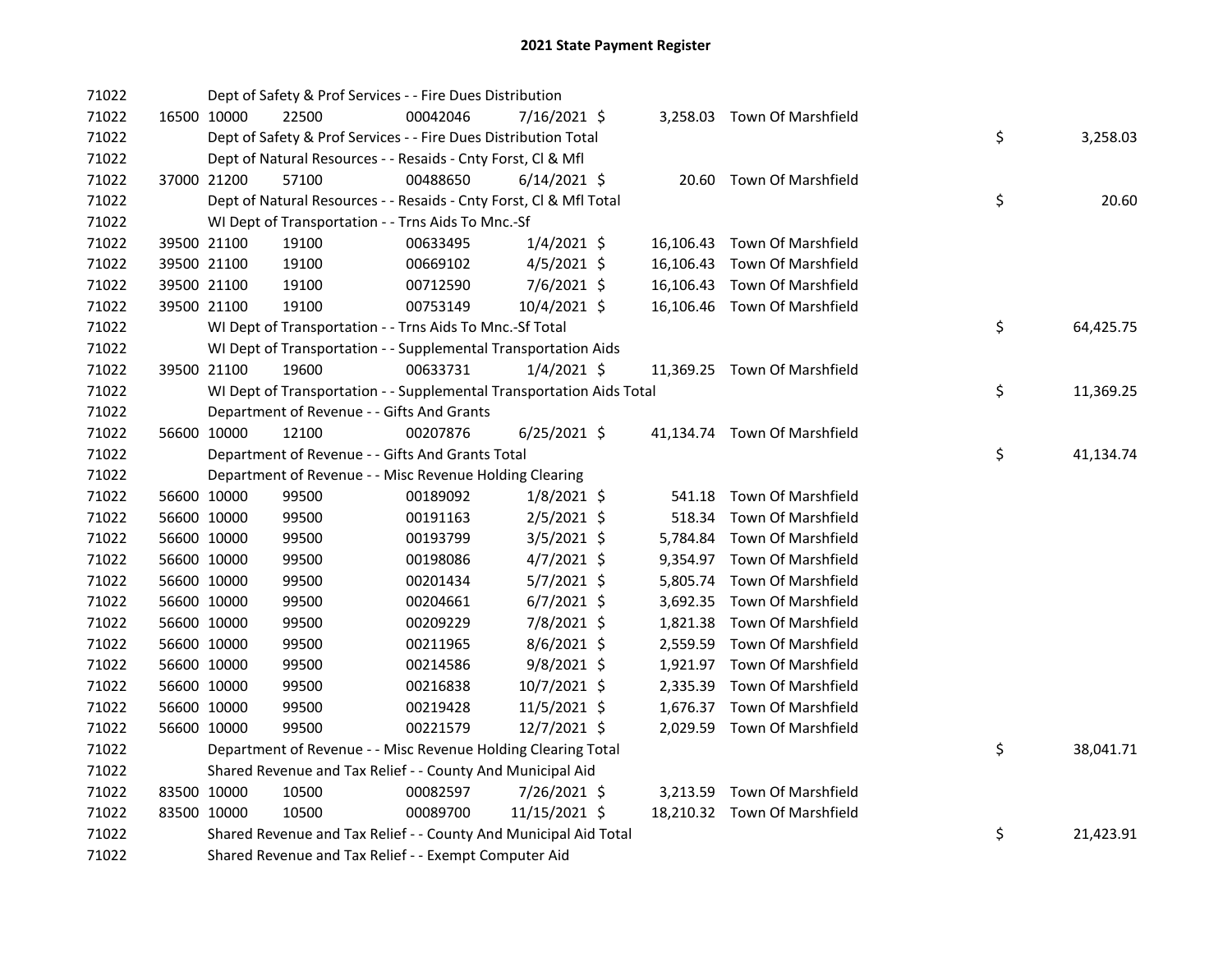| 71022       | 83500 10000 | 10900 | 00085095                                                      | 7/26/2021 \$ | 302.43 | Town Of Marshfield          |            |
|-------------|-------------|-------|---------------------------------------------------------------|--------------|--------|-----------------------------|------------|
| 71022       |             |       | Shared Revenue and Tax Relief - - Exempt Computer Aid Total   |              |        |                             | 302.43     |
| 71022       |             |       | Shared Revenue and Tax Relief - - Personal Property Aid       |              |        |                             |            |
| 71022       | 83500 10000 | 11100 | 00078281                                                      | 5/3/2021 \$  |        | 1.533.43 Town Of Marshfield |            |
| 71022       |             |       | Shared Revenue and Tax Relief - - Personal Property Aid Total |              |        |                             | 1.533.43   |
| 71022 Total |             |       |                                                               |              |        |                             | 181,509.85 |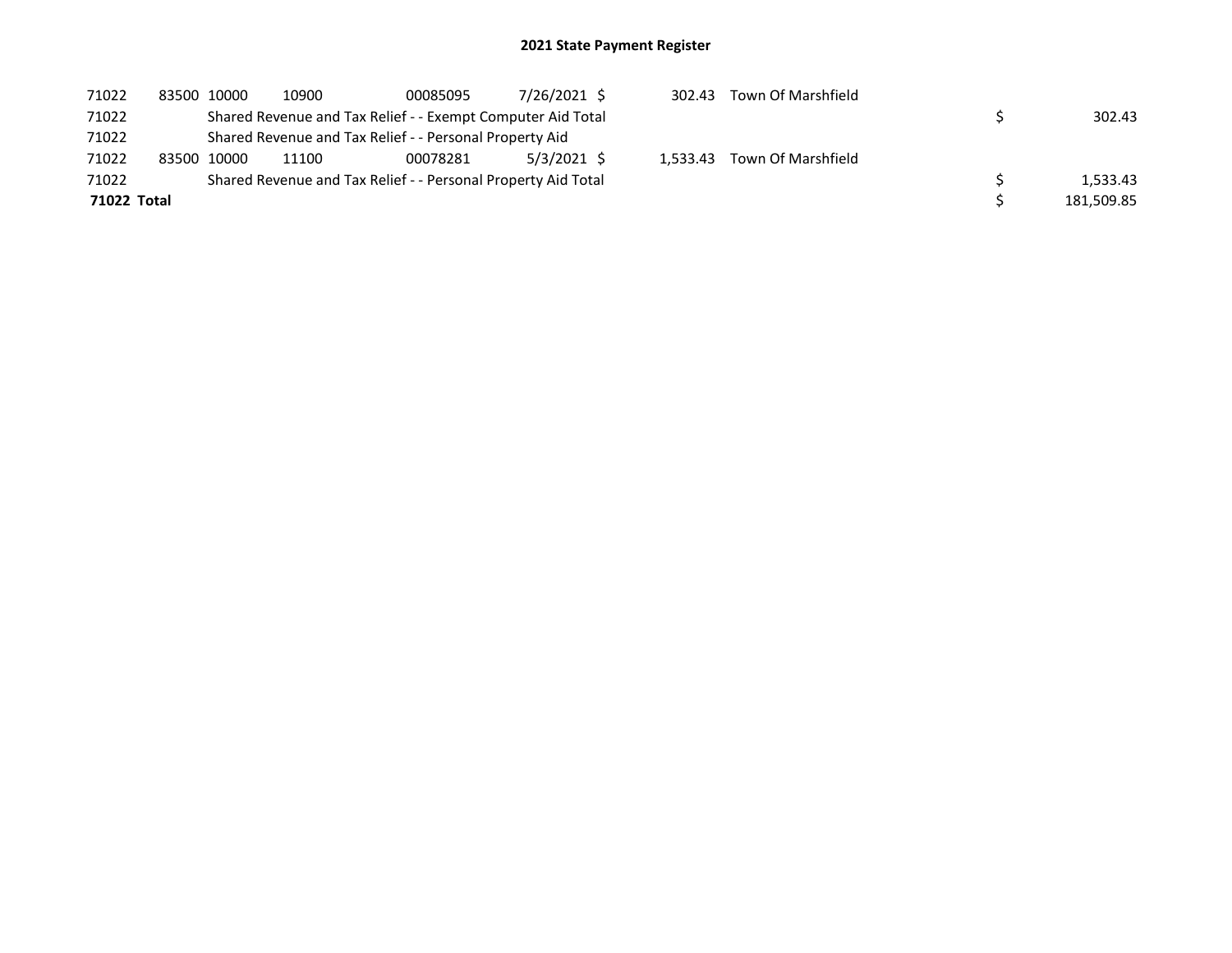| 71024 |             |             | Dept of Safety & Prof Services - - Fire Dues Distribution              |          |                |  |                             |    |            |
|-------|-------------|-------------|------------------------------------------------------------------------|----------|----------------|--|-----------------------------|----|------------|
| 71024 |             | 16500 10000 | 22500                                                                  | 00042047 | 7/16/2021 \$   |  | 1,794.27 Town Of Milladore  |    |            |
| 71024 |             |             | Dept of Safety & Prof Services - - Fire Dues Distribution Total        |          |                |  |                             | \$ | 1,794.27   |
| 71024 |             |             | Dept of Natural Resources - - Aids In Lieu Of Taxes - Gener            |          |                |  |                             |    |            |
| 71024 |             | 37000 10000 | 50300                                                                  | 00458131 | $1/21/2021$ \$ |  | 5,234.62 Town Of Milladore  |    |            |
| 71024 |             | 37000 10000 | 50300                                                                  | 00476001 | $4/21/2021$ \$ |  | 519.91 Town Of Milladore    |    |            |
| 71024 |             |             | Dept of Natural Resources - - Aids In Lieu Of Taxes - Gener Total      |          |                |  |                             | \$ | 5,754.53   |
| 71024 |             |             | Dept of Natural Resources - - Resaids - Cnty Forst, Cl & Mfl           |          |                |  |                             |    |            |
| 71024 | 37000 21200 |             | 57100                                                                  | 00488651 | $6/14/2021$ \$ |  | 126.64 Town Of Milladore    |    |            |
| 71024 |             |             | Dept of Natural Resources - - Resaids - Cnty Forst, Cl & Mfl Total     |          |                |  |                             | \$ | 126.64     |
| 71024 |             |             | Dept of Natural Resources - - Aids In Lieu Of Taxes - Sum S            |          |                |  |                             |    |            |
| 71024 |             | 37000 21200 | 57900                                                                  | 00476000 | $4/21/2021$ \$ |  | 2,178.43 Town Of Milladore  |    |            |
| 71024 |             |             | Dept of Natural Resources - - Aids In Lieu Of Taxes - Sum S Total      |          |                |  |                             | \$ | 2,178.43   |
| 71024 |             |             | Dept of Natural Resources - - Resource Maint Develop Sp Frst           |          |                |  |                             |    |            |
| 71024 |             | 37000 21200 | 77900                                                                  | 00509571 | $9/16/2021$ \$ |  | 6,841.00 Town Of Milladore  |    |            |
| 71024 |             |             | Dept of Natural Resources - - Resource Maint Develop Sp Frst Total     |          |                |  |                             | \$ | 6,841.00   |
| 71024 |             |             | Dept of Natural Resources - - Fin Asst For Responsible Units           |          |                |  |                             |    |            |
| 71024 |             | 37000 27400 | 67000                                                                  | 00483090 | $5/21/2021$ \$ |  | 2,056.51 Town Of Milladore  |    |            |
| 71024 |             |             | Dept of Natural Resources - - Fin Asst For Responsible Units Total     |          |                |  |                             | \$ | 2,056.51   |
| 71024 |             |             | Dept of Natural Resources - - Recycling Consolidation Grants           |          |                |  |                             |    |            |
| 71024 |             | 37000 27400 | 67300                                                                  | 00483090 | $5/21/2021$ \$ |  | 175.63 Town Of Milladore    |    |            |
| 71024 |             |             | Dept of Natural Resources - - Recycling Consolidation Grants Total     |          |                |  |                             | \$ | 175.63     |
| 71024 |             |             | WI Dept of Transportation - - Trns Aids To Mnc.-Sf                     |          |                |  |                             |    |            |
| 71024 |             | 39500 21100 | 19100                                                                  | 00633496 | $1/4/2021$ \$  |  | 29,525.58 Town Of Milladore |    |            |
| 71024 |             | 39500 21100 | 19100                                                                  | 00669103 | $4/5/2021$ \$  |  | 29,525.58 Town Of Milladore |    |            |
| 71024 |             | 39500 21100 | 19100                                                                  | 00712591 | 7/6/2021 \$    |  | 29,525.58 Town Of Milladore |    |            |
| 71024 |             | 39500 21100 | 19100                                                                  | 00753150 | 10/4/2021 \$   |  | 29,525.58 Town Of Milladore |    |            |
| 71024 |             |             | WI Dept of Transportation - - Trns Aids To Mnc.-Sf Total               |          |                |  |                             | \$ | 118,102.32 |
| 71024 |             |             | Department of Military Affairs - - Disaster Recovery Aid               |          |                |  |                             |    |            |
| 71024 |             | 46500 10000 | 30500                                                                  | 00103669 | 12/10/2021 \$  |  | 858.00 Town Of Milladore    |    |            |
| 71024 |             |             | Department of Military Affairs - - Disaster Recovery Aid Total         |          |                |  |                             | \$ | 858.00     |
| 71024 |             |             | Department of Military Affairs - - Federal Aid, Local Assistance       |          |                |  |                             |    |            |
| 71024 |             | 46500 10000 | 34200                                                                  | 00103669 | 12/10/2021 \$  |  | 5,148.00 Town Of Milladore  |    |            |
| 71024 |             |             | Department of Military Affairs - - Federal Aid, Local Assistance Total |          |                |  |                             | \$ | 5,148.00   |
| 71024 |             |             | Department of Revenue - - Gifts And Grants                             |          |                |  |                             |    |            |
| 71024 |             | 56600 10000 | 12100                                                                  | 00207877 | $6/25/2021$ \$ |  | 34,592.96 Town Of Milladore |    |            |
| 71024 |             |             | Department of Revenue - - Gifts And Grants Total                       |          |                |  |                             | \$ | 34,592.96  |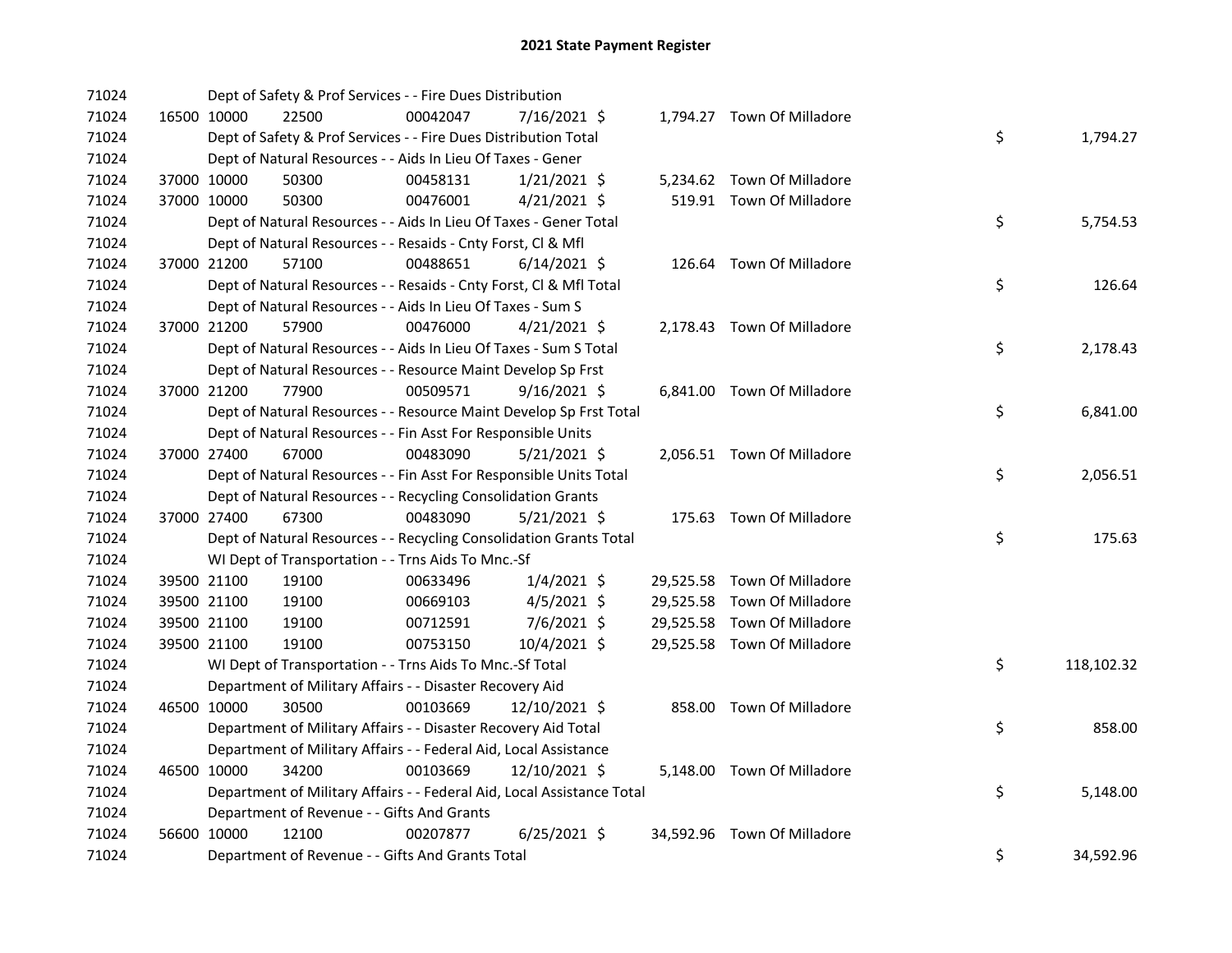| 71024       |       |             | Shared Revenue and Tax Relief - - County And Municipal Aid       |          |               |           |                   |                  |
|-------------|-------|-------------|------------------------------------------------------------------|----------|---------------|-----------|-------------------|------------------|
| 71024       |       | 83500 10000 | 10500                                                            | 00082598 | 7/26/2021 \$  | 5.944.54  | Town Of Milladore |                  |
| 71024       |       | 83500 10000 | 10500                                                            | 00089701 | 11/15/2021 \$ | 33.685.74 | Town Of Milladore |                  |
| 71024       |       |             | Shared Revenue and Tax Relief - - County And Municipal Aid Total |          |               |           |                   | \$<br>39,630.28  |
| 71024       |       |             | Shared Revenue and Tax Relief - - Exempt Computer Aid            |          |               |           |                   |                  |
| 71024       |       | 83500 10000 | 10900                                                            | 00085096 | 7/26/2021 \$  | 38.45     | Town Of Milladore |                  |
| 71024       |       |             | Shared Revenue and Tax Relief - - Exempt Computer Aid Total      |          |               |           |                   | \$<br>38.45      |
| 71024       |       |             | Shared Revenue and Tax Relief - - Utility Aid                    |          |               |           |                   |                  |
| 71024       |       | 83500 10000 | 11000                                                            | 00082598 | 7/26/2021 \$  | 925.98    | Town Of Milladore |                  |
| 71024       |       | 83500 10000 | 11000                                                            | 00089701 | 11/15/2021 \$ | 5,347.18  | Town Of Milladore |                  |
| 71024       |       |             | Shared Revenue and Tax Relief - - Utility Aid Total              |          |               |           |                   | \$<br>6,273.16   |
| 71024       |       |             | Shared Revenue and Tax Relief - - Personal Property Aid          |          |               |           |                   |                  |
| 71024       | 83500 | 10000       | 11100                                                            | 00078282 | $5/3/2021$ \$ | 302.94    | Town Of Milladore |                  |
| 71024       |       |             | Shared Revenue and Tax Relief - - Personal Property Aid Total    |          |               |           |                   | \$<br>302.94     |
| 71024 Total |       |             |                                                                  |          |               |           |                   | \$<br>223,873.12 |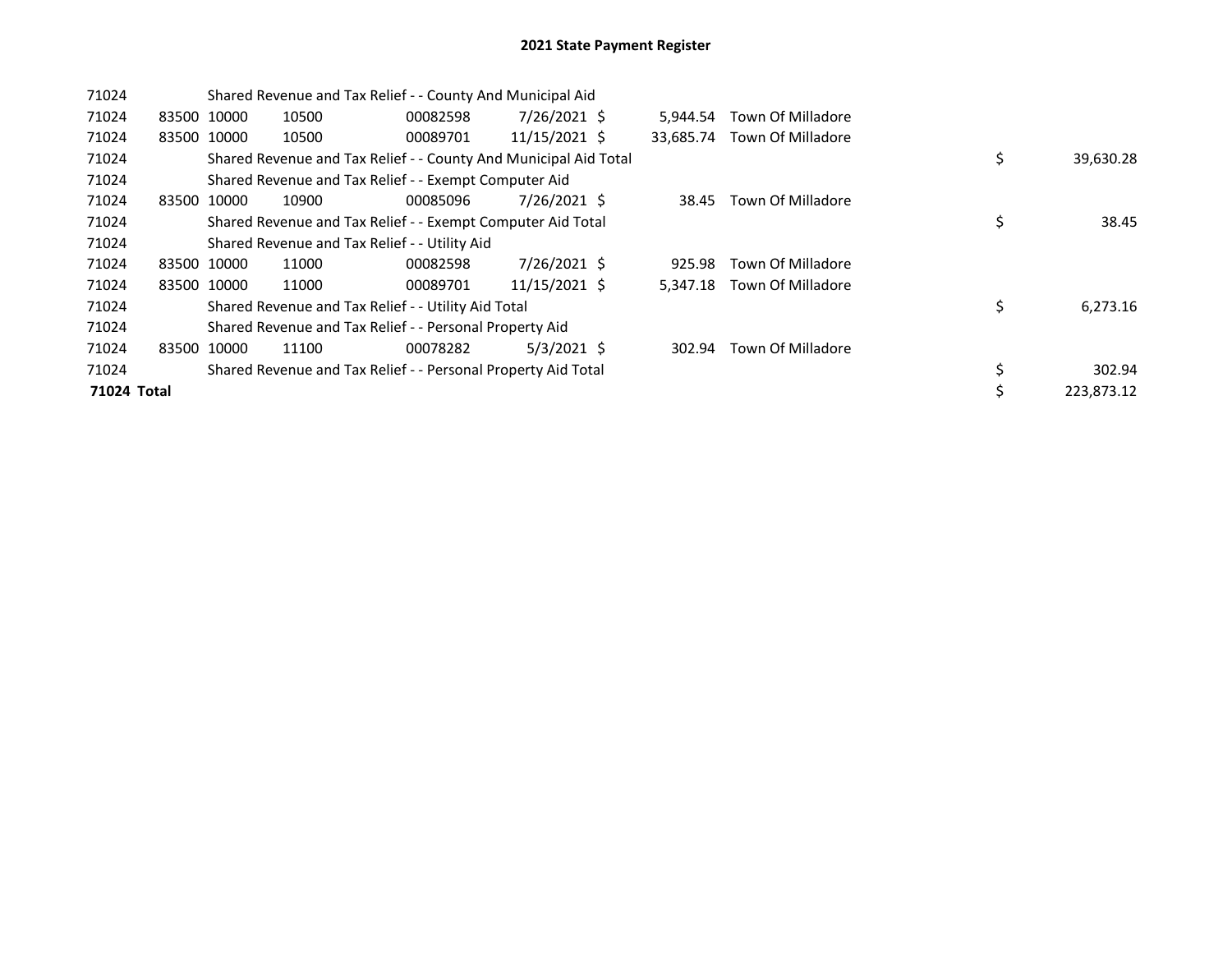| 71026       |             | Dept of Safety & Prof Services - - Fire Dues Distribution          |          |                |  |                                 |    |            |
|-------------|-------------|--------------------------------------------------------------------|----------|----------------|--|---------------------------------|----|------------|
| 71026       | 16500 10000 | 22500                                                              | 00042051 | 7/16/2021 \$   |  | 3,573.84 Town Of Port Edwards   |    |            |
| 71026       |             | Dept of Safety & Prof Services - - Fire Dues Distribution Total    |          |                |  |                                 | \$ | 3,573.84   |
| 71026       |             | Dept of Natural Resources - - Resaids - Cnty Forst, Cl & Mfl       |          |                |  |                                 |    |            |
| 71026       | 37000 21200 | 57100                                                              | 00488652 | $6/14/2021$ \$ |  | 2,293.83 Town Of Port Edwards   |    |            |
| 71026       |             | Dept of Natural Resources - - Resaids - Cnty Forst, Cl & Mfl Total |          |                |  |                                 | \$ | 2,293.83   |
| 71026       |             | Dept of Natural Resources - - Fin Asst For Responsible Units       |          |                |  |                                 |    |            |
| 71026       | 37000 27400 | 67000                                                              | 00483224 | $5/21/2021$ \$ |  | 3,965.84 Town Of Port Edwards   |    |            |
| 71026       |             | Dept of Natural Resources - - Fin Asst For Responsible Units Total |          |                |  |                                 | \$ | 3,965.84   |
| 71026       |             | WI Dept of Transportation - - Trns Aids To Mnc.-Sf                 |          |                |  |                                 |    |            |
| 71026       | 39500 21100 | 19100                                                              | 00633497 | $1/4/2021$ \$  |  | 26,529.66 Town Of Port Edwards  |    |            |
| 71026       | 39500 21100 | 19100                                                              | 00669104 | $4/5/2021$ \$  |  | 26,529.66 Town Of Port Edwards  |    |            |
| 71026       | 39500 21100 | 19100                                                              | 00712592 | 7/6/2021 \$    |  | 26,529.66 Town Of Port Edwards  |    |            |
| 71026       | 39500 21100 | 19100                                                              | 00753151 | 10/4/2021 \$   |  | 26,529.66 Town Of Port Edwards  |    |            |
| 71026       |             | WI Dept of Transportation - - Trns Aids To Mnc.-Sf Total           |          |                |  |                                 | \$ | 106,118.64 |
| 71026       |             | WI Dept of Transportation - - Local Rds, Grants Sf                 |          |                |  |                                 |    |            |
| 71026       | 39500 21100 | 27000                                                              | 00654817 | $2/17/2021$ \$ |  | 299,128.14 Town Of Port Edwards |    |            |
| 71026       |             | WI Dept of Transportation - - Local Rds, Grants Sf Total           |          |                |  |                                 | \$ | 299,128.14 |
| 71026       |             | Department of Revenue - - Gifts And Grants                         |          |                |  |                                 |    |            |
| 71026       | 56600 10000 | 12100                                                              | 00207878 | $6/25/2021$ \$ |  | 70,598.94 Town Of Port Edwards  |    |            |
| 71026       |             | Department of Revenue - - Gifts And Grants Total                   |          |                |  |                                 | \$ | 70,598.94  |
| 71026       |             | Shared Revenue and Tax Relief - - County And Municipal Aid         |          |                |  |                                 |    |            |
| 71026       | 83500 10000 | 10500                                                              | 00082599 | 7/26/2021 \$   |  | 6,794.80 Town Of Port Edwards   |    |            |
| 71026       | 83500 10000 | 10500                                                              | 00089702 | 11/15/2021 \$  |  | 38,503.86 Town Of Port Edwards  |    |            |
| 71026       |             | Shared Revenue and Tax Relief - - County And Municipal Aid Total   |          |                |  |                                 | \$ | 45,298.66  |
| 71026       |             | Shared Revenue and Tax Relief - - Exempt Computer Aid              |          |                |  |                                 |    |            |
| 71026       | 83500 10000 | 10900                                                              | 00085097 | 7/26/2021 \$   |  | 1,178.52 Town Of Port Edwards   |    |            |
| 71026       |             | Shared Revenue and Tax Relief - - Exempt Computer Aid Total        |          |                |  |                                 | \$ | 1,178.52   |
| 71026       |             | Shared Revenue and Tax Relief - - Utility Aid                      |          |                |  |                                 |    |            |
| 71026       | 83500 10000 | 11000                                                              | 00082599 | 7/26/2021 \$   |  | 0.65 Town Of Port Edwards       |    |            |
| 71026       |             | Shared Revenue and Tax Relief - - Utility Aid Total                |          |                |  |                                 | \$ | 0.65       |
| 71026       |             | Shared Revenue and Tax Relief - - Personal Property Aid            |          |                |  |                                 |    |            |
| 71026       | 83500 10000 | 11100                                                              | 00078283 | $5/3/2021$ \$  |  | 727.67 Town Of Port Edwards     |    |            |
| 71026       |             | Shared Revenue and Tax Relief - - Personal Property Aid Total      |          |                |  |                                 | \$ | 727.67     |
| 71026 Total |             |                                                                    |          |                |  |                                 | \$ | 532,884.73 |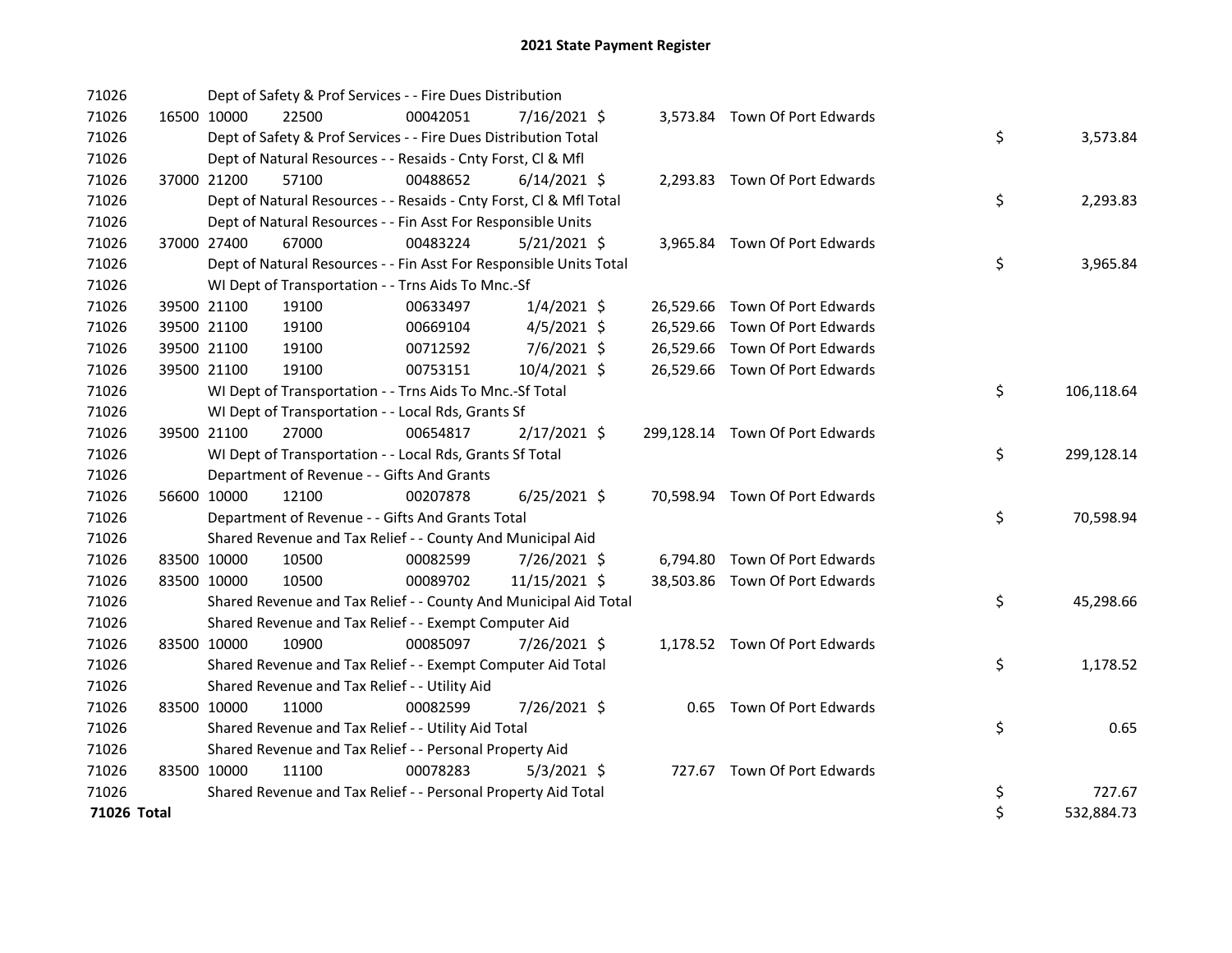| 71028 |             | Dept of Safety & Prof Services - - Fire Dues Distribution          |          |                |  |                             |    |            |
|-------|-------------|--------------------------------------------------------------------|----------|----------------|--|-----------------------------|----|------------|
| 71028 | 16500 10000 | 22500                                                              | 00042053 | 7/16/2021 \$   |  | 1,078.71 Town Of Remington  |    |            |
| 71028 |             | Dept of Safety & Prof Services - - Fire Dues Distribution Total    |          |                |  |                             | \$ | 1,078.71   |
| 71028 |             | Dept of Natural Resources - - Aids In Lieu Of Taxes - Gener        |          |                |  |                             |    |            |
| 71028 | 37000 10000 | 50300                                                              | 00458092 | $1/21/2021$ \$ |  | 9,491.80 Town Of Remington  |    |            |
| 71028 | 37000 10000 | 50300                                                              | 00475366 | $4/21/2021$ \$ |  | 3,559.90 Town Of Remington  |    |            |
| 71028 |             | Dept of Natural Resources - - Aids In Lieu Of Taxes - Gener Total  |          |                |  |                             | \$ | 13,051.70  |
| 71028 |             | Dept of Natural Resources - - Seg Earned                           |          |                |  |                             |    |            |
| 71028 | 37000 21200 | 100SE                                                              | 00474061 | $4/15/2021$ \$ |  | 1,848.40 Town Of Remington  |    |            |
| 71028 |             | Dept of Natural Resources - - Seg Earned Total                     |          |                |  |                             | \$ | 1,848.40   |
| 71028 |             | Dept of Natural Resources - - Resaids - Cnty Forst, Cl & Mfl       |          |                |  |                             |    |            |
| 71028 | 37000 21200 | 57100                                                              | 00488653 | $6/14/2021$ \$ |  | 2,595.44 Town Of Remington  |    |            |
| 71028 |             | Dept of Natural Resources - - Resaids - Cnty Forst, Cl & Mfl Total |          |                |  |                             | \$ | 2,595.44   |
| 71028 |             | Dept of Natural Resources - - Aids In Lieu Of Taxes - Sum S        |          |                |  |                             |    |            |
| 71028 | 37000 21200 | 57900                                                              | 00475365 | $4/21/2021$ \$ |  | 3,091.27 Town Of Remington  |    |            |
| 71028 |             | Dept of Natural Resources - - Aids In Lieu Of Taxes - Sum S Total  |          |                |  |                             | \$ | 3,091.27   |
| 71028 |             | WI Dept of Transportation - - Trns Aids To Mnc.-Sf                 |          |                |  |                             |    |            |
| 71028 | 39500 21100 | 19100                                                              | 00633498 | $1/4/2021$ \$  |  | 28,540.08 Town Of Remington |    |            |
| 71028 | 39500 21100 | 19100                                                              | 00669105 | $4/5/2021$ \$  |  | 28,540.08 Town Of Remington |    |            |
| 71028 | 39500 21100 | 19100                                                              | 00712593 | 7/6/2021 \$    |  | 28,540.08 Town Of Remington |    |            |
| 71028 | 39500 21100 | 19100                                                              | 00753152 | 10/4/2021 \$   |  | 28,540.08 Town Of Remington |    |            |
| 71028 |             | WI Dept of Transportation - - Trns Aids To Mnc.-Sf Total           |          |                |  |                             | \$ | 114,160.32 |
| 71028 |             | Department of Revenue - - Gifts And Grants                         |          |                |  |                             |    |            |
| 71028 | 56600 10000 | 12100                                                              | 00207879 | $6/25/2021$ \$ |  | 12,926.57 Town Of Remington |    |            |
| 71028 |             | Department of Revenue - - Gifts And Grants Total                   |          |                |  |                             | \$ | 12,926.57  |
| 71028 |             | Shared Revenue and Tax Relief - - County And Municipal Aid         |          |                |  |                             |    |            |
| 71028 | 83500 10000 | 10500                                                              | 00082600 | 7/26/2021 \$   |  | 2,708.91 Town Of Remington  |    |            |
| 71028 | 83500 10000 | 10500                                                              | 00089703 | 11/15/2021 \$  |  | 18,290.62 Town Of Remington |    |            |
| 71028 |             | Shared Revenue and Tax Relief - - County And Municipal Aid Total   |          |                |  |                             | \$ | 20,999.53  |
| 71028 |             | Shared Revenue and Tax Relief - - Exempt Computer Aid              |          |                |  |                             |    |            |
| 71028 | 83500 10000 | 10900                                                              | 00085098 | 7/26/2021 \$   |  | 67.56 Town Of Remington     |    |            |
| 71028 |             | Shared Revenue and Tax Relief - - Exempt Computer Aid Total        |          |                |  |                             | \$ | 67.56      |
| 71028 |             | Shared Revenue and Tax Relief - - Utility Aid                      |          |                |  |                             |    |            |
| 71028 | 83500 10000 | 11000                                                              | 00089703 | 11/15/2021 \$  |  | 304.95 Town Of Remington    |    |            |
| 71028 |             | Shared Revenue and Tax Relief - - Utility Aid Total                |          |                |  |                             | \$ | 304.95     |
| 71028 |             | Shared Revenue and Tax Relief - - Personal Property Aid            |          |                |  |                             |    |            |
| 71028 | 83500 10000 | 11100                                                              | 00078284 | $5/3/2021$ \$  |  | 133.88 Town Of Remington    |    |            |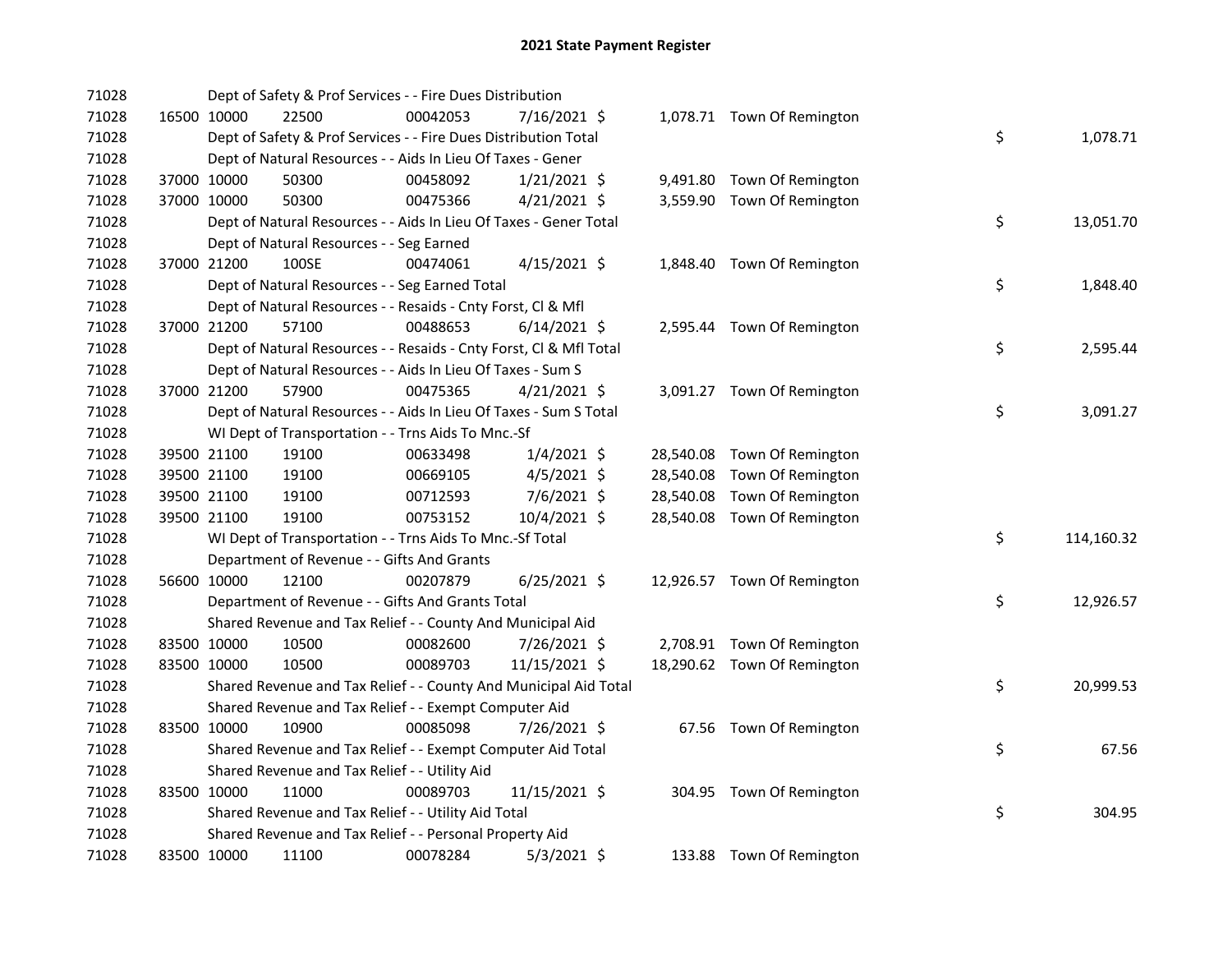## 2021 State Payment Register

| 71028       |             |       | Shared Revenue and Tax Relief - - Personal Property Aid Total       |             |                          | 133.88     |
|-------------|-------------|-------|---------------------------------------------------------------------|-------------|--------------------------|------------|
| 71028       |             |       | Shared Revenue and Tax Relief - - Payments For Municipal Svcs       |             |                          |            |
| 71028       | 83500 10000 | 50100 | 00073852                                                            | 2/1/2021 \$ | 526.22 Town Of Remington |            |
| 71028       |             |       | Shared Revenue and Tax Relief - - Payments For Municipal Svcs Total |             |                          | 526.22     |
| 71028 Total |             |       |                                                                     |             |                          | 170,784.55 |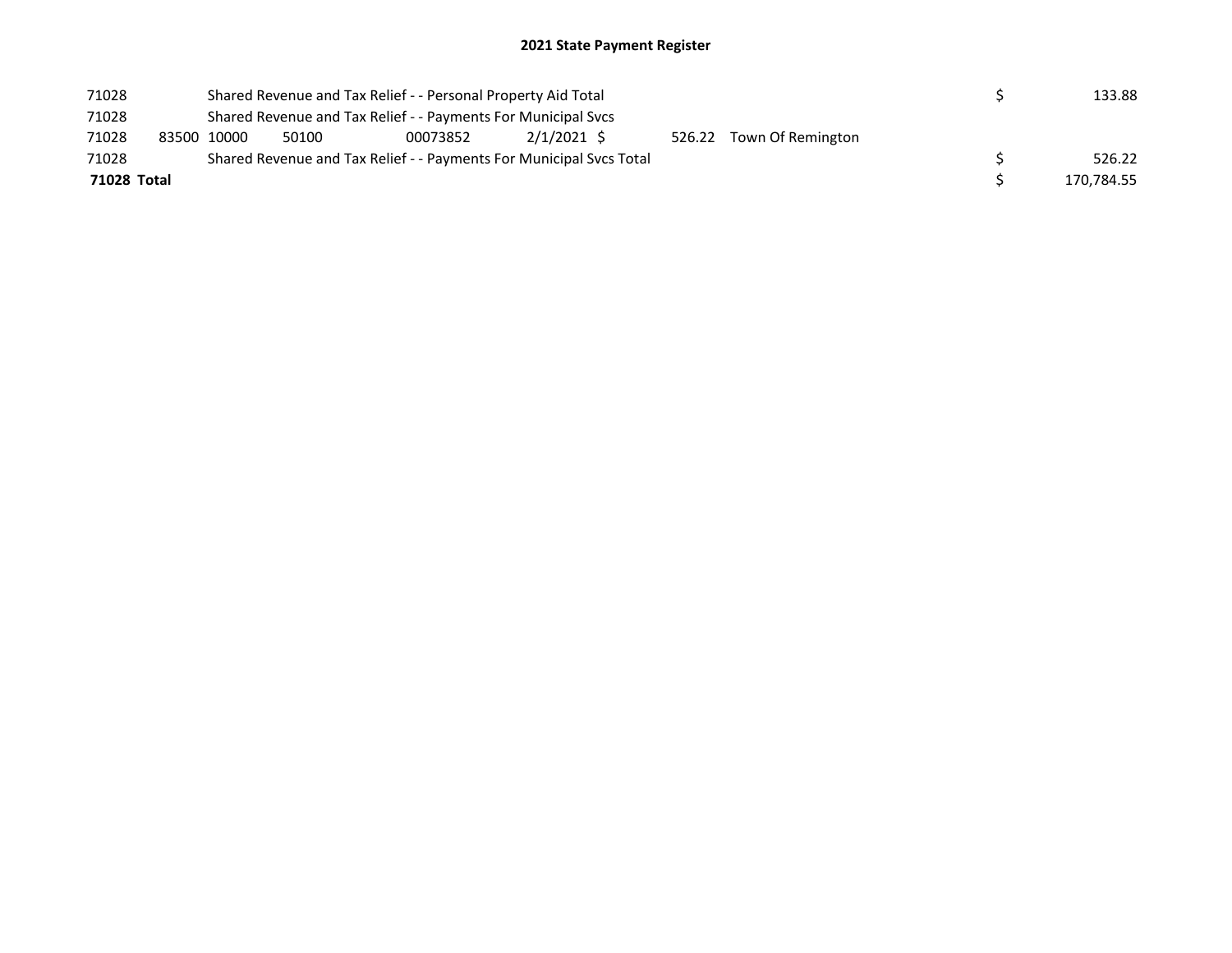| 71030       |       |             | Dept of Safety & Prof Services - - Fire Dues Distribution          |          |                |           |                    |    |            |
|-------------|-------|-------------|--------------------------------------------------------------------|----------|----------------|-----------|--------------------|----|------------|
| 71030       | 16500 | 10000       | 22500                                                              | 00042054 | 7/16/2021 \$   | 4,288.35  | Richfield, Town of |    |            |
| 71030       |       |             | Dept of Safety & Prof Services - - Fire Dues Distribution Total    |          |                |           |                    | \$ | 4,288.35   |
| 71030       |       |             | Dept of Natural Resources - - Resaids - Cnty Forst, CI & Mfl       |          |                |           |                    |    |            |
| 71030       | 37000 | 21200       | 57100                                                              | 00488654 | $6/14/2021$ \$ | 512.31    | Richfield, Town of |    |            |
| 71030       |       |             | Dept of Natural Resources - - Resaids - Cnty Forst, CI & Mfl Total |          |                |           |                    | \$ | 512.31     |
| 71030       |       |             | WI Dept of Transportation - - Trns Aids To Mnc.-Sf                 |          |                |           |                    |    |            |
| 71030       | 39500 | 21100       | 19100                                                              | 00633499 | $1/4/2021$ \$  | 25,997.49 | Richfield, Town of |    |            |
| 71030       | 39500 | 21100       | 19100                                                              | 00669106 | $4/5/2021$ \$  | 25,997.49 | Richfield, Town of |    |            |
| 71030       |       | 39500 21100 | 19100                                                              | 00712594 | $7/6/2021$ \$  | 25,997.49 | Richfield, Town of |    |            |
| 71030       |       | 39500 21100 | 19100                                                              | 00753153 | $10/4/2021$ \$ | 25,997.49 | Richfield, Town of |    |            |
| 71030       |       |             | WI Dept of Transportation - - Trns Aids To Mnc.-Sf Total           |          |                |           |                    | \$ | 103,989.96 |
| 71030       |       |             | Department of Revenue - - Gifts And Grants                         |          |                |           |                    |    |            |
| 71030       |       | 56600 10000 | 12100                                                              | 00207880 | $6/25/2021$ \$ | 81,222.80 | Richfield, Town of |    |            |
| 71030       |       |             | Department of Revenue - - Gifts And Grants Total                   |          |                |           |                    | \$ | 81,222.80  |
| 71030       |       |             | Shared Revenue and Tax Relief - - County And Municipal Aid         |          |                |           |                    |    |            |
| 71030       | 83500 | 10000       | 10500                                                              | 00082601 | 7/26/2021 \$   | 11,323.99 | Richfield, Town of |    |            |
| 71030       |       | 83500 10000 | 10500                                                              | 00089704 | 11/15/2021 \$  | 64,169.25 | Richfield, Town of |    |            |
| 71030       |       |             | Shared Revenue and Tax Relief - - County And Municipal Aid Total   |          |                |           |                    | \$ | 75,493.24  |
| 71030       |       |             | Shared Revenue and Tax Relief - - Exempt Computer Aid              |          |                |           |                    |    |            |
| 71030       |       | 83500 10000 | 10900                                                              | 00085099 | 7/26/2021 \$   | 4.16      | Richfield, Town of |    |            |
| 71030       |       |             | Shared Revenue and Tax Relief - - Exempt Computer Aid Total        |          |                |           |                    | \$ | 4.16       |
| 71030       |       |             | Shared Revenue and Tax Relief - - Personal Property Aid            |          |                |           |                    |    |            |
| 71030       |       | 83500 10000 | 11100                                                              | 00078285 | $5/3/2021$ \$  | 667.85    | Richfield, Town of |    |            |
| 71030       |       |             | Shared Revenue and Tax Relief - - Personal Property Aid Total      |          |                |           |                    | \$ | 667.85     |
| 71030 Total |       |             |                                                                    |          |                |           |                    | \$ | 266,178.67 |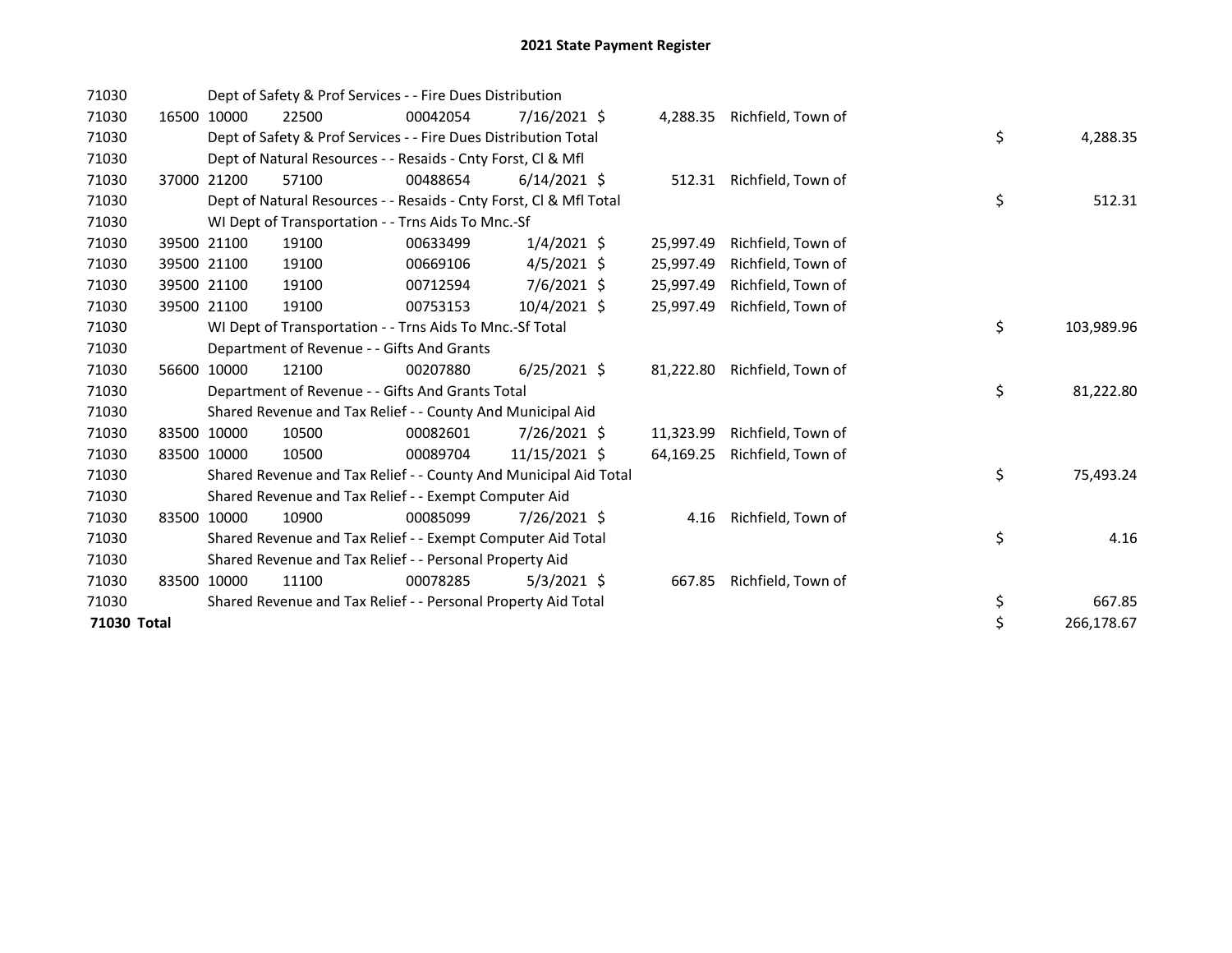| 71032       |             | Dept of Safety & Prof Services - - Fire Dues Distribution          |          |                |           |                         |    |            |
|-------------|-------------|--------------------------------------------------------------------|----------|----------------|-----------|-------------------------|----|------------|
| 71032       | 16500 10000 | 22500                                                              | 00042055 | 7/16/2021 \$   |           | 3,048.22 Town of Rock   |    |            |
| 71032       |             | Dept of Safety & Prof Services - - Fire Dues Distribution Total    |          |                |           |                         | \$ | 3,048.22   |
| 71032       |             | Dept of Natural Resources - - Resaids - Cnty Forst, CI & Mfl       |          |                |           |                         |    |            |
| 71032       | 37000 21200 | 57100                                                              | 00488655 | $6/14/2021$ \$ |           | 997.18 Town of Rock     |    |            |
| 71032       |             | Dept of Natural Resources - - Resaids - Cnty Forst, CI & Mfl Total |          |                |           |                         | \$ | 997.18     |
| 71032       |             | WI Dept of Transportation - - Trns Aids To Mnc.-Sf                 |          |                |           |                         |    |            |
| 71032       | 39500 21100 | 19100                                                              | 00633500 | $1/4/2021$ \$  | 28,165.59 | Town of Rock            |    |            |
| 71032       | 39500 21100 | 19100                                                              | 00669107 | $4/5/2021$ \$  | 28,165.59 | Town of Rock            |    |            |
| 71032       | 39500 21100 | 19100                                                              | 00712595 | 7/6/2021 \$    | 28,165.59 | Town of Rock            |    |            |
| 71032       | 39500 21100 | 19100                                                              | 00753154 | $10/4/2021$ \$ | 28,165.59 | Town of Rock            |    |            |
| 71032       |             | WI Dept of Transportation - - Trns Aids To Mnc.-Sf Total           |          |                |           |                         | \$ | 112,662.36 |
| 71032       |             | Department of Revenue - - Gifts And Grants                         |          |                |           |                         |    |            |
| 71032       | 56600 10000 | 12100                                                              | 00207881 | $6/25/2021$ \$ |           | 106,447.92 Town of Rock |    |            |
| 71032       |             | Department of Revenue - - Gifts And Grants Total                   |          |                |           |                         | \$ | 106,447.92 |
| 71032       |             | Shared Revenue and Tax Relief - - County And Municipal Aid         |          |                |           |                         |    |            |
| 71032       | 83500 10000 | 10500                                                              | 00082602 | 7/26/2021 \$   | 3,515.20  | Town of Rock            |    |            |
| 71032       | 83500 10000 | 10500                                                              | 00089705 | 11/15/2021 \$  | 19,919.45 | Town of Rock            |    |            |
| 71032       |             | Shared Revenue and Tax Relief - - County And Municipal Aid Total   |          |                |           |                         | \$ | 23,434.65  |
| 71032       |             | Shared Revenue and Tax Relief - - Exempt Computer Aid              |          |                |           |                         |    |            |
| 71032       | 83500 10000 | 10900                                                              | 00085100 | 7/26/2021 \$   |           | 6.24 Town of Rock       |    |            |
| 71032       |             | Shared Revenue and Tax Relief - - Exempt Computer Aid Total        |          |                |           |                         | \$ | 6.24       |
| 71032       |             | Shared Revenue and Tax Relief - - Personal Property Aid            |          |                |           |                         |    |            |
| 71032       | 83500 10000 | 11100                                                              | 00078286 | $5/3/2021$ \$  | 338.44    | Town of Rock            |    |            |
| 71032       |             | Shared Revenue and Tax Relief - - Personal Property Aid Total      |          |                |           |                         | \$ | 338.44     |
| 71032 Total |             |                                                                    |          |                |           |                         | \$ | 246,935.01 |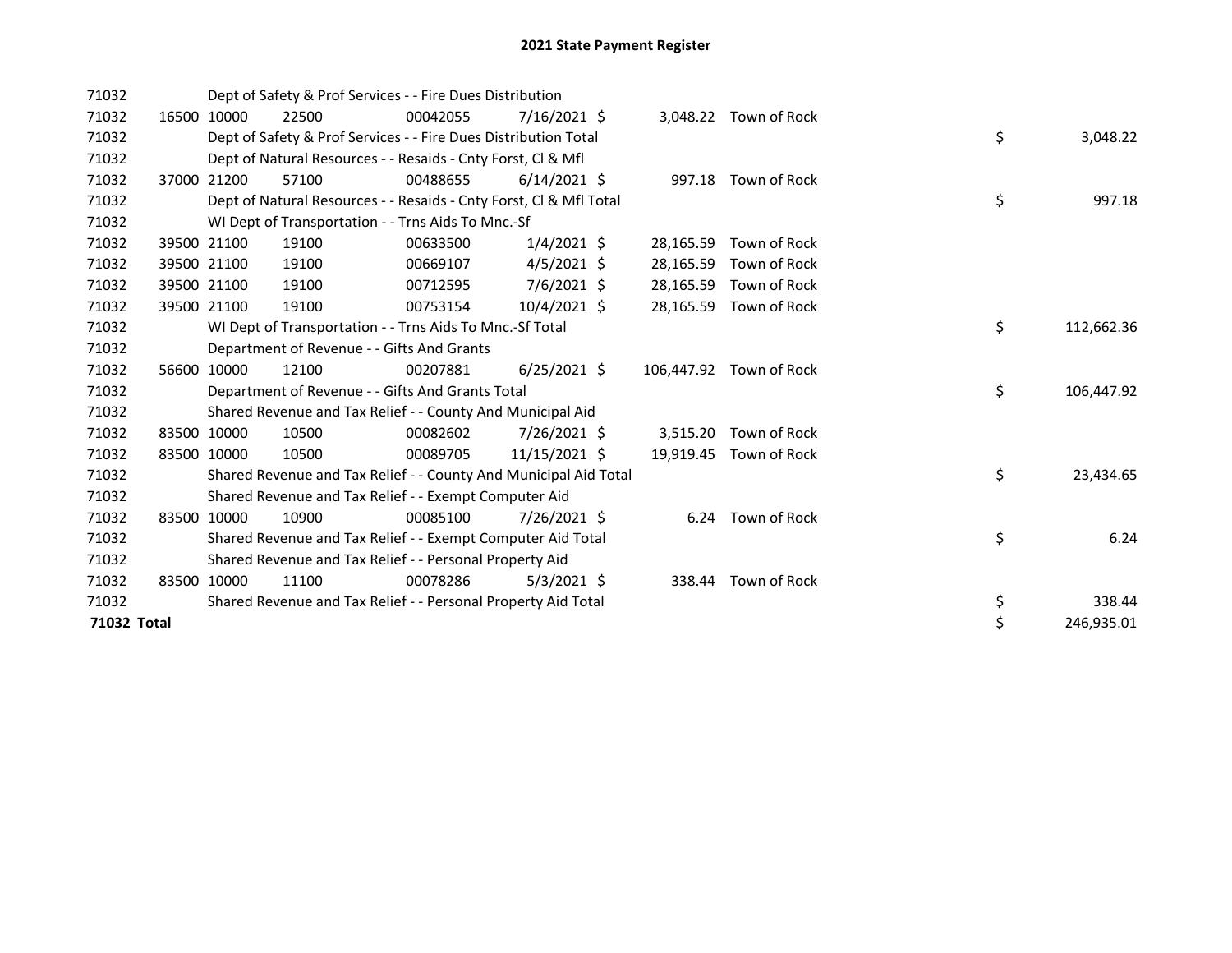| 71034       |             | Dept of Safety & Prof Services - - Fire Dues Distribution          |          |                |  |                           |    |            |
|-------------|-------------|--------------------------------------------------------------------|----------|----------------|--|---------------------------|----|------------|
| 71034       | 16500 10000 | 22500                                                              | 00042056 | 7/16/2021 \$   |  | 3,195.13 Town Of Rudolph  |    |            |
| 71034       |             | Dept of Safety & Prof Services - - Fire Dues Distribution Total    |          |                |  |                           | \$ | 3,195.13   |
| 71034       |             | Dept of Natural Resources - - Aids In Lieu Of Taxes - Gener        |          |                |  |                           |    |            |
| 71034       | 37000 10000 | 50300                                                              | 00458096 | $1/21/2021$ \$ |  | 4,827.77 Town Of Rudolph  |    |            |
| 71034       |             | Dept of Natural Resources - - Aids In Lieu Of Taxes - Gener Total  |          |                |  |                           | \$ | 4,827.77   |
| 71034       |             | Dept of Natural Resources - - Resaids - Cnty Forst, Cl & Mfl       |          |                |  |                           |    |            |
| 71034       | 37000 21200 | 57100                                                              | 00488656 | $6/14/2021$ \$ |  | 178.30 Town Of Rudolph    |    |            |
| 71034       |             | Dept of Natural Resources - - Resaids - Cnty Forst, CI & Mfl Total |          |                |  |                           | \$ | 178.30     |
| 71034       |             | Dept of Natural Resources - - Fin Asst For Responsible Units       |          |                |  |                           |    |            |
| 71034       | 37000 27400 | 67000                                                              | 00483022 | $5/21/2021$ \$ |  | 840.85 Town Of Rudolph    |    |            |
| 71034       |             | Dept of Natural Resources - - Fin Asst For Responsible Units Total |          |                |  |                           | \$ | 840.85     |
| 71034       |             | WI Dept of Transportation - - Trns Aids To Mnc.-Sf                 |          |                |  |                           |    |            |
| 71034       | 39500 21100 | 19100                                                              | 00633501 | $1/4/2021$ \$  |  | 26,897.58 Town Of Rudolph |    |            |
| 71034       | 39500 21100 | 19100                                                              | 00669108 | $4/5/2021$ \$  |  | 26,897.58 Town Of Rudolph |    |            |
| 71034       | 39500 21100 | 19100                                                              | 00712596 | 7/6/2021 \$    |  | 26,897.58 Town Of Rudolph |    |            |
| 71034       | 39500 21100 | 19100                                                              | 00753155 | 10/4/2021 \$   |  | 26,897.58 Town Of Rudolph |    |            |
| 71034       |             | WI Dept of Transportation - - Trns Aids To Mnc.-Sf Total           |          |                |  |                           | \$ | 107,590.32 |
| 71034       |             | Department of Revenue - - Gifts And Grants                         |          |                |  |                           |    |            |
| 71034       | 56600 10000 | 12100                                                              | 00207882 | $6/25/2021$ \$ |  | 50,921.25 Town Of Rudolph |    |            |
| 71034       |             | Department of Revenue - - Gifts And Grants Total                   |          |                |  |                           | \$ | 50,921.25  |
| 71034       |             | Shared Revenue and Tax Relief - - County And Municipal Aid         |          |                |  |                           |    |            |
| 71034       | 83500 10000 | 10500                                                              | 00082603 | 7/26/2021 \$   |  | 8,561.43 Town Of Rudolph  |    |            |
| 71034       | 83500 10000 | 10500                                                              | 00089706 | 11/15/2021 \$  |  | 48,514.80 Town Of Rudolph |    |            |
| 71034       |             | Shared Revenue and Tax Relief - - County And Municipal Aid Total   |          |                |  |                           | \$ | 57,076.23  |
| 71034       |             | Shared Revenue and Tax Relief - - Exempt Computer Aid              |          |                |  |                           |    |            |
| 71034       | 83500 10000 | 10900                                                              | 00085101 | 7/26/2021 \$   |  | 3.11 Town Of Rudolph      |    |            |
| 71034       |             | Shared Revenue and Tax Relief - - Exempt Computer Aid Total        |          |                |  |                           | \$ | 3.11       |
| 71034       |             | Shared Revenue and Tax Relief - - Utility Aid                      |          |                |  |                           |    |            |
| 71034       | 83500 10000 | 11000                                                              | 00082603 | 7/26/2021 \$   |  | 119.54 Town Of Rudolph    |    |            |
| 71034       | 83500 10000 | 11000                                                              | 00089706 | 11/15/2021 \$  |  | 680.85 Town Of Rudolph    |    |            |
| 71034       |             | Shared Revenue and Tax Relief - - Utility Aid Total                |          |                |  |                           | \$ | 800.39     |
| 71034       |             | Shared Revenue and Tax Relief - - Personal Property Aid            |          |                |  |                           |    |            |
| 71034       | 83500 10000 | 11100                                                              | 00078287 | $5/3/2021$ \$  |  | 336.91 Town Of Rudolph    |    |            |
| 71034       |             | Shared Revenue and Tax Relief - - Personal Property Aid Total      |          |                |  |                           | \$ | 336.91     |
| 71034 Total |             |                                                                    |          |                |  |                           | \$ | 225,770.26 |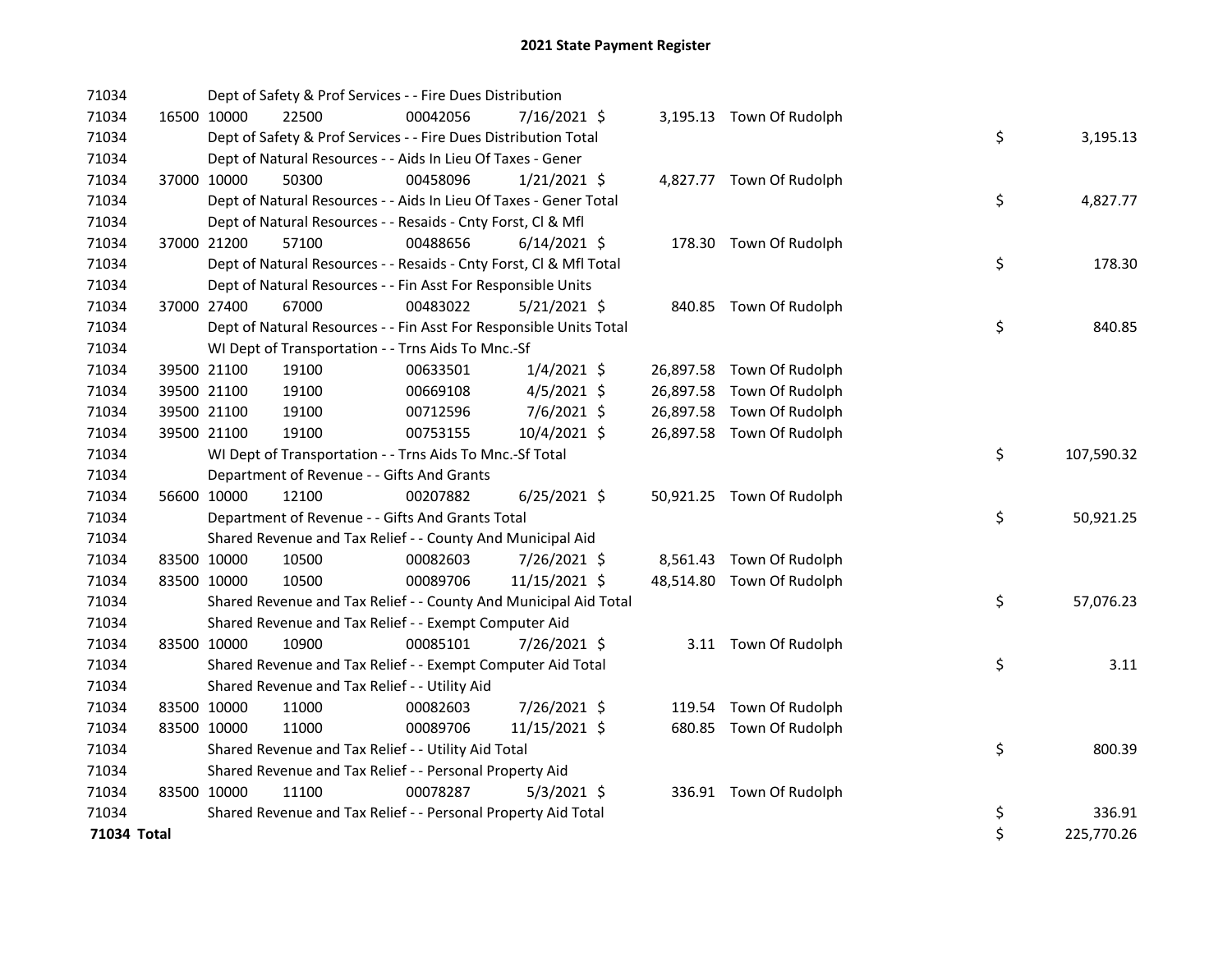| 71036 |             | Dept of Safety & Prof Services - - Fire Dues Distribution              |          |                |  |                               |    |              |
|-------|-------------|------------------------------------------------------------------------|----------|----------------|--|-------------------------------|----|--------------|
| 71036 | 16500 10000 | 22500                                                                  | 00042058 | 7/16/2021 \$   |  | 15,090.37 Town Of Saratoga    |    |              |
| 71036 |             | Dept of Safety & Prof Services - - Fire Dues Distribution Total        |          |                |  |                               | \$ | 15,090.37    |
| 71036 |             | Dept of Natural Resources - - Aids In Lieu Of Taxes - Gener            |          |                |  |                               |    |              |
| 71036 | 37000 10000 | 50300                                                                  | 00458113 | $1/21/2021$ \$ |  | 31,833.65 Town Of Saratoga    |    |              |
| 71036 | 37000 10000 | 50300                                                                  | 00458114 | $1/21/2021$ \$ |  | 836.67 Town Of Saratoga       |    |              |
| 71036 |             | Dept of Natural Resources - - Aids In Lieu Of Taxes - Gener Total      |          |                |  |                               | \$ | 32,670.32    |
| 71036 |             | Dept of Natural Resources - - Seg Earned                               |          |                |  |                               |    |              |
| 71036 | 37000 21200 | 100SE                                                                  | 00456079 | $1/12/2021$ \$ |  | 2,277.21 Town Of Saratoga     |    |              |
| 71036 | 37000 21200 | 100SE                                                                  | 00474062 | $4/15/2021$ \$ |  | 1,076,881.20 Town Of Saratoga |    |              |
| 71036 | 37000 21200 | 100SE                                                                  | 00497514 | 7/15/2021 \$   |  | 30,519.52 Town Of Saratoga    |    |              |
| 71036 |             | Dept of Natural Resources - - Seg Earned Total                         |          |                |  |                               | \$ | 1,109,677.93 |
| 71036 |             | Dept of Natural Resources - - Resaids - Cnty Forst, Cl & Mfl           |          |                |  |                               |    |              |
| 71036 | 37000 21200 | 57100                                                                  | 00488657 | $6/14/2021$ \$ |  | 1,804.64 Town Of Saratoga     |    |              |
| 71036 |             | Dept of Natural Resources - - Resaids - Cnty Forst, Cl & Mfl Total     |          |                |  |                               | \$ | 1,804.64     |
| 71036 |             | Dept of Natural Resources - - Aids In Lieu Of Taxes - Sum S            |          |                |  |                               |    |              |
| 71036 | 37000 21200 | 57900                                                                  | 00475698 | $4/21/2021$ \$ |  | 20.00 Town Of Saratoga        |    |              |
| 71036 |             | Dept of Natural Resources - - Aids In Lieu Of Taxes - Sum S Total      |          |                |  |                               | \$ | 20.00        |
| 71036 |             | Dept of Natural Resources - - Fin Asst For Responsible Units           |          |                |  |                               |    |              |
| 71036 | 37000 27400 | 67000                                                                  | 00483667 | $5/21/2021$ \$ |  | 8,968.79 Town Of Saratoga     |    |              |
| 71036 |             | Dept of Natural Resources - - Fin Asst For Responsible Units Total     |          |                |  |                               | \$ | 8,968.79     |
| 71036 |             | Dept of Natural Resources - - Recycling Consolidation Grants           |          |                |  |                               |    |              |
| 71036 | 37000 27400 | 67300                                                                  | 00483667 | 5/21/2021 \$   |  | 1,350.49 Town Of Saratoga     |    |              |
| 71036 |             | Dept of Natural Resources - - Recycling Consolidation Grants Total     |          |                |  |                               | \$ | 1,350.49     |
| 71036 |             | WI Dept of Transportation - - Trns Aids To Mnc.-Sf                     |          |                |  |                               |    |              |
| 71036 | 39500 21100 | 19100                                                                  | 00633502 | $1/4/2021$ \$  |  | 61,574.04 Town Of Saratoga    |    |              |
| 71036 | 39500 21100 | 19100                                                                  | 00669109 | $4/5/2021$ \$  |  | 61,574.04 Town Of Saratoga    |    |              |
| 71036 | 39500 21100 | 19100                                                                  | 00712597 | $7/6/2021$ \$  |  | 61,574.04 Town Of Saratoga    |    |              |
| 71036 | 39500 21100 | 19100                                                                  | 00753156 | 10/4/2021 \$   |  | 61,574.04 Town Of Saratoga    |    |              |
| 71036 |             | WI Dept of Transportation - - Trns Aids To Mnc.-Sf Total               |          |                |  |                               | \$ | 246,296.16   |
| 71036 |             | Department of Military Affairs - - Federal Aid, Local Assistance       |          |                |  |                               |    |              |
| 71036 | 46500 10000 | 34200                                                                  | 00092102 | $4/1/2021$ \$  |  | 120.98 Town Of Saratoga       |    |              |
| 71036 |             | Department of Military Affairs - - Federal Aid, Local Assistance Total |          |                |  |                               | \$ | 120.98       |
| 71036 |             | Elections Commission - - General Program Ops, GPR                      |          |                |  |                               |    |              |
| 71036 | 51000 10000 | 10100                                                                  | 00005153 | $1/8/2021$ \$  |  | 1,132.90 Town Of Saratoga     |    |              |
| 71036 |             | Elections Commission - - General Program Ops, GPR Total                |          |                |  |                               | \$ | 1,132.90     |
| 71036 |             | Department of Revenue - - Gifts And Grants                             |          |                |  |                               |    |              |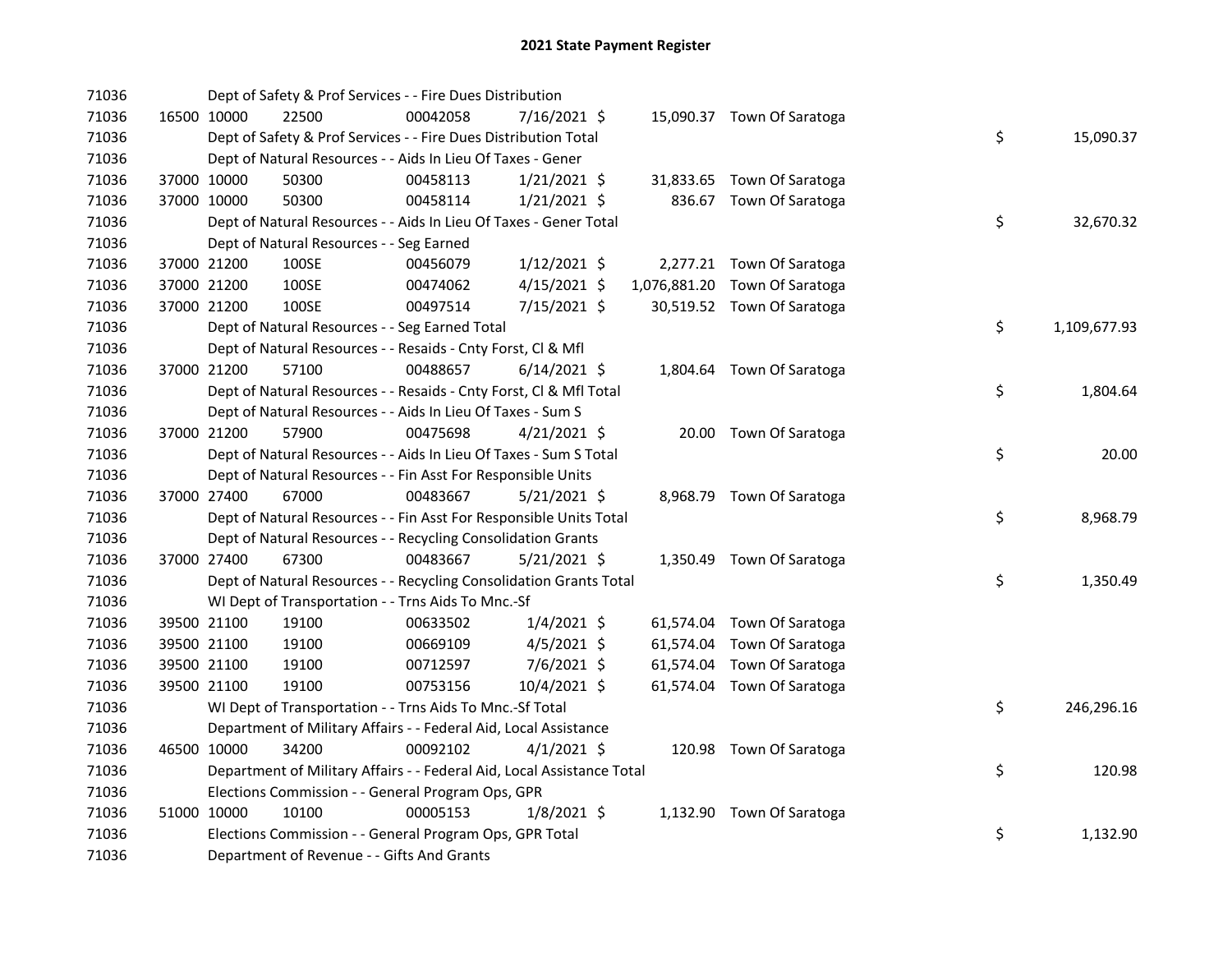| 71036       | 56600 10000 | 12100                                                                         | 00207883 | $6/25/2021$ \$ |        | 259,002.34 Town Of Saratoga |    |              |
|-------------|-------------|-------------------------------------------------------------------------------|----------|----------------|--------|-----------------------------|----|--------------|
| 71036       |             | Department of Revenue - - Gifts And Grants Total                              |          |                |        |                             | \$ | 259,002.34   |
| 71036       |             | Department of Revenue - - Misc Revenue Holding Clearing                       |          |                |        |                             |    |              |
| 71036       | 56600 10000 | 99500                                                                         | 00193079 | $3/1/2021$ \$  |        | 42.00 Town Of Saratoga      |    |              |
| 71036       | 56600 10000 | 99500                                                                         | 00196741 | 3/29/2021 \$   |        | 360.00 Town Of Saratoga     |    |              |
| 71036       | 56600 10000 | 99500                                                                         | 00198660 | $4/12/2021$ \$ | 149.92 | Town Of Saratoga            |    |              |
| 71036       | 56600 10000 | 99500                                                                         | 00200051 | $4/26/2021$ \$ |        | 1,552.50 Town Of Saratoga   |    |              |
| 71036       | 56600 10000 | 99500                                                                         | 00201799 | $5/10/2021$ \$ | 156.00 | Town Of Saratoga            |    |              |
| 71036       | 56600 10000 | 99500                                                                         | 00210280 | 7/19/2021 \$   | 78.00  | Town Of Saratoga            |    |              |
| 71036       |             | Department of Revenue - - Misc Revenue Holding Clearing Total                 |          |                |        |                             | \$ | 2,338.42     |
| 71036       |             | Shared Revenue and Tax Relief - - County And Municipal Aid                    |          |                |        |                             |    |              |
| 71036       | 83500 10000 | 10500                                                                         | 00082604 | 7/26/2021 \$   |        | 25,486.73 Town Of Saratoga  |    |              |
| 71036       | 83500 10000 | 10500                                                                         | 00089707 | 11/15/2021 \$  |        | 144,424.82 Town Of Saratoga |    |              |
| 71036       |             | Shared Revenue and Tax Relief - - County And Municipal Aid Total              |          |                |        |                             | \$ | 169,911.55   |
| 71036       |             | Shared Revenue and Tax Relief - - Exempt Computer Aid                         |          |                |        |                             |    |              |
| 71036       | 83500 10000 | 10900                                                                         | 00085102 | 7/26/2021 \$   |        | 134.07 Town Of Saratoga     |    |              |
| 71036       |             | Shared Revenue and Tax Relief - - Exempt Computer Aid Total                   |          |                |        |                             | \$ | 134.07       |
| 71036       |             | Shared Revenue and Tax Relief - - Utility Aid                                 |          |                |        |                             |    |              |
| 71036       | 83500 10000 | 11000                                                                         | 00082604 | 7/26/2021 \$   |        | 2,318.47 Town Of Saratoga   |    |              |
| 71036       | 83500 10000 | 11000                                                                         | 00089707 | 11/15/2021 \$  |        | 13,476.71 Town Of Saratoga  |    |              |
| 71036       |             | Shared Revenue and Tax Relief - - Utility Aid Total                           |          |                |        |                             | \$ | 15,795.18    |
| 71036       |             | Shared Revenue and Tax Relief - - Personal Property Aid                       |          |                |        |                             |    |              |
| 71036       | 83500 10000 | 11100                                                                         | 00078288 | $5/3/2021$ \$  |        | 1,475.87 Town Of Saratoga   |    |              |
| 71036       |             | Shared Revenue and Tax Relief - - Personal Property Aid Total                 |          |                |        |                             | \$ | 1,475.87     |
| 71036       |             | Shared Revenue and Tax Relief - - State Aid; Video Service Provider Fee       |          |                |        |                             |    |              |
| 71036       | 83500 10000 | 11200                                                                         | 00083308 | 7/26/2021 \$   |        | 16,508.31 Town Of Saratoga  |    |              |
| 71036       |             | Shared Revenue and Tax Relief - - State Aid; Video Service Provider Fee Total |          |                |        |                             | \$ | 16,508.31    |
| 71036       |             | Shared Revenue and Tax Relief - - Lottery & Gaming Credit                     |          |                |        |                             |    |              |
| 71036       | 83500 52100 | 36300                                                                         | 00074498 | $3/22/2021$ \$ |        | 11,478.92 Town Of Saratoga  |    |              |
| 71036       |             | Shared Revenue and Tax Relief - - Lottery & Gaming Credit Total               |          |                |        |                             | \$ | 11,478.92    |
| 71036 Total |             |                                                                               |          |                |        |                             | \$ | 1,893,777.24 |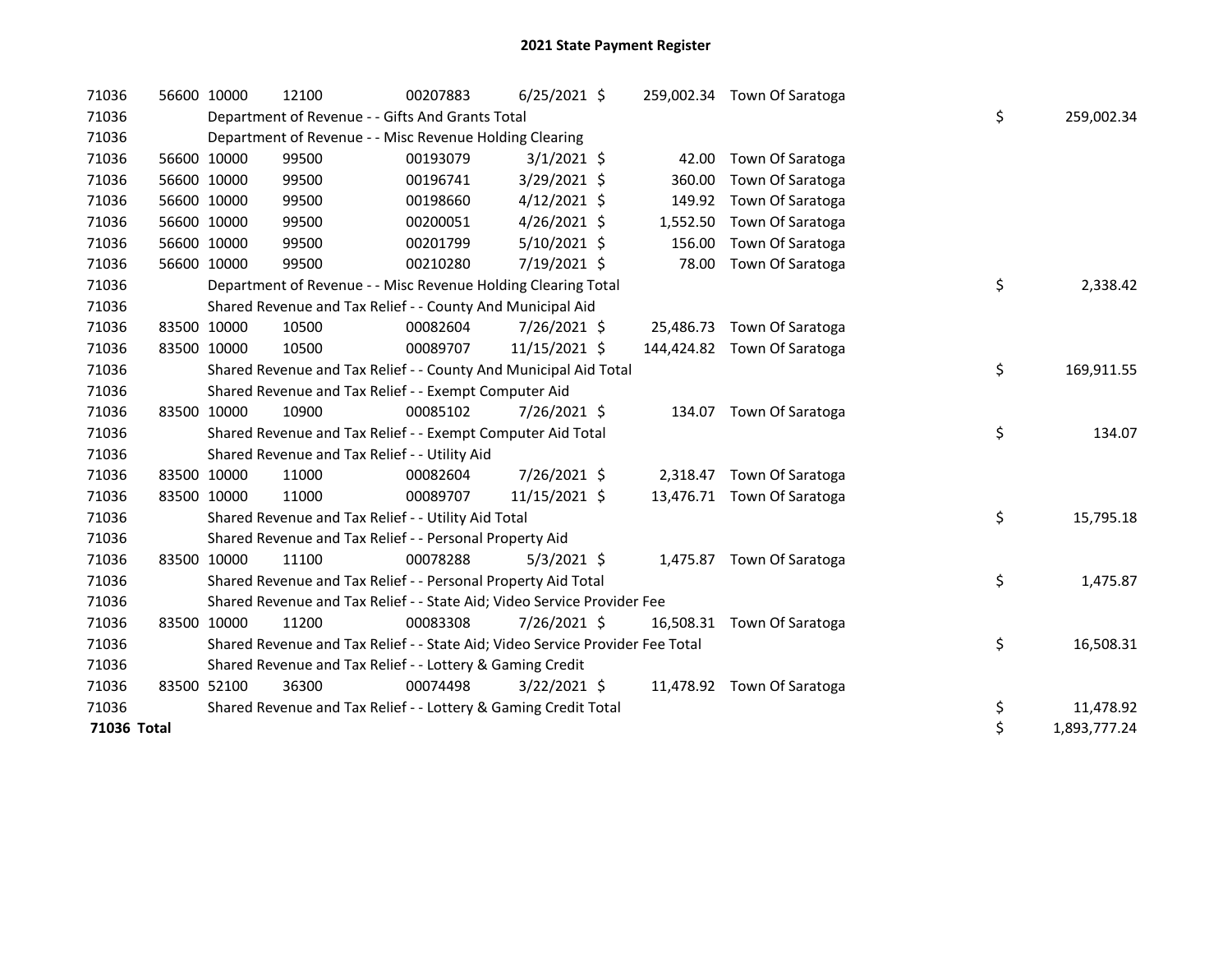| 71038       |             |             | Dept of Safety & Prof Services - - Fire Dues Distribution          |          |                |  |                          |    |            |
|-------------|-------------|-------------|--------------------------------------------------------------------|----------|----------------|--|--------------------------|----|------------|
| 71038       |             | 16500 10000 | 22500                                                              | 00042059 | 7/16/2021 \$   |  | 3,539.16 Town Of Seneca  |    |            |
| 71038       |             |             | Dept of Safety & Prof Services - - Fire Dues Distribution Total    |          |                |  |                          | \$ | 3,539.16   |
| 71038       |             |             | Dept of Natural Resources - - Resaids - Cnty Forst, Cl & Mfl       |          |                |  |                          |    |            |
| 71038       |             | 37000 21200 | 57100                                                              | 00488658 | $6/14/2021$ \$ |  | 1,830.44 Town Of Seneca  |    |            |
| 71038       |             |             | Dept of Natural Resources - - Resaids - Cnty Forst, Cl & Mfl Total |          |                |  |                          | \$ | 1,830.44   |
| 71038       |             |             | Dept of Natural Resources - - Fin Asst For Responsible Units       |          |                |  |                          |    |            |
| 71038       |             | 37000 27400 | 67000                                                              | 00483044 | $5/21/2021$ \$ |  | 3,609.36 Town Of Seneca  |    |            |
| 71038       |             |             | Dept of Natural Resources - - Fin Asst For Responsible Units Total |          |                |  |                          | \$ | 3,609.36   |
| 71038       |             |             | WI Dept of Transportation - - Trns Aids To Mnc.-Sf                 |          |                |  |                          |    |            |
| 71038       |             | 39500 21100 | 19100                                                              | 00633503 | $1/4/2021$ \$  |  | 25,268.22 Town Of Seneca |    |            |
| 71038       |             | 39500 21100 | 19100                                                              | 00669110 | $4/5/2021$ \$  |  | 25,268.22 Town Of Seneca |    |            |
| 71038       |             | 39500 21100 | 19100                                                              | 00712598 | 7/6/2021 \$    |  | 25,268.22 Town Of Seneca |    |            |
| 71038       |             | 39500 21100 | 19100                                                              | 00753157 | 10/4/2021 \$   |  | 25,268.22 Town Of Seneca |    |            |
| 71038       |             |             | WI Dept of Transportation - - Trns Aids To Mnc.-Sf Total           |          |                |  |                          | \$ | 101,072.88 |
| 71038       |             |             | Department of Revenue - - Gifts And Grants                         |          |                |  |                          |    |            |
| 71038       |             | 56600 10000 | 12100                                                              | 00207884 | $6/25/2021$ \$ |  | 55,160.33 Town Of Seneca |    |            |
| 71038       |             |             | Department of Revenue - - Gifts And Grants Total                   |          |                |  |                          | \$ | 55,160.33  |
| 71038       |             |             | Shared Revenue and Tax Relief - - County And Municipal Aid         |          |                |  |                          |    |            |
| 71038       | 83500 10000 |             | 10500                                                              | 00082605 | 7/26/2021 \$   |  | 4,299.55 Town Of Seneca  |    |            |
| 71038       | 83500 10000 |             | 10500                                                              | 00089708 | 11/15/2021 \$  |  | 24,364.11 Town Of Seneca |    |            |
| 71038       |             |             | Shared Revenue and Tax Relief - - County And Municipal Aid Total   |          |                |  |                          | \$ | 28,663.66  |
| 71038       |             |             | Shared Revenue and Tax Relief - - Exempt Computer Aid              |          |                |  |                          |    |            |
| 71038       | 83500 10000 |             | 10900                                                              | 00085103 | 7/26/2021 \$   |  | 47.81 Town Of Seneca     |    |            |
| 71038       |             |             | Shared Revenue and Tax Relief - - Exempt Computer Aid Total        |          |                |  |                          | \$ | 47.81      |
| 71038       |             |             | Shared Revenue and Tax Relief - - Utility Aid                      |          |                |  |                          |    |            |
| 71038       | 83500 10000 |             | 11000                                                              | 00082605 | 7/26/2021 \$   |  | 3.51 Town Of Seneca      |    |            |
| 71038       | 83500 10000 |             | 11000                                                              | 00089708 | 11/15/2021 \$  |  | 19.66 Town Of Seneca     |    |            |
| 71038       |             |             | Shared Revenue and Tax Relief - - Utility Aid Total                |          |                |  |                          | \$ | 23.17      |
| 71038       |             |             | Shared Revenue and Tax Relief - - Personal Property Aid            |          |                |  |                          |    |            |
| 71038       | 83500 10000 |             | 11100                                                              | 00078289 | $5/3/2021$ \$  |  | 1,298.50 Town Of Seneca  |    |            |
| 71038       |             |             | Shared Revenue and Tax Relief - - Personal Property Aid Total      |          |                |  |                          | \$ | 1,298.50   |
| 71038 Total |             |             |                                                                    |          |                |  |                          | \$ | 195,245.31 |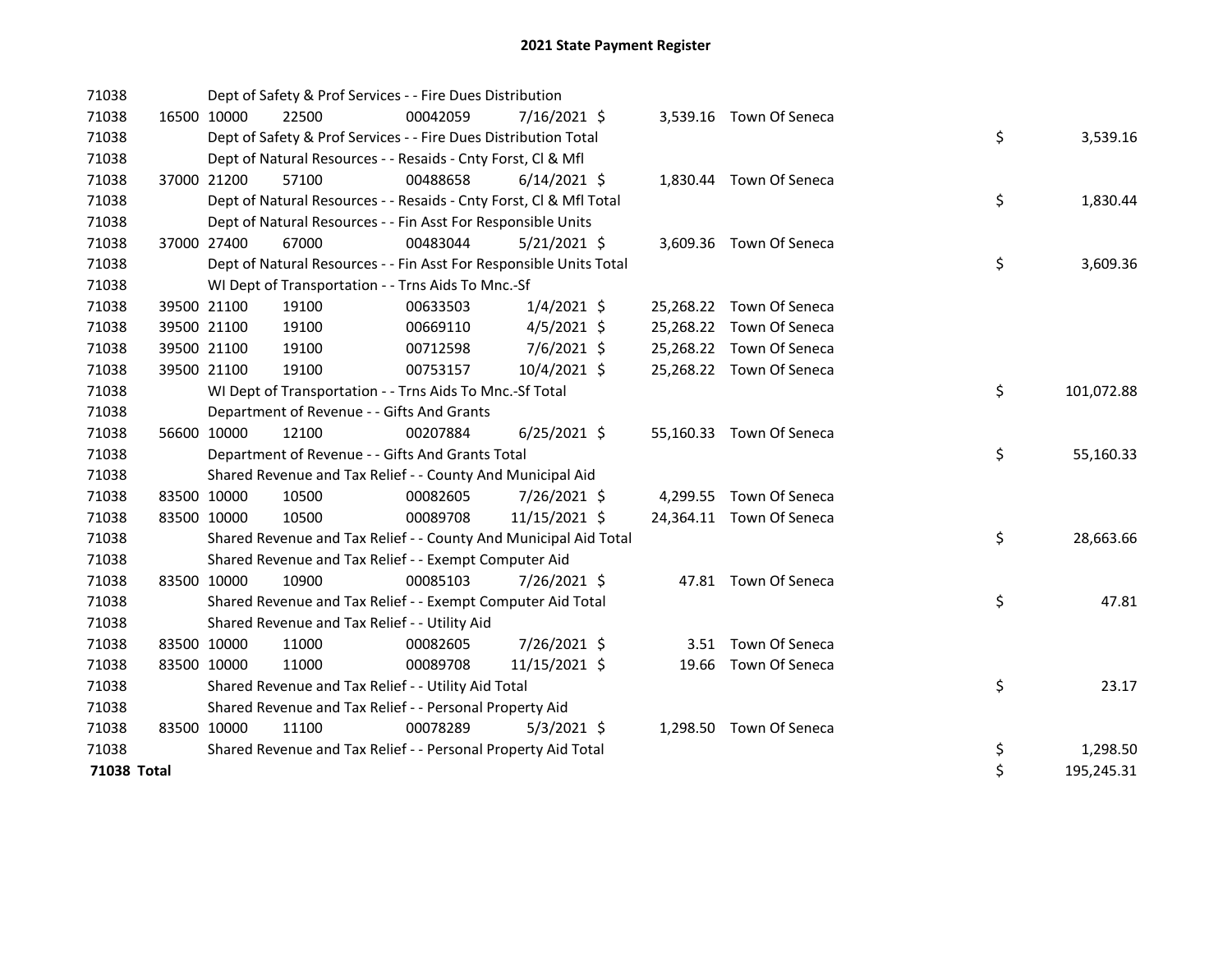| 71040 |             | Dept of Safety & Prof Services - - Fire Dues Distribution          |          |                |  |                           |    |            |
|-------|-------------|--------------------------------------------------------------------|----------|----------------|--|---------------------------|----|------------|
| 71040 | 16500 10000 | 22500                                                              | 00042060 | 7/16/2021 \$   |  | 2,296.94 Sherry, Town of  |    |            |
| 71040 |             | Dept of Safety & Prof Services - - Fire Dues Distribution Total    |          |                |  |                           | \$ | 2,296.94   |
| 71040 |             | Dept of Natural Resources - - Aids In Lieu Of Taxes - Gener        |          |                |  |                           |    |            |
| 71040 | 37000 10000 | 50300                                                              | 00458159 | $1/21/2021$ \$ |  | 290.21 Sherry, Town of    |    |            |
| 71040 | 37000 10000 | 50300                                                              | 00476454 | $4/21/2021$ \$ |  | 330.98 Sherry, Town of    |    |            |
| 71040 |             | Dept of Natural Resources - - Aids In Lieu Of Taxes - Gener Total  |          |                |  |                           | \$ | 621.19     |
| 71040 |             | Dept of Natural Resources - - Resaids - Cnty Forst, Cl & Mfl       |          |                |  |                           |    |            |
| 71040 | 37000 21200 | 57100                                                              | 00488659 | $6/14/2021$ \$ |  | 473.36 Sherry, Town of    |    |            |
| 71040 |             | Dept of Natural Resources - - Resaids - Cnty Forst, CI & Mfl Total |          |                |  |                           | \$ | 473.36     |
| 71040 |             | Dept of Natural Resources - - Fin Asst For Responsible Units       |          |                |  |                           |    |            |
| 71040 | 37000 27400 | 67000                                                              | 00483091 | $5/21/2021$ \$ |  | 2,141.98 Sherry, Town of  |    |            |
| 71040 |             | Dept of Natural Resources - - Fin Asst For Responsible Units Total |          |                |  |                           | \$ | 2,141.98   |
| 71040 |             | Dept of Natural Resources - - Recycling Consolidation Grants       |          |                |  |                           |    |            |
| 71040 | 37000 27400 | 67300                                                              | 00483091 | $5/21/2021$ \$ |  | 210.85 Sherry, Town of    |    |            |
| 71040 |             | Dept of Natural Resources - - Recycling Consolidation Grants Total |          |                |  |                           | \$ | 210.85     |
| 71040 |             | WI Dept of Transportation - - Trns Aids To Mnc.-Sf                 |          |                |  |                           |    |            |
| 71040 | 39500 21100 | 19100                                                              | 00633504 | $1/4/2021$ \$  |  | 27,285.21 Sherry, Town of |    |            |
| 71040 | 39500 21100 | 19100                                                              | 00669111 | $4/5/2021$ \$  |  | 27,285.21 Sherry, Town of |    |            |
| 71040 | 39500 21100 | 19100                                                              | 00712599 | 7/6/2021 \$    |  | 27,285.21 Sherry, Town of |    |            |
| 71040 | 39500 21100 | 19100                                                              | 00753158 | 10/4/2021 \$   |  | 27,285.21 Sherry, Town of |    |            |
| 71040 |             | WI Dept of Transportation - - Trns Aids To Mnc.-Sf Total           |          |                |  |                           | \$ | 109,140.84 |
| 71040 |             | Department of Revenue - - Gifts And Grants                         |          |                |  |                           |    |            |
| 71040 | 56600 10000 | 12100                                                              | 00207885 | 6/25/2021 \$   |  | 41,605.75 Sherry, Town of |    |            |
| 71040 |             | Department of Revenue - - Gifts And Grants Total                   |          |                |  |                           | \$ | 41,605.75  |
| 71040 |             | Shared Revenue and Tax Relief - - County And Municipal Aid         |          |                |  |                           |    |            |
| 71040 | 83500 10000 | 10500                                                              | 00082606 | 7/26/2021 \$   |  | 5,812.34 Sherry, Town of  |    |            |
| 71040 | 83500 10000 | 10500                                                              | 00089709 | 11/15/2021 \$  |  | 32,936.62 Sherry, Town of |    |            |
| 71040 |             | Shared Revenue and Tax Relief - - County And Municipal Aid Total   |          |                |  |                           | \$ | 38,748.96  |
| 71040 |             | Shared Revenue and Tax Relief - - Exempt Computer Aid              |          |                |  |                           |    |            |
| 71040 | 83500 10000 | 10900                                                              | 00085104 | 7/26/2021 \$   |  | 170.44 Sherry, Town of    |    |            |
| 71040 |             | Shared Revenue and Tax Relief - - Exempt Computer Aid Total        |          |                |  |                           | \$ | 170.44     |
| 71040 |             | Shared Revenue and Tax Relief - - Utility Aid                      |          |                |  |                           |    |            |
| 71040 | 83500 10000 | 11000                                                              | 00082606 | 7/26/2021 \$   |  | 3,911.35 Sherry, Town of  |    |            |
| 71040 | 83500 10000 | 11000                                                              | 00089709 | 11/15/2021 \$  |  | 22,077.83 Sherry, Town of |    |            |
| 71040 |             | Shared Revenue and Tax Relief - - Utility Aid Total                |          |                |  |                           | \$ | 25,989.18  |
| 71040 |             | Shared Revenue and Tax Relief - - Personal Property Aid            |          |                |  |                           |    |            |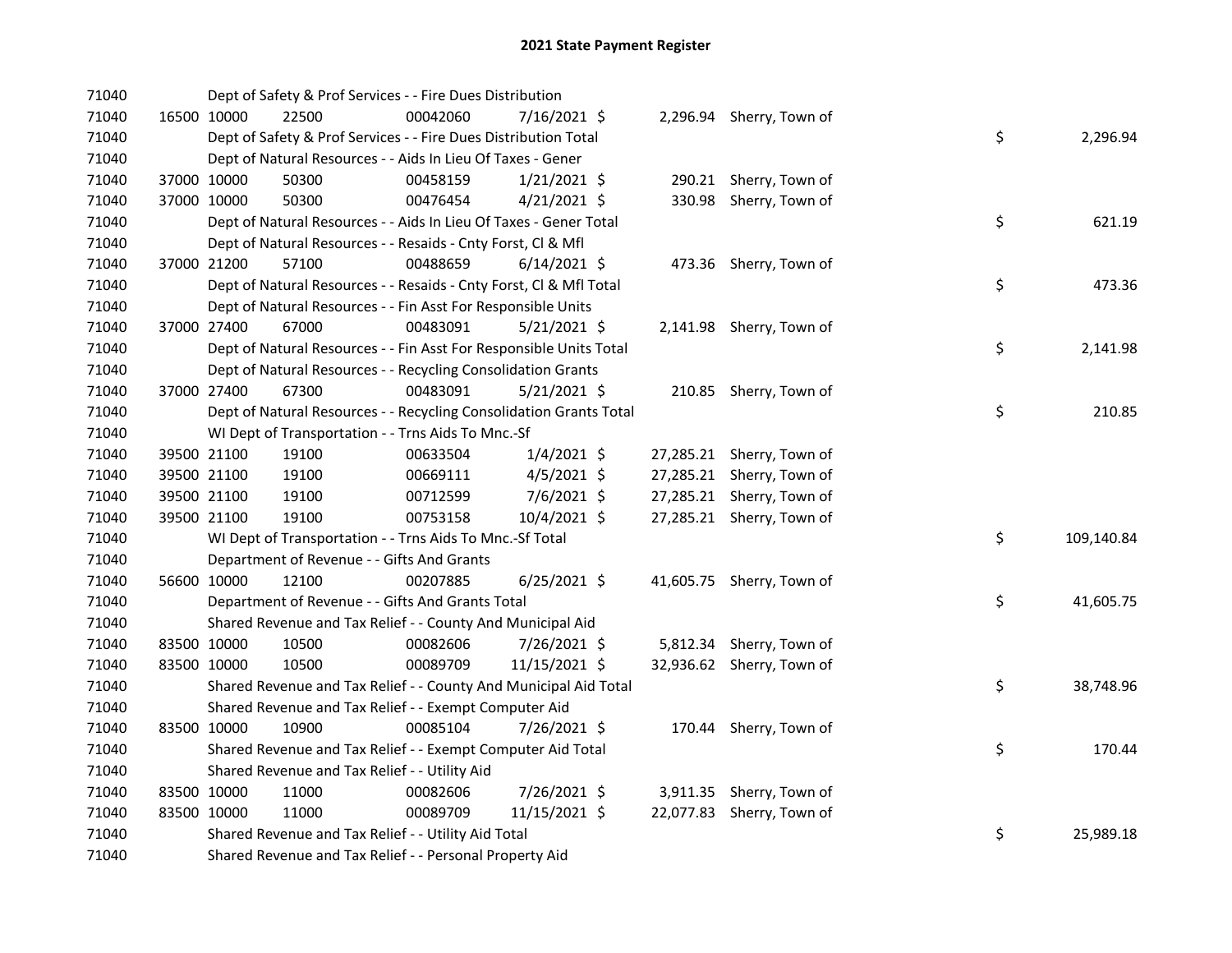| 71040       | 83500 10000 | 11100                                                         | 00078290 | 5/3/2021 S | 36,845.12 Sherry, Town of |            |
|-------------|-------------|---------------------------------------------------------------|----------|------------|---------------------------|------------|
| 71040       |             | Shared Revenue and Tax Relief - - Personal Property Aid Total |          |            |                           | 36.845.12  |
| 71040 Total |             |                                                               |          |            |                           | 258.244.61 |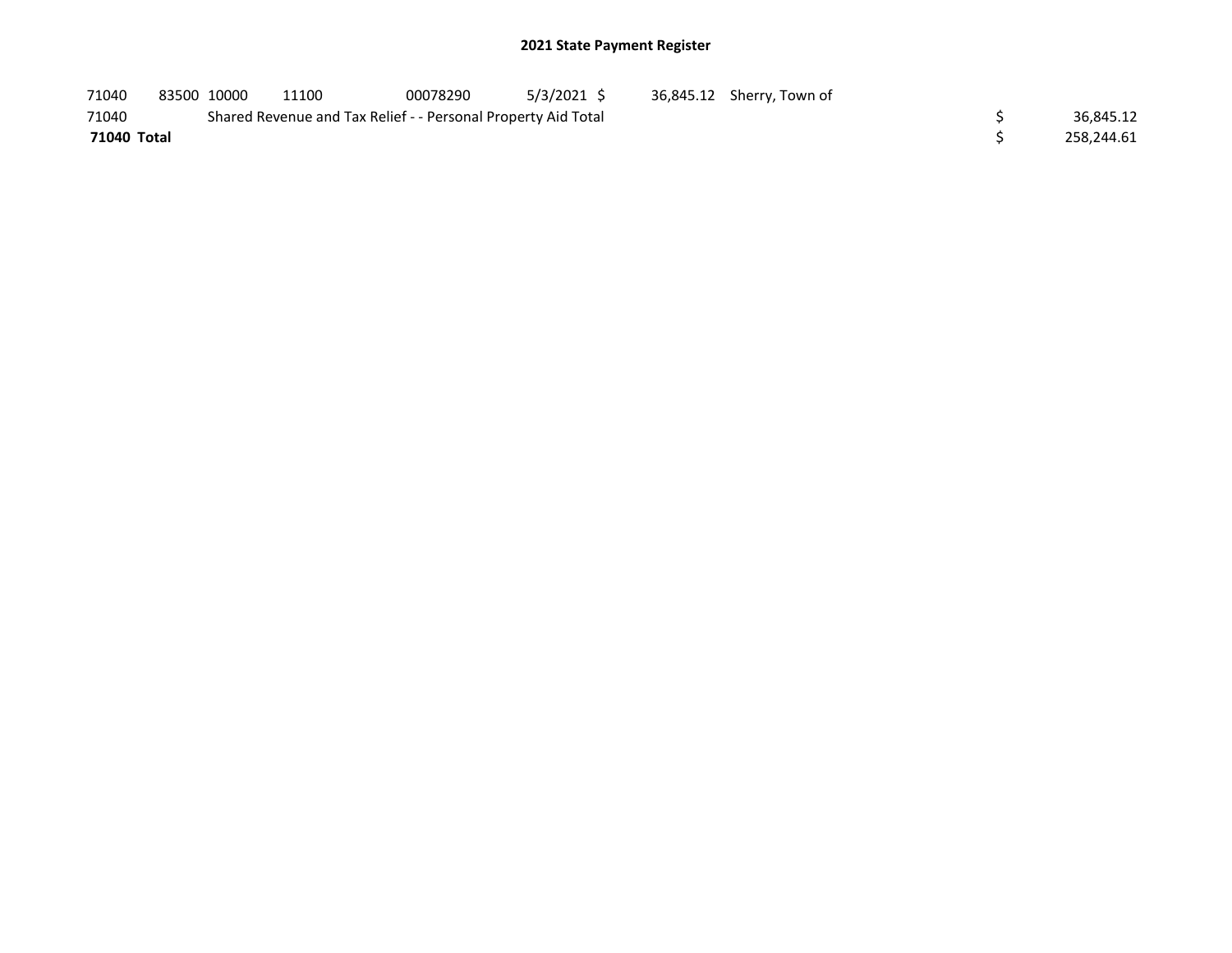| 71042 |             | Dept of Safety & Prof Services - - Fire Dues Distribution          |          |                |  |                          |    |            |
|-------|-------------|--------------------------------------------------------------------|----------|----------------|--|--------------------------|----|------------|
| 71042 | 16500 10000 | 22500                                                              | 00042061 | 7/16/2021 \$   |  | 2,982.97 Sigel, Town of  |    |            |
| 71042 |             | Dept of Safety & Prof Services - - Fire Dues Distribution Total    |          |                |  |                          | \$ | 2,982.97   |
| 71042 |             | Dept of Natural Resources - - Aids In Lieu Of Taxes - Gener        |          |                |  |                          |    |            |
| 71042 | 37000 10000 | 50300                                                              | 00458160 | $1/21/2021$ \$ |  | 10,179.86 Sigel, Town of |    |            |
| 71042 | 37000 10000 | 50300                                                              | 00476455 | $4/21/2021$ \$ |  | 47.56 Sigel, Town of     |    |            |
| 71042 |             | Dept of Natural Resources - - Aids In Lieu Of Taxes - Gener Total  |          |                |  |                          | \$ | 10,227.42  |
| 71042 |             | Dept of Natural Resources - - Resaids - Cnty Forst, Cl & Mfl       |          |                |  |                          |    |            |
| 71042 | 37000 21200 | 57100                                                              | 00488660 | $6/14/2021$ \$ |  | 205.68 Sigel, Town of    |    |            |
| 71042 |             | Dept of Natural Resources - - Resaids - Cnty Forst, Cl & Mfl Total |          |                |  |                          | \$ | 205.68     |
| 71042 |             | Dept of Natural Resources - - Fin Asst For Responsible Units       |          |                |  |                          |    |            |
| 71042 | 37000 27400 | 67000                                                              | 00483012 | $5/21/2021$ \$ |  | 3,223.12 Sigel, Town of  |    |            |
| 71042 |             | Dept of Natural Resources - - Fin Asst For Responsible Units Total |          |                |  |                          | \$ | 3,223.12   |
| 71042 |             | WI Dept of Transportation - - Trns Aids To Mnc.-Sf                 |          |                |  |                          |    |            |
| 71042 | 39500 21100 | 19100                                                              | 00633505 | $1/4/2021$ \$  |  | 34,860.42 Sigel, Town of |    |            |
| 71042 | 39500 21100 | 19100                                                              | 00669112 | $4/5/2021$ \$  |  | 34,860.42 Sigel, Town of |    |            |
| 71042 | 39500 21100 | 19100                                                              | 00712600 | 7/6/2021 \$    |  | 34,860.42 Sigel, Town of |    |            |
| 71042 | 39500 21100 | 19100                                                              | 00753159 | 10/4/2021 \$   |  | 34,860.42 Sigel, Town of |    |            |
| 71042 |             | WI Dept of Transportation - - Trns Aids To Mnc.-Sf Total           |          |                |  |                          | \$ | 139,441.68 |
| 71042 |             | WI Dept of Transportation - - Loc Rd Imp Prg St Fd                 |          |                |  |                          |    |            |
| 71042 | 39500 21100 | 27800                                                              | 00712763 | $6/23/2021$ \$ |  | 20,615.31 Sigel, Town of |    |            |
| 71042 |             | WI Dept of Transportation - - Loc Rd Imp Prg St Fd Total           |          |                |  |                          | \$ | 20,615.31  |
| 71042 |             | Department of Revenue - - Gifts And Grants                         |          |                |  |                          |    |            |
| 71042 | 56600 10000 | 12100                                                              | 00207886 | $6/25/2021$ \$ |  | 52,700.62 Sigel, Town of |    |            |
| 71042 |             | Department of Revenue - - Gifts And Grants Total                   |          |                |  |                          | \$ | 52,700.62  |
| 71042 |             | Shared Revenue and Tax Relief - - County And Municipal Aid         |          |                |  |                          |    |            |
| 71042 | 83500 10000 | 10500                                                              | 00082607 | 7/26/2021 \$   |  | 11,011.87 Sigel, Town of |    |            |
| 71042 | 83500 10000 | 10500                                                              | 00089710 | 11/15/2021 \$  |  | 62,400.59 Sigel, Town of |    |            |
| 71042 |             | Shared Revenue and Tax Relief - - County And Municipal Aid Total   |          |                |  |                          | \$ | 73,412.46  |
| 71042 |             | Shared Revenue and Tax Relief - - Exempt Computer Aid              |          |                |  |                          |    |            |
| 71042 | 83500 10000 | 10900                                                              | 00085105 | 7/26/2021 \$   |  | 67.56 Sigel, Town of     |    |            |
| 71042 |             | Shared Revenue and Tax Relief - - Exempt Computer Aid Total        |          |                |  |                          | \$ | 67.56      |
| 71042 |             | Shared Revenue and Tax Relief - - Utility Aid                      |          |                |  |                          |    |            |
| 71042 | 83500 10000 | 11000                                                              | 00082607 | 7/26/2021 \$   |  | 1,387.80 Sigel, Town of  |    |            |
| 71042 | 83500 10000 | 11000                                                              | 00089710 | 11/15/2021 \$  |  | 9,148.59 Sigel, Town of  |    |            |
| 71042 |             | Shared Revenue and Tax Relief - - Utility Aid Total                |          |                |  |                          | \$ | 10,536.39  |
| 71042 |             | Shared Revenue and Tax Relief - - Personal Property Aid            |          |                |  |                          |    |            |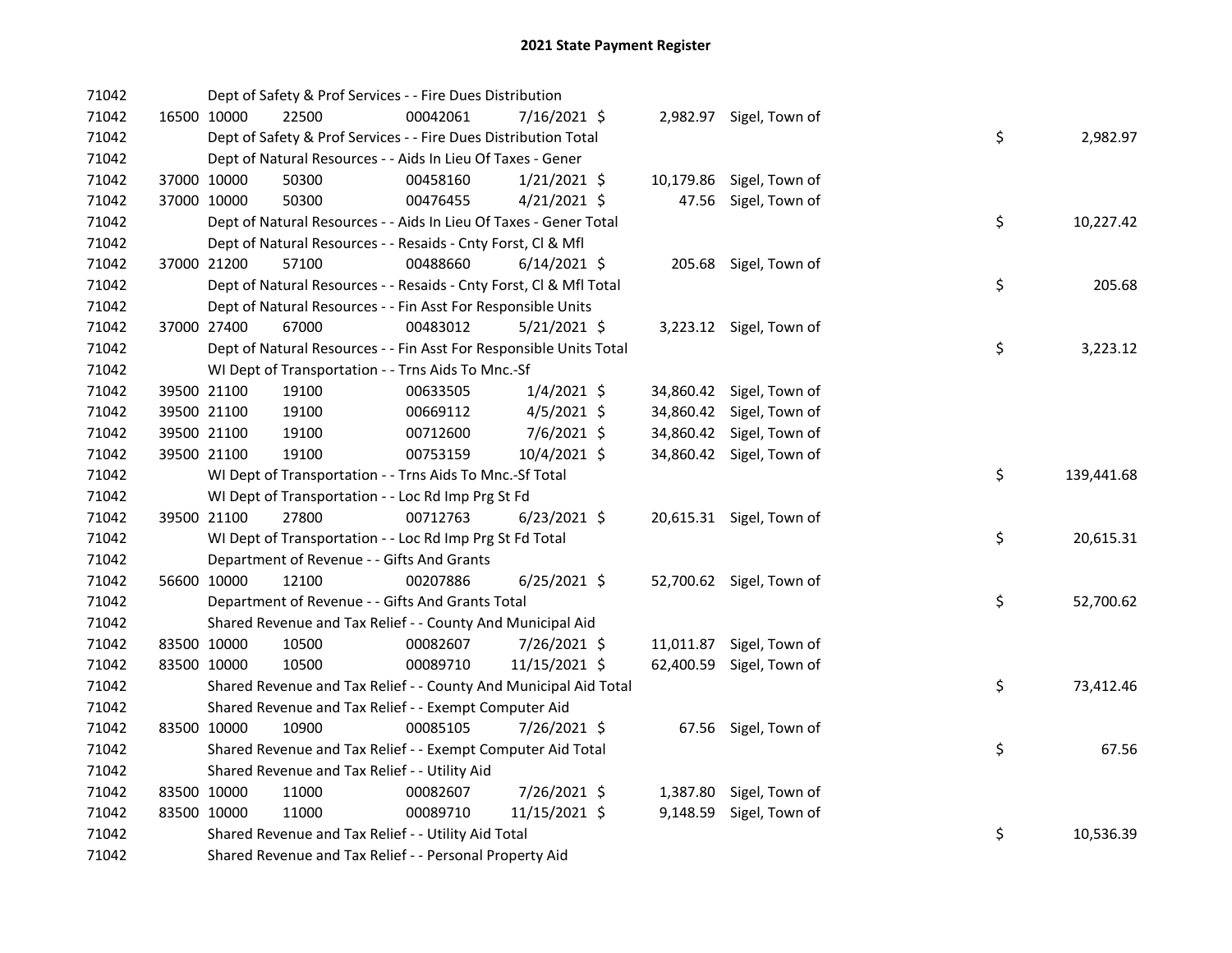## 2021 State Payment Register

| 71042       | 83500 10000 | 11100                                                         | 00078291 | 5/3/2021 \$ | 4,636.20 Sigel, Town of |            |
|-------------|-------------|---------------------------------------------------------------|----------|-------------|-------------------------|------------|
| 71042       |             | Shared Revenue and Tax Relief - - Personal Property Aid Total |          |             |                         | 4,636.20   |
| 71042 Total |             |                                                               |          |             |                         | 318.049.41 |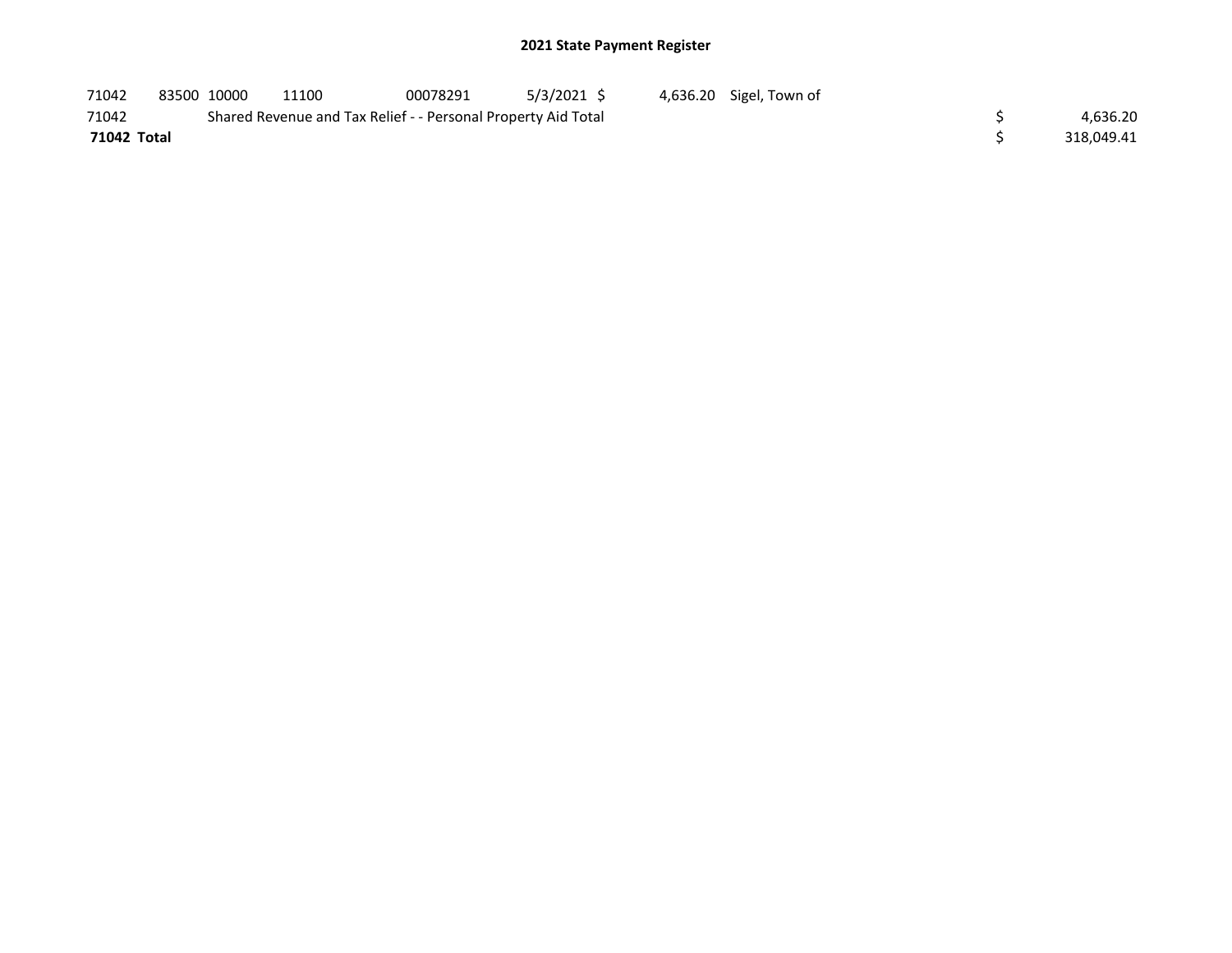| 71044       |             | Dept of Safety & Prof Services - - Fire Dues Distribution          |          |                |  |                         |    |            |
|-------------|-------------|--------------------------------------------------------------------|----------|----------------|--|-------------------------|----|------------|
| 71044       | 16500 10000 | 22500                                                              | 00042064 | 7/16/2021 \$   |  | 3,069.48 Wood, Town of  |    |            |
| 71044       |             | Dept of Safety & Prof Services - - Fire Dues Distribution Total    |          |                |  |                         | \$ | 3,069.48   |
| 71044       |             | Dept of Natural Resources - - Seg Earned                           |          |                |  |                         |    |            |
| 71044       | 37000 21200 | 100SE                                                              | 00456080 | $1/12/2021$ \$ |  | 28.15 Wood, Town of     |    |            |
| 71044       |             | Dept of Natural Resources - - Seg Earned Total                     |          |                |  |                         | \$ | 28.15      |
| 71044       |             | Dept of Natural Resources - - Resaids - Cnty Forst, Cl & Mfl       |          |                |  |                         |    |            |
| 71044       | 37000 21200 | 57100                                                              | 00488661 | $6/14/2021$ \$ |  | 484.78 Wood, Town of    |    |            |
| 71044       |             | Dept of Natural Resources - - Resaids - Cnty Forst, Cl & Mfl Total |          |                |  |                         | \$ | 484.78     |
| 71044       |             | WI Dept of Transportation - - Trns Aids To Mnc.-Sf                 |          |                |  |                         |    |            |
| 71044       | 39500 21100 | 19100                                                              | 00633506 | $1/4/2021$ \$  |  | 20,406.42 Wood, Town of |    |            |
| 71044       | 39500 21100 | 19100                                                              | 00669113 | $4/5/2021$ \$  |  | 20,406.42 Wood, Town of |    |            |
| 71044       | 39500 21100 | 19100                                                              | 00712601 | 7/6/2021 \$    |  | 20,406.42 Wood, Town of |    |            |
| 71044       | 39500 21100 | 19100                                                              | 00753160 | 10/4/2021 \$   |  | 20,406.42 Wood, Town of |    |            |
| 71044       |             | WI Dept of Transportation - - Trns Aids To Mnc.-Sf Total           |          |                |  |                         | \$ | 81,625.68  |
| 71044       |             | WI Dept of Transportation - - Loc Rd Imp Prg St Fd                 |          |                |  |                         |    |            |
| 71044       | 39500 21100 | 27800                                                              | 00635613 | $1/4/2021$ \$  |  | 20,615.31 Wood, Town of |    |            |
| 71044       |             | WI Dept of Transportation - - Loc Rd Imp Prg St Fd Total           |          |                |  |                         | \$ | 20,615.31  |
| 71044       |             | Department of Revenue - - Gifts And Grants                         |          |                |  |                         |    |            |
| 71044       | 56600 10000 | 12100                                                              | 00207887 | $6/25/2021$ \$ |  | 39,355.38 Wood, Town of |    |            |
| 71044       |             | Department of Revenue - - Gifts And Grants Total                   |          |                |  |                         | \$ | 39,355.38  |
| 71044       |             | Shared Revenue and Tax Relief - - County And Municipal Aid         |          |                |  |                         |    |            |
| 71044       | 83500 10000 | 10500                                                              | 00082608 | 7/26/2021 \$   |  | 5,651.59 Wood, Town of  |    |            |
| 71044       | 83500 10000 | 10500                                                              | 00089711 | 11/15/2021 \$  |  | 32,025.66 Wood, Town of |    |            |
| 71044       |             | Shared Revenue and Tax Relief - - County And Municipal Aid Total   |          |                |  |                         | \$ | 37,677.25  |
| 71044       |             | Shared Revenue and Tax Relief - - Exempt Computer Aid              |          |                |  |                         |    |            |
| 71044       | 83500 10000 | 10900                                                              | 00085106 | 7/26/2021 \$   |  | 16.63 Wood, Town of     |    |            |
| 71044       |             | Shared Revenue and Tax Relief - - Exempt Computer Aid Total        |          |                |  |                         | \$ | 16.63      |
| 71044       |             | Shared Revenue and Tax Relief - - Utility Aid                      |          |                |  |                         |    |            |
| 71044       | 83500 10000 | 11000                                                              | 00082608 | 7/26/2021 \$   |  | 833.40 Wood, Town of    |    |            |
| 71044       | 83500 10000 | 11000                                                              | 00089711 | 11/15/2021 \$  |  | 4,813.84 Wood, Town of  |    |            |
| 71044       |             | Shared Revenue and Tax Relief - - Utility Aid Total                |          |                |  |                         | \$ | 5,647.24   |
| 71044       |             | Shared Revenue and Tax Relief - - Personal Property Aid            |          |                |  |                         |    |            |
| 71044       | 83500 10000 | 11100                                                              | 00078292 | $5/3/2021$ \$  |  | 1,036.06 Wood, Town of  |    |            |
| 71044       |             | Shared Revenue and Tax Relief - - Personal Property Aid Total      |          |                |  |                         | \$ | 1,036.06   |
| 71044 Total |             |                                                                    |          |                |  |                         | \$ | 189,555.96 |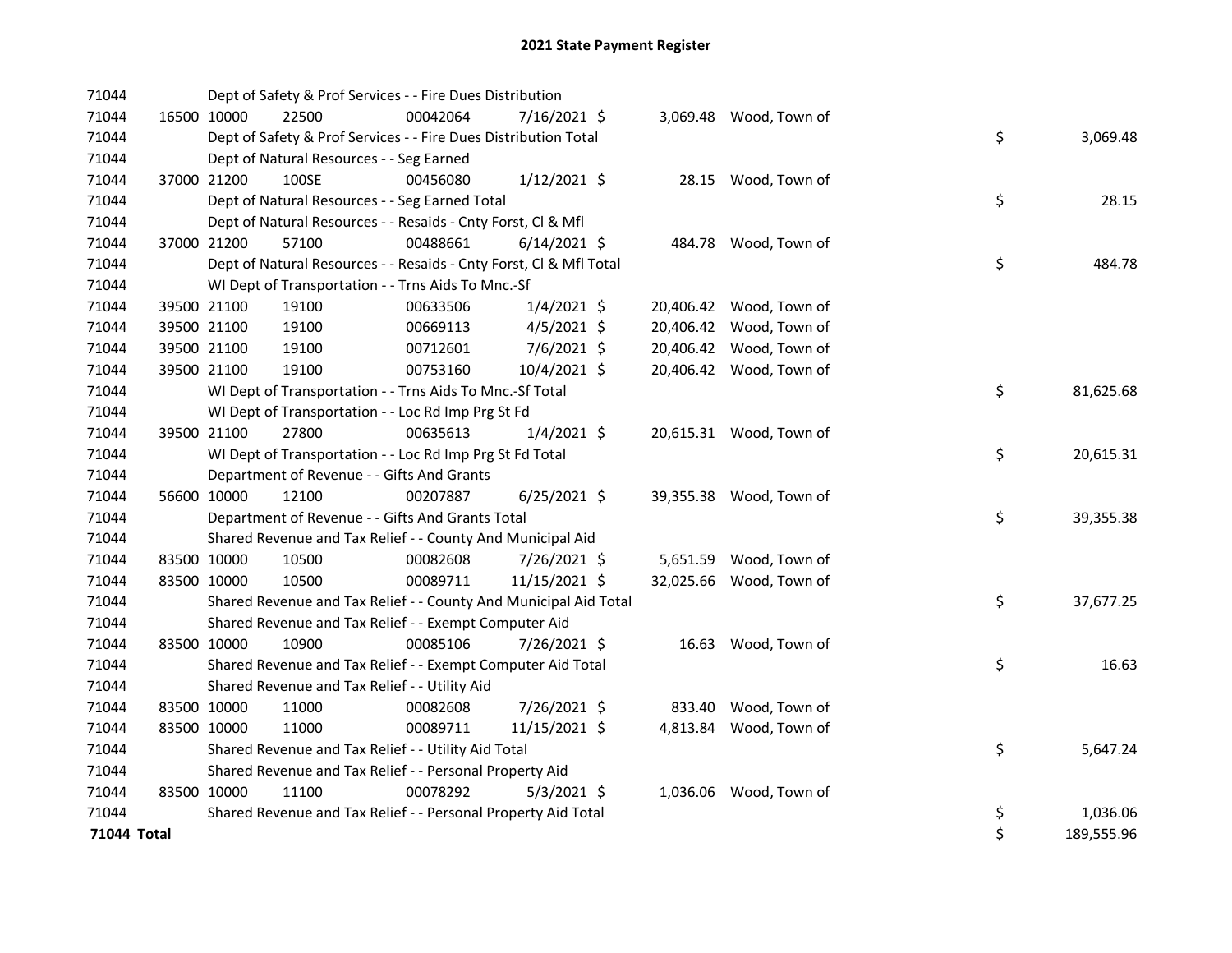| 71100       |             |             | Dept of Safety & Prof Services - - Fire Dues Distribution             |          |                |          |                            |    |            |
|-------------|-------------|-------------|-----------------------------------------------------------------------|----------|----------------|----------|----------------------------|----|------------|
| 71100       |             | 16500 10000 | 22500                                                                 | 00042032 | 7/16/2021 \$   |          | 556.29 Village Of Arpin    |    |            |
| 71100       |             |             | Dept of Safety & Prof Services - - Fire Dues Distribution Total       |          |                |          |                            | \$ | 556.29     |
| 71100       |             |             | Dept of Natural Resources - - Fin Asst For Responsible Units          |          |                |          |                            |    |            |
| 71100       | 37000       | 27400       | 67000                                                                 | 00483137 | $5/21/2021$ \$ |          | 1,146.76 Village Of Arpin  |    |            |
| 71100       |             |             | Dept of Natural Resources - - Fin Asst For Responsible Units Total    |          |                |          |                            | \$ | 1,146.76   |
| 71100       |             |             | WI Dept of Transportation - - Trns Aids To Mnc.-Sf                    |          |                |          |                            |    |            |
| 71100       |             | 39500 21100 | 19100                                                                 | 00633507 | $1/4/2021$ \$  | 2,030.13 | Village Of Arpin           |    |            |
| 71100       |             | 39500 21100 | 19100                                                                 | 00669114 | $4/5/2021$ \$  | 2,030.13 | Village Of Arpin           |    |            |
| 71100       |             | 39500 21100 | 19100                                                                 | 00712602 | 7/6/2021 \$    | 2,030.13 | Village Of Arpin           |    |            |
| 71100       | 39500 21100 |             | 19100                                                                 | 00753161 | 10/4/2021 \$   | 2,030.13 | Village Of Arpin           |    |            |
| 71100       |             |             | WI Dept of Transportation - - Trns Aids To Mnc.-Sf Total              |          |                |          |                            | \$ | 8,120.52   |
| 71100       |             |             | Department of Revenue - - Gifts And Grants                            |          |                |          |                            |    |            |
| 71100       |             | 56600 10000 | 12100                                                                 | 00207888 | $6/25/2021$ \$ |          | 16,171.29 Village Of Arpin |    |            |
| 71100       |             |             | Department of Revenue - - Gifts And Grants Total                      |          |                |          |                            | \$ | 16,171.29  |
| 71100       |             |             | Shared Revenue and Tax Relief - - Expenditure Restraint Program       |          |                |          |                            |    |            |
| 71100       | 83500 10000 |             | 10100                                                                 | 00082609 | 7/26/2021 \$   |          | 6.02 Village Of Arpin      |    |            |
| 71100       |             |             | Shared Revenue and Tax Relief - - Expenditure Restraint Program Total |          |                |          |                            | \$ | 6.02       |
| 71100       |             |             | Shared Revenue and Tax Relief - - County And Municipal Aid            |          |                |          |                            |    |            |
| 71100       | 83500 10000 |             | 10500                                                                 | 00082609 | 7/26/2021 \$   |          | 12,695.32 Village Of Arpin |    |            |
| 71100       | 83500 10000 |             | 10500                                                                 | 00089712 | 11/15/2021 \$  |          | 71,940.14 Village Of Arpin |    |            |
| 71100       |             |             | Shared Revenue and Tax Relief - - County And Municipal Aid Total      |          |                |          |                            | \$ | 84,635.46  |
| 71100       |             |             | Shared Revenue and Tax Relief - - Exempt Computer Aid                 |          |                |          |                            |    |            |
| 71100       |             | 83500 10000 | 10900                                                                 | 00085107 | 7/26/2021 \$   | 14.55    | Village Of Arpin           |    |            |
| 71100       |             |             | Shared Revenue and Tax Relief - - Exempt Computer Aid Total           |          |                |          |                            | \$ | 14.55      |
| 71100       |             |             | Shared Revenue and Tax Relief - - Personal Property Aid               |          |                |          |                            |    |            |
| 71100       | 83500 10000 |             | 11100                                                                 | 00078293 | $5/3/2021$ \$  | 358.33   | Village Of Arpin           |    |            |
| 71100       |             |             | Shared Revenue and Tax Relief - - Personal Property Aid Total         |          |                |          |                            | \$ | 358.33     |
| 71100 Total |             |             |                                                                       |          |                |          |                            | \$ | 111,009.22 |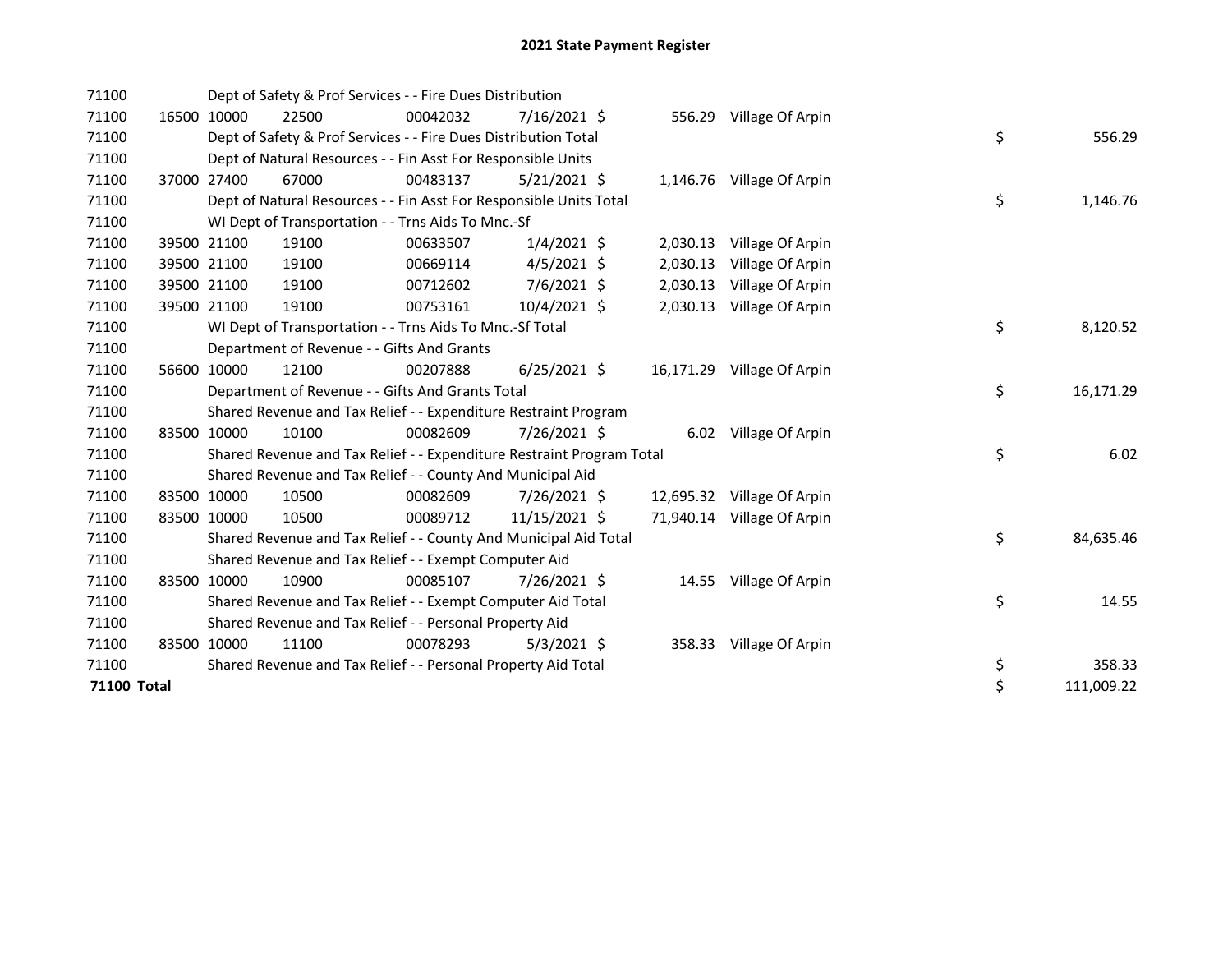| 71101              |       |             | Dept of Safety & Prof Services - - Fire Dues Distribution          |          |                |  |            |                                |  |    |            |  |  |
|--------------------|-------|-------------|--------------------------------------------------------------------|----------|----------------|--|------------|--------------------------------|--|----|------------|--|--|
| 71101              | 16500 | 10000       | 22500                                                              | 00042034 | 7/16/2021 \$   |  | 1,938.77   | Village Of Auburndale          |  |    |            |  |  |
| 71101              |       |             | Dept of Safety & Prof Services - - Fire Dues Distribution Total    |          |                |  |            |                                |  | \$ | 1,938.77   |  |  |
| 71101              |       |             | Dept of Natural Resources - - Fin Asst For Responsible Units       |          |                |  |            |                                |  |    |            |  |  |
| 71101              |       | 37000 27400 | 67000                                                              | 00483240 | $5/21/2021$ \$ |  |            | 2,429.82 Village Of Auburndale |  |    |            |  |  |
| 71101              |       |             | Dept of Natural Resources - - Fin Asst For Responsible Units Total |          |                |  |            |                                |  | \$ | 2,429.82   |  |  |
| 71101              |       |             | WI Dept of Transportation - - Trns Aids To Mnc.-Sf                 |          |                |  |            |                                |  |    |            |  |  |
| 71101              |       | 39500 21100 | 19100                                                              | 00633508 | $1/4/2021$ \$  |  | 10,717.80  | Village Of Auburndale          |  |    |            |  |  |
| 71101              |       | 39500 21100 | 19100                                                              | 00669115 | $4/5/2021$ \$  |  | 10.717.80  | Village Of Auburndale          |  |    |            |  |  |
| 71101              |       | 39500 21100 | 19100                                                              | 00712603 | $7/6/2021$ \$  |  | 10,717.80  | Village Of Auburndale          |  |    |            |  |  |
| 71101              |       | 39500 21100 | 19100                                                              | 00753162 | $10/4/2021$ \$ |  | 10,717.83  | Village Of Auburndale          |  |    |            |  |  |
| 71101              |       |             | WI Dept of Transportation - - Trns Aids To Mnc.-Sf Total           |          |                |  | \$         | 42,871.23                      |  |    |            |  |  |
| 71101              |       |             | Department of Revenue - - Gifts And Grants                         |          |                |  |            |                                |  |    |            |  |  |
| 71101              |       | 56600 10000 | 12100                                                              | 00207889 | $6/25/2021$ \$ |  | 34,802.29  | Village Of Auburndale          |  |    |            |  |  |
| 71101              |       |             | Department of Revenue - - Gifts And Grants Total                   |          |                |  |            |                                |  | \$ | 34,802.29  |  |  |
| 71101              |       |             | Shared Revenue and Tax Relief - - County And Municipal Aid         |          |                |  |            |                                |  |    |            |  |  |
| 71101              | 83500 | 10000       | 10500                                                              | 00082610 | 7/26/2021 \$   |  | 20,754.48  | Village Of Auburndale          |  |    |            |  |  |
| 71101              | 83500 | 10000       | 10500                                                              | 00089713 | 11/15/2021 \$  |  | 117,608.74 | Village Of Auburndale          |  |    |            |  |  |
| 71101              |       |             | Shared Revenue and Tax Relief - - County And Municipal Aid Total   |          |                |  |            |                                |  | \$ | 138,363.22 |  |  |
| 71101              |       |             | Shared Revenue and Tax Relief - - Exempt Computer Aid              |          |                |  |            |                                |  |    |            |  |  |
| 71101              |       | 83500 10000 | 10900                                                              | 00085108 | 7/26/2021 \$   |  |            | 651.62 Village Of Auburndale   |  |    |            |  |  |
| 71101              |       |             | Shared Revenue and Tax Relief - - Exempt Computer Aid Total        |          |                |  |            |                                |  | \$ | 651.62     |  |  |
| 71101              |       |             | Shared Revenue and Tax Relief - - Personal Property Aid            |          |                |  |            |                                |  |    |            |  |  |
| 71101              |       | 83500 10000 | 11100                                                              | 00079078 | $5/3/2021$ \$  |  | 21,496.59  | Village Of Auburndale          |  |    |            |  |  |
| 71101              |       |             | Shared Revenue and Tax Relief - - Personal Property Aid Total      |          |                |  |            |                                |  | \$ | 21,496.59  |  |  |
| <b>71101 Total</b> |       |             |                                                                    |          |                |  |            |                                |  | \$ | 242,553.54 |  |  |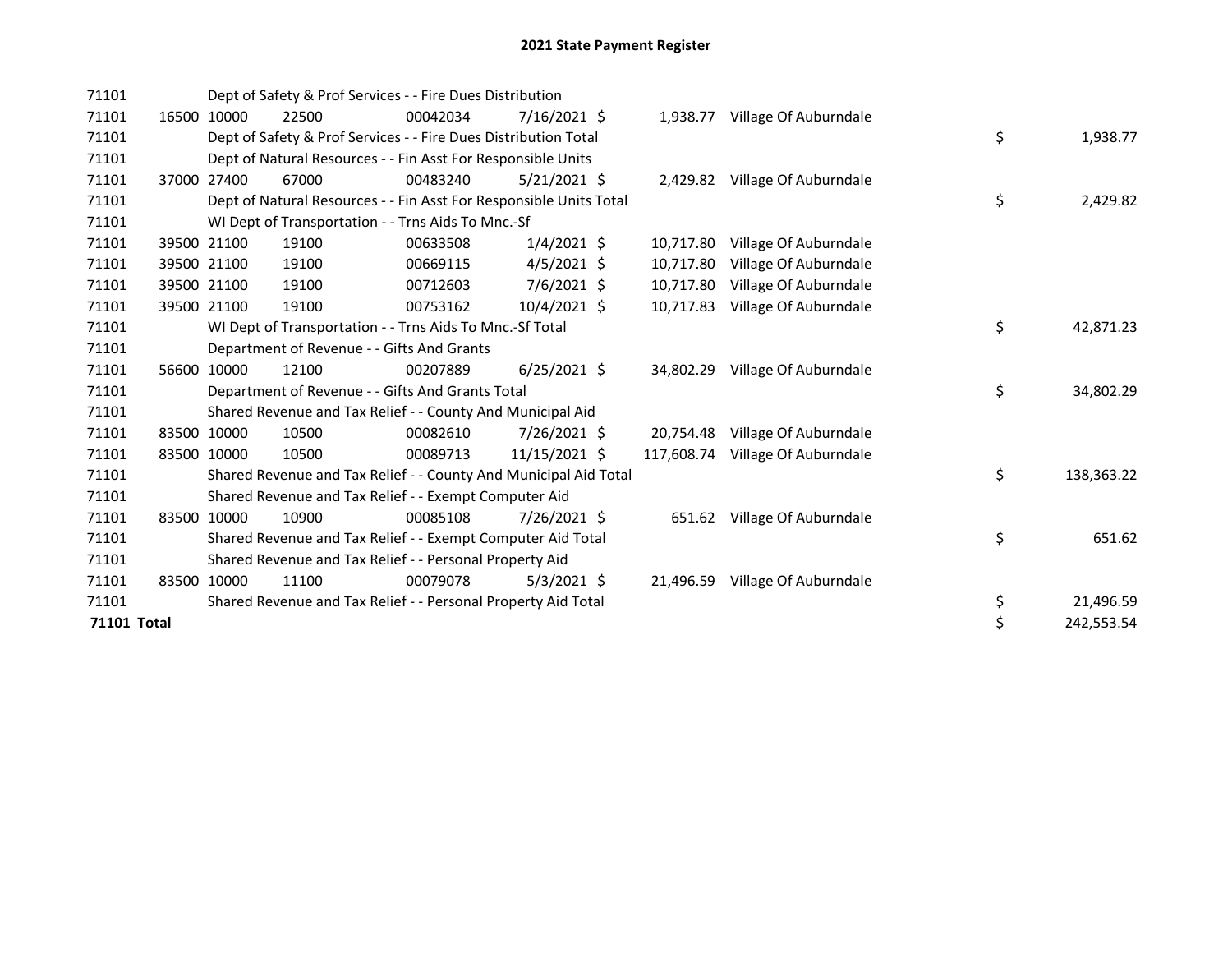| 71106 |             |             | Dept of Safety & Prof Services - - Fire Dues Distribution          |          |                |           |                            |    |            |
|-------|-------------|-------------|--------------------------------------------------------------------|----------|----------------|-----------|----------------------------|----|------------|
| 71106 |             | 16500 10000 | 22500                                                              | 00042035 | 7/16/2021 \$   |           | 4,473.22 Village Of Biron  |    |            |
| 71106 |             |             | Dept of Safety & Prof Services - - Fire Dues Distribution Total    |          |                |           |                            | \$ | 4,473.22   |
| 71106 |             |             | Dept of Natural Resources - - Resaids - Cnty Forst, Cl & Mfl       |          |                |           |                            |    |            |
| 71106 |             | 37000 21200 | 57100                                                              | 00488662 | $6/14/2021$ \$ |           | 4.40 Village Of Biron      |    |            |
| 71106 |             |             | Dept of Natural Resources - - Resaids - Cnty Forst, Cl & Mfl Total |          |                |           |                            | \$ | 4.40       |
| 71106 |             |             | Dept of Natural Resources - - Rec & Resource Aids, Fed             |          |                |           |                            |    |            |
| 71106 |             | 37000 21200 | 58300                                                              | 00480702 | $5/18/2021$ \$ |           | 1,796.85 Village Of Biron  |    |            |
| 71106 |             |             | Dept of Natural Resources - - Rec & Resource Aids, Fed Total       |          |                |           |                            | \$ | 1,796.85   |
| 71106 |             |             | Dept of Natural Resources - - Fin Asst For Responsible Units       |          |                |           |                            |    |            |
| 71106 |             | 37000 27400 | 67000                                                              | 00483055 | $5/21/2021$ \$ |           | 3,317.43 Village Of Biron  |    |            |
| 71106 |             |             | Dept of Natural Resources - - Fin Asst For Responsible Units Total |          |                |           |                            | \$ | 3,317.43   |
| 71106 |             |             | Dept of Natural Resources - - Recycling Consolidation Grants       |          |                |           |                            |    |            |
| 71106 |             | 37000 27400 | 67300                                                              | 00483055 | $5/21/2021$ \$ |           | 210.60 Village Of Biron    |    |            |
| 71106 |             |             | Dept of Natural Resources - - Recycling Consolidation Grants Total |          |                |           |                            | \$ | 210.60     |
| 71106 |             |             | WI Dept of Transportation - - Trns Aids To Mnc.-Sf                 |          |                |           |                            |    |            |
| 71106 |             | 39500 21100 | 19100                                                              | 00633509 | $1/4/2021$ \$  |           | 30,670.67 Village Of Biron |    |            |
| 71106 |             | 39500 21100 | 19100                                                              | 00669116 | 4/5/2021 \$    | 30,670.67 | Village Of Biron           |    |            |
| 71106 |             | 39500 21100 | 19100                                                              | 00712604 | 7/6/2021 \$    |           | 30,670.67 Village Of Biron |    |            |
| 71106 |             | 39500 21100 | 19100                                                              | 00753163 | 10/4/2021 \$   |           | 30,670.67 Village Of Biron |    |            |
| 71106 |             |             | WI Dept of Transportation - - Trns Aids To Mnc.-Sf Total           |          |                |           |                            | \$ | 122,682.68 |
| 71106 |             |             | Department of Revenue - - Gifts And Grants                         |          |                |           |                            |    |            |
| 71106 |             | 56600 10000 | 12100                                                              | 00207890 | 6/25/2021 \$   |           | 40,402.06 Village Of Biron |    |            |
| 71106 |             |             | Department of Revenue - - Gifts And Grants Total                   |          |                |           |                            | \$ | 40,402.06  |
| 71106 |             |             | Department of Revenue - - Misc Revenue Holding Clearing            |          |                |           |                            |    |            |
| 71106 |             | 56600 10000 | 99500                                                              | 00189095 | $1/8/2021$ \$  | 50.00     | Village Of Biron           |    |            |
| 71106 |             | 56600 10000 | 99500                                                              | 00191166 | 2/5/2021 \$    | 50.00     | Village Of Biron           |    |            |
| 71106 |             | 56600 10000 | 99500                                                              | 00193802 | $3/5/2021$ \$  | 50.00     | Village Of Biron           |    |            |
| 71106 |             | 56600 10000 | 99500                                                              | 00198089 | $4/7/2021$ \$  | 50.00     | Village Of Biron           |    |            |
| 71106 |             | 56600 10000 | 99500                                                              | 00201437 | 5/7/2021 \$    | 50.00     | Village Of Biron           |    |            |
| 71106 |             | 56600 10000 | 99500                                                              | 00204664 | $6/7/2021$ \$  | 50.00     | Village Of Biron           |    |            |
| 71106 |             | 56600 10000 | 99500                                                              | 00209232 | 7/8/2021 \$    | 50.00     | Village Of Biron           |    |            |
| 71106 |             | 56600 10000 | 99500                                                              | 00211968 | 8/6/2021 \$    | 50.00     | Village Of Biron           |    |            |
| 71106 |             | 56600 10000 | 99500                                                              | 00214589 | 9/8/2021 \$    | 50.00     | Village Of Biron           |    |            |
| 71106 |             | 56600 10000 | 99500                                                              | 00216842 | 10/7/2021 \$   | 50.00     | Village Of Biron           |    |            |
| 71106 | 56600 10000 |             | 99500                                                              | 00219431 | 11/5/2021 \$   | 50.00     | Village Of Biron           |    |            |
| 71106 | 56600 10000 |             | 99500                                                              | 00221582 | 12/7/2021 \$   |           | 50.00 Village Of Biron     |    |            |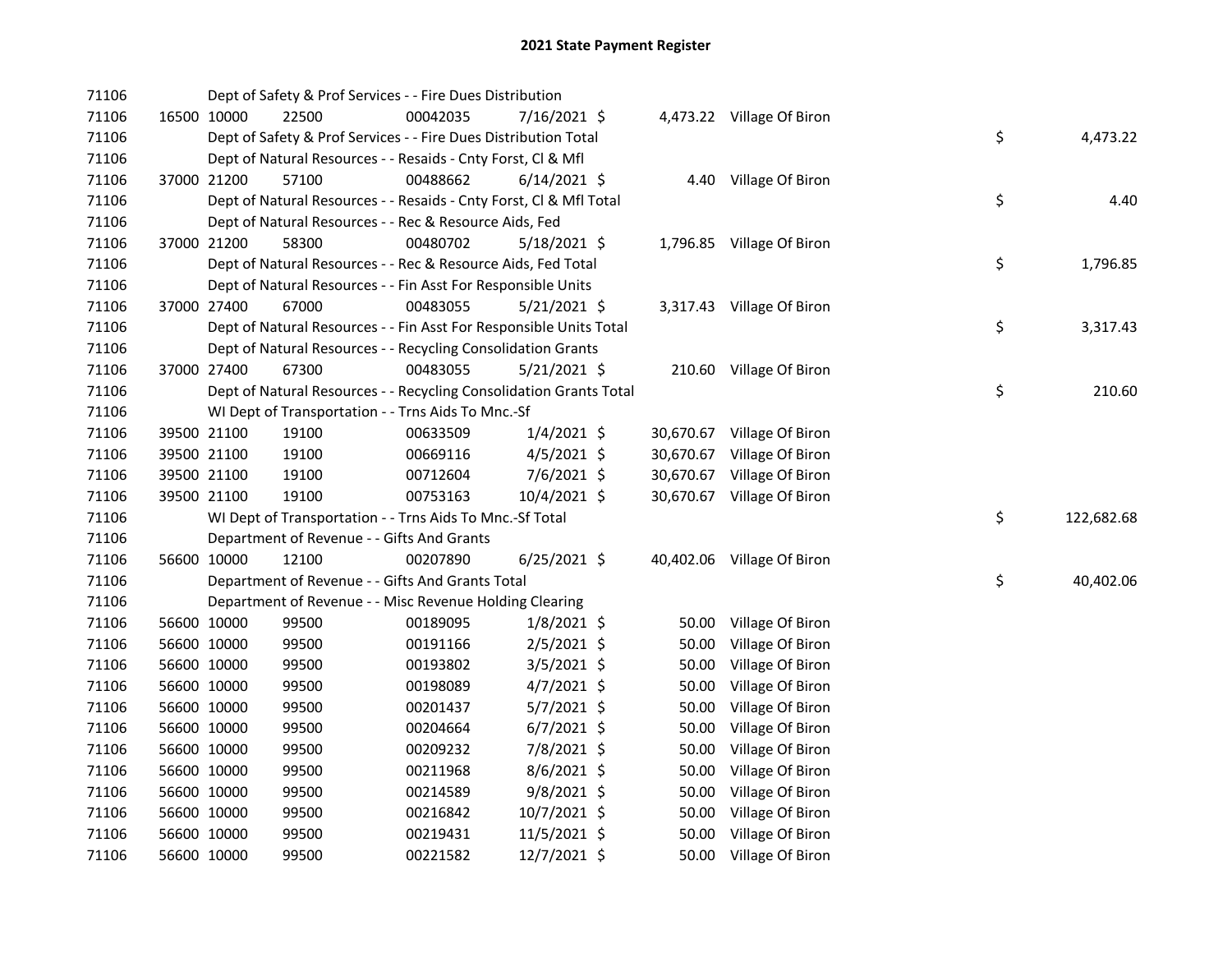| 71106 |                                                                                              |             | Department of Revenue - - Misc Revenue Holding Clearing Total                                                                                                                                                  |          | \$             | 600.00   |           |                  |  |    |            |  |  |
|-------|----------------------------------------------------------------------------------------------|-------------|----------------------------------------------------------------------------------------------------------------------------------------------------------------------------------------------------------------|----------|----------------|----------|-----------|------------------|--|----|------------|--|--|
| 71106 |                                                                                              |             | Shared Revenue and Tax Relief - - Expenditure Restraint Program<br>00082611<br>10100<br>7/26/2021 \$<br>Village Of Biron<br>35,359.64<br>Shared Revenue and Tax Relief - - Expenditure Restraint Program Total |          |                |          |           |                  |  |    |            |  |  |
| 71106 |                                                                                              | 83500 10000 |                                                                                                                                                                                                                |          |                |          |           |                  |  |    |            |  |  |
| 71106 |                                                                                              |             |                                                                                                                                                                                                                |          |                |          |           |                  |  | \$ | 35,359.64  |  |  |
| 71106 |                                                                                              |             | Shared Revenue and Tax Relief - - County And Municipal Aid                                                                                                                                                     |          |                |          |           |                  |  |    |            |  |  |
| 71106 |                                                                                              | 83500 10000 | 10500                                                                                                                                                                                                          | 00082611 | $7/26/2021$ \$ |          | 1,625.27  | Village Of Biron |  |    |            |  |  |
| 71106 | 83500                                                                                        | 10000       | 10500                                                                                                                                                                                                          | 00089714 | 11/15/2021 \$  |          | 9,209.87  | Village Of Biron |  |    |            |  |  |
| 71106 |                                                                                              |             | Shared Revenue and Tax Relief - - County And Municipal Aid Total                                                                                                                                               |          |                |          |           |                  |  | \$ | 10,835.14  |  |  |
| 71106 |                                                                                              |             | Shared Revenue and Tax Relief - - Exempt Computer Aid                                                                                                                                                          |          |                |          |           |                  |  |    |            |  |  |
| 71106 |                                                                                              | 83500 10000 | 10900                                                                                                                                                                                                          | 00085109 | $7/26/2021$ \$ |          | 1,850.91  | Village Of Biron |  |    |            |  |  |
| 71106 |                                                                                              | 83500 10000 | 10900                                                                                                                                                                                                          | 00085996 | 7/26/2021 \$   |          | 73.38     | Village Of Biron |  |    |            |  |  |
| 71106 |                                                                                              |             | Shared Revenue and Tax Relief - - Exempt Computer Aid Total                                                                                                                                                    |          | \$             | 1,924.29 |           |                  |  |    |            |  |  |
| 71106 |                                                                                              |             | Shared Revenue and Tax Relief - - Utility Aid                                                                                                                                                                  |          |                |          |           |                  |  |    |            |  |  |
| 71106 |                                                                                              | 83500 10000 | 11000                                                                                                                                                                                                          | 00082611 | 7/26/2021 \$   |          | 3,760.46  | Village Of Biron |  |    |            |  |  |
| 71106 |                                                                                              | 83500 10000 | 11000                                                                                                                                                                                                          | 00089714 | 11/15/2021 \$  |          | 22,548.57 | Village Of Biron |  |    |            |  |  |
| 71106 |                                                                                              |             | Shared Revenue and Tax Relief - - Utility Aid Total                                                                                                                                                            |          |                |          |           |                  |  | \$ | 26,309.03  |  |  |
| 71106 |                                                                                              |             | Shared Revenue and Tax Relief - - Personal Property Aid                                                                                                                                                        |          |                |          |           |                  |  |    |            |  |  |
| 71106 | 83500                                                                                        | 10000       | 11100                                                                                                                                                                                                          | 00078294 | $5/3/2021$ \$  |          | 11,615.29 | Village Of Biron |  |    |            |  |  |
| 71106 |                                                                                              | 83500 10000 | 11100                                                                                                                                                                                                          | 00079079 | $5/3/2021$ \$  |          | 55,634.53 | Village Of Biron |  |    |            |  |  |
| 71106 |                                                                                              |             | Shared Revenue and Tax Relief - - Personal Property Aid Total                                                                                                                                                  |          |                |          |           |                  |  |    | 67,249.82  |  |  |
| 71106 |                                                                                              |             | Shared Revenue and Tax Relief - - State Aid; Video Service Provider Fee                                                                                                                                        |          |                |          |           |                  |  |    |            |  |  |
| 71106 |                                                                                              | 83500 10000 | 11200                                                                                                                                                                                                          | 00083309 | 7/26/2021 \$   |          | 2,736.54  | Village Of Biron |  |    |            |  |  |
| 71106 |                                                                                              |             |                                                                                                                                                                                                                |          | \$             | 2,736.54 |           |                  |  |    |            |  |  |
|       | Shared Revenue and Tax Relief - - State Aid; Video Service Provider Fee Total<br>71106 Total |             |                                                                                                                                                                                                                |          |                |          |           |                  |  | \$ | 317,901.70 |  |  |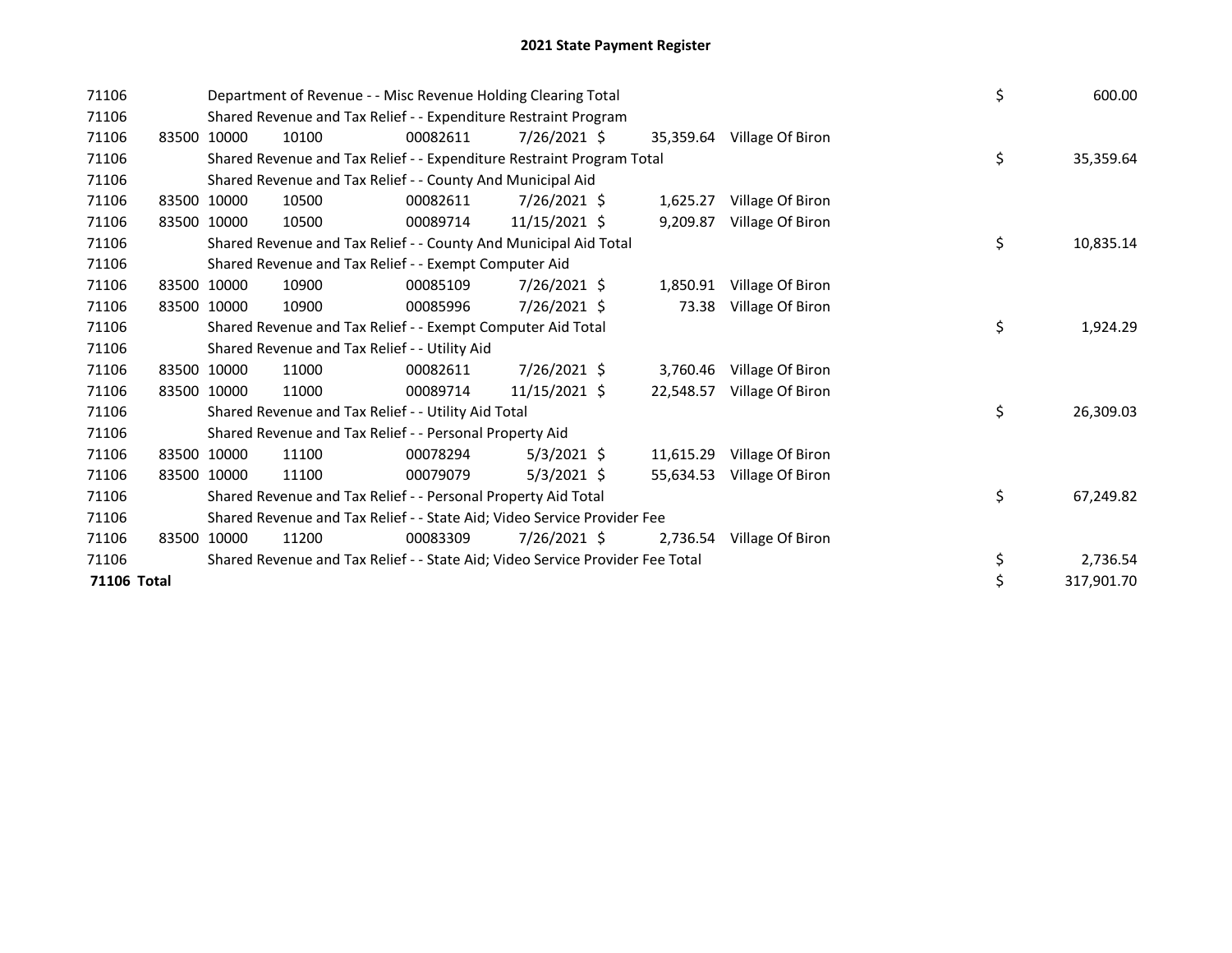| 71122              |             | Dept of Safety & Prof Services - - Fire Dues Distribution          |          |                |  |           |                             |  |    |            |  |  |
|--------------------|-------------|--------------------------------------------------------------------|----------|----------------|--|-----------|-----------------------------|--|----|------------|--|--|
| 71122              | 16500 10000 | 22500                                                              | 00042042 | 7/16/2021 \$   |  |           | 2,769.57 Village Of Hewitt  |  |    |            |  |  |
| 71122              |             | Dept of Safety & Prof Services - - Fire Dues Distribution Total    |          |                |  |           |                             |  | \$ | 2,769.57   |  |  |
| 71122              |             | Dept of Natural Resources - - Fin Asst For Responsible Units       |          |                |  |           |                             |  |    |            |  |  |
| 71122              | 37000 27400 | 67000                                                              | 00483864 | $5/21/2021$ \$ |  |           | 1,274.35 Village Of Hewitt  |  |    |            |  |  |
| 71122              |             | Dept of Natural Resources - - Fin Asst For Responsible Units Total |          |                |  |           |                             |  | \$ | 1,274.35   |  |  |
| 71122              |             | WI Dept of Transportation - - Trns Aids To Mnc.-Sf                 |          |                |  |           |                             |  |    |            |  |  |
| 71122              | 39500 21100 | 19100                                                              | 00633510 | $1/4/2021$ \$  |  | 3,922.29  | Village Of Hewitt           |  |    |            |  |  |
| 71122              | 39500 21100 | 19100                                                              | 00669117 | $4/5/2021$ \$  |  | 3,922.29  | Village Of Hewitt           |  |    |            |  |  |
| 71122              | 39500 21100 | 19100                                                              | 00712605 | 7/6/2021 \$    |  | 3,922.29  | Village Of Hewitt           |  |    |            |  |  |
| 71122              | 39500 21100 | 19100                                                              | 00753164 | 10/4/2021 \$   |  | 3,922.29  | Village Of Hewitt           |  |    |            |  |  |
| 71122              |             | WI Dept of Transportation - - Trns Aids To Mnc.-Sf Total           |          |                |  |           |                             |  | \$ | 15,689.16  |  |  |
| 71122              |             | Elections Commission - - General Program Ops, GPR                  |          |                |  |           |                             |  |    |            |  |  |
| 71122              | 51000 10000 | 10100                                                              | 00005174 | $1/11/2021$ \$ |  |           | 234.80 Village Of Hewitt    |  |    |            |  |  |
| 71122              |             | Elections Commission - - General Program Ops, GPR Total            |          |                |  |           |                             |  | \$ | 234.80     |  |  |
| 71122              |             | Department of Revenue - - Gifts And Grants                         |          |                |  |           |                             |  |    |            |  |  |
| 71122              | 56600 10000 | 12100                                                              | 00207891 | $6/25/2021$ \$ |  | 40,716.07 | Village Of Hewitt           |  |    |            |  |  |
| 71122              |             | Department of Revenue - - Gifts And Grants Total                   |          |                |  |           |                             |  | \$ | 40,716.07  |  |  |
| 71122              |             | Shared Revenue and Tax Relief - - County And Municipal Aid         |          |                |  |           |                             |  |    |            |  |  |
| 71122              | 83500 10000 | 10500                                                              | 00082612 | 7/26/2021 \$   |  | 9,462.67  | Village Of Hewitt           |  |    |            |  |  |
| 71122              | 83500 10000 | 10500                                                              | 00089715 | 11/15/2021 \$  |  |           | 53,621.79 Village Of Hewitt |  |    |            |  |  |
| 71122              |             | Shared Revenue and Tax Relief - - County And Municipal Aid Total   |          |                |  |           |                             |  | \$ | 63,084.46  |  |  |
| 71122              |             | Shared Revenue and Tax Relief - - Exempt Computer Aid              |          |                |  |           |                             |  |    |            |  |  |
| 71122              | 83500 10000 | 10900                                                              | 00085110 | 7/26/2021 \$   |  |           | 19.75 Village Of Hewitt     |  |    |            |  |  |
| 71122              |             | Shared Revenue and Tax Relief - - Exempt Computer Aid Total        |          |                |  |           |                             |  | \$ | 19.75      |  |  |
| 71122              |             | Shared Revenue and Tax Relief - - Personal Property Aid            |          |                |  |           |                             |  |    |            |  |  |
| 71122              | 83500 10000 | 11100                                                              | 00078295 | $5/3/2021$ \$  |  |           | 541.60 Village Of Hewitt    |  |    |            |  |  |
| 71122              |             | Shared Revenue and Tax Relief - - Personal Property Aid Total      |          |                |  |           |                             |  | \$ | 541.60     |  |  |
| <b>71122 Total</b> |             |                                                                    |          |                |  |           |                             |  | \$ | 124,329.76 |  |  |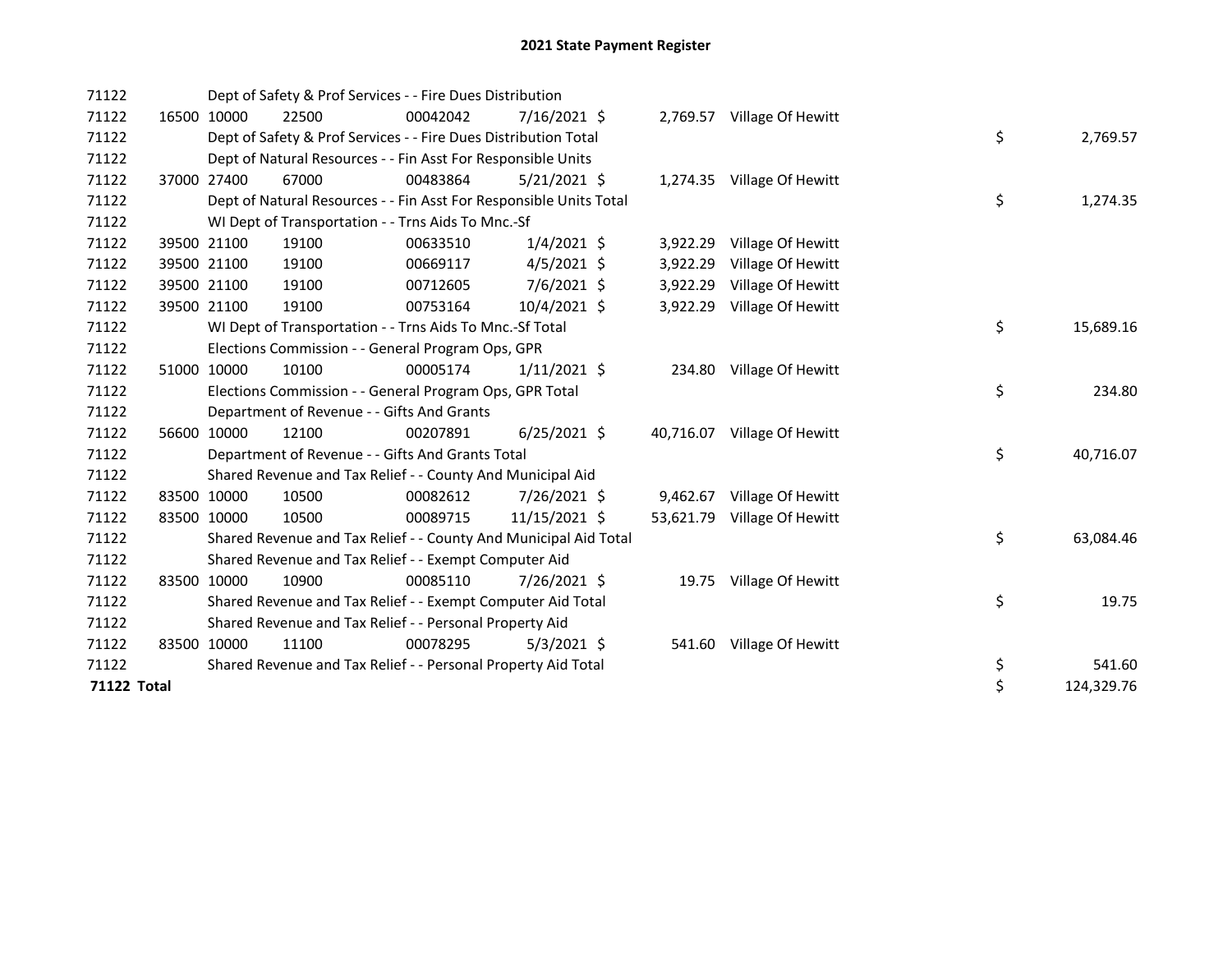| 71151              |       |             | Dept of Safety & Prof Services - - Fire Dues Distribution<br>7/16/2021 \$<br>22500<br>00042048<br>Village of Milladore<br>587.93 |          |                      |  |           |                             |  |    |           |  |  |
|--------------------|-------|-------------|----------------------------------------------------------------------------------------------------------------------------------|----------|----------------------|--|-----------|-----------------------------|--|----|-----------|--|--|
| 71151              |       | 16500 10000 |                                                                                                                                  |          |                      |  |           |                             |  |    |           |  |  |
| 71151              |       |             | Dept of Safety & Prof Services - - Fire Dues Distribution Total                                                                  |          |                      |  |           |                             |  | \$ | 587.93    |  |  |
| 71151              |       |             | Dept of Natural Resources - - Fin Asst For Responsible Units                                                                     |          |                      |  |           |                             |  |    |           |  |  |
| 71151              | 37000 | 27400       | 67000                                                                                                                            | 00483641 | $5/21/2021$ \$       |  |           | 568.23 Village of Milladore |  |    |           |  |  |
| 71151              |       |             | Dept of Natural Resources - - Fin Asst For Responsible Units Total                                                               |          |                      |  |           |                             |  | \$ | 568.23    |  |  |
| 71151              |       |             | WI Dept of Transportation - - Trns Aids To Mnc.-Sf                                                                               |          |                      |  |           |                             |  |    |           |  |  |
| 71151              |       | 39500 21100 | 19100                                                                                                                            | 00633511 | $1/4/2021$ \$        |  | 1,819.89  | Village of Milladore        |  |    |           |  |  |
| 71151              |       | 39500 21100 | 19100                                                                                                                            | 00669118 | $4/5/2021$ \$        |  | 1,819.89  | Village of Milladore        |  |    |           |  |  |
| 71151              |       | 39500 21100 | 19100                                                                                                                            | 00712606 | 7/6/2021 \$          |  | 1,819.89  | Village of Milladore        |  |    |           |  |  |
| 71151              |       | 39500 21100 | 19100                                                                                                                            | 00753165 | $10/4/2021 \text{ }$ |  | 1,819.89  | Village of Milladore        |  |    |           |  |  |
| 71151              |       |             | WI Dept of Transportation - - Trns Aids To Mnc.-Sf Total                                                                         |          |                      |  |           |                             |  | \$ | 7,279.56  |  |  |
| 71151              |       |             | Department of Revenue - - Gifts And Grants                                                                                       |          |                      |  |           |                             |  |    |           |  |  |
| 71151              |       | 56600 10000 | 12100                                                                                                                            | 00207892 | $6/25/2021$ \$       |  | 13,659.25 | Village of Milladore        |  |    |           |  |  |
| 71151              |       |             | Department of Revenue - - Gifts And Grants Total                                                                                 |          |                      |  |           |                             |  | \$ | 13,659.25 |  |  |
| 71151              |       |             | Shared Revenue and Tax Relief - - County And Municipal Aid                                                                       |          |                      |  |           |                             |  |    |           |  |  |
| 71151              |       | 83500 10000 | 10500                                                                                                                            | 00082613 | $7/26/2021$ \$       |  | 10,746.30 | Village of Milladore        |  |    |           |  |  |
| 71151              |       | 83500 10000 | 10500                                                                                                                            | 00089716 | 11/15/2021 \$        |  | 60,895.67 | Village of Milladore        |  |    |           |  |  |
| 71151              |       |             | Shared Revenue and Tax Relief - - County And Municipal Aid Total                                                                 |          |                      |  |           |                             |  | \$ | 71,641.97 |  |  |
| 71151              |       |             | Shared Revenue and Tax Relief - - Personal Property Aid                                                                          |          |                      |  |           |                             |  |    |           |  |  |
| 71151              |       | 83500 10000 | 11100                                                                                                                            | 00078296 | $5/3/2021$ \$        |  | 294.83    | Village of Milladore        |  |    |           |  |  |
| 71151              |       |             | Shared Revenue and Tax Relief - - Personal Property Aid Total                                                                    |          |                      |  |           |                             |  | \$ | 294.83    |  |  |
| <b>71151 Total</b> |       |             |                                                                                                                                  |          |                      |  |           |                             |  | \$ | 94,031.77 |  |  |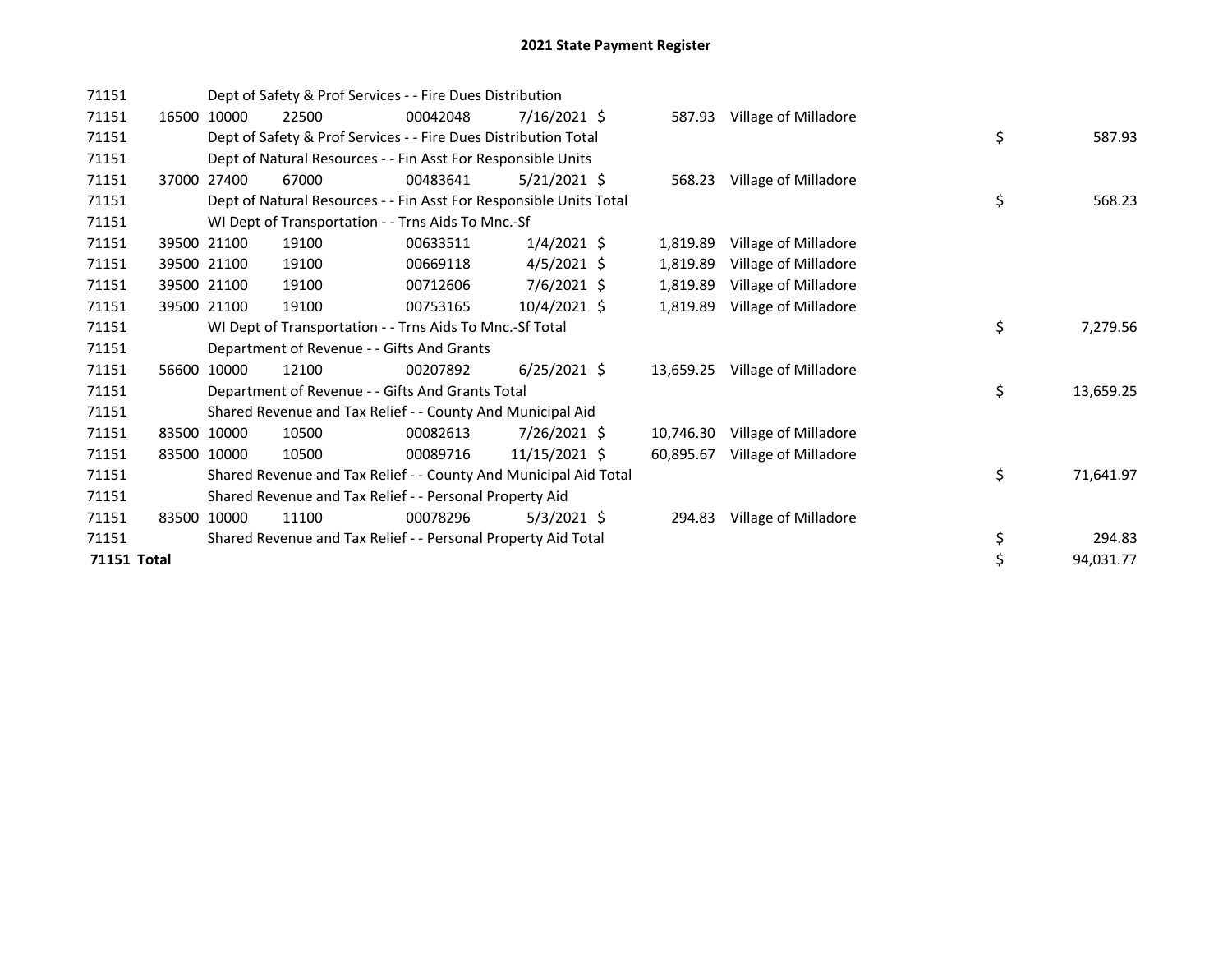| 71171 |             | Dept of Safety & Prof Services - - Fire Dues Distribution          |          |                |           |                                   |    |            |
|-------|-------------|--------------------------------------------------------------------|----------|----------------|-----------|-----------------------------------|----|------------|
| 71171 | 16500 10000 | 22500                                                              | 00042052 | 7/16/2021 \$   |           | 4,805.72 Village Of Port Edwards  |    |            |
| 71171 |             | Dept of Safety & Prof Services - - Fire Dues Distribution Total    |          |                |           |                                   | \$ | 4,805.72   |
| 71171 |             | Dept of Natural Resources - - Aids In Lieu Of Taxes - Gener        |          |                |           |                                   |    |            |
| 71171 | 37000 10000 | 50300                                                              | 00458167 | $1/21/2021$ \$ |           | 1,777.27 Village Of Port Edwards  |    |            |
| 71171 |             | Dept of Natural Resources - - Aids In Lieu Of Taxes - Gener Total  |          |                |           |                                   | \$ | 1,777.27   |
| 71171 |             | Dept of Natural Resources - - Resaids - Cnty Forst, Cl & Mfl       |          |                |           |                                   |    |            |
| 71171 | 37000 21200 | 57100                                                              | 00488663 | $6/14/2021$ \$ |           | 99.89 Village Of Port Edwards     |    |            |
| 71171 |             | Dept of Natural Resources - - Resaids - Cnty Forst, CI & Mfl Total |          |                |           |                                   | \$ | 99.89      |
| 71171 |             | Dept of Natural Resources - - Fin Asst For Responsible Units       |          |                |           |                                   |    |            |
| 71171 | 37000 27400 | 67000                                                              | 00483034 | $5/21/2021$ \$ |           | 13,655.67 Village Of Port Edwards |    |            |
| 71171 |             | Dept of Natural Resources - - Fin Asst For Responsible Units Total |          |                |           |                                   | \$ | 13,655.67  |
| 71171 |             | WI Dept of Transportation - - Trns Aids To Mnc.-Sf                 |          |                |           |                                   |    |            |
| 71171 | 39500 21100 | 19100                                                              | 00633512 | $1/4/2021$ \$  |           | 38,423.46 Village Of Port Edwards |    |            |
| 71171 | 39500 21100 | 19100                                                              | 00669119 | $4/5/2021$ \$  | 38,423.46 | Village Of Port Edwards           |    |            |
| 71171 | 39500 21100 | 19100                                                              | 00712607 | 7/6/2021 \$    | 38,423.46 | Village Of Port Edwards           |    |            |
| 71171 | 39500 21100 | 19100                                                              | 00753166 | 10/4/2021 \$   |           | 38,423.48 Village Of Port Edwards |    |            |
| 71171 |             | WI Dept of Transportation - - Trns Aids To Mnc.-Sf Total           |          |                |           |                                   | \$ | 153,693.86 |
| 71171 |             | Department of Justice - - Officer training reimbursement           |          |                |           |                                   |    |            |
| 71171 | 45500 10000 | 21400                                                              | 00105752 | 11/23/2021 \$  |           | 480.00 Village Of Port Edwards    |    |            |
| 71171 |             | Department of Justice - - Officer training reimbursement Total     |          |                |           |                                   | \$ | 480.00     |
| 71171 |             | Department of Revenue - - Gifts And Grants                         |          |                |           |                                   |    |            |
| 71171 | 56600 10000 | 12100                                                              | 00207893 | 6/25/2021 \$   |           | 92,265.33 Village Of Port Edwards |    |            |
| 71171 |             | Department of Revenue - - Gifts And Grants Total                   |          |                |           |                                   | \$ | 92,265.33  |
| 71171 |             | Department of Revenue - - Misc Revenue Holding Clearing            |          |                |           |                                   |    |            |
| 71171 | 56600 10000 | 99500                                                              | 00193082 | $3/1/2021$ \$  |           | 1,024.15 Village Of Port Edwards  |    |            |
| 71171 | 56600 10000 | 99500                                                              | 00194417 | 3/8/2021 \$    | 25.56     | Village Of Port Edwards           |    |            |
| 71171 | 56600 10000 | 99500                                                              | 00195281 | 3/15/2021 \$   | 334.00    | Village Of Port Edwards           |    |            |
| 71171 | 56600 10000 | 99500                                                              | 00196069 | $3/22/2021$ \$ | 250.00    | Village Of Port Edwards           |    |            |
| 71171 | 56600 10000 | 99500                                                              | 00200053 | $4/26/2021$ \$ | 48.80     | Village Of Port Edwards           |    |            |
| 71171 | 56600 10000 | 99500                                                              | 00203217 | 5/24/2021 \$   | 340.80    | Village Of Port Edwards           |    |            |
| 71171 | 56600 10000 | 99500                                                              | 00205494 | $6/14/2021$ \$ |           | 148.00 Village Of Port Edwards    |    |            |
| 71171 | 56600 10000 | 99500                                                              | 00210895 | 7/26/2021 \$   | 124.00    | Village Of Port Edwards           |    |            |
| 71171 | 56600 10000 | 99500                                                              | 00212741 | $8/16/2021$ \$ | 124.00    | Village Of Port Edwards           |    |            |
| 71171 | 56600 10000 | 99500                                                              | 00216839 | 10/7/2021 \$   | 98.80     | Village Of Port Edwards           |    |            |
| 71171 | 56600 10000 | 99500                                                              | 00218181 | 10/25/2021 \$  | 155.00    | Village Of Port Edwards           |    |            |
| 71171 |             | Department of Revenue - - Misc Revenue Holding Clearing Total      |          |                |           |                                   | \$ | 2,673.11   |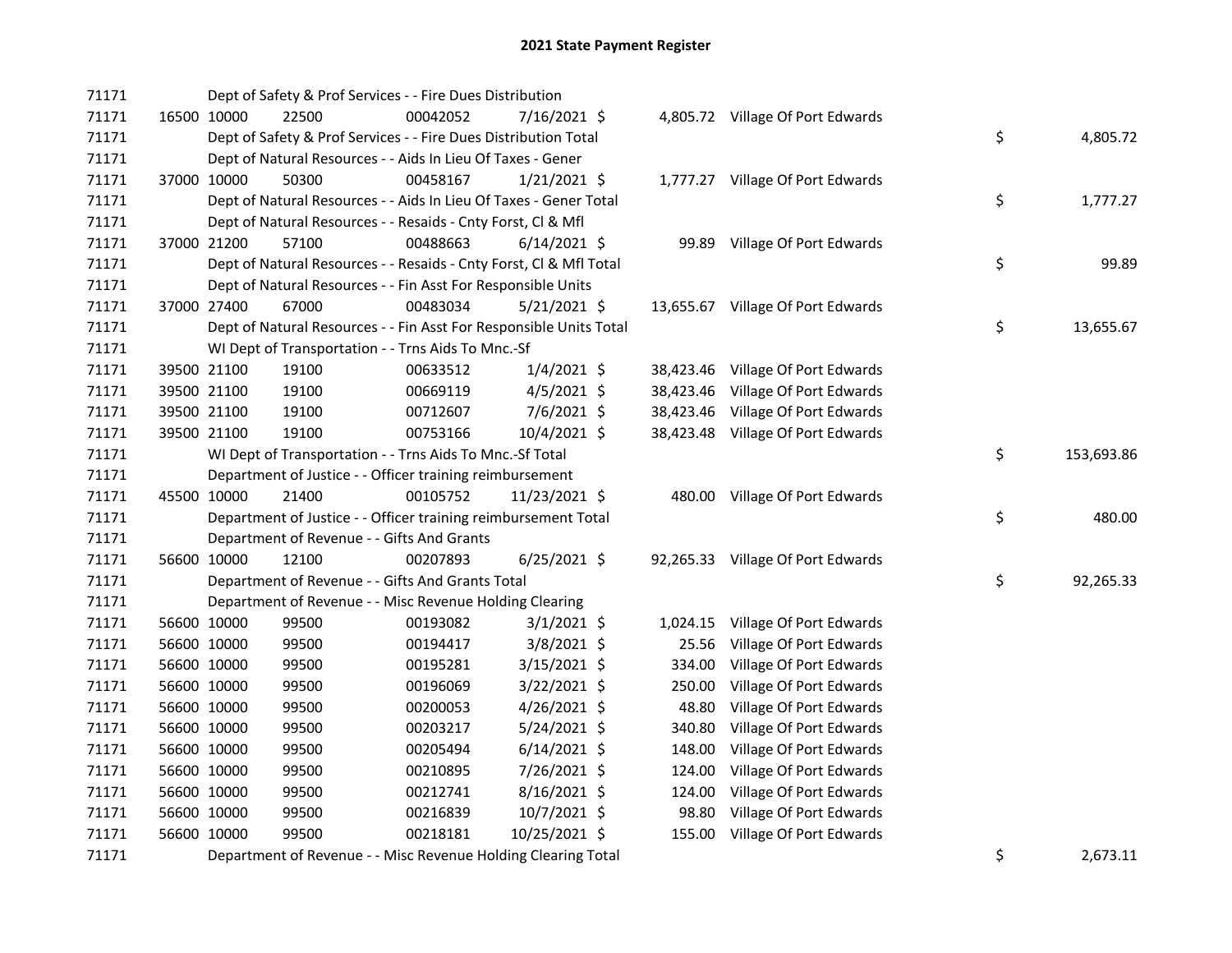| 71171       |             | Shared Revenue and Tax Relief - - Expenditure Restraint Program               |          |                 |            |                         |    |            |
|-------------|-------------|-------------------------------------------------------------------------------|----------|-----------------|------------|-------------------------|----|------------|
| 71171       | 83500 10000 | 10100                                                                         | 00082614 | $7/26/2021$ \$  | 44.054.08  | Village Of Port Edwards |    |            |
| 71171       |             | Shared Revenue and Tax Relief - - Expenditure Restraint Program Total         |          |                 |            |                         | \$ | 44,054.08  |
| 71171       |             | Shared Revenue and Tax Relief - - County And Municipal Aid                    |          |                 |            |                         |    |            |
| 71171       | 83500 10000 | 10500                                                                         | 00082614 | $7/26/2021$ \$  | 29,531.09  | Village Of Port Edwards |    |            |
| 71171       | 83500 10000 | 10500                                                                         | 00089717 | $11/15/2021$ \$ | 167,342.84 | Village Of Port Edwards |    |            |
| 71171       |             | Shared Revenue and Tax Relief - - County And Municipal Aid Total              |          |                 |            |                         | \$ | 196,873.93 |
| 71171       |             | Shared Revenue and Tax Relief - - Exempt Computer Aid                         |          |                 |            |                         |    |            |
| 71171       | 83500 10000 | 10900                                                                         | 00085111 | $7/26/2021$ \$  | 266.05     | Village Of Port Edwards |    |            |
| 71171       | 83500 10000 | 10900                                                                         | 00085997 | $7/26/2021$ \$  | 1,597.93   | Village Of Port Edwards |    |            |
| 71171       |             | Shared Revenue and Tax Relief - - Exempt Computer Aid Total                   |          |                 |            |                         | \$ | 1,863.98   |
| 71171       |             | Shared Revenue and Tax Relief - - Utility Aid                                 |          |                 |            |                         |    |            |
| 71171       | 83500 10000 | 11000                                                                         | 00082614 | 7/26/2021 \$    | 4,684.74   | Village Of Port Edwards |    |            |
| 71171       | 83500 10000 | 11000                                                                         | 00089717 | 11/15/2021 \$   | 26.599.87  | Village Of Port Edwards |    |            |
| 71171       |             | Shared Revenue and Tax Relief - - Utility Aid Total                           |          |                 |            |                         | \$ | 31,284.61  |
| 71171       |             | Shared Revenue and Tax Relief - - Personal Property Aid                       |          |                 |            |                         |    |            |
| 71171       | 83500 10000 | 11100                                                                         | 00078297 | $5/3/2021$ \$   | 1,067.48   | Village Of Port Edwards |    |            |
| 71171       | 83500 10000 | 11100                                                                         | 00079080 | $5/3/2021$ \$   | 3,651.35   | Village Of Port Edwards |    |            |
| 71171       |             | Shared Revenue and Tax Relief - - Personal Property Aid Total                 |          |                 |            |                         | \$ | 4,718.83   |
| 71171       |             | Shared Revenue and Tax Relief - - State Aid; Video Service Provider Fee       |          |                 |            |                         |    |            |
| 71171       | 83500 10000 | 11200                                                                         | 00083310 | 7/26/2021 \$    | 5,673.23   | Village Of Port Edwards |    |            |
| 71171       |             | Shared Revenue and Tax Relief - - State Aid; Video Service Provider Fee Total |          |                 |            |                         | \$ | 5,673.23   |
| 71171 Total |             |                                                                               |          |                 |            |                         | \$ | 553,919.51 |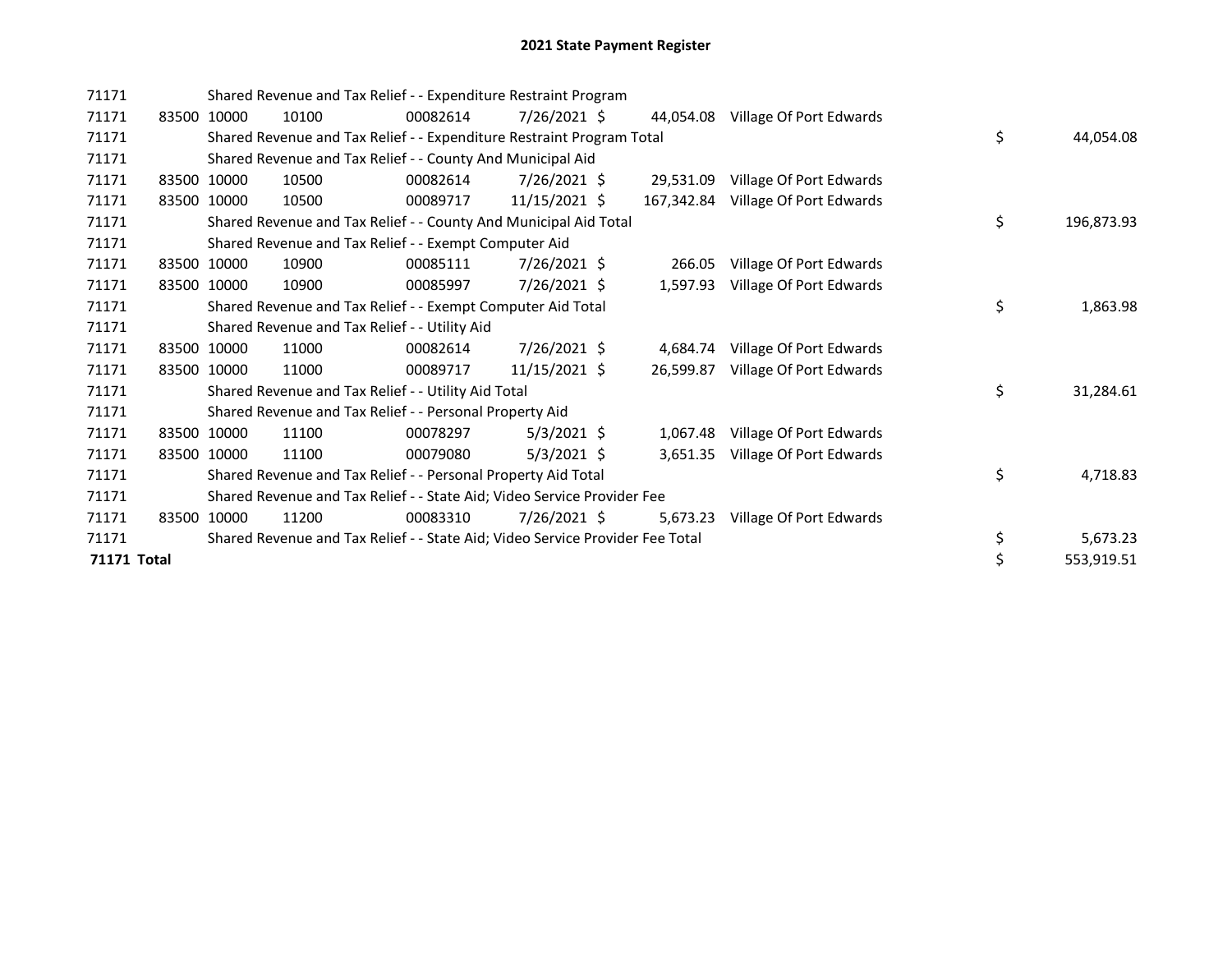| 71178              |       |             | Dept of Safety & Prof Services - - Fire Dues Distribution          |          |                |  |           |                              |  |    |            |  |  |
|--------------------|-------|-------------|--------------------------------------------------------------------|----------|----------------|--|-----------|------------------------------|--|----|------------|--|--|
| 71178              | 16500 | 10000       | 22500                                                              | 00042057 | 7/16/2021 \$   |  | 1,514.39  | Village Of Rudolph           |  |    |            |  |  |
| 71178              |       |             | Dept of Safety & Prof Services - - Fire Dues Distribution Total    |          |                |  |           |                              |  | \$ | 1,514.39   |  |  |
| 71178              |       |             | Dept of Natural Resources - - Fin Asst For Responsible Units       |          |                |  |           |                              |  |    |            |  |  |
| 71178              |       | 37000 27400 | 67000                                                              | 00483695 | $5/21/2021$ \$ |  |           | 1,487.53 Village Of Rudolph  |  |    |            |  |  |
| 71178              |       |             | Dept of Natural Resources - - Fin Asst For Responsible Units Total |          |                |  |           |                              |  | \$ | 1,487.53   |  |  |
| 71178              |       |             | WI Dept of Transportation - - Trns Aids To Mnc.-Sf                 |          |                |  |           |                              |  |    |            |  |  |
| 71178              |       | 39500 21100 | 19100                                                              | 00633513 | $1/4/2021$ \$  |  | 3,718.62  | Village Of Rudolph           |  |    |            |  |  |
| 71178              |       | 39500 21100 | 19100                                                              | 00669120 | $4/5/2021$ \$  |  | 3,718.62  | Village Of Rudolph           |  |    |            |  |  |
| 71178              |       | 39500 21100 | 19100                                                              | 00712608 | 7/6/2021 \$    |  | 3,718.62  | Village Of Rudolph           |  |    |            |  |  |
| 71178              |       | 39500 21100 | 19100                                                              | 00753167 | 10/4/2021 \$   |  | 3,718.62  | Village Of Rudolph           |  |    |            |  |  |
| 71178              |       |             | WI Dept of Transportation - - Trns Aids To Mnc.-Sf Total           |          |                |  | \$        | 14,874.48                    |  |    |            |  |  |
| 71178              |       |             | Department of Revenue - - Gifts And Grants                         |          |                |  |           |                              |  |    |            |  |  |
| 71178              |       | 56600 10000 | 12100                                                              | 00207894 | $6/25/2021$ \$ |  |           | 21,771.06 Village Of Rudolph |  |    |            |  |  |
| 71178              |       |             | Department of Revenue - - Gifts And Grants Total                   |          |                |  |           |                              |  | \$ | 21,771.06  |  |  |
| 71178              |       |             | Shared Revenue and Tax Relief - - County And Municipal Aid         |          |                |  |           |                              |  |    |            |  |  |
| 71178              |       | 83500 10000 | 10500                                                              | 00082615 | 7/26/2021 \$   |  | 9,624.39  | Village Of Rudolph           |  |    |            |  |  |
| 71178              |       | 83500 10000 | 10500                                                              | 00089718 | 11/15/2021 \$  |  | 56,499.00 | Village Of Rudolph           |  |    |            |  |  |
| 71178              |       |             | Shared Revenue and Tax Relief - - County And Municipal Aid Total   |          |                |  |           |                              |  | \$ | 66,123.39  |  |  |
| 71178              |       |             | Shared Revenue and Tax Relief - - Exempt Computer Aid              |          |                |  |           |                              |  |    |            |  |  |
| 71178              |       | 83500 10000 | 10900                                                              | 00085112 | 7/26/2021 \$   |  |           | 71.70 Village Of Rudolph     |  |    |            |  |  |
| 71178              |       |             | Shared Revenue and Tax Relief - - Exempt Computer Aid Total        |          |                |  |           |                              |  | \$ | 71.70      |  |  |
| 71178              |       |             | Shared Revenue and Tax Relief - - Personal Property Aid            |          |                |  |           |                              |  |    |            |  |  |
| 71178              |       | 83500 10000 | 11100                                                              | 00078298 | $5/3/2021$ \$  |  | 147.00    | Village Of Rudolph           |  |    |            |  |  |
| 71178              |       |             | Shared Revenue and Tax Relief - - Personal Property Aid Total      |          |                |  |           |                              |  | \$ | 147.00     |  |  |
| <b>71178 Total</b> |       |             |                                                                    |          |                |  |           |                              |  | \$ | 105,989.55 |  |  |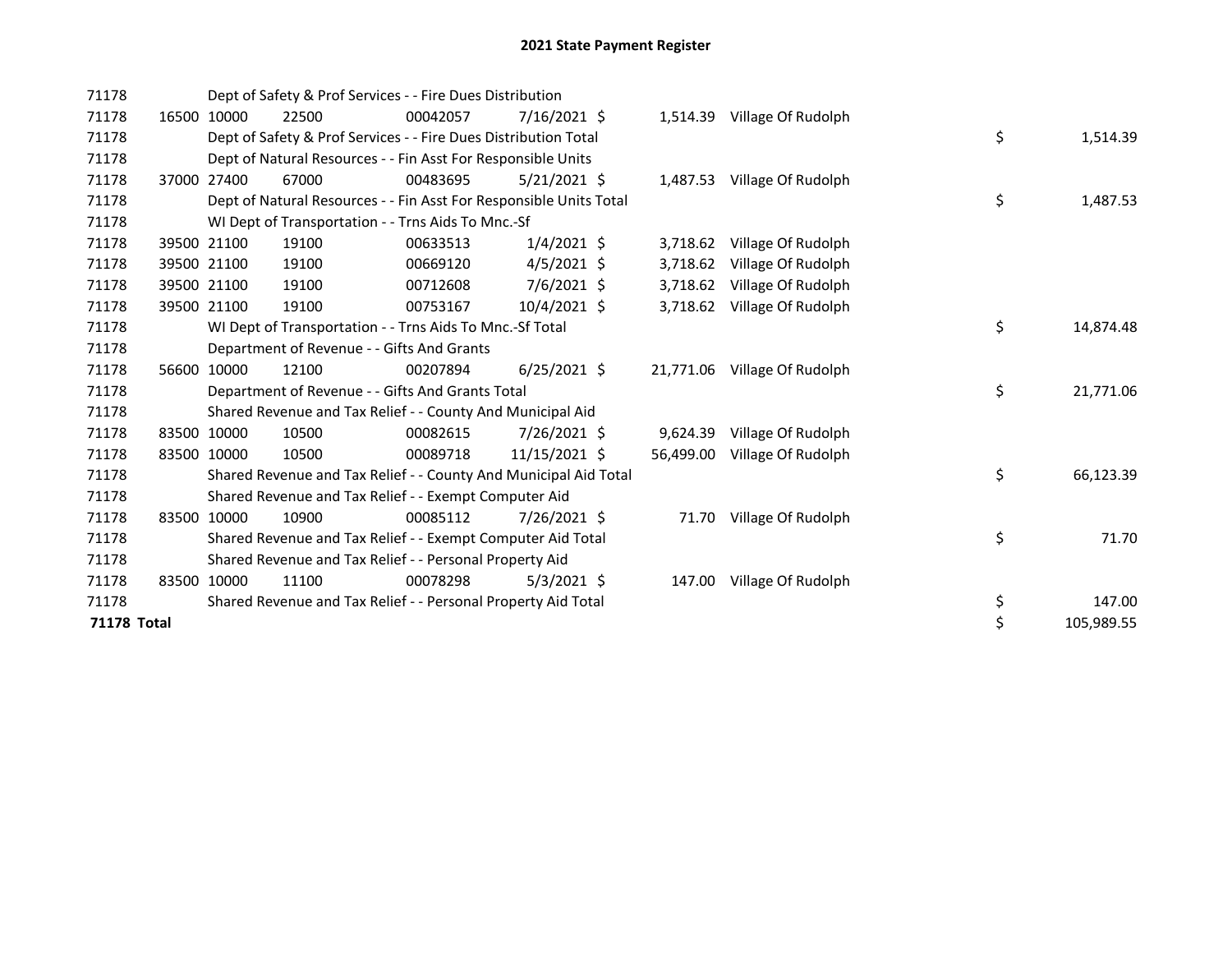| 71186       |             | Dept of Safety & Prof Services - - Fire Dues Distribution          |          |                |  |                              |    |            |
|-------------|-------------|--------------------------------------------------------------------|----------|----------------|--|------------------------------|----|------------|
| 71186       | 16500 10000 | 22500                                                              | 00042062 | 7/16/2021 \$   |  | 1,407.48 Village Of Vesper   |    |            |
| 71186       |             | Dept of Safety & Prof Services - - Fire Dues Distribution Total    |          |                |  |                              | \$ | 1,407.48   |
| 71186       |             | Dept of Natural Resources - - Fin Asst For Responsible Units       |          |                |  |                              |    |            |
| 71186       | 37000 27400 | 67000                                                              | 00483131 | $5/21/2021$ \$ |  | 1,458.21 Village Of Vesper   |    |            |
| 71186       |             | Dept of Natural Resources - - Fin Asst For Responsible Units Total |          |                |  |                              | \$ | 1,458.21   |
| 71186       |             | WI Dept of Transportation - - Trns Aids To Mnc.-Sf                 |          |                |  |                              |    |            |
| 71186       | 39500 21100 | 19100                                                              | 00633514 | $1/4/2021$ \$  |  | 4,174.16 Village Of Vesper   |    |            |
| 71186       | 39500 21100 | 19100                                                              | 00669121 | $4/5/2021$ \$  |  | 4,174.16 Village Of Vesper   |    |            |
| 71186       | 39500 21100 | 19100                                                              | 00712609 | 7/6/2021 \$    |  | 4,174.16 Village Of Vesper   |    |            |
| 71186       | 39500 21100 | 19100                                                              | 00753168 | 10/4/2021 \$   |  | 4,174.17 Village Of Vesper   |    |            |
| 71186       |             | WI Dept of Transportation - - Trns Aids To Mnc.-Sf Total           |          |                |  |                              | \$ | 16,696.65  |
| 71186       |             | Elections Commission - - General Program Ops, GPR                  |          |                |  |                              |    |            |
| 71186       | 51000 10000 | 10100                                                              | 00005189 | $1/11/2021$ \$ |  | 156.40 Village Of Vesper     |    |            |
| 71186       |             | Elections Commission - - General Program Ops, GPR Total            |          |                |  |                              | \$ | 156.40     |
| 71186       |             | Department of Revenue - - Gifts And Grants                         |          |                |  |                              |    |            |
| 71186       | 56600 10000 | 12100                                                              | 00207895 | $6/25/2021$ \$ |  | 28,679.18 Village Of Vesper  |    |            |
| 71186       |             | Department of Revenue - - Gifts And Grants Total                   |          |                |  |                              | \$ | 28,679.18  |
| 71186       |             | Shared Revenue and Tax Relief - - County And Municipal Aid         |          |                |  |                              |    |            |
| 71186       | 83500 10000 | 10500                                                              | 00082616 | 7/26/2021 \$   |  | 20,254.30 Village Of Vesper  |    |            |
| 71186       | 83500 10000 | 10500                                                              | 00089719 | 11/15/2021 \$  |  | 114,774.36 Village Of Vesper |    |            |
| 71186       |             | Shared Revenue and Tax Relief - - County And Municipal Aid Total   |          |                |  |                              | \$ | 135,028.66 |
| 71186       |             | Shared Revenue and Tax Relief - - Exempt Computer Aid              |          |                |  |                              |    |            |
| 71186       | 83500 10000 | 10900                                                              | 00085113 | 7/26/2021 \$   |  | 207.85 Village Of Vesper     |    |            |
| 71186       | 83500 10000 | 10900                                                              | 00085998 | 7/26/2021 \$   |  | 373.19 Village Of Vesper     |    |            |
| 71186       |             | Shared Revenue and Tax Relief - - Exempt Computer Aid Total        |          |                |  |                              | \$ | 581.04     |
| 71186       |             | Shared Revenue and Tax Relief - - Utility Aid                      |          |                |  |                              |    |            |
| 71186       | 83500 10000 | 11000                                                              | 00082616 | 7/26/2021 \$   |  | 54.64 Village Of Vesper      |    |            |
| 71186       | 83500 10000 | 11000                                                              | 00089719 | 11/15/2021 \$  |  | 1,216.12 Village Of Vesper   |    |            |
| 71186       |             | Shared Revenue and Tax Relief - - Utility Aid Total                |          |                |  |                              | \$ | 1,270.76   |
| 71186       |             | Shared Revenue and Tax Relief - - Personal Property Aid            |          |                |  |                              |    |            |
| 71186       | 83500 10000 | 11100                                                              | 00078299 | $5/3/2021$ \$  |  | 264.90 Village Of Vesper     |    |            |
| 71186       |             | Shared Revenue and Tax Relief - - Personal Property Aid Total      |          |                |  |                              | \$ | 264.90     |
| 71186       |             | Shared Revenue and Tax Relief - - Lottery & Gaming Credit          |          |                |  |                              |    |            |
| 71186       | 83500 52100 | 36300                                                              | 00074499 | $3/22/2021$ \$ |  | 266.60 Village Of Vesper     |    |            |
| 71186       |             | Shared Revenue and Tax Relief - - Lottery & Gaming Credit Total    |          |                |  |                              | \$ | 266.60     |
| 71186 Total |             |                                                                    |          |                |  |                              | \$ | 185,809.88 |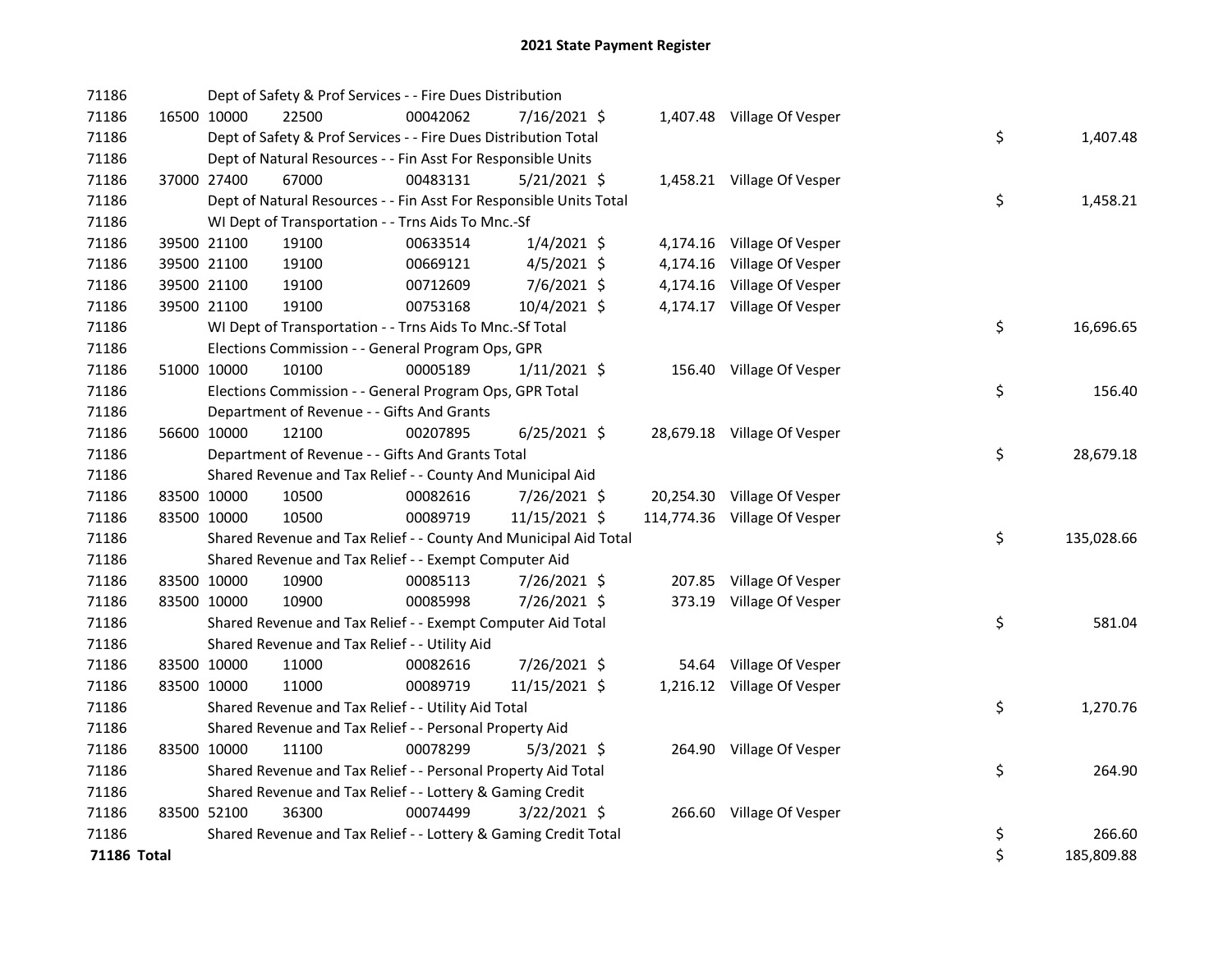| 71251 |             | WI Dept of Transportation - - Conn Hwy Aids St Fds                              |           |                |            |                               |    |              |
|-------|-------------|---------------------------------------------------------------------------------|-----------|----------------|------------|-------------------------------|----|--------------|
| 71251 | 39500 21100 | 16200                                                                           | 00633634  | $1/4/2021$ \$  | 50,102.34  | City of Marshfield            |    |              |
| 71251 | 39500 21100 | 16200                                                                           | 00669241  | $4/5/2021$ \$  | 50,102.34  | City of Marshfield            |    |              |
| 71251 | 39500 21100 | 16200                                                                           | 00712729  | $7/6/2021$ \$  | 50,102.34  | City of Marshfield            |    |              |
| 71251 | 39500 21100 | 16200                                                                           | 00753288  | 10/4/2021 \$   | 50,102.37  | City of Marshfield            |    |              |
| 71251 |             | WI Dept of Transportation - - Conn Hwy Aids St Fds Total                        |           |                |            |                               | \$ | 200,409.39   |
| 71251 |             | WI Dept of Transportation - - Tc, Trns Oper Aid Sf                              |           |                |            |                               |    |              |
| 71251 | 39500 21100 | 17700                                                                           | 00709676  | $6/22/2021$ \$ | 66,506.00  | City of Marshfield            |    |              |
| 71251 | 39500 21100 | 17700                                                                           | 00754684  | $9/29/2021$ \$ | 199,506.00 | City of Marshfield            |    |              |
| 71251 |             | WI Dept of Transportation - - Tc, Trns Oper Aid Sf Total                        |           |                |            |                               | \$ | 266,012.00   |
| 71251 |             | WI Dept of Transportation - - Trnst/Trns-Rel Aid F                              |           |                |            |                               |    |              |
| 71251 | 39500 21100 | 18200                                                                           | 00674007  | $4/2/2021$ \$  | 133,514.62 | City of Marshfield            |    |              |
| 71251 | 39500 21100 | 18200                                                                           | 00747059  | $9/16/2021$ \$ |            | 156,411.11 City of Marshfield |    |              |
| 71251 |             | WI Dept of Transportation - - Trnst/Trns-Rel Aid F Total                        |           |                |            |                               | \$ | 289,925.73   |
| 71251 |             | WI Dept of Transportation - - Trns Aids To Mnc.-Sf                              |           |                |            |                               |    |              |
| 71251 | 39500 21100 | 19100                                                                           | 00633515  | $1/4/2021$ \$  | 351,882.89 | City of Marshfield            |    |              |
| 71251 | 39500 21100 | 19100                                                                           | 00669122  | $4/5/2021$ \$  | 351,882.89 | City of Marshfield            |    |              |
| 71251 | 39500 21100 | 19100                                                                           | 00712610  | $7/6/2021$ \$  | 351,882.89 | City of Marshfield            |    |              |
| 71251 | 39500 21100 | 19100                                                                           | 00753169  | 10/4/2021 \$   | 351,882.92 | City of Marshfield            |    |              |
| 71251 |             | WI Dept of Transportation - - Trns Aids To Mnc.-Sf Total                        |           |                |            |                               | \$ | 1,407,531.59 |
| 71251 |             | Department of Health Services - - Prepaid Medical Transport Reimbursement       |           |                |            |                               |    |              |
| 71251 | 43500 10000 | 16300                                                                           | AMBULANCE | 11/15/2021 \$  |            | 63,118.87 City of Marshfield  |    |              |
| 71251 |             | Department of Health Services - - Prepaid Medical Transport Reimbursement Total |           |                |            |                               | \$ | 63,118.87    |
| 71251 |             | Department of Military Affairs - - Regional Emergency Response Tm               |           |                |            |                               |    |              |
| 71251 | 46500 10000 | 30600                                                                           | 00088812  | $1/28/2021$ \$ | 2,078.16   | City of Marshfield            |    |              |
| 71251 | 46500 10000 | 30600                                                                           | 00094007  | $5/14/2021$ \$ | 2,078.16   | City of Marshfield            |    |              |
| 71251 | 46500 10000 | 30600                                                                           | 00097532  | 7/15/2021 \$   | 2,078.28   | City of Marshfield            |    |              |
| 71251 | 46500 10000 | 30600                                                                           | 00101863  | 10/25/2021 \$  | 2,078.16   | City of Marshfield            |    |              |
| 71251 |             | Department of Military Affairs - - Regional Emergency Response Tm Total         |           |                |            |                               | \$ | 8,312.76     |
| 71251 |             | Commissioners of Public Lands - - Balsht Common School Fund                     |           |                |            |                               |    |              |
| 71251 | 50700 37400 | 57700                                                                           | 00003668  | $6/1/2021$ \$  | 302,667.00 | City of Marshfield            |    |              |
|       |             |                                                                                 |           |                |            |                               |    |              |
| 71251 |             | Commissioners of Public Lands - - Balsht Common School Fund Total               |           |                |            |                               | \$ | 302,667.00   |
| 71251 |             | Department of Revenue - - Gifts And Grants                                      |           |                |            |                               |    |              |
| 71251 | 56600 10000 | 12100                                                                           | 00207896  | $6/25/2021$ \$ |            | 966,666.44 City of Marshfield |    |              |
| 71251 |             | Department of Revenue - - Gifts And Grants Total                                |           |                |            |                               | \$ | 966,666.44   |
| 71251 |             | Shared Revenue and Tax Relief - - Expenditure Restraint Program                 |           |                |            |                               |    |              |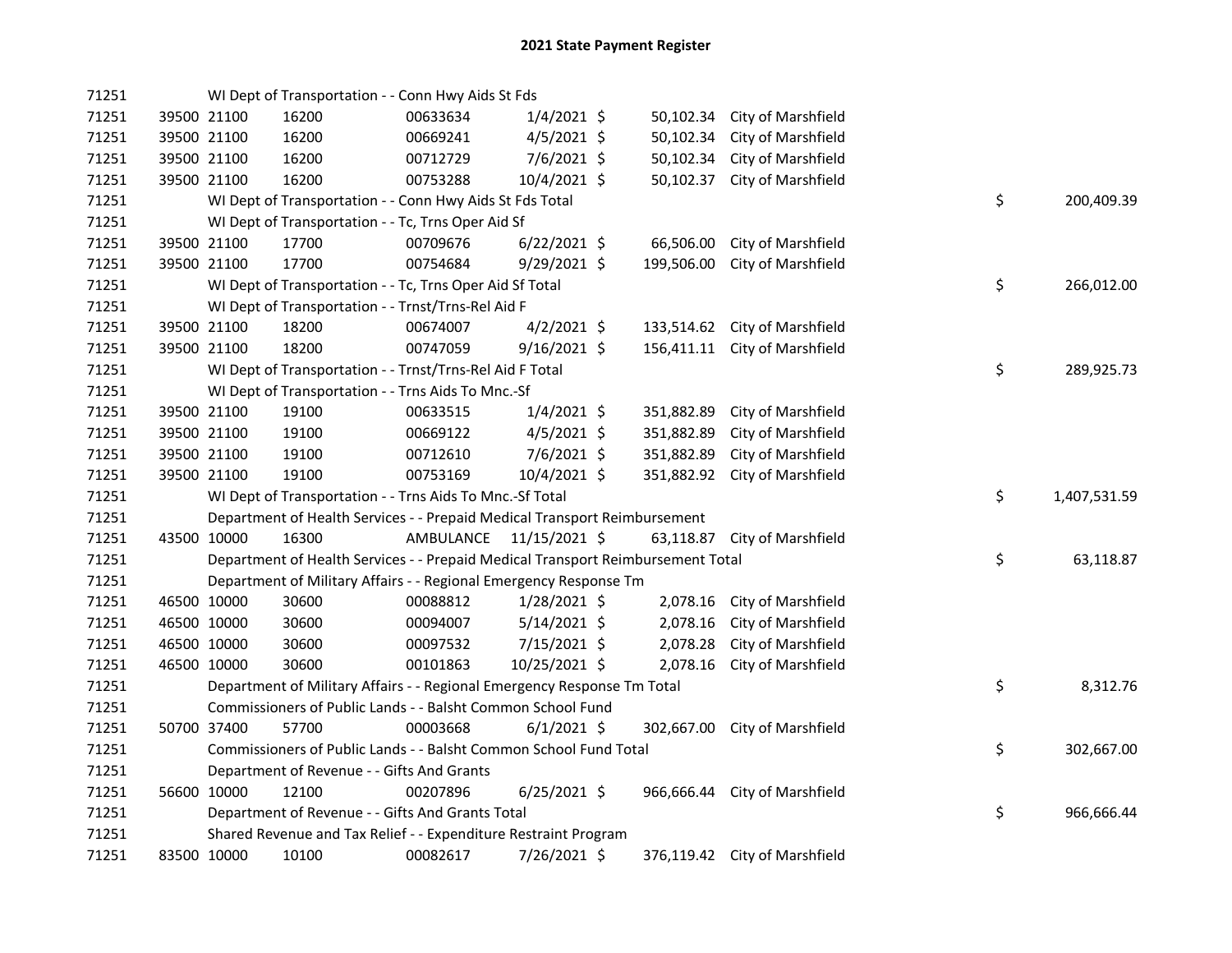| 71251       |             | Shared Revenue and Tax Relief - - Expenditure Restraint Program Total<br>Shared Revenue and Tax Relief - - County And Municipal Aid |          |                |              |              |                    |    | \$<br>376,119.42 |
|-------------|-------------|-------------------------------------------------------------------------------------------------------------------------------------|----------|----------------|--------------|--------------|--------------------|----|------------------|
| 71251       |             |                                                                                                                                     |          |                |              |              |                    |    |                  |
| 71251       | 83500 10000 | 10500                                                                                                                               | 00082617 | 7/26/2021 \$   |              | 655,062.99   | City of Marshfield |    |                  |
| 71251       | 83500 10000 | 10500                                                                                                                               | 00089720 | 11/15/2021 \$  |              | 3,648,904.73 | City of Marshfield |    |                  |
| 71251       |             | Shared Revenue and Tax Relief - - County And Municipal Aid Total                                                                    |          |                |              |              |                    | \$ | 4,303,967.72     |
| 71251       |             | Shared Revenue and Tax Relief - - Exempt Computer Aid                                                                               |          |                |              |              |                    |    |                  |
| 71251       | 83500 10000 | 10900                                                                                                                               | 00085114 | 7/26/2021 \$   |              | 248,192.97   | City of Marshfield |    |                  |
| 71251       | 83500 10000 | 10900                                                                                                                               | 00085999 | 7/26/2021 \$   |              | 352,297.62   | City of Marshfield |    |                  |
| 71251       |             | Shared Revenue and Tax Relief - - Exempt Computer Aid Total                                                                         |          |                |              |              |                    | \$ | 600,490.59       |
| 71251       |             | Shared Revenue and Tax Relief - - Utility Aid                                                                                       |          |                |              |              |                    |    |                  |
| 71251       | 83500 10000 | 11000                                                                                                                               | 00082617 | 7/26/2021 \$   |              | 4,357.49     | City of Marshfield |    |                  |
| 71251       | 83500 10000 | 11000                                                                                                                               | 00089720 | 11/15/2021 \$  |              | 24,525.24    | City of Marshfield |    |                  |
| 71251       |             | Shared Revenue and Tax Relief - - Utility Aid Total                                                                                 |          |                |              |              |                    | \$ | 28,882.73        |
| 71251       |             | Shared Revenue and Tax Relief - - Personal Property Aid                                                                             |          |                |              |              |                    |    |                  |
| 71251       | 83500 10000 | 11100                                                                                                                               | 00078300 | $5/3/2021$ \$  |              | 179,618.69   | City of Marshfield |    |                  |
| 71251       | 83500 10000 | 11100                                                                                                                               | 00079081 | $5/3/2021$ \$  |              | 99,349.95    | City of Marshfield |    |                  |
| 71251       |             | Shared Revenue and Tax Relief - - Personal Property Aid Total                                                                       |          |                |              |              |                    | \$ | 278,968.64       |
| 71251       |             | Shared Revenue and Tax Relief - - State Aid; Video Service Provider Fee                                                             |          |                |              |              |                    |    |                  |
| 71251       | 83500 10000 | 11200                                                                                                                               | 00083311 | 7/26/2021 \$   |              | 49,515.89    | City of Marshfield |    |                  |
| 71251       |             | Shared Revenue and Tax Relief - - State Aid; Video Service Provider Fee Total                                                       |          |                |              |              |                    | \$ | 49,515.89        |
| 71251       |             | Shared Revenue and Tax Relief - - Payments For Municipal Svcs                                                                       |          |                |              |              |                    |    |                  |
| 71251       | 83500 10000 | 50100                                                                                                                               | 00073853 | $2/1/2021$ \$  |              | 79,071.00    | City of Marshfield |    |                  |
| 71251       |             | Shared Revenue and Tax Relief - - Payments For Municipal Svcs Total                                                                 |          |                |              |              |                    | \$ | 79,071.00        |
| 71251       |             | Shared Revenue and Tax Relief - - Lottery & Gaming Credit                                                                           |          |                |              |              |                    |    |                  |
| 71251       | 83500 52100 | 36300                                                                                                                               | 00074500 | $3/22/2021$ \$ |              | 17,939.74    | City of Marshfield |    |                  |
| 71251       |             | Shared Revenue and Tax Relief - - Lottery & Gaming Credit Total                                                                     |          |                |              |              |                    | \$ | 17,939.74        |
| 71251 Total |             |                                                                                                                                     |          | \$             | 9,239,599.51 |              |                    |    |                  |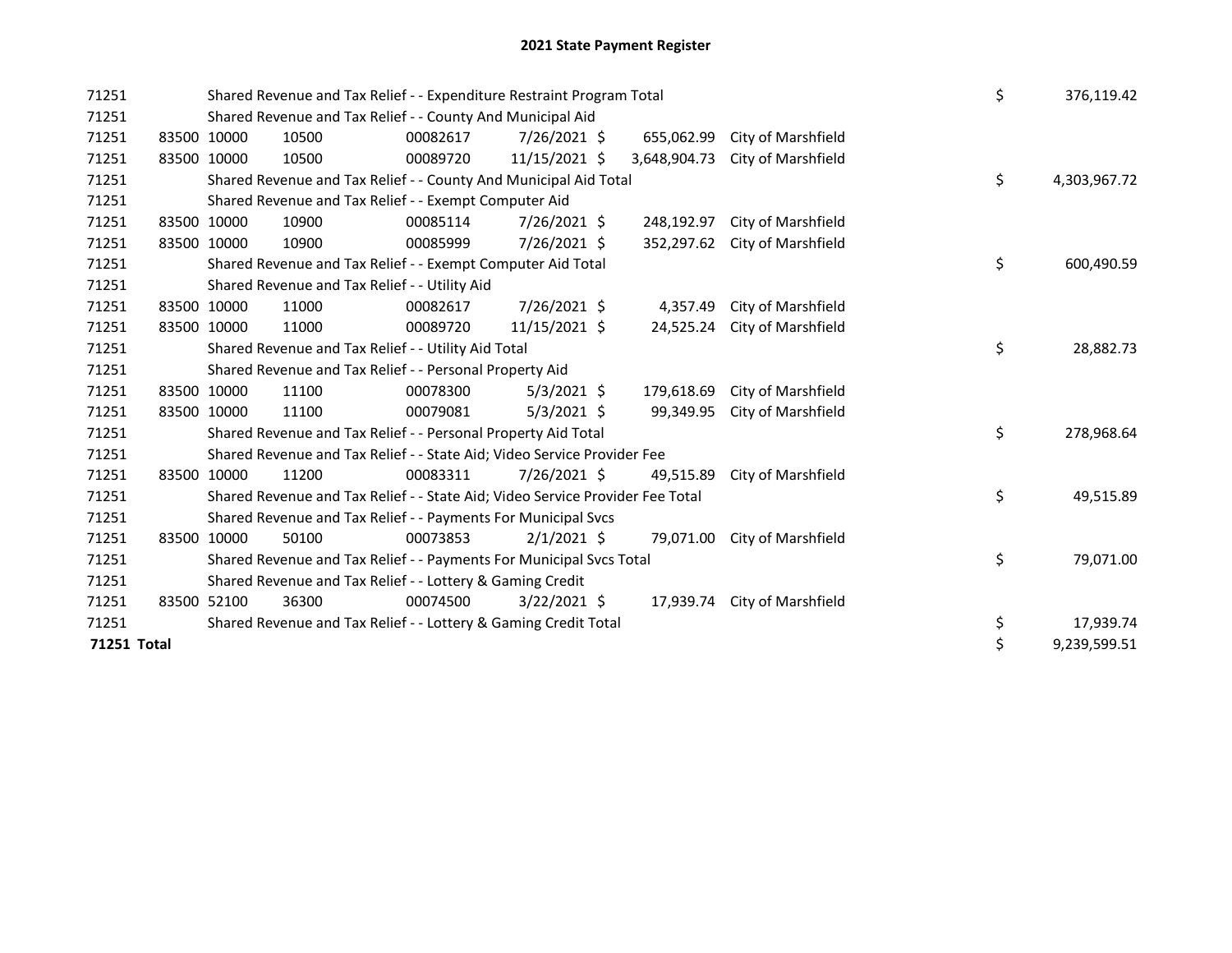| 71261 |             | Dept of Safety & Prof Services - - Fire Dues Distribution                       |                         |                |           |                            |    |            |
|-------|-------------|---------------------------------------------------------------------------------|-------------------------|----------------|-----------|----------------------------|----|------------|
| 71261 | 16500 10000 | 22500                                                                           | 00042049                | 7/16/2021 \$   |           | 4,941.01 City Of Nekoosa   |    |            |
| 71261 |             | Dept of Safety & Prof Services - - Fire Dues Distribution Total                 |                         |                |           |                            | \$ | 4,941.01   |
| 71261 |             | Dept of Natural Resources - - Resaids - Urban Forestry Grant                    |                         |                |           |                            |    |            |
| 71261 | 37000 21200 | 58700                                                                           | 00487225                | $6/9/2021$ \$  |           | 5,000.00 City Of Nekoosa   |    |            |
| 71261 |             | Dept of Natural Resources - - Resaids - Urban Forestry Grant Total              |                         |                |           |                            | \$ | 5,000.00   |
| 71261 |             | Dept of Natural Resources - - Fin Asst For Responsible Units                    |                         |                |           |                            |    |            |
| 71261 | 37000 27400 | 67000                                                                           | 00483736                | $5/21/2021$ \$ |           | 9,273.90 City Of Nekoosa   |    |            |
| 71261 |             | Dept of Natural Resources - - Fin Asst For Responsible Units Total              |                         |                |           |                            | \$ | 9,273.90   |
| 71261 |             | WI Dept of Transportation - - Trns Aids To Mnc.-Sf                              |                         |                |           |                            |    |            |
| 71261 | 39500 21100 | 19100                                                                           | 00633516                | $1/4/2021$ \$  |           | 51,481.71 City Of Nekoosa  |    |            |
| 71261 | 39500 21100 | 19100                                                                           | 00669123                | $4/5/2021$ \$  | 51,481.71 | City Of Nekoosa            |    |            |
| 71261 | 39500 21100 | 19100                                                                           | 00712611                | $7/6/2021$ \$  | 51,481.71 | City Of Nekoosa            |    |            |
| 71261 | 39500 21100 | 19100                                                                           | 00753170                | 10/4/2021 \$   | 51,481.71 | City Of Nekoosa            |    |            |
| 71261 |             | WI Dept of Transportation - - Trns Aids To Mnc.-Sf Total                        |                         |                |           |                            | \$ | 205,926.84 |
| 71261 |             | Department of Health Services - - Prepaid Medical Transport Reimbursement       |                         |                |           |                            |    |            |
| 71261 | 43500 10000 | 16300                                                                           | AMBULANCE 11/15/2021 \$ |                |           | 14,477.97 City Of Nekoosa  |    |            |
| 71261 |             | Department of Health Services - - Prepaid Medical Transport Reimbursement Total |                         |                |           |                            | \$ | 14,477.97  |
| 71261 |             | Department of Justice - - Officer training reimbursement                        |                         |                |           |                            |    |            |
| 71261 | 45500 10000 | 21400                                                                           | 00105665                | 11/22/2021 \$  |           | 1,280.00 City Of Nekoosa   |    |            |
| 71261 |             | Department of Justice - - Officer training reimbursement Total                  |                         |                |           |                            | \$ | 1,280.00   |
| 71261 |             | Department of Revenue - - Gifts And Grants                                      |                         |                |           |                            |    |            |
| 71261 | 56600 10000 | 12100                                                                           | 00207897                | 6/25/2021 \$   |           | 126,753.62 City Of Nekoosa |    |            |
| 71261 |             | Department of Revenue - - Gifts And Grants Total                                |                         |                |           |                            | \$ | 126,753.62 |
| 71261 |             | Department of Revenue - - Misc Revenue Holding Clearing                         |                         |                |           |                            |    |            |
| 71261 | 56600 10000 | 99500                                                                           | 00189090                | $1/8/2021$ \$  | 337.34    | City Of Nekoosa            |    |            |
| 71261 | 56600 10000 | 99500                                                                           | 00191161                | 2/5/2021 \$    | 836.23    | City Of Nekoosa            |    |            |
| 71261 | 56600 10000 | 99500                                                                           | 00193077                | $3/1/2021$ \$  | 4,032.78  | City Of Nekoosa            |    |            |
| 71261 | 56600 10000 | 99500                                                                           | 00193797                | 3/5/2021 \$    | 2,698.03  | City Of Nekoosa            |    |            |
| 71261 | 56600 10000 | 99500                                                                           | 00194415                | $3/8/2021$ \$  | 1,569.55  | City Of Nekoosa            |    |            |
| 71261 | 56600 10000 | 99500                                                                           | 00194416                | 3/8/2021 \$    | 129.37    | City Of Nekoosa            |    |            |
| 71261 | 56600 10000 | 99500                                                                           | 00195279                | 3/15/2021 \$   | 2,034.32  | City Of Nekoosa            |    |            |
| 71261 | 56600 10000 | 99500                                                                           | 00196067                | 3/22/2021 \$   | 657.01    | City Of Nekoosa            |    |            |
| 71261 | 56600 10000 | 99500                                                                           | 00196739                | $3/29/2021$ \$ | 882.13    | City Of Nekoosa            |    |            |
| 71261 | 56600 10000 | 99500                                                                           | 00196740                | 3/29/2021 \$   | 48.00     | City Of Nekoosa            |    |            |
| 71261 | 56600 10000 | 99500                                                                           | 00197482                | $4/5/2021$ \$  | 873.03    | City Of Nekoosa            |    |            |
| 71261 | 56600 10000 | 99500                                                                           | 00198084                | $4/7/2021$ \$  |           | 2,567.21 City Of Nekoosa   |    |            |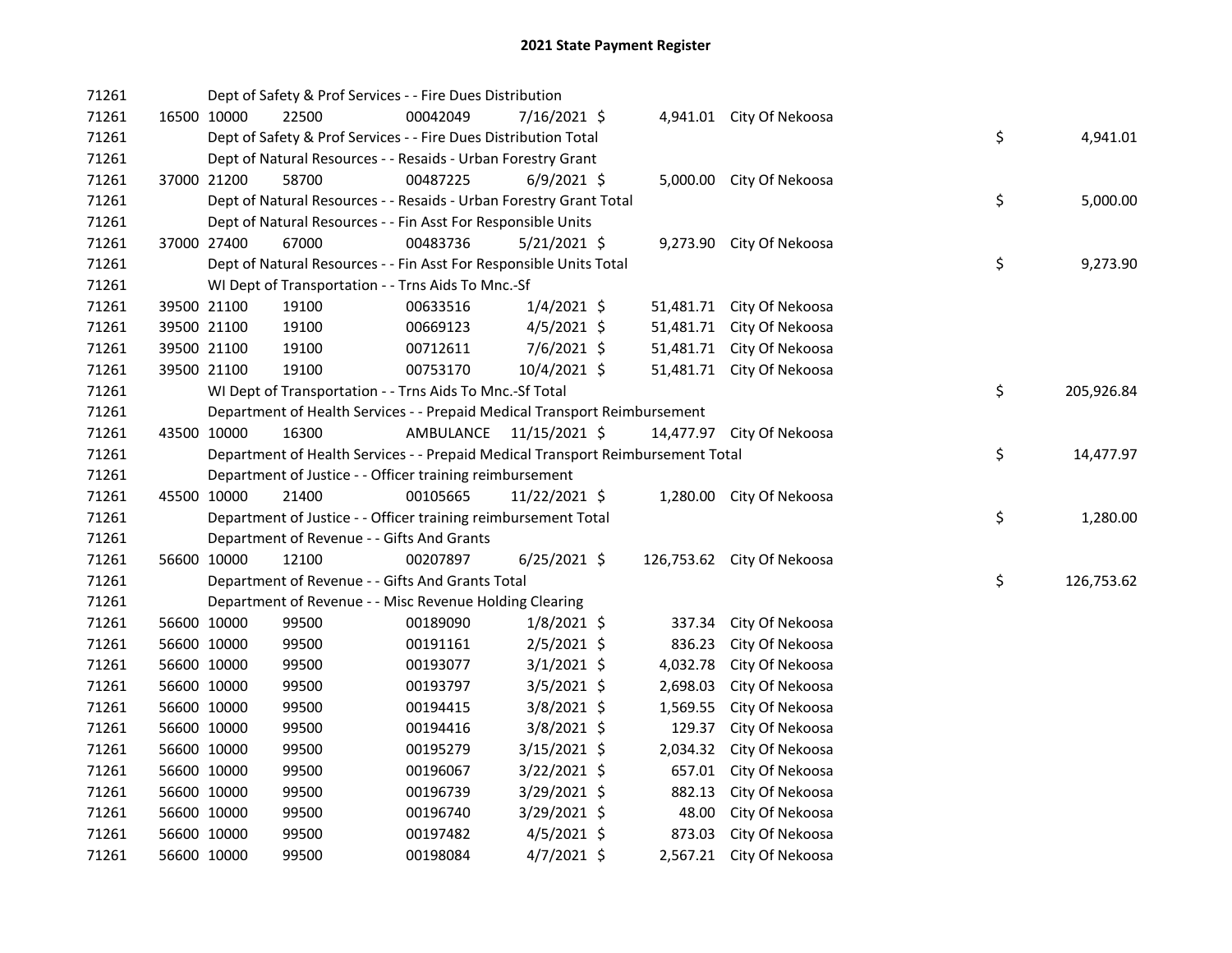| 71261 | 56600 10000 |             | 99500                                                                 | 00198659 | $4/12/2021$ \$ |            | 741.92 City Of Nekoosa     |    |            |
|-------|-------------|-------------|-----------------------------------------------------------------------|----------|----------------|------------|----------------------------|----|------------|
| 71261 |             | 56600 10000 | 99500                                                                 | 00200050 | 4/26/2021 \$   | 747.73     | City Of Nekoosa            |    |            |
| 71261 |             | 56600 10000 | 99500                                                                 | 00200619 | $5/3/2021$ \$  | 14.00      | City Of Nekoosa            |    |            |
| 71261 |             | 56600 10000 | 99500                                                                 | 00201432 | $5/7/2021$ \$  | 951.41     | City Of Nekoosa            |    |            |
| 71261 |             | 56600 10000 | 99500                                                                 | 00201798 | 5/10/2021 \$   | 68.06      | City Of Nekoosa            |    |            |
| 71261 |             | 56600 10000 | 99500                                                                 | 00202463 | $5/17/2021$ \$ | 751.00     | City Of Nekoosa            |    |            |
| 71261 |             | 56600 10000 | 99500                                                                 | 00203214 | 5/24/2021 \$   | 182.10     | City Of Nekoosa            |    |            |
| 71261 |             | 56600 10000 | 99500                                                                 | 00203889 | $6/1/2021$ \$  | 466.00     | City Of Nekoosa            |    |            |
| 71261 |             | 56600 10000 | 99500                                                                 | 00204659 | $6/7/2021$ \$  | 1,487.92   | City Of Nekoosa            |    |            |
| 71261 |             | 56600 10000 | 99500                                                                 | 00209227 | 7/8/2021 \$    | 1,191.60   | City Of Nekoosa            |    |            |
| 71261 |             | 56600 10000 | 99500                                                                 | 00210279 | 7/19/2021 \$   | 233.00     | City Of Nekoosa            |    |            |
| 71261 |             | 56600 10000 | 99500                                                                 | 00211963 | 8/6/2021 \$    | 75.89      | City Of Nekoosa            |    |            |
| 71261 |             | 56600 10000 | 99500                                                                 | 00214584 | 9/8/2021 \$    | 177.69     | City Of Nekoosa            |    |            |
| 71261 |             | 56600 10000 | 99500                                                                 | 00216166 | 10/4/2021 \$   | 423.00     | City Of Nekoosa            |    |            |
| 71261 |             | 56600 10000 | 99500                                                                 | 00216836 | 10/7/2021 \$   | 438.86     | City Of Nekoosa            |    |            |
| 71261 |             | 56600 10000 | 99500                                                                 | 00217092 | 10/12/2021 \$  | 75.70      | City Of Nekoosa            |    |            |
| 71261 |             | 56600 10000 | 99500                                                                 | 00219426 | 11/5/2021 \$   | 396.54     | City Of Nekoosa            |    |            |
| 71261 |             | 56600 10000 | 99500                                                                 | 00221577 | 12/7/2021 \$   |            | 784.11 City Of Nekoosa     |    |            |
| 71261 |             |             | Department of Revenue - - Misc Revenue Holding Clearing Total         |          |                |            |                            | \$ | 25,871.53  |
| 71261 |             |             | Shared Revenue and Tax Relief - - Expenditure Restraint Program       |          |                |            |                            |    |            |
| 71261 |             | 83500 10000 | 10100                                                                 | 00082618 | 7/26/2021 \$   | 69,202.09  | City Of Nekoosa            |    |            |
| 71261 |             |             | Shared Revenue and Tax Relief - - Expenditure Restraint Program Total |          |                |            |                            | \$ | 69,202.09  |
| 71261 |             |             | Shared Revenue and Tax Relief - - County And Municipal Aid            |          |                |            |                            |    |            |
| 71261 |             | 83500 10000 | 10500                                                                 | 00082618 | 7/26/2021 \$   |            | 144,152.22 City Of Nekoosa |    |            |
| 71261 |             | 83500 10000 | 10500                                                                 | 00089721 | 11/15/2021 \$  | 802,384.63 | City Of Nekoosa            |    |            |
| 71261 |             |             | Shared Revenue and Tax Relief - - County And Municipal Aid Total      |          |                |            |                            | \$ | 946,536.85 |
| 71261 |             |             | Shared Revenue and Tax Relief - - Exempt Computer Aid                 |          |                |            |                            |    |            |
| 71261 |             | 83500 10000 | 10900                                                                 | 00085115 | 7/26/2021 \$   |            | 5,025.84 City Of Nekoosa   |    |            |
| 71261 |             | 83500 10000 | 10900                                                                 | 00086000 | 7/26/2021 \$   | 12,913.25  | City Of Nekoosa            |    |            |
| 71261 |             |             | Shared Revenue and Tax Relief - - Exempt Computer Aid Total           |          |                |            |                            | \$ | 17,939.09  |
| 71261 |             |             | Shared Revenue and Tax Relief - - Utility Aid                         |          |                |            |                            |    |            |
| 71261 |             | 83500 10000 | 11000                                                                 | 00082618 | 7/26/2021 \$   |            | 95.81 City Of Nekoosa      |    |            |
| 71261 | 83500 10000 |             | 11000                                                                 | 00089721 | 11/15/2021 \$  |            | 543.31 City Of Nekoosa     |    |            |
| 71261 |             |             | Shared Revenue and Tax Relief - - Utility Aid Total                   |          |                |            |                            | \$ | 639.12     |
| 71261 |             |             | Shared Revenue and Tax Relief - - Personal Property Aid               |          |                |            |                            |    |            |
| 71261 |             | 83500 10000 | 11100                                                                 | 00078301 | $5/3/2021$ \$  | 688.59     | City Of Nekoosa            |    |            |
| 71261 | 83500 10000 |             | 11100                                                                 | 00079082 | $5/3/2021$ \$  |            | 10,102.03 City Of Nekoosa  |    |            |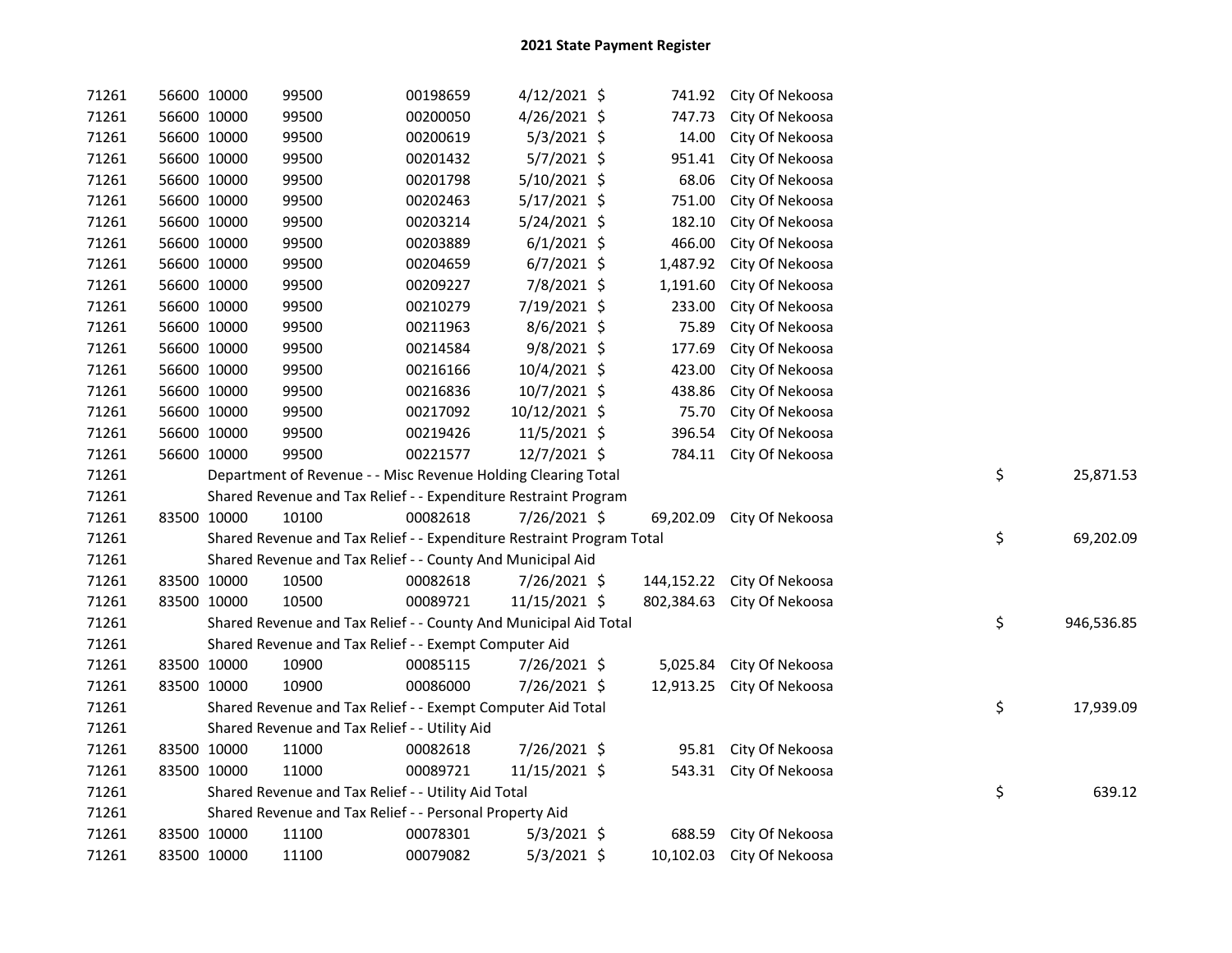## 2021 State Payment Register

| 71261       |             |       | Shared Revenue and Tax Relief - - Personal Property Aid Total                 |              |  |                          |  | 10,790.62    |
|-------------|-------------|-------|-------------------------------------------------------------------------------|--------------|--|--------------------------|--|--------------|
| 71261       |             |       | Shared Revenue and Tax Relief - - State Aid; Video Service Provider Fee       |              |  |                          |  |              |
| 71261       | 83500 10000 | 11200 | 00083312                                                                      | 7/26/2021 \$ |  | 6,882.37 City Of Nekoosa |  |              |
| 71261       | 83500 10000 | 11200 | 00087041                                                                      | 9/27/2021 \$ |  | 521.54 City Of Nekoosa   |  |              |
| 71261       |             |       | Shared Revenue and Tax Relief - - State Aid; Video Service Provider Fee Total |              |  |                          |  | 7.403.91     |
| 71261 Total |             |       |                                                                               |              |  |                          |  | 1,446,036.55 |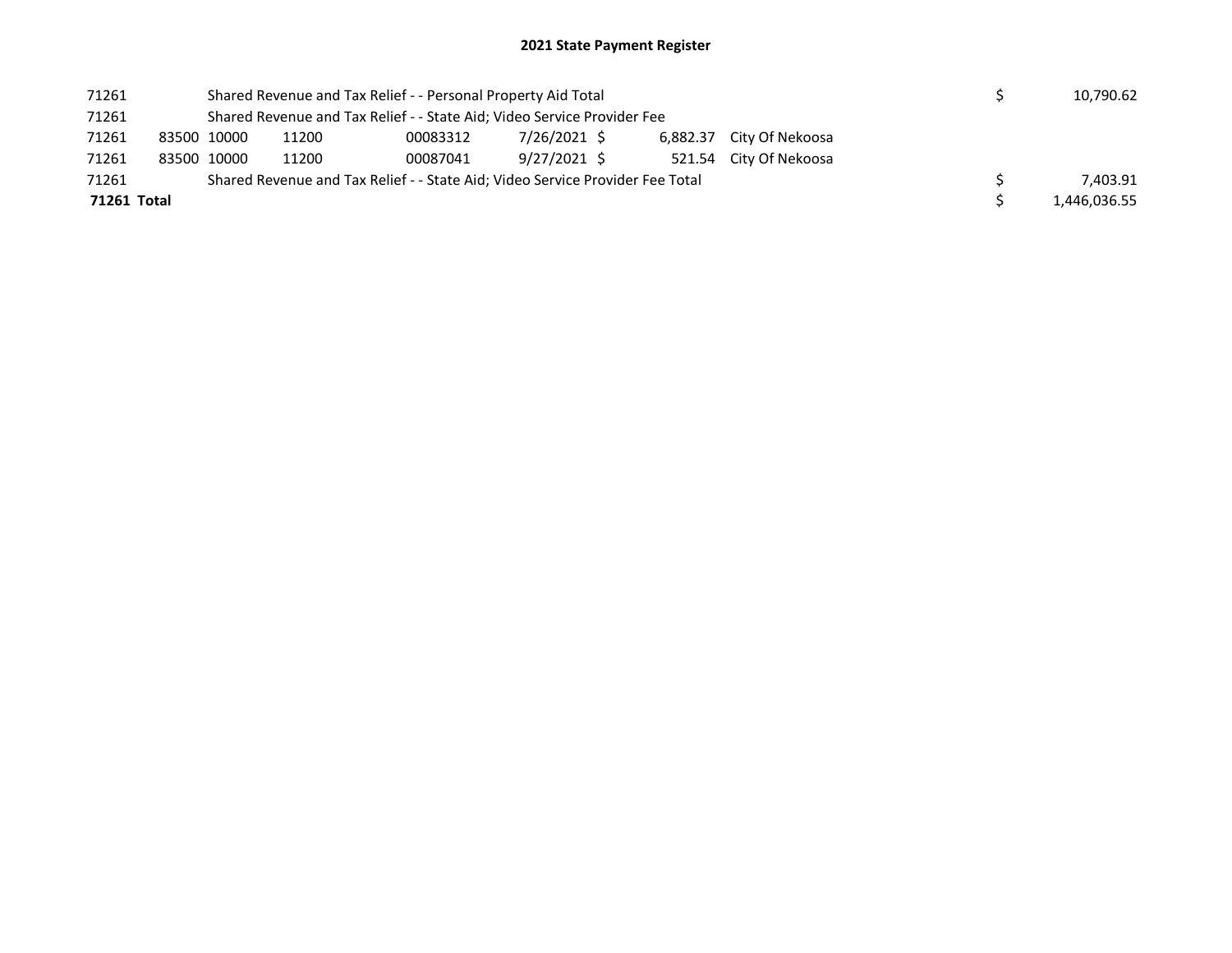| 71271 |             | Dept of Safety & Prof Services - - Fire Dues Distribution             |          |                |            |                              |    |            |
|-------|-------------|-----------------------------------------------------------------------|----------|----------------|------------|------------------------------|----|------------|
| 71271 | 16500 10000 | 22500                                                                 | 00042050 | 7/16/2021 \$   |            | 2,902.58 City Of Pittsville  |    |            |
| 71271 |             | Dept of Safety & Prof Services - - Fire Dues Distribution Total       |          |                |            |                              | \$ | 2,902.58   |
| 71271 |             | Dept of Natural Resources - - Resaids - Cnty Forst, Cl & Mfl          |          |                |            |                              |    |            |
| 71271 | 37000 21200 | 57100                                                                 | 00488664 | $6/14/2021$ \$ |            | 11.30 City Of Pittsville     |    |            |
| 71271 |             | Dept of Natural Resources - - Resaids - Cnty Forst, Cl & Mfl Total    |          |                |            |                              | \$ | 11.30      |
| 71271 |             | Dept of Natural Resources - - Fin Asst For Responsible Units          |          |                |            |                              |    |            |
| 71271 | 37000 27400 | 67000                                                                 | 00483484 | $5/21/2021$ \$ |            | 4,062.27 City Of Pittsville  |    |            |
| 71271 |             | Dept of Natural Resources - - Fin Asst For Responsible Units Total    |          |                |            |                              | \$ | 4,062.27   |
| 71271 |             | Dept of Natural Resources - - Recycling Consolidation Grants          |          |                |            |                              |    |            |
| 71271 | 37000 27400 | 67300                                                                 | 00483484 | $5/21/2021$ \$ |            | 223.20 City Of Pittsville    |    |            |
| 71271 |             | Dept of Natural Resources - - Recycling Consolidation Grants Total    |          |                |            |                              | \$ | 223.20     |
| 71271 |             | WI Dept of Transportation - - Trns Aids To Mnc.-Sf                    |          |                |            |                              |    |            |
| 71271 | 39500 21100 | 19100                                                                 | 00633517 | $1/4/2021$ \$  | 19,775.59  | City Of Pittsville           |    |            |
| 71271 | 39500 21100 | 19100                                                                 | 00669124 | $4/5/2021$ \$  | 19,775.59  | City Of Pittsville           |    |            |
| 71271 | 39500 21100 | 19100                                                                 | 00712612 | 7/6/2021 \$    | 19,775.59  | City Of Pittsville           |    |            |
| 71271 | 39500 21100 | 19100                                                                 | 00753171 | 10/4/2021 \$   | 19,775.60  | City Of Pittsville           |    |            |
| 71271 |             | WI Dept of Transportation - - Trns Aids To Mnc.-Sf Total              |          |                |            |                              | \$ | 79,102.37  |
| 71271 |             | Department of Justice - - Officer training reimbursement              |          |                |            |                              |    |            |
| 71271 | 45500 10000 | 21400                                                                 | 00105745 | 11/23/2021 \$  |            | 480.00 City Of Pittsville    |    |            |
| 71271 |             | Department of Justice - - Officer training reimbursement Total        |          |                |            |                              | \$ | 480.00     |
| 71271 |             | Department of Revenue - - Gifts And Grants                            |          |                |            |                              |    |            |
| 71271 | 56600 10000 | 12100                                                                 | 00207898 | $6/25/2021$ \$ |            | 43,123.44 City Of Pittsville |    |            |
| 71271 |             | Department of Revenue - - Gifts And Grants Total                      |          |                |            |                              | \$ | 43,123.44  |
| 71271 |             | Department of Revenue - - Misc Revenue Holding Clearing               |          |                |            |                              |    |            |
| 71271 | 56600 10000 | 99500                                                                 | 00193074 | $3/1/2021$ \$  | 1,937.13   | City Of Pittsville           |    |            |
| 71271 | 56600 10000 | 99500                                                                 | 00198656 | $4/12/2021$ \$ | 356.63     | City Of Pittsville           |    |            |
| 71271 | 56600 10000 | 99500                                                                 | 00199399 | $4/20/2021$ \$ | 139.43     | City Of Pittsville           |    |            |
| 71271 | 56600 10000 | 99500                                                                 | 00213184 | 8/23/2021 \$   | 427.00     | City Of Pittsville           |    |            |
| 71271 |             | Department of Revenue - - Misc Revenue Holding Clearing Total         |          |                |            |                              | \$ | 2,860.19   |
| 71271 |             | Shared Revenue and Tax Relief - - Expenditure Restraint Program       |          |                |            |                              |    |            |
| 71271 | 83500 10000 | 10100                                                                 | 00082619 | 7/26/2021 \$   | 23,428.80  | City Of Pittsville           |    |            |
| 71271 |             | Shared Revenue and Tax Relief - - Expenditure Restraint Program Total |          |                |            |                              | \$ | 23,428.80  |
| 71271 |             | Shared Revenue and Tax Relief - - County And Municipal Aid            |          |                |            |                              |    |            |
| 71271 | 83500 10000 | 10500                                                                 | 00082619 | 7/26/2021 \$   |            | 50,117.96 City Of Pittsville |    |            |
| 71271 | 83500 10000 | 10500                                                                 | 00089722 | 11/15/2021 \$  | 284,001.75 | City Of Pittsville           |    |            |
| 71271 |             | Shared Revenue and Tax Relief - - County And Municipal Aid Total      |          |                |            |                              | \$ | 334,119.71 |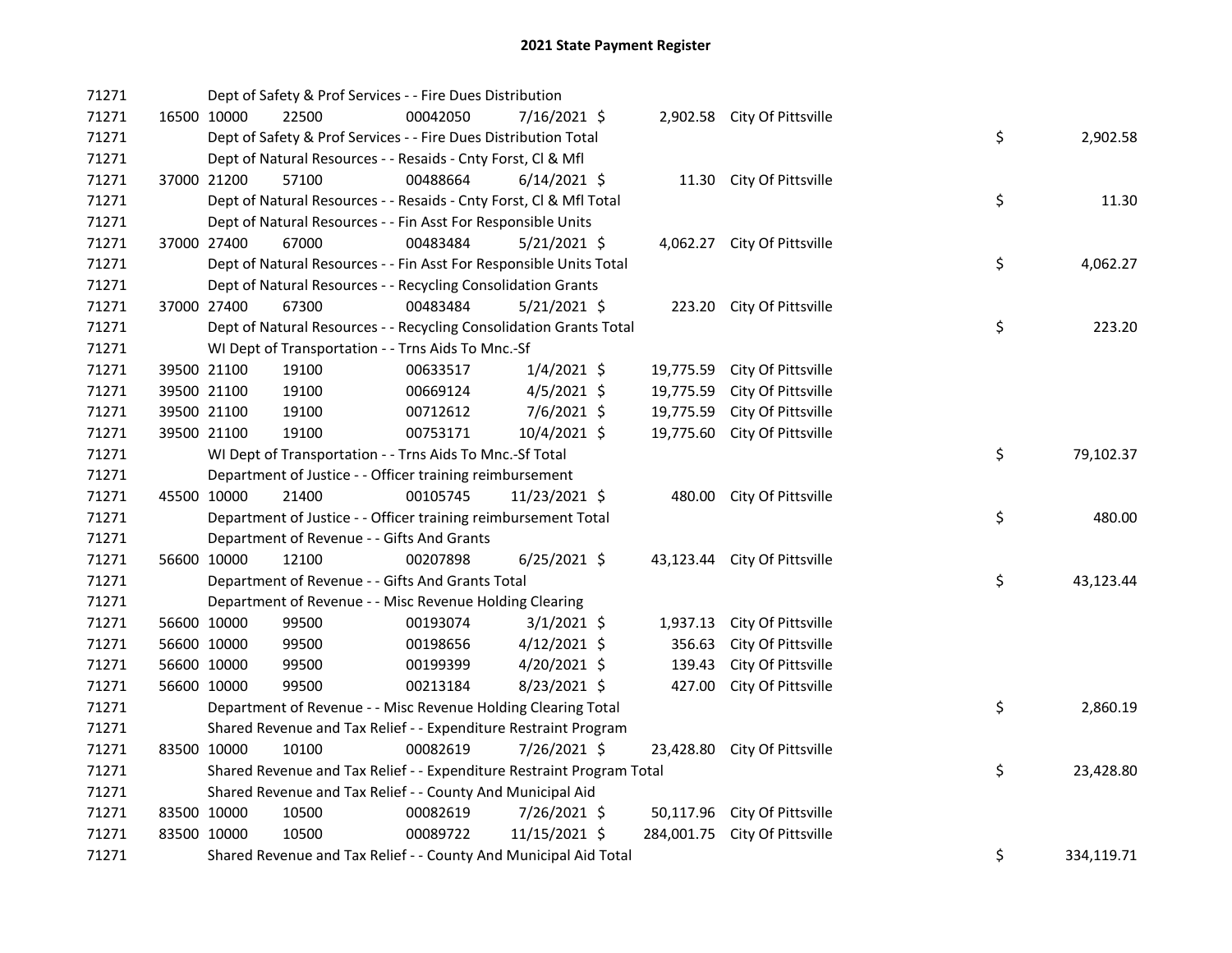| 71271       |             |             | Shared Revenue and Tax Relief - - Exempt Computer Aid           |          |                |            |                    |  |            |
|-------------|-------------|-------------|-----------------------------------------------------------------|----------|----------------|------------|--------------------|--|------------|
| 71271       | 83500 10000 |             | 10900                                                           | 00085116 | 7/26/2021 \$   | 418.82     | City Of Pittsville |  |            |
| 71271       |             | 83500 10000 | 10900                                                           | 00086001 | 7/26/2021 \$   | 269.57     | City Of Pittsville |  |            |
| 71271       |             |             | Shared Revenue and Tax Relief - - Exempt Computer Aid Total     |          |                |            |                    |  | 688.39     |
| 71271       |             |             | Shared Revenue and Tax Relief - - Personal Property Aid         |          |                |            |                    |  |            |
| 71271       | 83500 10000 |             | 11100                                                           | 00078302 | $5/3/2021$ \$  | 1.198.80   | City Of Pittsville |  |            |
| 71271       |             | 83500 10000 | 11100                                                           | 00079083 | $5/3/2021$ \$  | 235.858.79 | City Of Pittsville |  |            |
| 71271       |             |             | Shared Revenue and Tax Relief - - Personal Property Aid Total   |          |                |            |                    |  | 237,057.59 |
| 71271       |             |             | Shared Revenue and Tax Relief - - Lottery & Gaming Credit       |          |                |            |                    |  |            |
| 71271       | 83500 52100 |             | 36300                                                           | 00074501 | $3/22/2021$ \$ | 251.90     | City Of Pittsville |  |            |
| 71271       |             |             | Shared Revenue and Tax Relief - - Lottery & Gaming Credit Total |          |                |            |                    |  | 251.90     |
| 71271 Total |             |             |                                                                 |          |                |            |                    |  | 728.311.74 |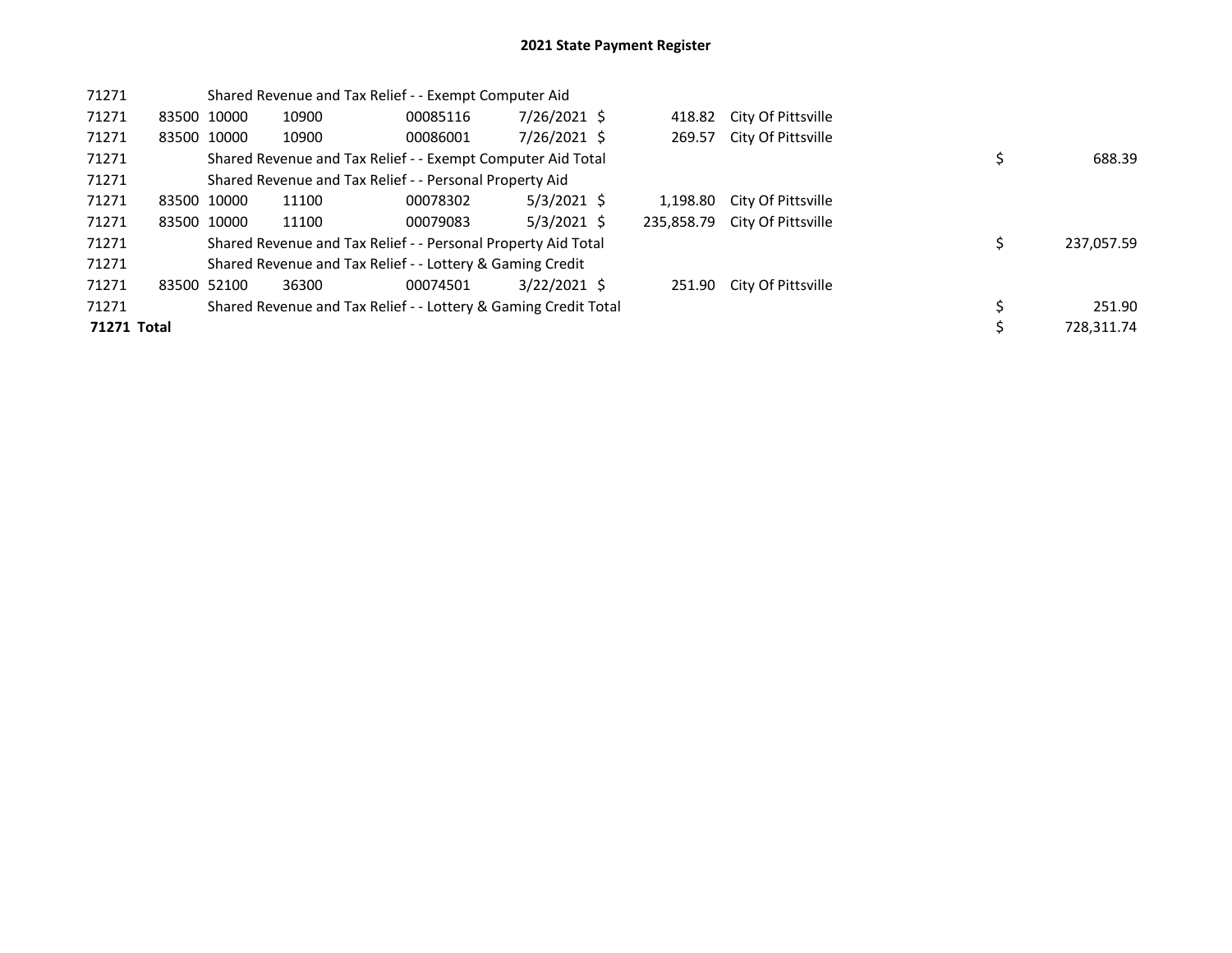| 71291 |             | Dept of Safety & Prof Services - - Fire Dues Distribution          |          |                |            |                                     |    |            |
|-------|-------------|--------------------------------------------------------------------|----------|----------------|------------|-------------------------------------|----|------------|
| 71291 | 16500 10000 | 22500                                                              | 00042063 | 7/15/2021 \$   |            | 48,963.28 City Of Wisconsin Rapids  |    |            |
| 71291 |             | Dept of Safety & Prof Services - - Fire Dues Distribution Total    |          |                |            |                                     | \$ | 48,963.28  |
| 71291 |             | Dept of Natural Resources - - Wildlife Abat & Control Grants       |          |                |            |                                     |    |            |
| 71291 | 37000 21200 | 58000                                                              | 00456132 | $1/14/2021$ \$ |            | 384.62 City Of Wisconsin Rapids     |    |            |
| 71291 | 37000 21200 | 58000                                                              | 00521975 | 11/26/2021 \$  |            | 1,197.12 City Of Wisconsin Rapids   |    |            |
| 71291 |             | Dept of Natural Resources - - Wildlife Abat & Control Grants Total |          |                |            |                                     | \$ | 1,581.74   |
| 71291 |             | Dept of Natural Resources - - Rec & Resource Aids, Fed             |          |                |            |                                     |    |            |
| 71291 | 37000 21200 | 58300                                                              | 00482679 | $5/20/2021$ \$ |            | 751.66 City Of Wisconsin Rapids     |    |            |
| 71291 |             | Dept of Natural Resources - - Rec & Resource Aids, Fed Total       |          |                |            |                                     | \$ | 751.66     |
| 71291 |             | Dept of Natural Resources - - Resaids - Urban Forestry Grant       |          |                |            |                                     |    |            |
| 71291 | 37000 21200 | 58700                                                              | 00480419 | $5/11/2021$ \$ |            | 49,680.68 City Of Wisconsin Rapids  |    |            |
| 71291 |             | Dept of Natural Resources - - Resaids - Urban Forestry Grant Total |          |                |            |                                     | \$ | 49,680.68  |
| 71291 |             | Dept of Natural Resources - - Fin Asst For Responsible Units       |          |                |            |                                     |    |            |
| 71291 | 37000 27400 | 67000                                                              | 00483419 | 5/21/2021 \$   |            | 67,551.61 City Of Wisconsin Rapids  |    |            |
| 71291 |             | Dept of Natural Resources - - Fin Asst For Responsible Units Total |          |                |            |                                     | \$ | 67,551.61  |
| 71291 |             | Dept of Natural Resources - - Recycling Consolidation Grants       |          |                |            |                                     |    |            |
| 71291 | 37000 27400 | 67300                                                              | 00483419 | $5/21/2021$ \$ |            | 4,813.89 City Of Wisconsin Rapids   |    |            |
| 71291 |             | Dept of Natural Resources - - Recycling Consolidation Grants Total |          |                |            |                                     | \$ | 4,813.89   |
| 71291 |             | WI Dept of Transportation - - Conn Hwy Aids St Fds                 |          |                |            |                                     |    |            |
| 71291 | 39500 21100 | 16200                                                              | 00633635 | $1/4/2021$ \$  | 81,078.89  | City Of Wisconsin Rapids            |    |            |
| 71291 | 39500 21100 | 16200                                                              | 00669242 | $4/5/2021$ \$  | 81,078.89  | City Of Wisconsin Rapids            |    |            |
| 71291 | 39500 21100 | 16200                                                              | 00712730 | 7/6/2021 \$    | 81,078.89  | City Of Wisconsin Rapids            |    |            |
| 71291 | 39500 21100 | 16200                                                              | 00753289 | 10/4/2021 \$   | 81,078.91  | City Of Wisconsin Rapids            |    |            |
| 71291 |             | WI Dept of Transportation - - Conn Hwy Aids St Fds Total           |          |                |            |                                     | \$ | 324,315.58 |
| 71291 |             | WI Dept of Transportation - - Tc, Trns Oper Aid Sf                 |          |                |            |                                     |    |            |
| 71291 | 39500 21100 | 17700                                                              | 00710170 | $6/22/2021$ \$ | 58,989.00  | City Of Wisconsin Rapids            |    |            |
| 71291 | 39500 21100 | 17700                                                              | 00754746 | 9/29/2021 \$   | 176,959.00 | City Of Wisconsin Rapids            |    |            |
| 71291 |             | WI Dept of Transportation - - Tc, Trns Oper Aid Sf Total           |          |                |            |                                     | \$ | 235,948.00 |
| 71291 |             | WI Dept of Transportation - - Trnst/Trns-Rel Aid F                 |          |                |            |                                     |    |            |
| 71291 | 39500 21100 | 18200                                                              | 00683731 | 4/23/2021 \$   | 117,085.78 | City Of Wisconsin Rapids            |    |            |
| 71291 | 39500 21100 | 18200                                                              | 00747076 | $9/16/2021$ \$ | 141,470.05 | City Of Wisconsin Rapids            |    |            |
| 71291 | 39500 21100 | 18200                                                              | 00781042 | 12/6/2021 \$   | 49,687.00  | City Of Wisconsin Rapids            |    |            |
| 71291 |             | WI Dept of Transportation - - Trnst/Trns-Rel Aid F Total           |          |                |            |                                     | \$ | 308,242.83 |
| 71291 |             | WI Dept of Transportation - - Trns Aids To Mnc.-Sf                 |          |                |            |                                     |    |            |
| 71291 | 39500 21100 | 19100                                                              | 00633518 | $1/4/2021$ \$  | 257,003.78 | City Of Wisconsin Rapids            |    |            |
| 71291 | 39500 21100 | 19100                                                              | 00669125 | $4/5/2021$ \$  |            | 257,003.78 City Of Wisconsin Rapids |    |            |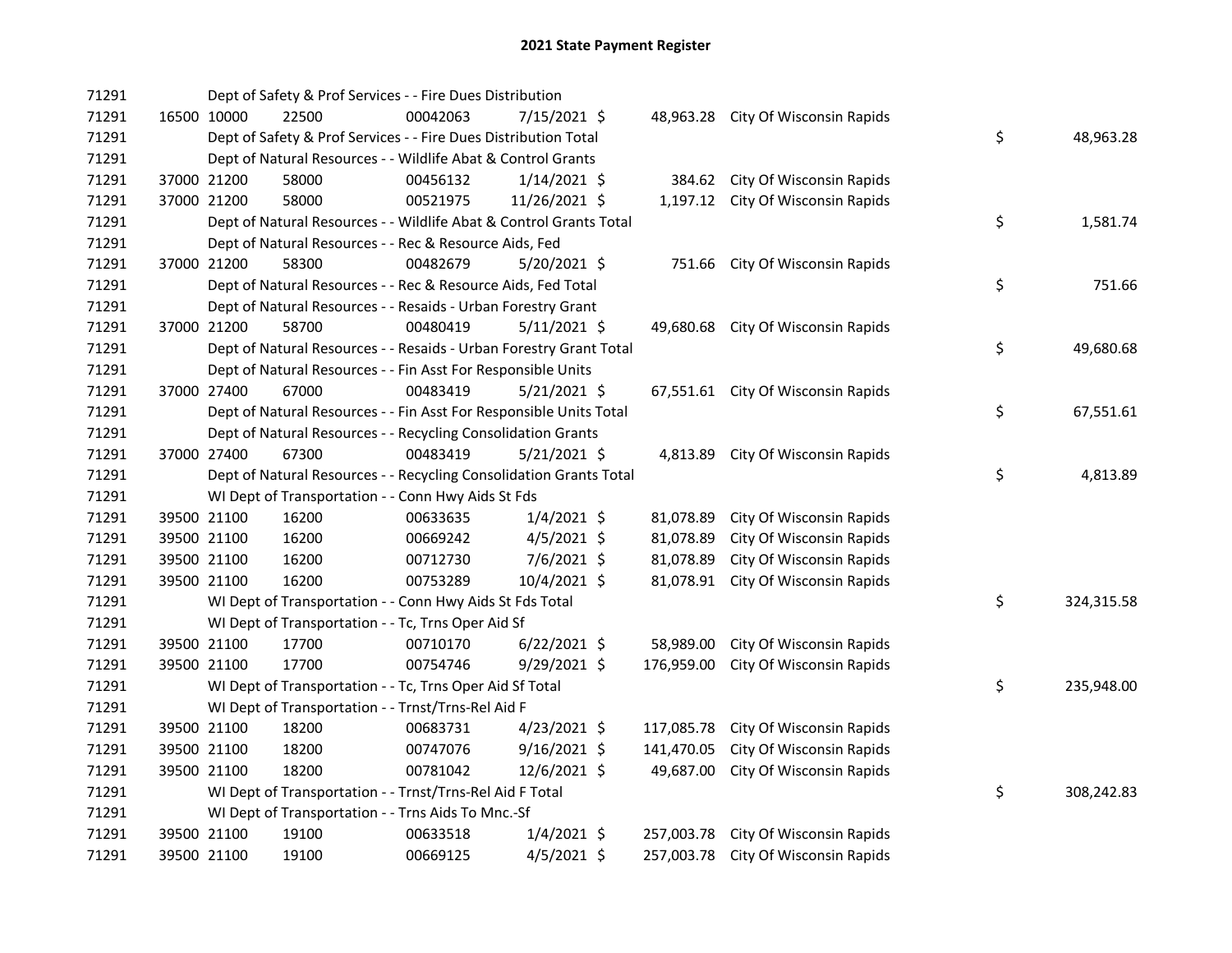| 71291 |             | 39500 21100 | 19100                                                                                             | 00712613                | 7/6/2021 \$    |          | 257,003.78 City Of Wisconsin Rapids |                    |
|-------|-------------|-------------|---------------------------------------------------------------------------------------------------|-------------------------|----------------|----------|-------------------------------------|--------------------|
| 71291 |             | 39500 21100 | 19100                                                                                             | 00753172                | 10/4/2021 \$   |          | 257,003.81 City Of Wisconsin Rapids |                    |
| 71291 |             |             | WI Dept of Transportation - - Trns Aids To Mnc.-Sf Total                                          |                         |                |          |                                     | \$<br>1,028,015.15 |
| 71291 |             |             | Department of Health Services - - Prepaid Medical Transport Reimbursement                         |                         |                |          |                                     |                    |
| 71291 |             | 43500 10000 | 16300                                                                                             | AMBULANCE 11/15/2021 \$ |                |          | 63,753.87 City Of Wisconsin Rapids  |                    |
| 71291 |             |             | Department of Health Services - - Prepaid Medical Transport Reimbursement Total                   |                         |                |          |                                     | \$<br>63,753.87    |
| 71291 |             |             | Department of Justice - - Law Enforcement Train, Local                                            |                         |                |          |                                     |                    |
| 71291 |             | 45500 10000 | 23100                                                                                             | 00105986                | 11/24/2021 \$  |          | 5,760.00 City Of Wisconsin Rapids   |                    |
| 71291 |             |             | Department of Justice - - Law Enforcement Train, Local Total                                      |                         |                |          |                                     | \$<br>5,760.00     |
| 71291 |             |             | Department of Military Affairs - - Disaster Recovery Aid                                          |                         |                |          |                                     |                    |
| 71291 |             | 46500 10000 | 30500                                                                                             | 00091727                | $3/25/2021$ \$ |          | 1,177.23 City Of Wisconsin Rapids   |                    |
| 71291 |             |             | Department of Military Affairs - - Disaster Recovery Aid Total                                    |                         |                |          |                                     | \$<br>1,177.23     |
| 71291 |             |             | Department of Military Affairs - - Regional Emergency Response Tm                                 |                         |                |          |                                     |                    |
| 71291 |             | 46500 10000 | 30600                                                                                             | 00088911                | 1/28/2021 \$   | 2,078.16 | City Of Wisconsin Rapids            |                    |
| 71291 |             | 46500 10000 | 30600                                                                                             | 00094085                | $5/14/2021$ \$ | 2,078.16 | City Of Wisconsin Rapids            |                    |
| 71291 |             | 46500 10000 | 30600                                                                                             | 00097570                | 7/15/2021 \$   | 2,078.28 | City Of Wisconsin Rapids            |                    |
| 71291 |             | 46500 10000 | 30600                                                                                             | 00101885                | 10/25/2021 \$  | 2,078.16 | City Of Wisconsin Rapids            |                    |
| 71291 |             |             | Department of Military Affairs - - Regional Emergency Response Tm Total                           |                         |                |          |                                     | \$<br>8,312.76     |
| 71291 |             |             | Department of Military Affairs - - Federal Aid, Local Assistance                                  |                         |                |          |                                     |                    |
| 71291 |             | 46500 10000 | 34200                                                                                             | 00091727                | 3/25/2021 \$   |          | 7,063.39 City Of Wisconsin Rapids   |                    |
| 71291 |             |             | Department of Military Affairs - - Federal Aid, Local Assistance Total                            |                         |                |          |                                     | \$<br>7,063.39     |
| 71291 |             |             | Public Defender Board - - Transcript, Discovery and Records Provided to the Public Defender Board |                         |                |          |                                     |                    |
| 71291 |             | 55000 10000 | 10600                                                                                             | 00275633                | $1/26/2021$ \$ |          | 5.00 City Of Wisconsin Rapids       |                    |
| 71291 |             | 55000 10000 | 10600                                                                                             | 00275634                | 1/26/2021 \$   | 5.00     | City Of Wisconsin Rapids            |                    |
| 71291 |             | 55000 10000 | 10600                                                                                             | 00278941                | 2/22/2021 \$   | 5.00     | City Of Wisconsin Rapids            |                    |
| 71291 |             | 55000 10000 | 10600                                                                                             | 00282126                | 3/22/2021 \$   | 5.00     | City Of Wisconsin Rapids            |                    |
| 71291 |             | 55000 10000 | 10600                                                                                             | 00287831                | 4/30/2021 \$   | 15.00    | City Of Wisconsin Rapids            |                    |
| 71291 |             | 55000 10000 | 10600                                                                                             | 00287832                | 4/30/2021 \$   | 5.00     | City Of Wisconsin Rapids            |                    |
| 71291 |             | 55000 10000 | 10600                                                                                             | 00287833                | 4/30/2021 \$   | 5.00     | City Of Wisconsin Rapids            |                    |
| 71291 |             | 55000 10000 | 10600                                                                                             | 00287834                | 4/30/2021 \$   | 5.00     | City Of Wisconsin Rapids            |                    |
| 71291 |             | 55000 10000 | 10600                                                                                             | 00287846                | 4/30/2021 \$   | 6.80     | City Of Wisconsin Rapids            |                    |
| 71291 |             | 55000 10000 | 10600                                                                                             | 00292304                | 5/28/2021 \$   | 101.60   | City Of Wisconsin Rapids            |                    |
| 71291 |             | 55000 10000 | 10600                                                                                             | 00292305                | 5/28/2021 \$   | 25.00    | City Of Wisconsin Rapids            |                    |
| 71291 |             | 55000 10000 | 10600                                                                                             | 00292306                | 5/28/2021 \$   | 5.00     | City Of Wisconsin Rapids            |                    |
| 71291 |             | 55000 10000 | 10600                                                                                             | 00298234                | $6/30/2021$ \$ | 5.00     | City Of Wisconsin Rapids            |                    |
|       |             |             |                                                                                                   |                         |                |          |                                     |                    |
| 71291 | 55000 10000 |             | 10600                                                                                             | 00298235                | $6/30/2021$ \$ | 5.00     | City Of Wisconsin Rapids            |                    |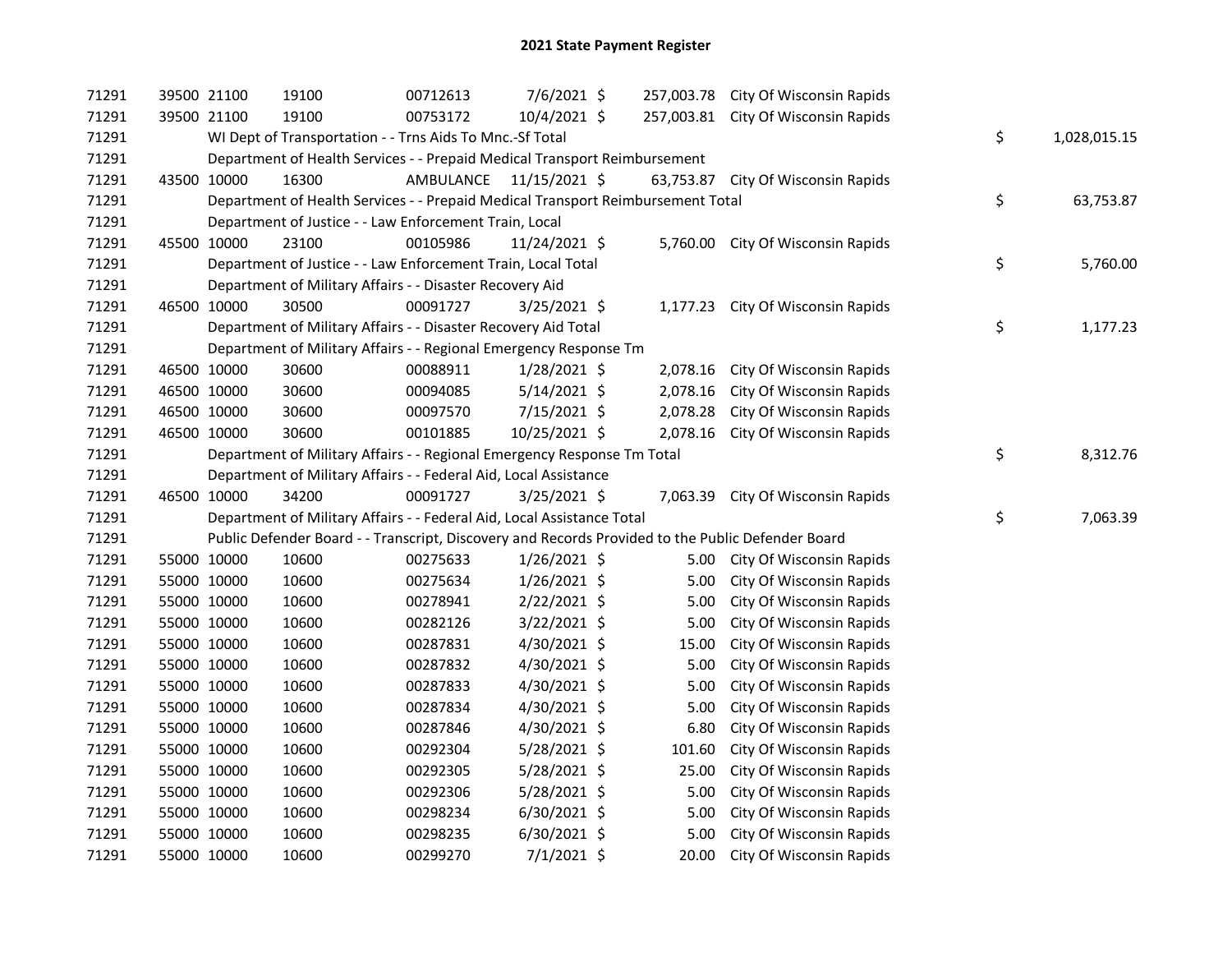| 71291 |             | 55000 10000 | 10600                                                   | 00299271 | 7/1/2021 \$    | 5.00      | City Of Wisconsin Rapids                                                                                |                  |
|-------|-------------|-------------|---------------------------------------------------------|----------|----------------|-----------|---------------------------------------------------------------------------------------------------------|------------------|
| 71291 | 55000 10000 |             | 10600                                                   | 00299272 | 7/1/2021 \$    | 15.00     | City Of Wisconsin Rapids                                                                                |                  |
| 71291 | 55000 10000 |             | 10600                                                   | 00299583 | 7/1/2021 \$    | 30.00     | City Of Wisconsin Rapids                                                                                |                  |
| 71291 | 55000 10000 |             | 10600                                                   | 00299584 | 7/1/2021 \$    | 5.00      | City Of Wisconsin Rapids                                                                                |                  |
| 71291 | 55000 10000 |             | 10600                                                   | 00299585 | 7/1/2021 \$    | 5.00      | City Of Wisconsin Rapids                                                                                |                  |
| 71291 | 55000 10000 |             | 10600                                                   | 00302437 | 7/27/2021 \$   | 16.60     | City Of Wisconsin Rapids                                                                                |                  |
| 71291 | 55000 10000 |             | 10600                                                   | 00302438 | 7/27/2021 \$   | 5.00      | City Of Wisconsin Rapids                                                                                |                  |
| 71291 | 55000 10000 |             | 10600                                                   | 00304549 | 9/3/2021 \$    | 5.00      | City Of Wisconsin Rapids                                                                                |                  |
| 71291 | 55000 10000 |             | 10600                                                   | 00304905 | 9/9/2021 \$    | 5.00      | City Of Wisconsin Rapids                                                                                |                  |
| 71291 | 55000 10000 |             | 10600                                                   | 00304950 | $9/16/2021$ \$ | 5.00      | City Of Wisconsin Rapids                                                                                |                  |
| 71291 | 55000 10000 |             | 10600                                                   | 00305461 | $9/17/2021$ \$ | 5.00      | City Of Wisconsin Rapids                                                                                |                  |
| 71291 | 55000 10000 |             | 10600                                                   | 00305937 | $9/24/2021$ \$ | 5.00      | City Of Wisconsin Rapids                                                                                |                  |
| 71291 | 55000 10000 |             | 10600                                                   | 00310294 | 11/5/2021 \$   | 5.00      | City Of Wisconsin Rapids                                                                                |                  |
| 71291 | 55000 10000 |             | 10600                                                   | 00315927 | 12/29/2021 \$  | 6.40      | City Of Wisconsin Rapids                                                                                |                  |
| 71291 |             |             |                                                         |          |                |           | Public Defender Board - - Transcript, Discovery and Records Provided to the Public Defender Board Total | \$<br>336.40     |
| 71291 |             |             | Department of Revenue - - Gifts And Grants              |          |                |           |                                                                                                         |                  |
| 71291 | 56600 10000 |             | 12100                                                   | 00207899 | $6/25/2021$ \$ |           | 921,606.62 City Of Wisconsin Rapids                                                                     |                  |
| 71291 |             |             | Department of Revenue - - Gifts And Grants Total        |          |                |           |                                                                                                         | \$<br>921,606.62 |
| 71291 |             |             | Department of Revenue - - Misc Revenue Holding Clearing |          |                |           |                                                                                                         |                  |
| 71291 | 56600 10000 |             | 99500                                                   | 00189088 | $1/8/2021$ \$  | 470.60    | City Of Wisconsin Rapids                                                                                |                  |
| 71291 | 56600 10000 |             | 99500                                                   | 00189094 | $1/8/2021$ \$  | 3,192.42  | City Of Wisconsin Rapids                                                                                |                  |
| 71291 | 56600 10000 |             | 99500                                                   | 00191159 | $2/5/2021$ \$  | 585.60    | City Of Wisconsin Rapids                                                                                |                  |
| 71291 | 56600 10000 |             | 99500                                                   | 00191165 | 2/5/2021 \$    | 7,342.25  | City Of Wisconsin Rapids                                                                                |                  |
| 71291 | 56600 10000 |             | 99500                                                   | 00193073 | $3/1/2021$ \$  | 1,993.90  | City Of Wisconsin Rapids                                                                                |                  |
| 71291 |             | 56600 10000 | 99500                                                   | 00193080 | $3/1/2021$ \$  | 64.00     | City Of Wisconsin Rapids                                                                                |                  |
| 71291 |             | 56600 10000 | 99500                                                   | 00193085 | $3/1/2021$ \$  | 1,236.16  | City Of Wisconsin Rapids                                                                                |                  |
| 71291 | 56600 10000 |             | 99500                                                   | 00193795 | $3/5/2021$ \$  | 12,396.54 | City Of Wisconsin Rapids                                                                                |                  |
| 71291 |             | 56600 10000 | 99500                                                   | 00193801 | $3/5/2021$ \$  | 12,387.05 | City Of Wisconsin Rapids                                                                                |                  |
| 71291 | 56600 10000 |             | 99500                                                   | 00194412 | 3/8/2021 \$    | 721.20    | City Of Wisconsin Rapids                                                                                |                  |
| 71291 | 56600 10000 |             | 99500                                                   | 00194419 | 3/8/2021 \$    | 1,926.54  | City Of Wisconsin Rapids                                                                                |                  |
| 71291 | 56600 10000 |             | 99500                                                   | 00195276 | 3/15/2021 \$   | 1,010.81  | City Of Wisconsin Rapids                                                                                |                  |
| 71291 | 56600 10000 |             | 99500                                                   | 00195280 | $3/15/2021$ \$ | 83.77     | City Of Wisconsin Rapids                                                                                |                  |
| 71291 | 56600 10000 |             | 99500                                                   | 00195283 | $3/15/2021$ \$ | 472.22    | City Of Wisconsin Rapids                                                                                |                  |
| 71291 | 56600 10000 |             | 99500                                                   | 00196064 | 3/22/2021 \$   | 1,361.00  | City Of Wisconsin Rapids                                                                                |                  |
| 71291 | 56600 10000 |             | 99500                                                   | 00196068 | $3/22/2021$ \$ | 1,030.80  | City Of Wisconsin Rapids                                                                                |                  |
| 71291 | 56600 10000 |             | 99500                                                   | 00196736 | 3/29/2021 \$   | 500.00    | City Of Wisconsin Rapids                                                                                |                  |
| 71291 | 56600 10000 |             | 99500                                                   | 00197479 | 4/5/2021 \$    | 730.00    | City Of Wisconsin Rapids                                                                                |                  |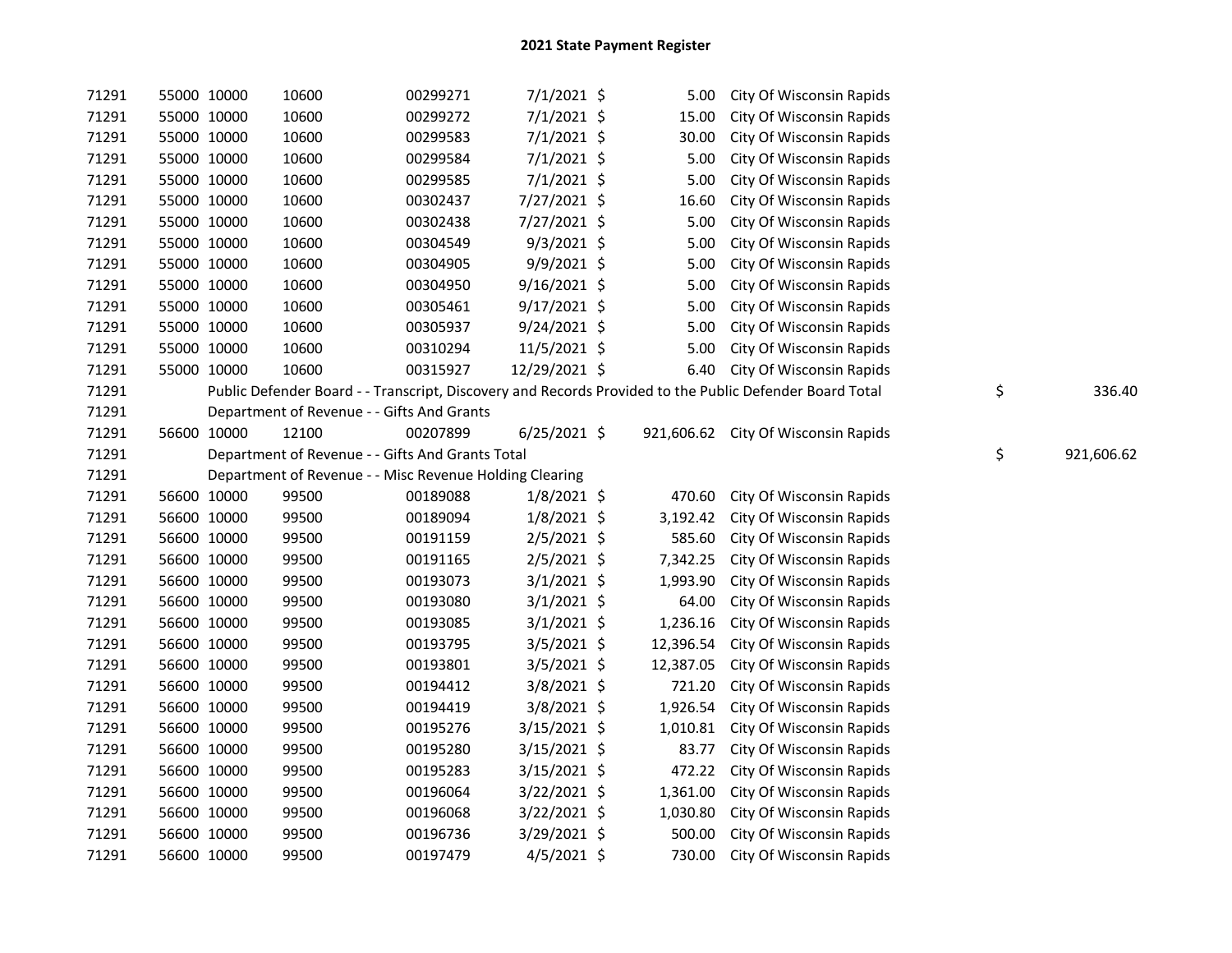| 71291 | 56600 10000 | 99500 | 00197483 | $4/5/2021$ \$  | 220.70    | City Of Wisconsin Rapids |
|-------|-------------|-------|----------|----------------|-----------|--------------------------|
| 71291 | 56600 10000 | 99500 | 00198082 | 4/7/2021 \$    | 11,464.82 | City Of Wisconsin Rapids |
| 71291 | 56600 10000 | 99500 | 00198088 | $4/7/2021$ \$  | 13,540.93 | City Of Wisconsin Rapids |
| 71291 | 56600 10000 | 99500 | 00198655 | 4/12/2021 \$   | 439.00    | City Of Wisconsin Rapids |
| 71291 | 56600 10000 | 99500 | 00199398 | 4/20/2021 \$   | 24.00     | City Of Wisconsin Rapids |
| 71291 | 56600 10000 | 99500 | 00199402 | 4/20/2021 \$   | 714.00    | City Of Wisconsin Rapids |
| 71291 | 56600 10000 | 99500 | 00199403 | 4/20/2021 \$   | 296.00    | City Of Wisconsin Rapids |
| 71291 | 56600 10000 | 99500 | 00200048 | 4/26/2021 \$   | 15.00     | City Of Wisconsin Rapids |
| 71291 | 56600 10000 | 99500 | 00200052 | 4/26/2021 \$   | 283.00    | City Of Wisconsin Rapids |
| 71291 | 56600 10000 | 99500 | 00200054 | 4/26/2021 \$   | 174.00    | City Of Wisconsin Rapids |
| 71291 | 56600 10000 | 99500 | 00200620 | $5/3/2021$ \$  | 187.44    | City Of Wisconsin Rapids |
| 71291 | 56600 10000 | 99500 | 00201430 | 5/7/2021 \$    | 13,956.38 | City Of Wisconsin Rapids |
| 71291 | 56600 10000 | 99500 | 00201436 | 5/7/2021 \$    | 14,445.64 | City Of Wisconsin Rapids |
| 71291 | 56600 10000 | 99500 | 00201800 | 5/10/2021 \$   | 292.00    | City Of Wisconsin Rapids |
| 71291 | 56600 10000 | 99500 | 00201802 | 5/10/2021 \$   | 134.00    | City Of Wisconsin Rapids |
| 71291 | 56600 10000 | 99500 | 00202461 | $5/17/2021$ \$ | 576.00    | City Of Wisconsin Rapids |
| 71291 | 56600 10000 | 99500 | 00202465 | $5/17/2021$ \$ | 21.52     | City Of Wisconsin Rapids |
| 71291 | 56600 10000 | 99500 | 00203216 | 5/24/2021 \$   | 71.72     | City Of Wisconsin Rapids |
| 71291 | 56600 10000 | 99500 | 00203890 | $6/1/2021$ \$  | 125.00    | City Of Wisconsin Rapids |
| 71291 | 56600 10000 | 99500 | 00203892 | $6/1/2021$ \$  | 229.60    | City Of Wisconsin Rapids |
| 71291 | 56600 10000 | 99500 | 00204657 | $6/7/2021$ \$  | 9,854.45  | City Of Wisconsin Rapids |
| 71291 | 56600 10000 | 99500 | 00204663 | $6/7/2021$ \$  | 10,083.99 | City Of Wisconsin Rapids |
| 71291 | 56600 10000 | 99500 | 00205493 | $6/14/2021$ \$ | 143.00    | City Of Wisconsin Rapids |
| 71291 | 56600 10000 | 99500 | 00205978 | $6/21/2021$ \$ | 249.62    | City Of Wisconsin Rapids |
| 71291 | 56600 10000 | 99500 | 00208616 | 7/6/2021 \$    | 863.00    | City Of Wisconsin Rapids |
| 71291 | 56600 10000 | 99500 | 00209225 | 7/8/2021 \$    | 6,485.67  | City Of Wisconsin Rapids |
| 71291 | 56600 10000 | 99500 | 00209231 | 7/8/2021 \$    | 6,437.78  | City Of Wisconsin Rapids |
| 71291 | 56600 10000 | 99500 | 00210281 | 7/19/2021 \$   | 130.00    | City Of Wisconsin Rapids |
| 71291 | 56600 10000 | 99500 | 00210894 | 7/26/2021 \$   | 124.35    | City Of Wisconsin Rapids |
| 71291 | 56600 10000 | 99500 | 00211961 | 8/6/2021 \$    | 4,820.50  | City Of Wisconsin Rapids |
| 71291 | 56600 10000 | 99500 | 00211967 | 8/6/2021 \$    | 8,056.87  | City Of Wisconsin Rapids |
| 71291 | 56600 10000 | 99500 | 00214051 | 9/7/2021 \$    | 172.00    | City Of Wisconsin Rapids |
| 71291 | 56600 10000 | 99500 | 00214582 | 9/8/2021 \$    | 5,971.69  | City Of Wisconsin Rapids |
| 71291 | 56600 10000 | 99500 | 00214588 | 9/8/2021 \$    | 3,629.77  | City Of Wisconsin Rapids |
| 71291 | 56600 10000 | 99500 | 00216834 | 10/7/2021 \$   | 5,331.99  | City Of Wisconsin Rapids |
| 71291 | 56600 10000 | 99500 | 00216841 | 10/7/2021 \$   | 1,225.36  | City Of Wisconsin Rapids |
| 71291 | 56600 10000 | 99500 | 00217535 | 10/18/2021 \$  | 74.75     | City Of Wisconsin Rapids |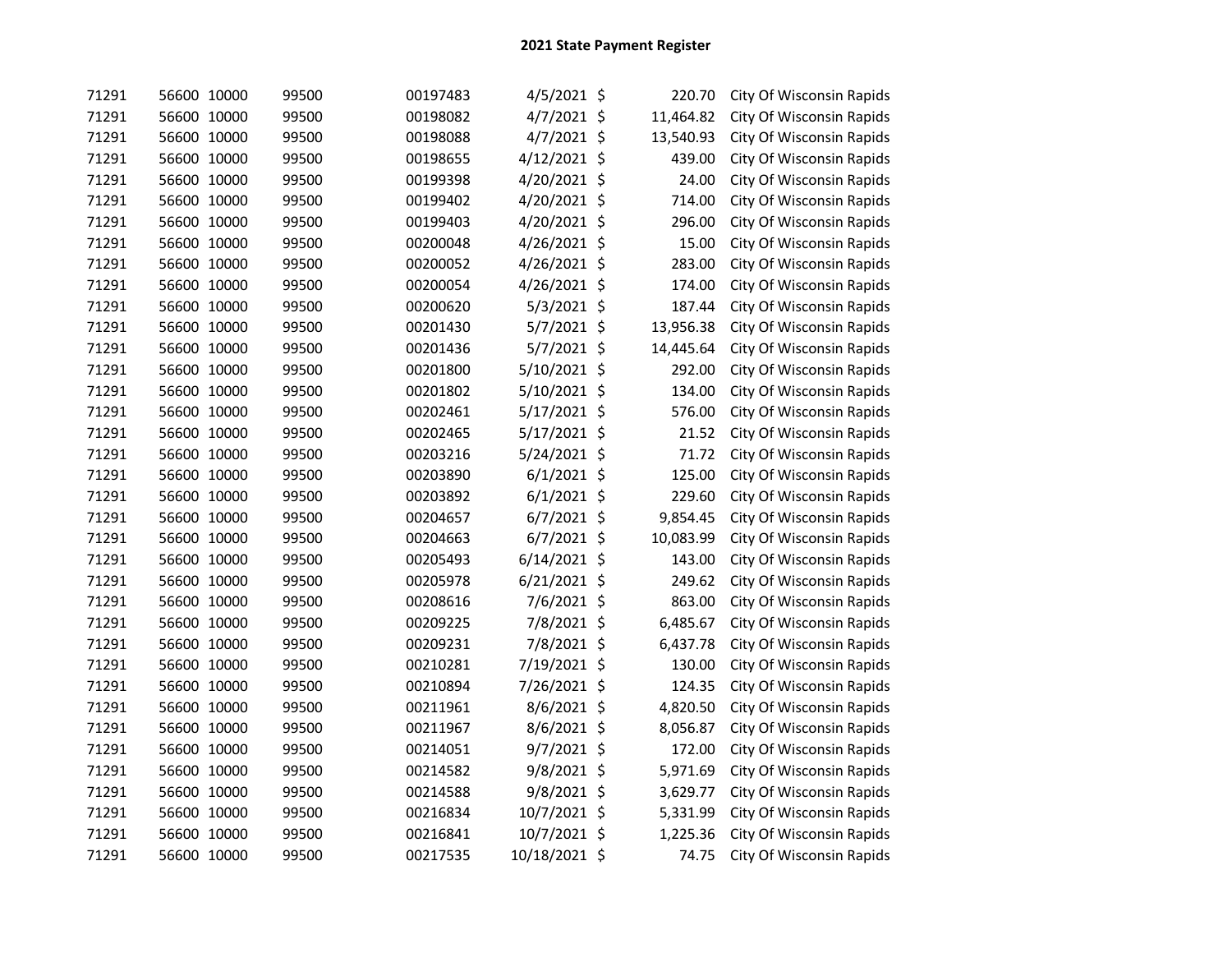| 71291 | 56600 10000                                                                   | 99500                                                                 | 00219423 | 11/5/2021 \$  |  | 6,564.00     | City Of Wisconsin Rapids           |    |              |
|-------|-------------------------------------------------------------------------------|-----------------------------------------------------------------------|----------|---------------|--|--------------|------------------------------------|----|--------------|
| 71291 | 56600 10000                                                                   | 99500                                                                 | 00219430 | 11/5/2021 \$  |  | 4,736.63     | City Of Wisconsin Rapids           |    |              |
| 71291 | 56600 10000                                                                   | 99500                                                                 | 00220025 | 11/16/2021 \$ |  | 36.86        | City Of Wisconsin Rapids           |    |              |
| 71291 | 56600 10000                                                                   | 99500                                                                 | 00221574 | 12/7/2021 \$  |  | 4,423.73     | City Of Wisconsin Rapids           |    |              |
| 71291 | 56600 10000                                                                   | 99500                                                                 | 00221581 | 12/7/2021 \$  |  | 1,584.78     | City Of Wisconsin Rapids           |    |              |
| 71291 | Department of Revenue - - Misc Revenue Holding Clearing Total                 |                                                                       |          |               |  |              |                                    | \$ | 185,716.40   |
| 71291 | Shared Revenue and Tax Relief - - Expenditure Restraint Program               |                                                                       |          |               |  |              |                                    |    |              |
| 71291 | 83500 10000                                                                   | 10100                                                                 | 00082620 | 7/26/2021 \$  |  | 468,566.54   | City Of Wisconsin Rapids           |    |              |
| 71291 |                                                                               | Shared Revenue and Tax Relief - - Expenditure Restraint Program Total |          |               |  |              |                                    | \$ | 468,566.54   |
| 71291 | Shared Revenue and Tax Relief - - County And Municipal Aid                    |                                                                       |          |               |  |              |                                    |    |              |
| 71291 | 83500 10000                                                                   | 10500                                                                 | 00082620 | 7/26/2021 \$  |  | 560,630.10   | City Of Wisconsin Rapids           |    |              |
| 71291 | 83500 10000                                                                   | 10500                                                                 | 00089723 | 11/15/2021 \$ |  | 3,113,150.02 | City Of Wisconsin Rapids           |    |              |
| 71291 |                                                                               | Shared Revenue and Tax Relief - - County And Municipal Aid Total      |          |               |  |              |                                    | \$ | 3,673,780.12 |
| 71291 |                                                                               | Shared Revenue and Tax Relief - - Exempt Computer Aid                 |          |               |  |              |                                    |    |              |
| 71291 | 83500 10000                                                                   | 10900                                                                 | 00085117 | 7/26/2021 \$  |  | 150,237.93   | City Of Wisconsin Rapids           |    |              |
| 71291 | 83500 10000                                                                   | 10900                                                                 | 00086002 | 7/26/2021 \$  |  | 11,517.17    | City Of Wisconsin Rapids           |    |              |
| 71291 | Shared Revenue and Tax Relief - - Exempt Computer Aid Total                   |                                                                       |          |               |  |              |                                    | \$ | 161,755.10   |
| 71291 | Shared Revenue and Tax Relief - - Utility Aid                                 |                                                                       |          |               |  |              |                                    |    |              |
| 71291 | 83500 10000                                                                   | 11000                                                                 | 00082620 | 7/26/2021 \$  |  | 11,900.13    | City Of Wisconsin Rapids           |    |              |
| 71291 | 83500 10000                                                                   | 11000                                                                 | 00089723 | 11/15/2021 \$ |  | 72,244.07    | City Of Wisconsin Rapids           |    |              |
| 71291 |                                                                               | Shared Revenue and Tax Relief - - Utility Aid Total                   |          |               |  |              |                                    | \$ | 84,144.20    |
| 71291 | Shared Revenue and Tax Relief - - Personal Property Aid                       |                                                                       |          |               |  |              |                                    |    |              |
| 71291 | 83500 10000                                                                   | 11100                                                                 | 00078303 | $5/3/2021$ \$ |  | 92,318.02    | City Of Wisconsin Rapids           |    |              |
| 71291 | 83500 10000                                                                   | 11100                                                                 | 00079084 | $5/3/2021$ \$ |  | 32,046.34    | City Of Wisconsin Rapids           |    |              |
| 71291 | Shared Revenue and Tax Relief - - Personal Property Aid Total                 |                                                                       |          |               |  |              |                                    | \$ | 124,364.36   |
| 71291 | Shared Revenue and Tax Relief - - State Aid; Video Service Provider Fee       |                                                                       |          |               |  |              |                                    |    |              |
| 71291 | 83500 10000                                                                   | 11200                                                                 | 00083313 | 7/26/2021 \$  |  | 56,007.93    | City Of Wisconsin Rapids           |    |              |
| 71291 | Shared Revenue and Tax Relief - - State Aid; Video Service Provider Fee Total |                                                                       |          |               |  |              |                                    | \$ | 56,007.93    |
| 71291 | Shared Revenue and Tax Relief - - School Lvy Tx/First Dollar Cr               |                                                                       |          |               |  |              |                                    |    |              |
| 71291 | 83500 10000                                                                   | 30200                                                                 | 00082778 | 7/26/2021 \$  |  | 1,998,711.60 | City Of Wisconsin Rapids           |    |              |
| 71291 | 83500 10000                                                                   | 30200                                                                 | 00086173 | 7/26/2021 \$  |  | 492,120.09   | City Of Wisconsin Rapids           |    |              |
| 71291 | Shared Revenue and Tax Relief - - School Lvy Tx/First Dollar Cr Total         |                                                                       |          |               |  |              |                                    | \$ | 2,490,831.69 |
| 71291 | Shared Revenue and Tax Relief - - Payments For Municipal Svcs                 |                                                                       |          |               |  |              |                                    |    |              |
| 71291 | 83500 10000                                                                   | 50100                                                                 | 00073854 | $2/1/2021$ \$ |  |              | 32,632.44 City Of Wisconsin Rapids |    |              |
| 71291 |                                                                               | Shared Revenue and Tax Relief - - Payments For Municipal Svcs Total   |          |               |  |              |                                    | \$ | 32,632.44    |
| 71291 |                                                                               | Shared Revenue and Tax Relief - - Lottery & Gaming Credit             |          |               |  |              |                                    |    |              |
| 71291 | 83500 52100                                                                   | 36300                                                                 | 00074502 | 3/22/2021 \$  |  |              | 12,794.76 City Of Wisconsin Rapids |    |              |